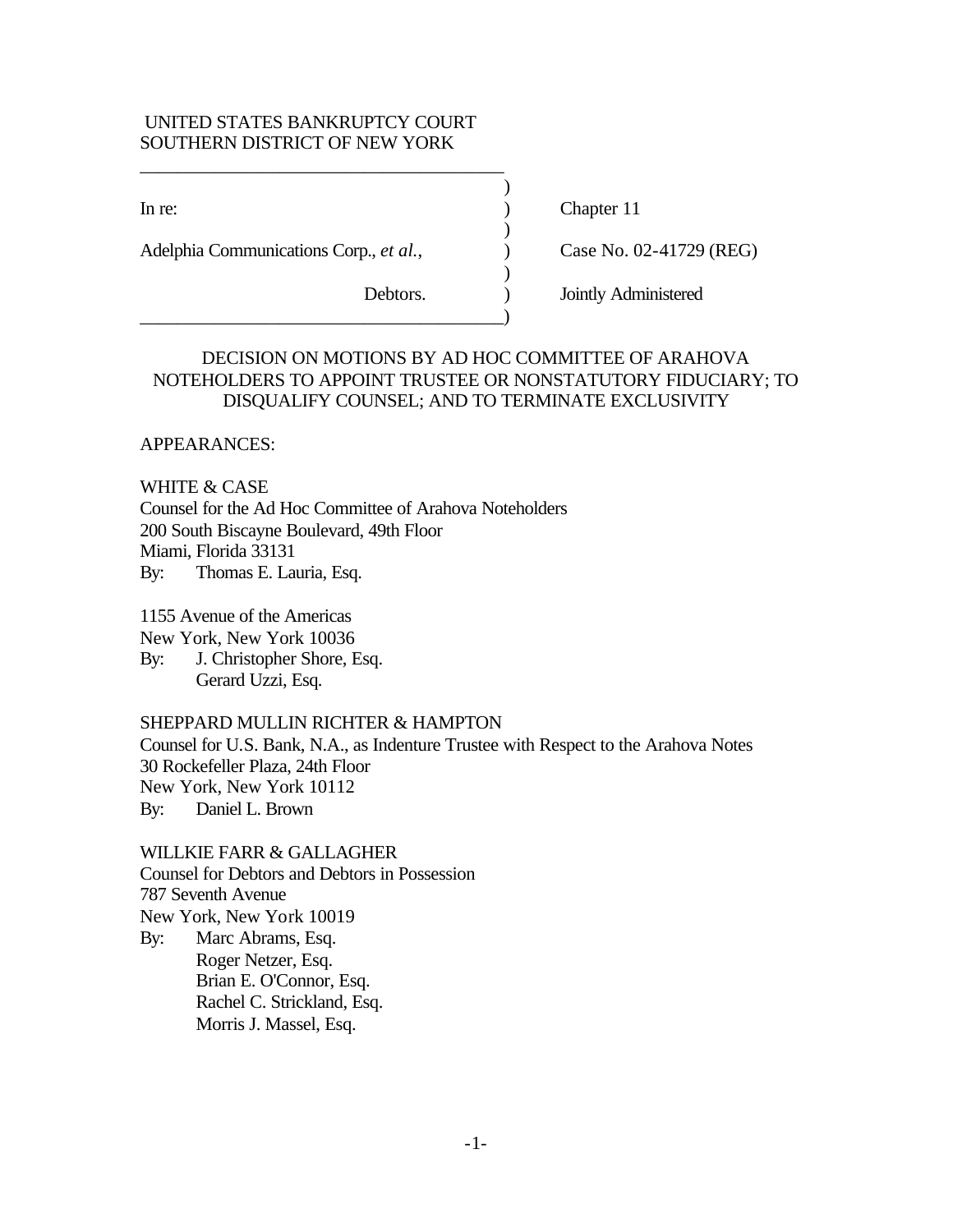## KASOWITZ, BENSON, TORRES & FRIEDMAN LLP Counsel for the Official Committee of Unsecured Creditors 1633 Broadway New York, New York 10019 By: David M. Friedman, Esq.

Adam L. Shiff, Esq. Daniel N. Zinman, Esq.

### MORGENSTERN, JACOBS & BLUE Counsel for the Official Committee of Equity Security Holders

885 Third Avenue New York, New York 10022

By: Gregory A. Blue, Esq.

# HENNIGAN, BENNETT & DORMAN LLP

Counsel for the Ad Hoc Committee of ACC Senior Noteholders 601 South Figueroa Street, Suite 3300

Los Angeles, California 90017

By: Bruce Bennett, Esq. James O. Johnston, Esq.

### KRAMER LEVIN NAFTALIS & FRANKEL LLP

Counsel for the Ad Hoc Committee of FrontierVision Noteholders 1177 Avenue of the Americas

New York, New York 10036

By: Kenneth H. Eckstein, Esq. Jeffrey S. Trachtman, Esq.

## BROWN RUDNICK BERLACK ISRAELS LLP

Counsel for the Ad Hoc Adelphia Trade Claims Committee One Financial Center Boston, Massachusetts 02111 By: Steven D. Pohl, Esq.

## STROOCK & STROOCK & LAVAN Counsel for the Ad Hoc Convertible Notes Committee 180 Maiden Lane New York, New York 10038 By: Gerald Bender, Esq.

Erez Gilad, Esq.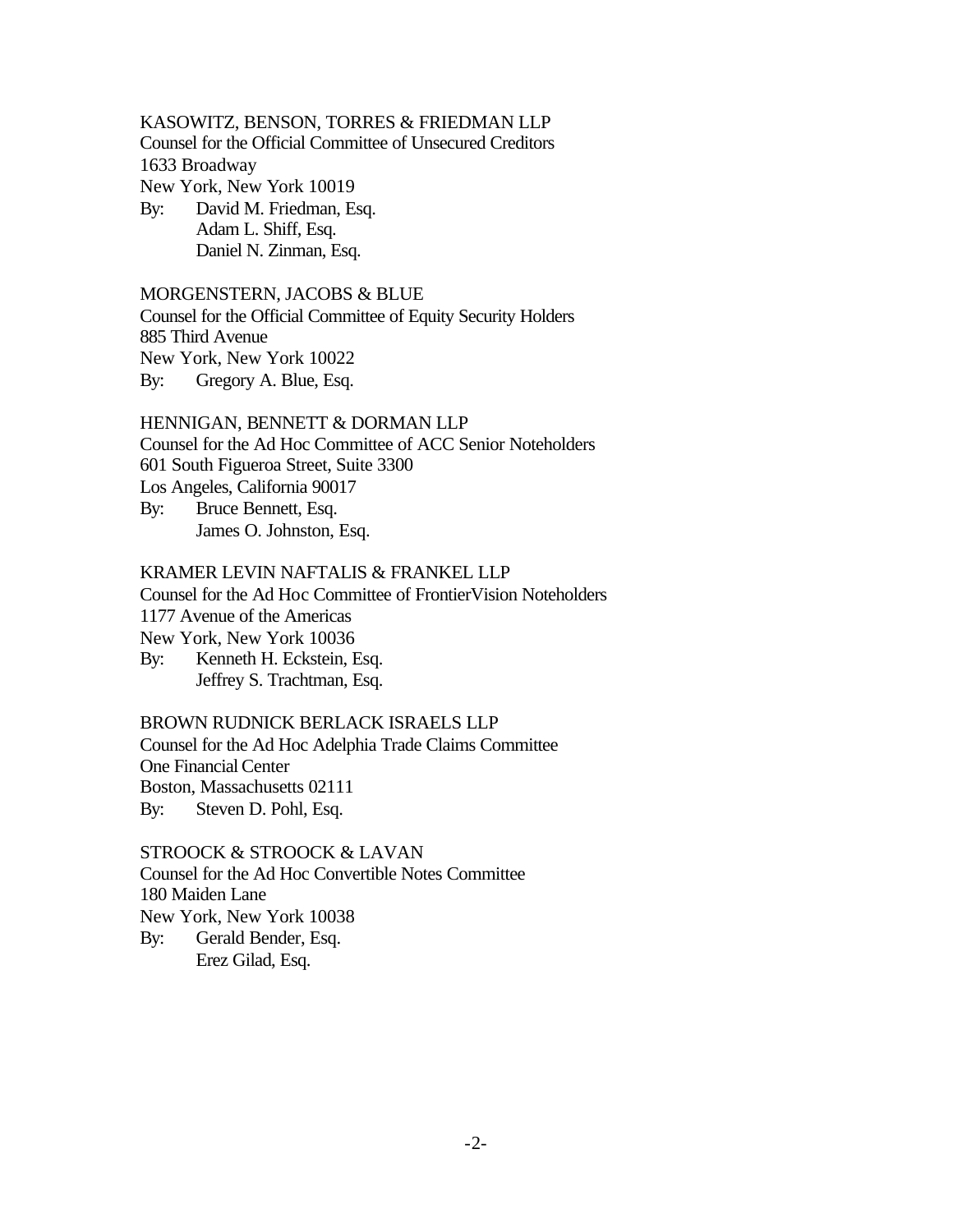KIRKLAND & ELLIS Counsel for the Ad Hoc Committee of Non-Agent Lenders 777 South Figueroa Street Los Angeles, California 90017 By: James H.M. Sprayregen, Esq.

FRIED, FRANK, HARRIS, SHRIVER & JACOBSON Counsel for W.R. Huff One New York Plaza New York, New York 10004 By: Gary L. Kaplan, Esq.

KELLEY, DRYE & WARREN Counsel for Wilmington Trust Company 101 Park Avenue New York, New York 10178 By: Joseph A. Boyle, Esq.

SEWARD & KISSEL Counsel for the Law Debenture Trust Company of New York One Battery Park Plaza New York, New York 10004 By: Arlene R. Alves, Esq.

SIMPSON THACHER & BARTLETT LLP Counsel for Wachovia Bank, N.A. 425 Lexington Avenue New York, New York 10017 By: Peter V. Pantaleo, Esq.

HAYNES AND BOONE, LLP Counsel for Bank of America, N.A. 901 Main Street, Suite 3100 Dallas, Texas 75202 By: Robin E. Phelan, Esq.

153 E. 53rd Street, Suite 4900 New York, New York 10022 By: Judith Elkin, Esq.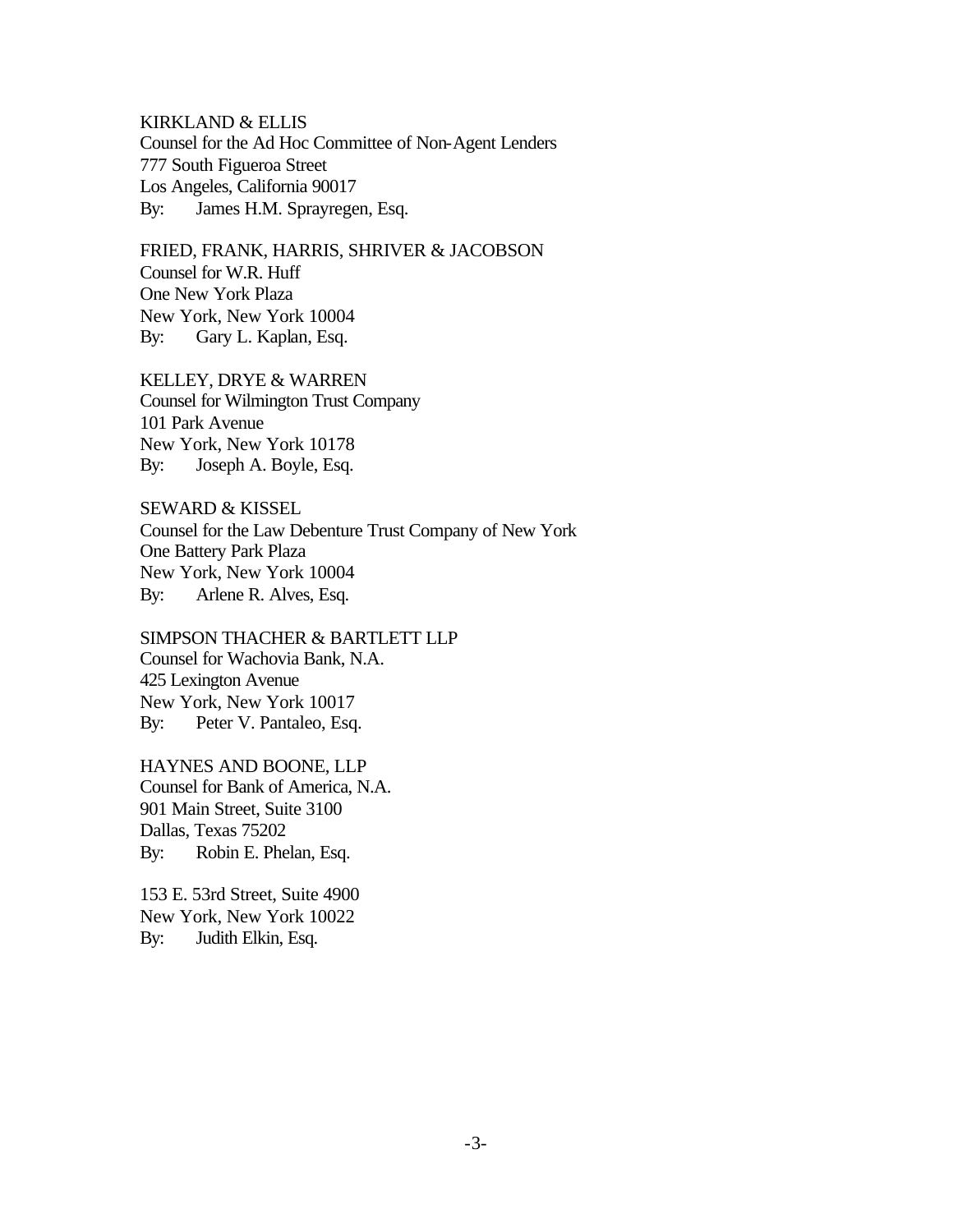OFFICE OF THE UNITED STATES TRUSTEE 33 Whitehall Street, 21<sup>st</sup> Floor New York, New York 10004 By: Tracy Hope Davis, Esq.

### BEFORE: ROBERT E. GERBER UNITED STATES BANKRUPTCY JUDGE

In this contested matter under the umbrella of the jointly administered chapter 11 cases of Adelphia Communications Corporation ("Adelphia Parent") and its subsidiaries, the Ad Hoc Committee of Arahova Noteholders (the "Arahova Noteholders Committee")—holders of bond debt issued by Arahova Communications Inc. ("Arahova"), an intermediate subsidiary of Adelphia Parent, one of the 231 debtors (the "Debtors") whose chapter 11 cases are being jointly administered in this Court—moves for orders:

(1) appointing a chapter 11 trustee for Arahova (which is a holding company) and its operating company subsidiaries (together, the "Arahova Debtors"), or, alternatively, (a) directing the recusal of the Arahova Debtors' officers and directors with respect to interdebtor disputes (the "Interdebtor Disputes"), and (b) ordering the appointment of nonstatutory fiduciaries— "independent" officers and directors—and "unconflicted counsel" to represent the Arahova Debtors in intercreditor disputes (the "Intercreditor Disputes") now pending in this Court, described more fully below (the "Trustee Motion");

(2) disqualifying Willkie Farr & Gallagher ("WF&G"), the counsel that has represented all of the debtors since these chapter 11 cases were filed 3-1/2

-4-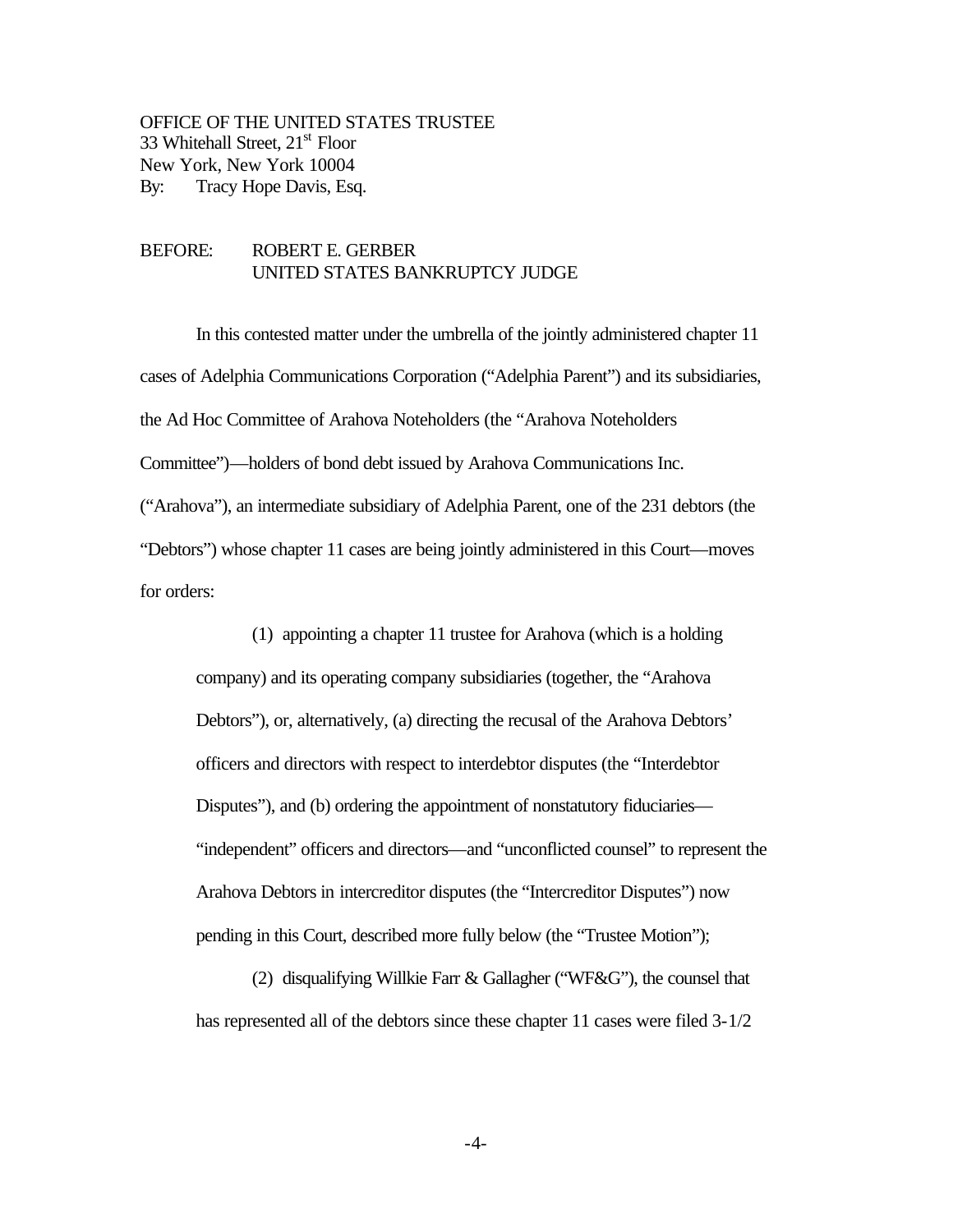years ago, from representing (a) the Arahova Debtors, and (b) any of the other debtors, in the Interdebtor Disputes (the "Disqualification Motion");<sup>1</sup> and

(3) terminating the Arahova Debtors' exclusive right (now held, in common with all of the other debtors in the Adelphia corporate family) to file a reorganization plan—referred to, in bankruptcy parlance, as "exclusivity" (the "Exclusivity Motion").<sup>2</sup>

 $\frac{1}{1}$ 

<sup>2</sup> U.S. Bank, the indenture trustee for the Arahova bonds, has joined in the motions, though it has stipulated, using language that is somewhat puzzling to the Court, that it "did not vote in favor" of any of the motions. However, the Arahova Noteholders Committee's motions are opposed, in whole or in most respects, by all of the other parties in interest that have weighed in on the motions. The Debtors, the Official Committee of Unsecured Creditors (the "Creditors' Committee"); the Official Committee of Equity Security Holders (the "Equity Committee"); and the Ad Hoc Committee of ACC Senior Noteholders (the "Adelphia Parent Noteholders Committee")—holders of bond debt issued by Adelphia Parent, who are the Arahova Committee's principal adversaries in the Intercreditor Disputes—oppose the motions in toto. (However, the Adelphia Parent Noteholders Committee also argues that if a trustee were to be appointed for Arahova and/or the Arahova Debtors, one would have to be appointed for Adelphia Parent also.) Then, the Ad Hoc Committee of FrontierVision Noteholders (the "FrontierVision Noteholders Committee")—holders of bond debt issued by FrontierVision, another intermediate subsidiary of Adelphia Parent, who are also players in the Intercreditor Disputes—likewise oppose appointment of a trustee. But they argue that if the Arahova Debtors get a trustee, the FrontierVision Debtors should get one too, and they like the idea of appointing independent management for FrontierVision, which they would likely seek if consistent with this Court's rulings on the Arahova Noteholders Committee's motions.

Finally, the agents for several of Adelphia's secured lender bank groups have stated that the Court should grant the relief sought by the Arahova Noteholders Committee only if the Court finds that it would be in the interests of their lending syndicates' particular borrowers—a finding that the Court plainly could not make. And the Ad Hoc Adelphia Trade Claims Committee (the "Trade Claims Committee")—holders of trade claims, principally against operating company Debtors that are direct or indirect subsidiaries of Adelphia Parent—oppose granting any of the mo tions to the

The Arahova Noteholders Committee's original motion was broader, and sought disqualification of WF&G from acting not just on interdebtor issues but also for the Arahova Debtors in any way. *See* Arahova Noteholders Comm. Disqual. Motion at 2 (seeking an order "disqualifying [WF&G] (i) from representing [the Arahova Debtors] in any of the chapter 11 cases . . . of [Adelphia Parent] and its affiliated debtors . . . and (ii) from representing the Debtors on all intercompany claims issues"). Thereafter, presumably recognizing that such would serve no useful purpose and be highly damaging to the Arahova Debtors, the Arahova Noteholders Committee narrowed its request, and by the time of summation sought to disqualify WF&G only in the Interdebtor Disputes. *See* Jan. 6, 2006 Hrg. Tr. at 76 ("[WF&G] must now be disqualified as to all interdebtor issues"), 79 ("Now as a practical matter, I think that relief can be fashioned that would permit [WF&G] to continue advising regarding issues that are not the subject matter of the conflict. I think that would mean that [WF&G] would get to continue working on the consummation of the Time Warner/Comcast transaction, would get to continue working on other issues that come up on a day-to-day basis that need resolution in these cases. But that they have to step back from the issues that address—that relate to the intercompany disputes.").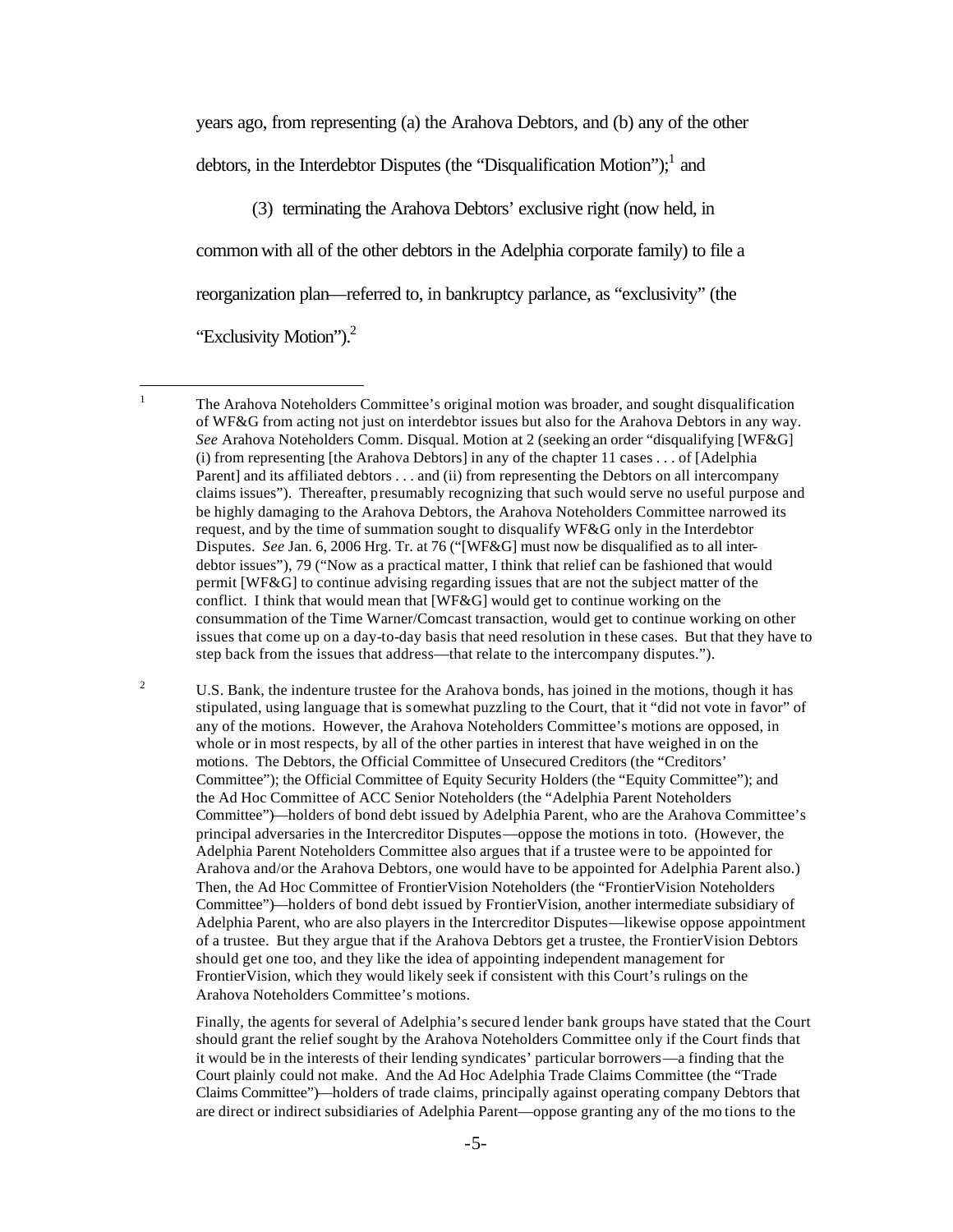The motions rest on a factual predicate that is common in multi-debtor chapter 11 cases (especially large ones), in this district and elsewhere. In multi-debtor cases, individual debtors frequently, if not always, have actual or arguable obligations to each other—by reason of money lent, or funds or other assets having been transferred, from one debtor to another; by reason of one debtor having provided or obtained services for other debtors; by reason of allocations of overhead or charges for shared facilities or other property; or by reason of other interdebtor dealings. As corporate families grow in size to achieve economies of scale, and to avoid duplication of services as between individual family members, the number and complexity of such dealings and relations increase. In many instances (typically varying from case to case), the amount one debtor owes to another as a result of such dealings is undisputed or ultimately is not material. But in many other instances, it is not.

As creditor recoveries from particular debtors rise or fall as a function of the assets and liabilities of the particular debtors with whom those creditors dealt, and particular debtors in a corporate family frequently also dealt with each other or used property or services provided by each other, intercreditor disputes frequently arise with respect to the appropriate treatment of such individual debtors' transactions with each other; with respect to the allocation of value, after an asset sale, for assets that had been contributed by many individual debtors; with respect to liability for expenses incurred on

 $\overline{a}$ 

extent that might they impair or cause undue delay in closing the Time Warner/Comcast asset purchase agreements, discussed below—which would be an almost certain consequence of granting any material part of the Arahova Noteholders Committee's motions.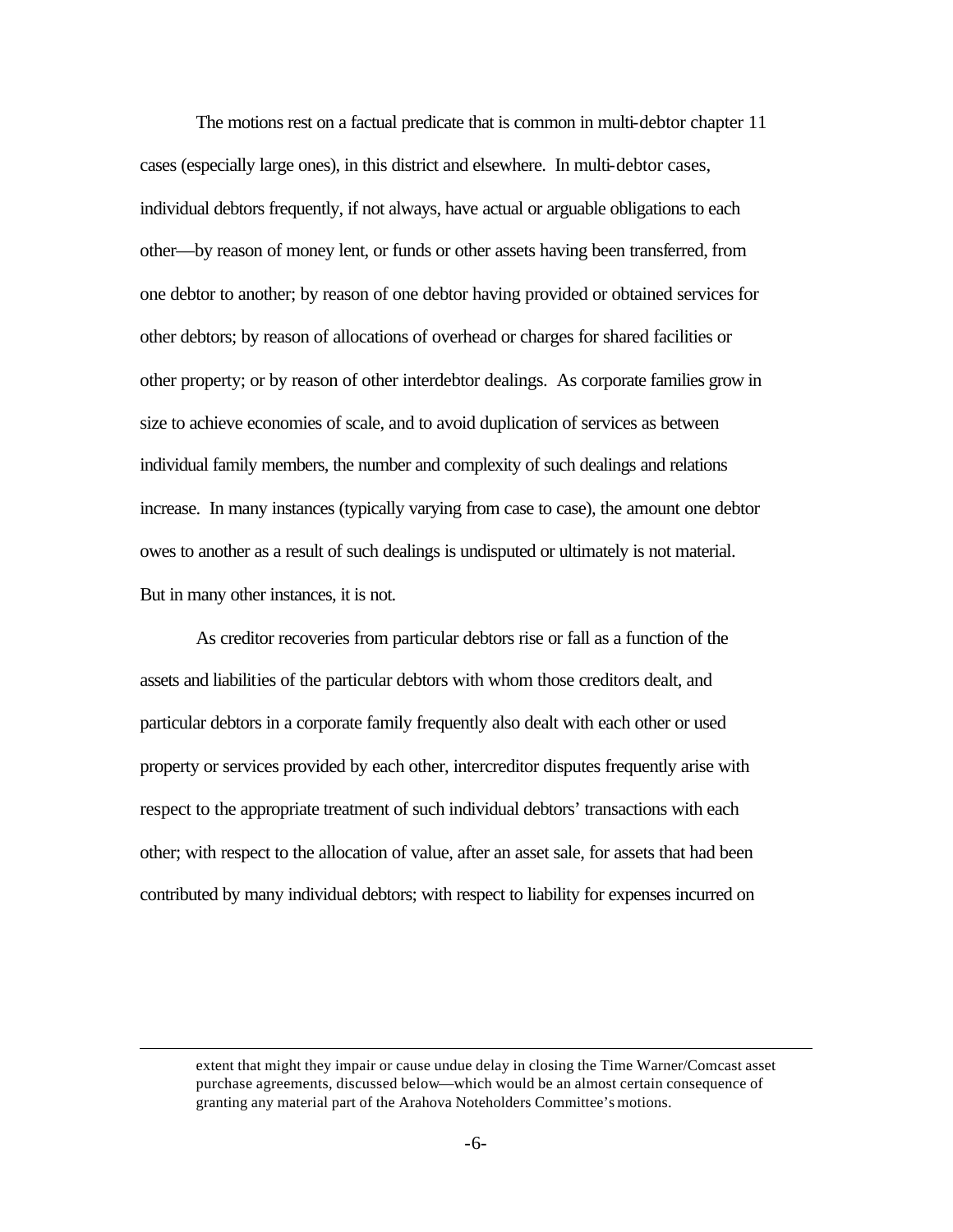behalf of multiple debtors; or for a host of other reasons, limited only by the creativity of creditor counsel in finding bases to increase their clients' shares of the collective pie.<sup>3</sup>

The motions, especially the first two of them, raise the issue whether, as a matter of law or an exercise of the Court's discretion, chapter 11 trustees, or some kind of nonstatutory fiduciaries (assuming that appointment of the latter is permissible under the Code) must be appointed for individual debtors in a multi-debtor chapter 11 case with such interdebtor disputes, and what actions debtors and their counsel, and/or bankruptcy courts, must take when such intercreditor or interdebtor disputes arise. But in this case, the Court does not need to decide those issues in their broadest form, and instead decides them under the particular facts that the Court finds to be present here. In this case, the Debtors and their counsel:

— focused their efforts on maximizing value for every debtor;

— never acted adversely to the interests of any individual debtor;

— proposed a mechanism (thereafter approved, with some fine-tuning, by this Court) for the Intercreditor Disputes to be litigated in a fashion that would give the creditors whose ox might be gored in the controversy a fair and full opportunity to press their respective positions (and where the creditors affected by

<sup>2</sup><br>3

In one sense, these disputes are, as the Arahova Noteholders Committee puts it, "interdebtor" disputes. In another sense—more consistent with the real world and the usual practice in chapter 11—these disputes are "intercreditor" disputes, as it is the creditors of the respective individual debtors who are directly affected by those debtors' asset-liability mix, and who normally negotiate out (or, in some cases, litigate) the controversies that affect their particular recoveries.

The Code recognizes the latter reality, expressly providing, in section 1109 of the Code, for the right of a party in interest to raise, appear and be heard on any issue in a chapter 11 case. *See also* Goldstein Dep. Tr. at 94 ("[i]t may have been more accurate to say the interestate dispute, but I think intercreditor dispute is probably considered to be the same—have the same meaning.").

The Court considers the disputes here to be both, and in the course of the discussion that follows uses whichever expression is more appropriate in the given context.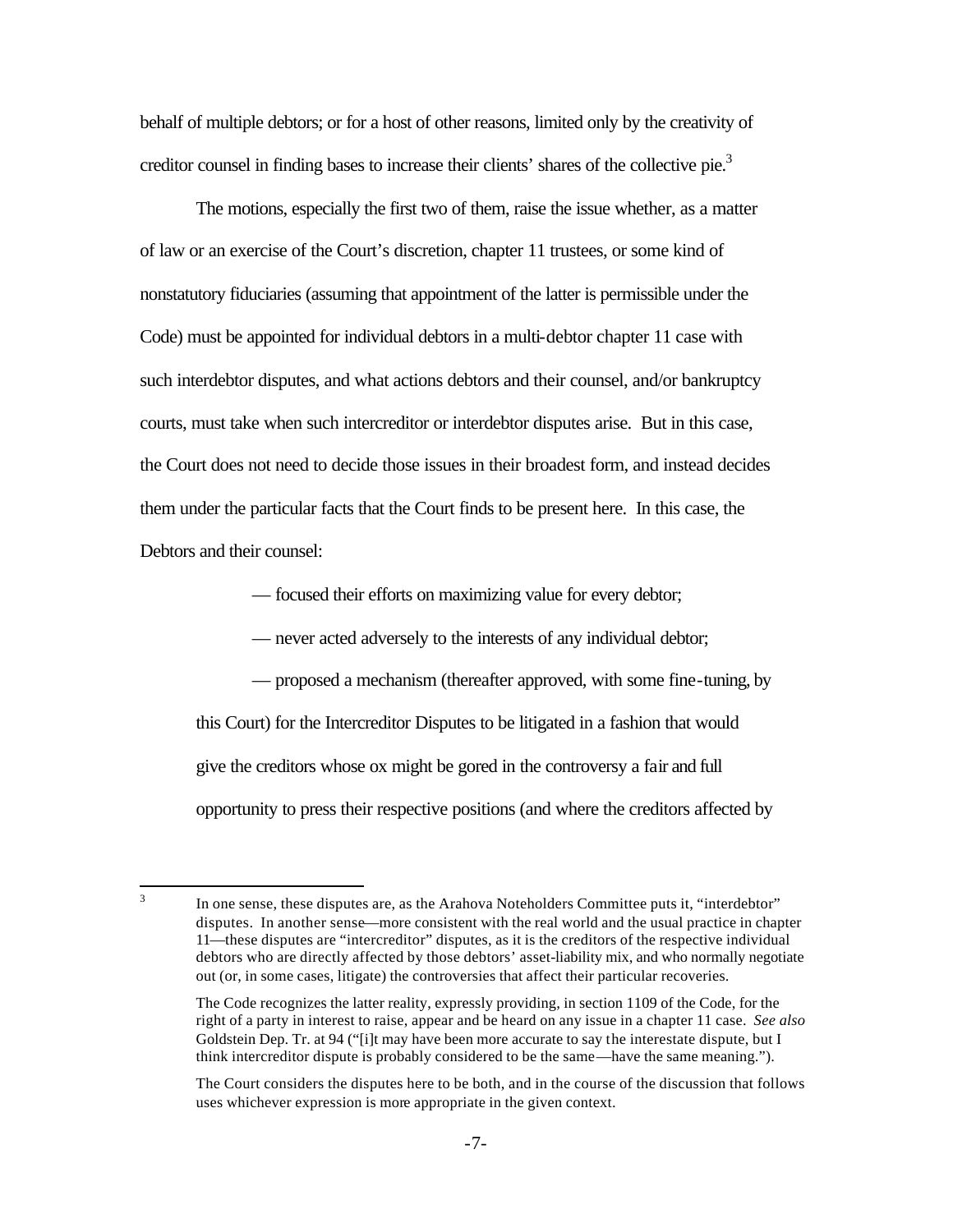the outcome would have the incentive, and the resources, to press their respective interests); $4$  and

— stayed neutral in the Intercreditor Disputes, and have confirmed their intention to remain so, proposing a reorganization plan that would effectively escrow the disputed value pending further determinations of the Court on the intercreditor issues.

The Court further decides these motions in the context of the fact that—using the words of the Arahova Noteholders Committee's own counsel—the motions represent the "nuclear war button,"<sup>5</sup> with devastatingly adverse consequences that would result if the Arahova Noteholders Committee's Trustee Motion were granted, too numerous to list in this summary here.

And the Court further decides these motions in light of the compelling inference that the motions were filed as part of a scorched earth litigation strategy that would provide the Arahova Debtors with little benefit that they do not already have (trumped, dramatically, by a resulting prejudice to the Arahova Debtors themselves, along with all of the other Debtors), and which would have the effect (and, the Court believes, the purpose) of imperiling the pending Time Warner/Comcast transaction and the Debtors' DIP financing in an effort to extract a greater distribution, sidestepping the Court-

 $\frac{1}{4}$ The Arahova Noteholders Committee states that it represents approximately \$540 million in bonds; its principal opponent, the Adelphia Parent Noteholders Committee, states that it represents approximately \$1.7 billion in bonds (and hence is the largest group of unsecured creditors in this case), and the FrontierVision Noteholders Committee states that it represents approximately \$358 million in bonds. (All figures are in par amount; the value that should be distributed on account of those holdings is of course a matter of sharp dispute, and the issue underlying the Intercreditor Disputes.) The Court notes these figures not to suggest that it is engaging in a counting exercise in deciding the motions, but rather to note one of the bases for its finding that the creditors have the incentive to prosecute their interests in the Intercreditor Disputes.

<sup>5</sup> Jan. 6, 2006 Hrg. Tr. at 72.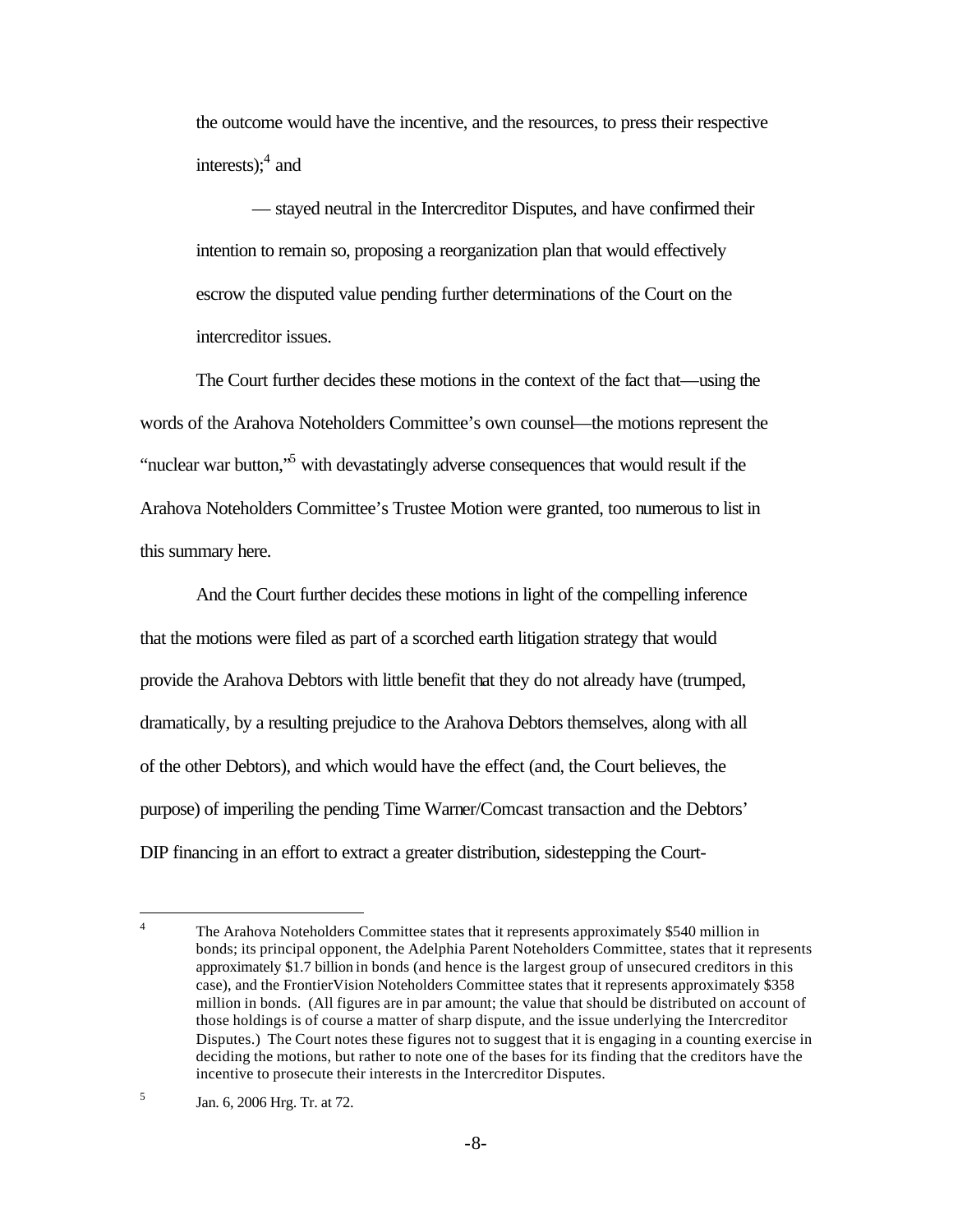approved process for determining the Intercreditor Dispute issues on their respective merits.

Finally, the Court is troubled, to say the least, by the 11th hour time at which the conflict issues were raised, when the supposedly disabling conflicts were apparent 3-1/2 years ago. If the concerns were material and genuine; if the appointment of trustees or nonstatutory fiduciaries was truly necessary; and/or if the more traditional means of letting creditors negotiate out, or litigate, intercreditor issues were unsatisfactory, creditors in this case, and/or the committees acting for them, would have sought this relief long ago. The Court does not need to address whether the delay gives rise to a waiver, estoppel, or even laches; the circumstances instead go to the motions' bona fides. The Court's concerns as to the motions' bona fides are amplified by the Arahova Noteholders Committee's entry into a standstill agreement under which these supposedly critical motions would not be pressed while negotiations as to its recovery under the reorganization plan progressed.

Facts like these would make granting these motions a dreadful exercise of the Court's discretion, and the relief the Arahova Noteholders seek here thus would appropriately be granted only if such relief were required as matter of law. But except in one respect (where WF&G has already acted, and largely made the motions moot), it is not. To the contrary, it is quite clear, in this Court's view, under the Bankruptcy Code and the case law, that there is no requirement of law, nor should there be one, that says that any time interdebtor disputes exist in a multi-debtor chapter 11 case, and a creditor constituency is upset that it may not be paid in full, independent fiduciaries (of any kind) must be appointed for any or all of the individual debtors so affected. The imposition of

-9-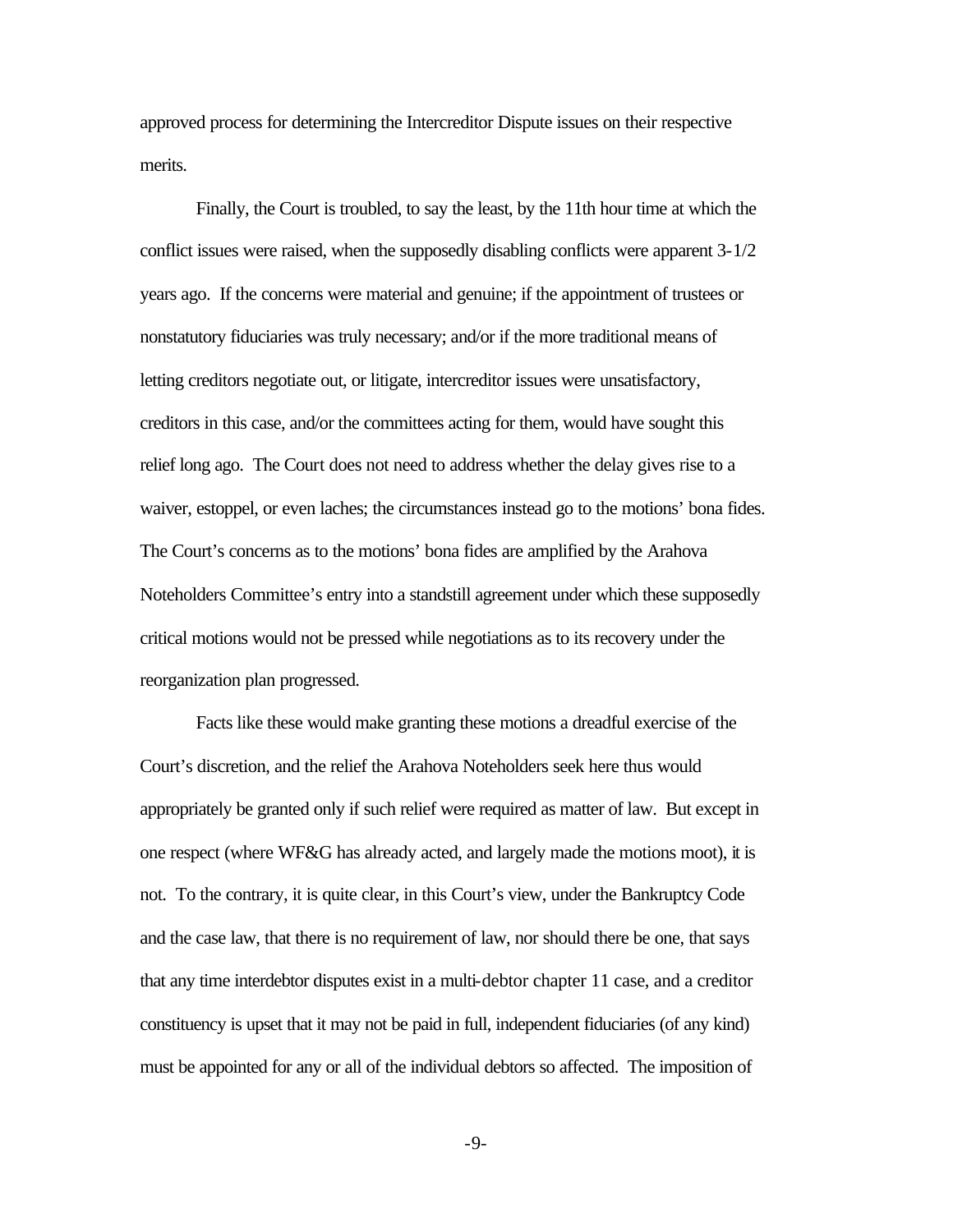any such requirement would represent a sea change in the law and in chapter 11 practice, with a highly destructive effect on the manner in which multi-debtor chapter 11 cases are run. As importantly or more so, any such rule would in nearly all, if not all, such cases have a material adverse effect on creditor recoveries.

Under the Code and the relevant caselaw, in this Court's view, the existence of interdebtor disputes, even material ones, is not by itself cause for the appointment of a trustee or (assuming one might be permissible) a nonstatutory fiduciary. The existence of such disputes must instead be considered as one of many factors—including, most significantly, the advantages and disadvantages to affected creditors that would result from the desired appointment; the existence of less damaging alternatives; and the extent to which the alternatives would address legitimate needs and concerns with fairness, due process and appropriate advocacy.

The record here does not come close to satisfying the requirements of section 1104(a)(1) of the Code, requiring the appointment of a trustee for debtor wrongful conduct or mismanagement. And while section  $1104(a)(2)$  of the Code authorizes discretionary appointment of a trustee where such is in the interests of creditors, the record here does not support that either. Indeed, the appointment of a trustee for Arahova and/or its subsidiaries under these facts would be *antithetical* to creditor interests, subjecting them to actual and potential prejudice in many ways, with no corresponding benefit.

Then, the Court does not need to decide broad issues as to the extent to which nonstatutory fiduciaries can be appointed under the Code (or whether a debtor's continued possession in a chapter 11 case can be conditioned, under section 1107 of the

-10-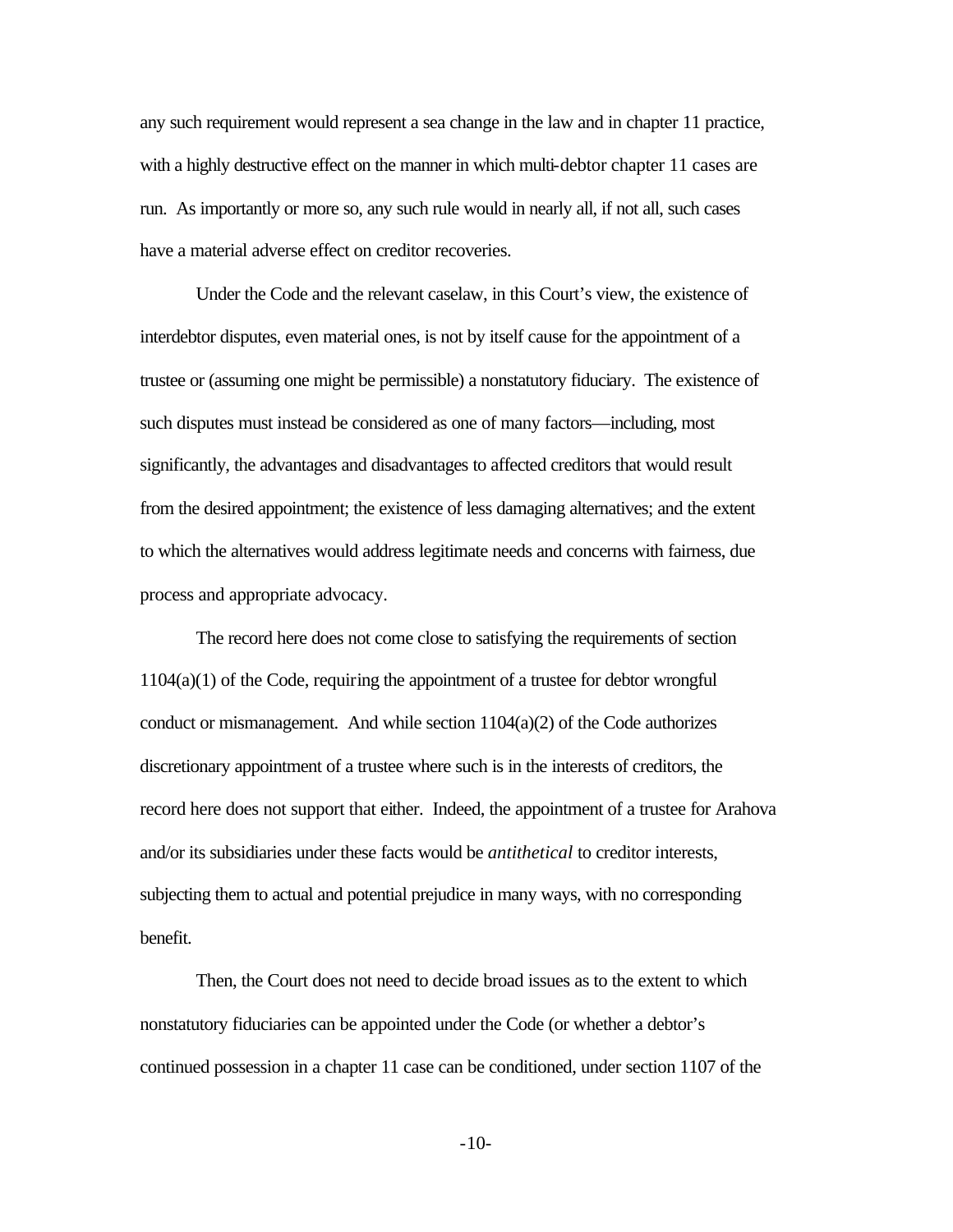Code or otherwise, on the appointment of nonstatutory fiduciaries). The Court has considerable doubt that section  $1107(a)$  can be used to appoint a trustee equivalent. But even assuming, *arguendo*, that nonstatutory fiduciaries *could* be appointed, the Court could not appropriately *require* their appointment without at least a showing akin to that which the Second Circuit requires in other instances where it has authorized the deputization of nonstatutory fiduciaries on behalf of an estate—that the deputization be in the best interests of the estate, and that it be necessary and beneficial to the fair and efficient resolution of the bankruptcy proceedings. No such finding could appropriately be made here.

The Court pauses, at the risk of stating the obvious, to make its thinking clear. Where interdebtor issues exist and are material, they cannot, of course, be swept under the rug. Even though consensual resolution is the normal (and preferred) practice, some means, consistent with fairness, due process, and appropriate advocacy, must be formulated to resolve them if those issues cannot be settled. But the means established to resolve them should be the least destructive available. And neither the interests of a debtor's creditor body, nor the integrity of the bankruptcy system, can tolerate the use of motions like these as a tactic to assist creditor groups wishing to augment their personal recoveries.

The motions to appoint a trustee for the Arahova Debtors, or, alternatively, to require the appointment of nonstatutory fiduciaries, are denied. The motions for an order directing the Arahova Debtors' officers and directors to recuse themselves on interdebtor issues, and to disqualify WF&G from representing the Arahova Debtors and any of the other debtors in the Interdebtor Disputes—*i.e.,* to ensure the continuing neutrality of

-11-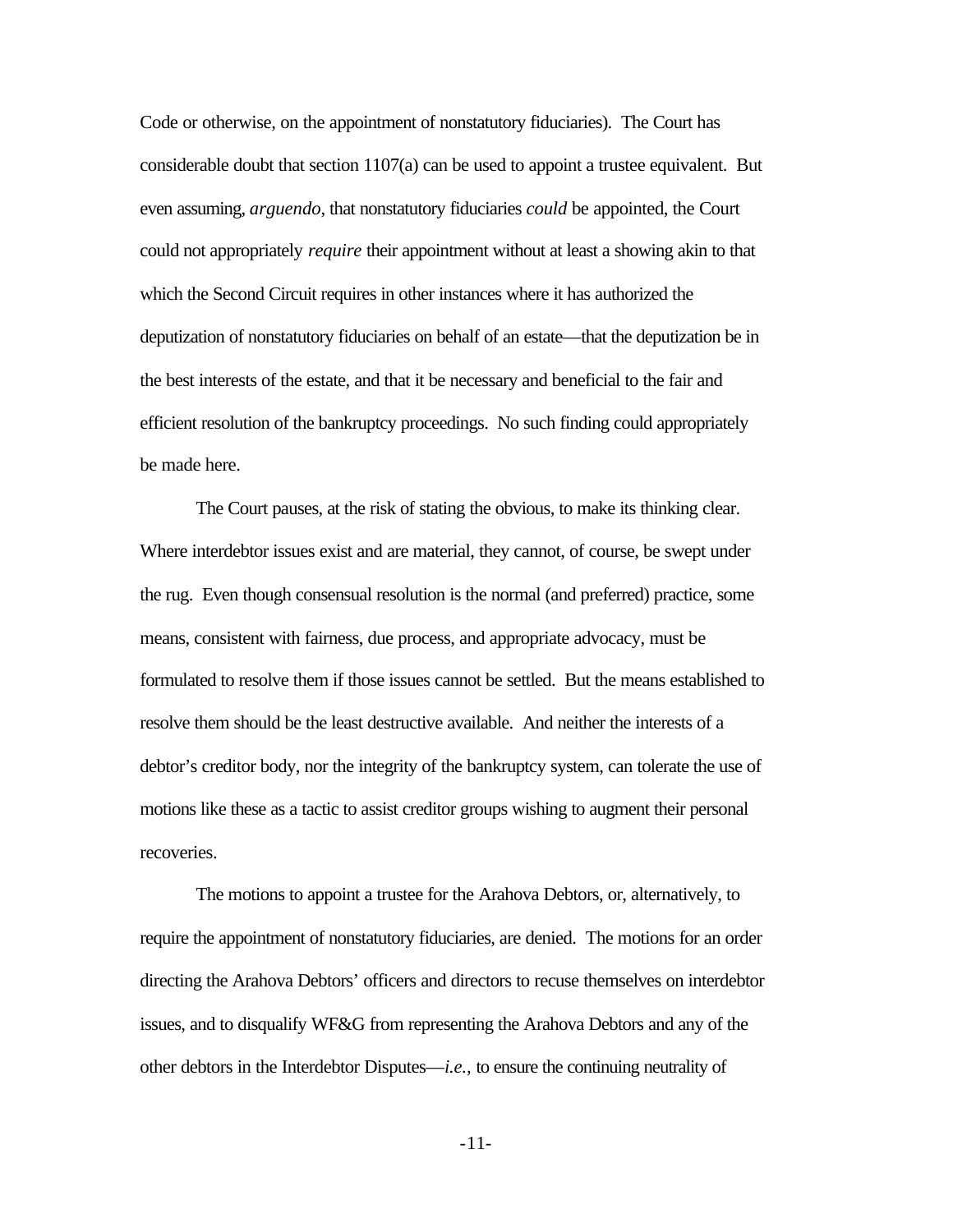each—are granted; without finding that present management or WF&G have in any way acted inappropriately to date, the Court believes that their voluntary neutrality in such disputes, as a prophylactic measure, should be mandatory. The motion to terminate the Arahova Debtors' exclusivity is denied.

The following are the Court's Findings of Fact, Conclusions of Law, and bases for the exercise of its discretion in connection with the motions.

### Findings of Fact

The motions raised material disputed issues of fact, requiring an evidentiary hearing over three days, and development of an extensive factual record. The motions also required this Court to bring to the table the knowledge of these cases—most significantly their history, and the matters that had to be, and will have to be, decided that it acquired over the 3-1/2 years that these cases have progressed under this Court's watch. The factual record underlying these motions thus came to be extraordinarily detailed, and it would be manifestly impractical, in the Court's view (particularly for a decision that must be issued in "real time") for the Court to discuss in detail every factual finding it could or did make. $6$  As the most sensible alternative, the Court regards it as best first to address the critical background; the most important of the underlying facts (most of which are historical or otherwise not subject to serious dispute); and its factual findings with respect to the disputed issues.<sup>7</sup>

6

Likewise, in the interests of relative brevity, the Court has omitted citations with respect to background facts, and has limited record citations to the most significant matters.

<sup>7</sup> The Court took trial testimony from Adelphia CEO William Schleyer, and Adelphia CFO Vanessa Wittman, on behalf of Adelphia, and from Matthew Doheny, of the Distressed Products Group at Deutsche Bank Securities, on behalf of the Arahova Noteholders Committee. In each case, in accordance with the Court's Case Management Order #3, direct testimony was taken by affidavit or declaration, and cross-examination and subsequent examination was taken live. Mr. Schleyer was subjected to minimal cross-examination, and the Court finds his testimony fully credible. Ms. Wittman was cross-examined at length, and while the questioning revealed memory deficiencies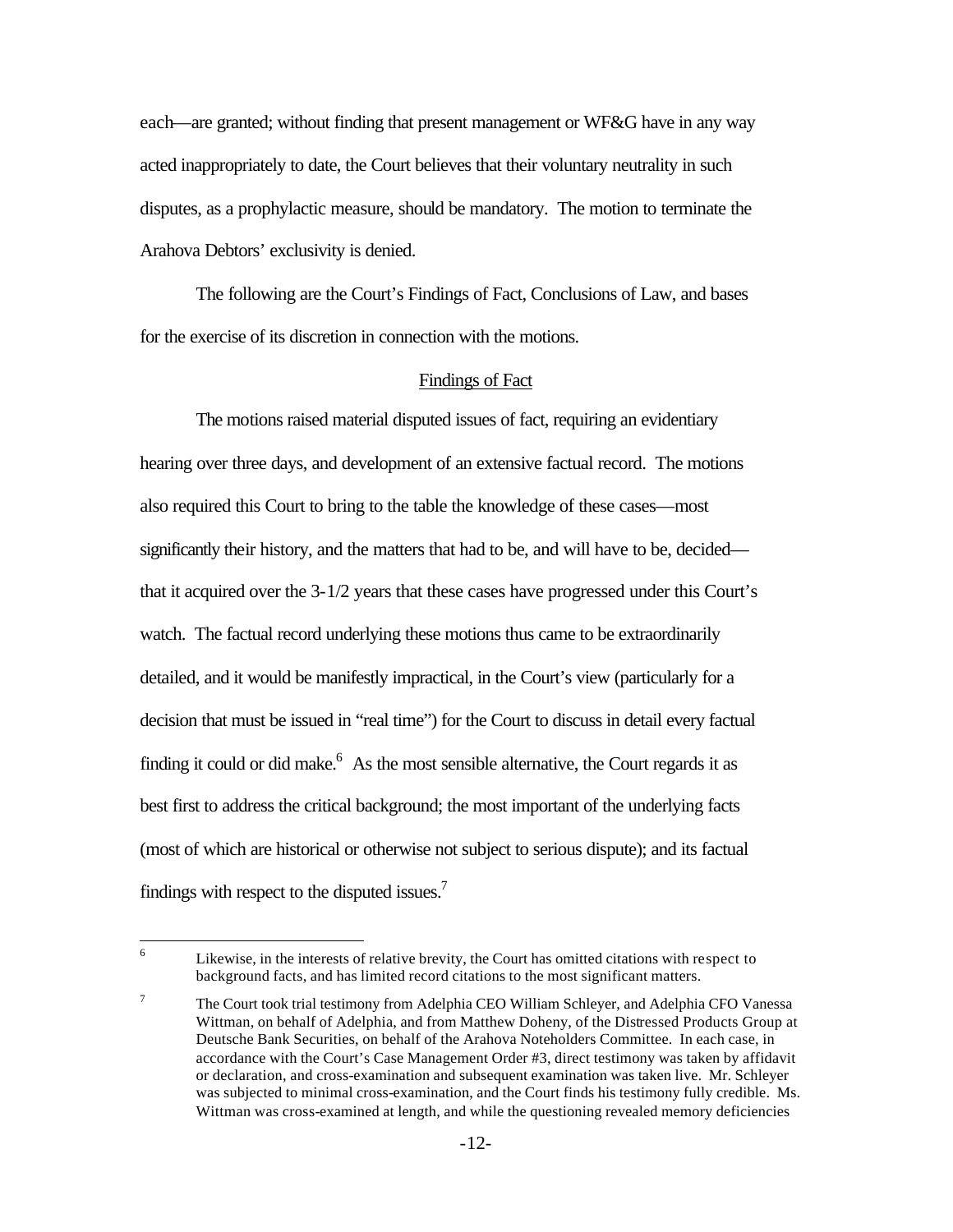#### *A. Relevant History and Events*

#### *1. Background*

 $\overline{a}$ 

Adelphia, one of the largest cable companies in the United States, was founded by John J. Rigas, who later brought his sons and other members of his family into the business. Over the years, Adelphia grew substantially, principally as a result of acquisitions, many of which were financed by borrowings. With the acquisitions, Adelphia became much larger, and its operations became much more complex. Additionally, the Rigases themselves owned a number of cable companies and other, non-cable, assets through a variety of corporations, partnerships, and LLCs (together, "Rigas Family Entities"). The day-to-day affairs of the Rigas Family Entities that were cable companies were managed by Adelphia. Those cable companies have been referred to, in this Court and elsewhere, as "Managed Entities."

By 2002, John Rigas and members of his family occupied the top officer positions at Adelphia, and many (but not all) of the seats on its Board of Directors (the "Board"). In March 2002, Adelphia disclosed that it was jointly and severally liable for more than \$2 billion of borrowings attributed to certain of the Managed Entities under credit facilities (the "Co-Borrowing Facilities") that were not reflected as debt on Adelphia's consolidated financial statements. It also appeared that a portion of the borrowings for

with respect to matters that had been raised on cross-examination, those deficiencies did not appear to the Court to be material, and the questioning did not undercut the truthfulness of her direct testimony. On more than one occasion, the Court had to remind Ms. Wittman to answer the questions put to her, and to await redirect to make points she wanted to make, but the Court nevertheless found her direct testimony to be truthful and otherwise credible, and likewise accepts it in full, rejecting the Arahova Noteholders Committee's contention that flaws in her testimony on cross made all of her direct testimony unworthy of belief. Mr. Doheny was not subjected to any cross-examination, and the Court takes that testimony as fully truthful and credible as well.

Additionally, the Court was presented with a considerable mass of designated deposition testimony, some of which it observed live on videotape. Having no basis for questioning the credibility of any of it, the Court accepts that deposition testimony as well.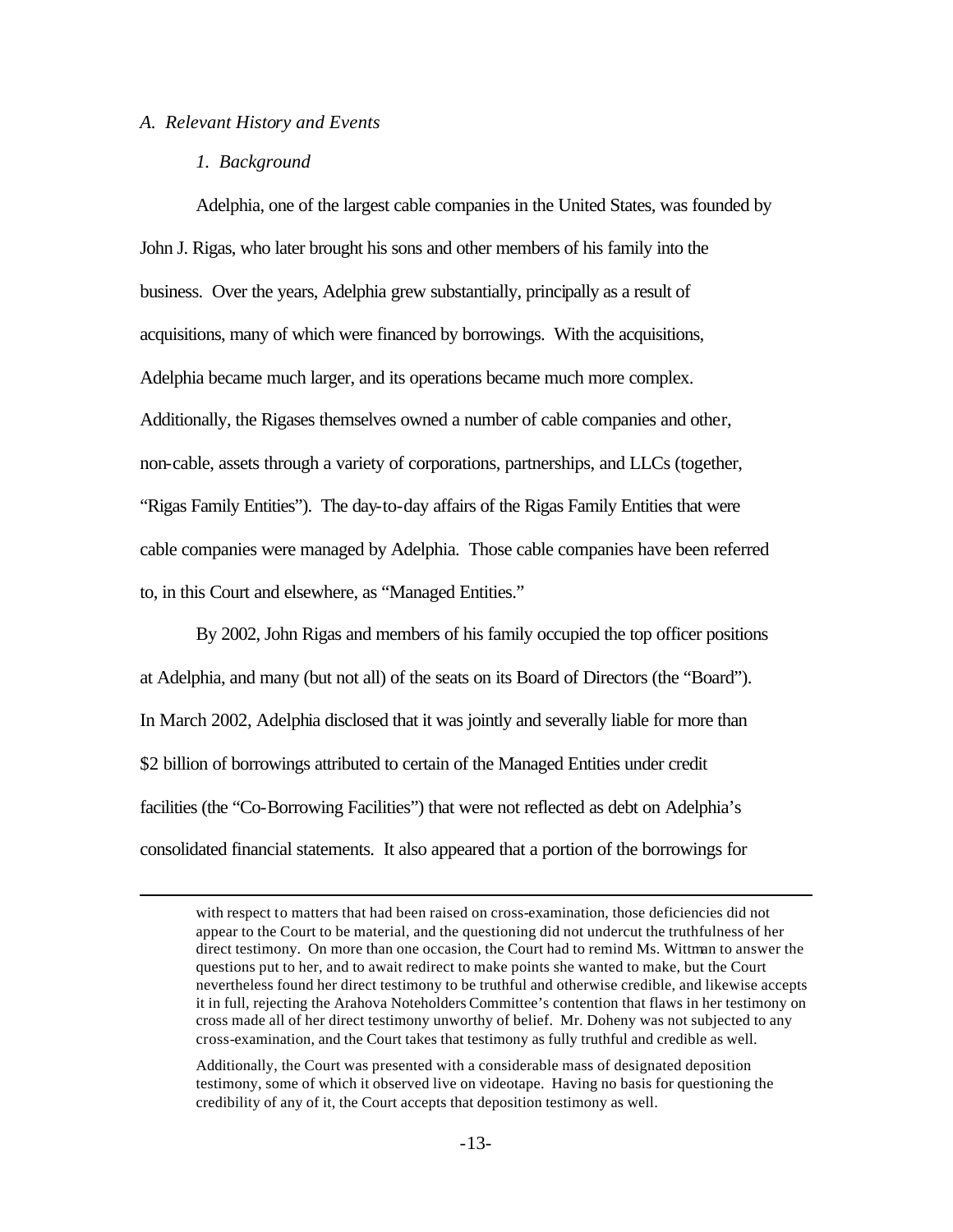which Adelphia entities were jointly and severally liable had been advanced to various Rigas Family Entities to finance purchases of Adelphia securities.

In the aftermath of this disclosure, the stock of Adelphia Parent was delisted from the NASDAQ National Market; Deloitte & Touche LLP ("Deloitte"), the Debtors' independent auditor at that time, suspended its auditing work on Adelphia's consolidated financial statements for the year that ended December 31, 2001, and withdrew its opinion for prior consolidated financial statements. Adelphia and its subsidiaries ultimately defaulted under various credit facilities, notes and preferred stock.

In addition, a special committee of the Board, composed of three members of the Board who were not members of the Rigas Family, commenced a formal investigation into related party transactions between Adelphia entities and Rigas Family Entities and Rigas Family members. This investigation led to the public disclosure of previously undisclosed information about the Rigas Family's co-borrowing activities, related party transactions, and involvement in accounting irregularities. In May 2002, the Rigases resigned their positions as officers and directors of Adelphia.

With no access to traditional sources of liquidity in the capital markets, pending governmental agency investigations, mounting litigation, default notifications under various credit instruments, and the resulting risk of collection and foreclosure actions by creditors, the Debtors filed for chapter 11 protection in June 2002.

At this point, the chapter 11 cases of 231 individual Debtors are being jointly administered in the Adelphia chapter 11 cases, on this Court's watch. The Debtors' presently proposed reorganization plan (the "Present Plan")—which, more precisely,

-14-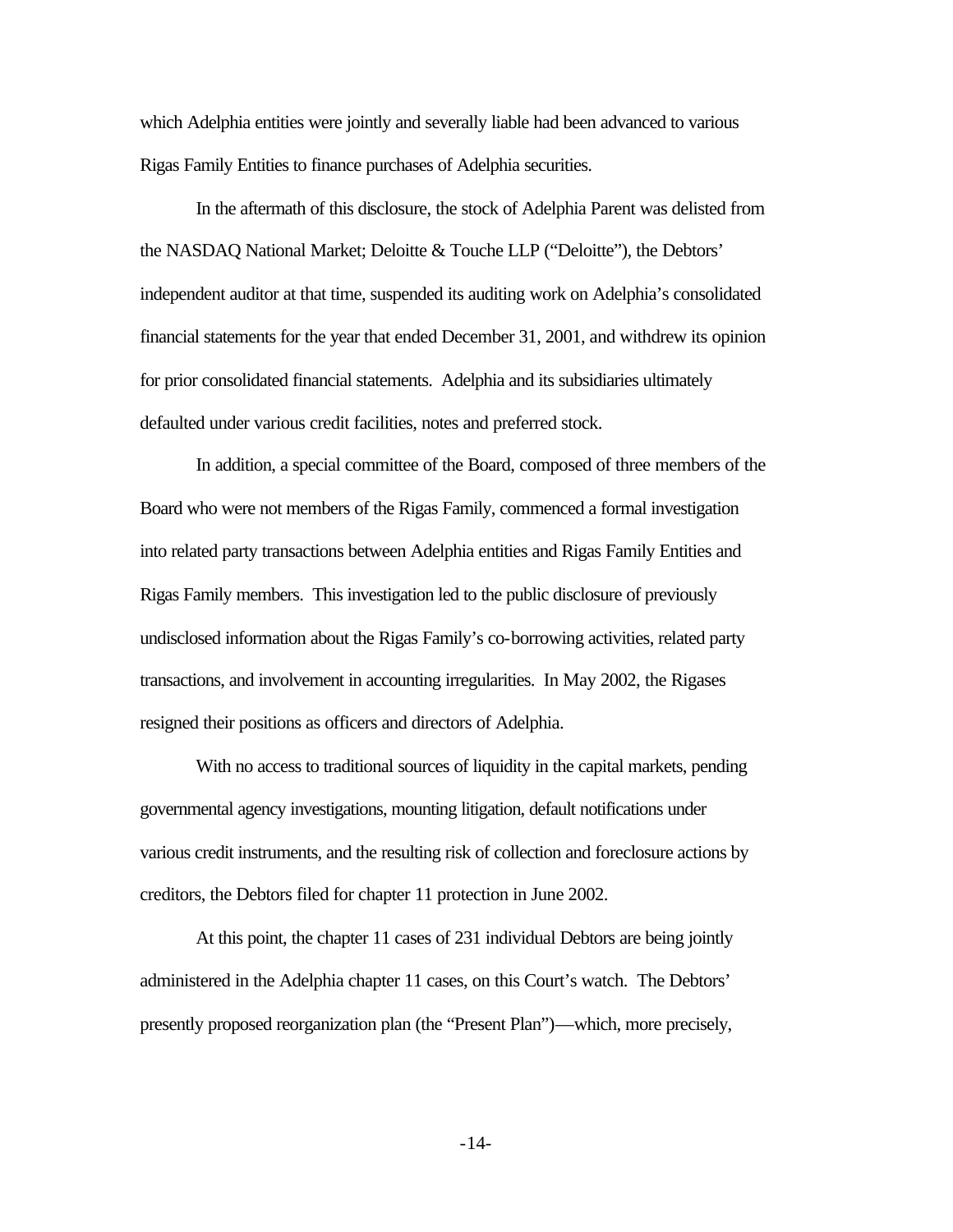consists of 18 separate plans—calls for a partial (but not total) substantive consolidation.<sup>8</sup> But at least up to this time, none of the individual Debtors' estates have been substantively consolidated.

### *2. Early Case Proceedings*

As is customary in chapter 11 cases, the Court considered, very shortly after the filing of the bulk of the Adelphia cases, "first day" orders, which included, as relevant here, orders approving the Debtors' continuation of their centralized cash management system and the Debtors' retention of professionals, including counsel. The Court approved the retention of WF&G by all of the Debtors to provide them with, among other things, "general restructuring advice." Additionally, the Court approved postpetition financing—referred to in bankruptcy parlance as "DIP Financing"—in the original maximum amount of \$1.5 billion (now \$1.3 billion), to be used for operations and capital expenditures.

Shortly thereafter, the U.S. Trustee formed the Creditors' Committee. As originally appointed by the U.S. Trustee, the Creditors' Committee was well balanced, and included trade creditors (Home Box Office, Viacom, and Scientific-Atlanta); bondholder creditors of Adelphia Parent; Law Debenture Trust Co. (the indenture trustee

 8 In very general (and possibly imprecise) terms, the 18 individual plans that collectively comprise the Present Plan cover clusters of individual Debtors that have been grouped in that fashion, to the Court's understanding, as a consequence of operational considerations and their prepetition history and borrowings. Clusters of Debtors have been referred to in the parlance of the *Adelphia* case as "silos." The silos in the Present Plan may or may not correspond to silos referred to in other contexts in these chapter 11 cases.

<sup>9</sup> Filings for a few of the Adelphia Debtors preceded the bulk of the filings by about a week. There were, in addition, a number of tag-along cases that came substantially later.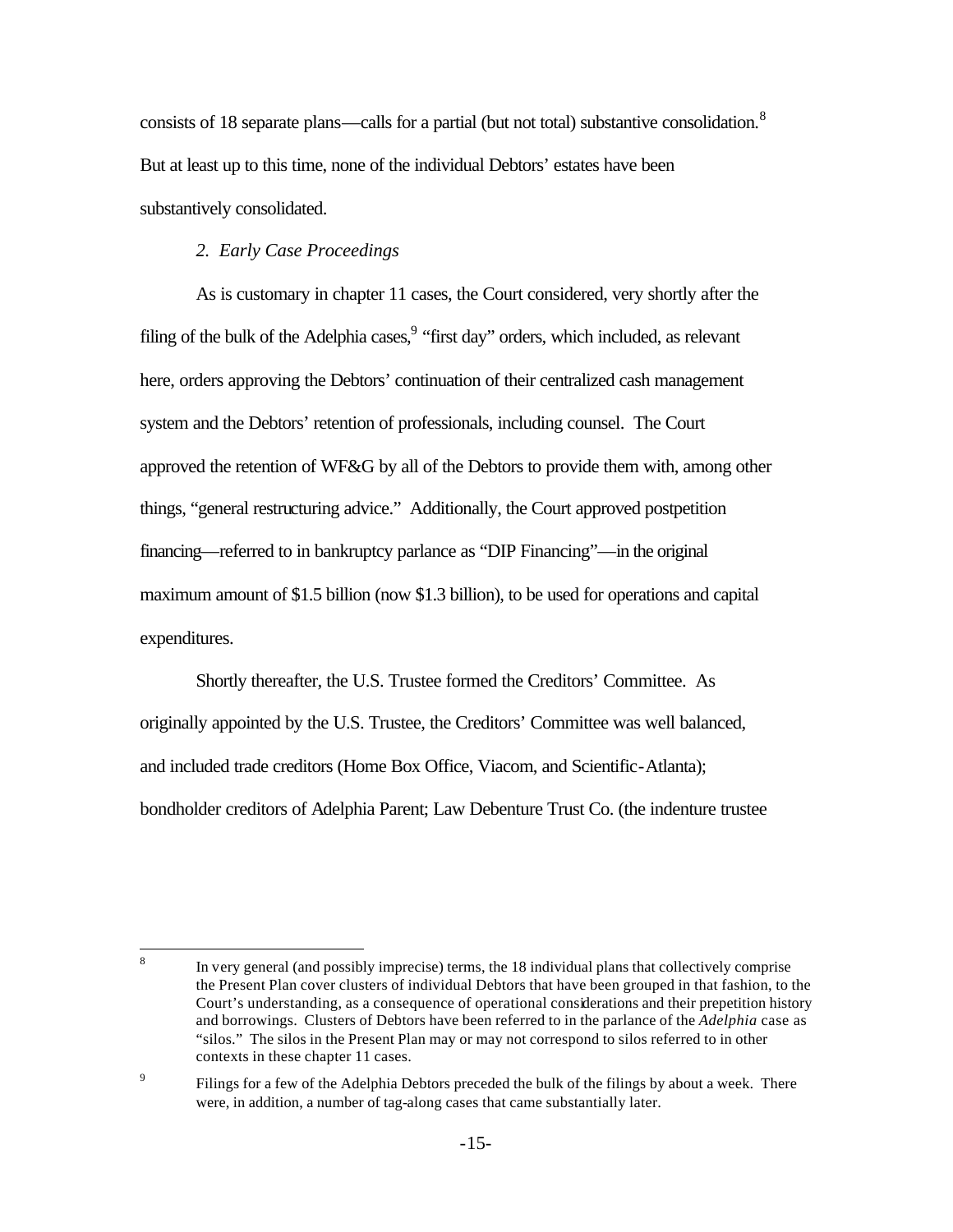for the Adelphia Parent bonds); bondholder creditors of subsidiaries like Arahova;  $^{10}$  and U.S. Bank, the indenture trustee for the Arahova (and also FrontierVision) bonds.<sup>11</sup>

However, as described more fully below, distressed debt traders and other investors in claims have been a major presence in these cases, and since the filing of these cases in 2002, there was a substantial turnover in the membership of the Creditors' Committee. By March 2004, the Creditors' Committee had lost most of its Adelphia Parent bondholder membership (though it continued to include a major bondholder who, to the Court's understanding, had positions at both the Adelphia Parent and subsidiary levels), and by July 2004, the Creditors' Committee lost each of the original three trade debt members, though an acquirer of trade claims had joined the Creditors' Committee in December 2003. The lack of a meaningful presence on the Creditors' Committee of Adelphia Parent bondholders became a matter of concern to the Court, and it was remedied in May 2005, with the appointment of two additional members to the Creditors' Committee that the Court understands to be holders of Adelphia Parent debt.

The members of the Creditors' Committee, all of whom were parties to confidentiality agreements, had access to a great deal of information with respect to the Debtors—including, without limitation, financial information generally, and information as to interdebtor issues in particular. But even in 2002, those reviewing public information (such as operating reports) could see interdebtor issues, and perceptive

 $\overline{a}$ 

<sup>10</sup> One bondholder creditor of Arahova was (and is) Appaloosa Management ("Appaloosa"), a hedge fund and distressed debt trader. With access to confidential information, the Appaloosa representative on the Creditors' Committee was "restricted"; it could not trade or share that information with others who did. But an "ethical wall" was established, permitting others at Appaloosa (who, like other "unrestricted" entities, had access only to public information) to trade.

<sup>11</sup> *See* U.S. Bank's Rule 2019 Statement, filed Sept. 9, 2002, Bankr. S.D.N.Y. Docket No. 02-41729 (REG), ECF #601.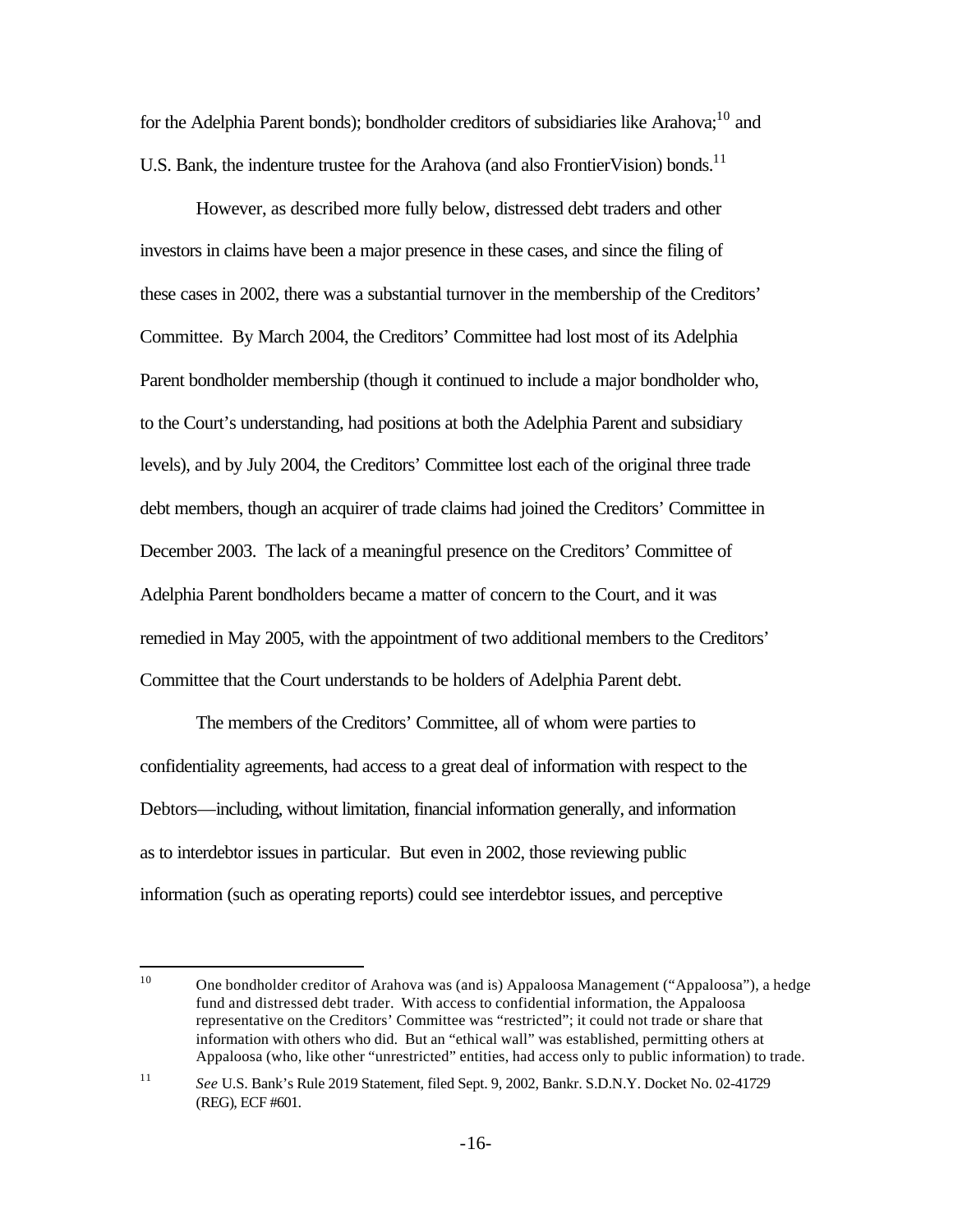creditors (such as Appaloosa) could see interdebtor issues even from the pre-petition SEC filings issued during the Rigas era.

Also in the opening weeks of these cases, the U.S. Trustee appointed the Equity Committee, as the ultimate value of the Debtors was uncertain, and it was possible that there might be residual value for equity.

#### *3. Early Case Stabilization Matters*

During the first year of these cases, the Rigases were gone, but getting senior replacement management to take their place was a major undertaking. During that time, the Debtors were led by interim management that lacked significant cable experience, operating under a Board consisting of the former independent directors (the "Carry-Over Directors"). By necessity, interim management focused on stabilizing operations, identifying and hiring an experienced successor management team, creating state-of-theart corporate governance structures, and conducting an investigation of the Rigases' activities. Early on, the Board also commenced work on establishing better corporate governance procedures, which would give the Debtors' creditors (and, significantly, the United States Department of Justice ("DoJ") and the SEC) comfort that transgressions of the type perpetrated during the Rigas era would not recur.

From August 2002 through July 2003, the Carry-Over Directors began to reconstitute the Board with new independent directors. In addition, because prior to May 2002 virtually all of the directors of Adelphia Parent's subsidiaries were members of the Rigas Family, the Debtors appointed a new slate of directors to each of the subsidiary boards. When interim management was replaced in the Spring of 2003, the subsidiary management and boards were reconstituted yet again.

-17-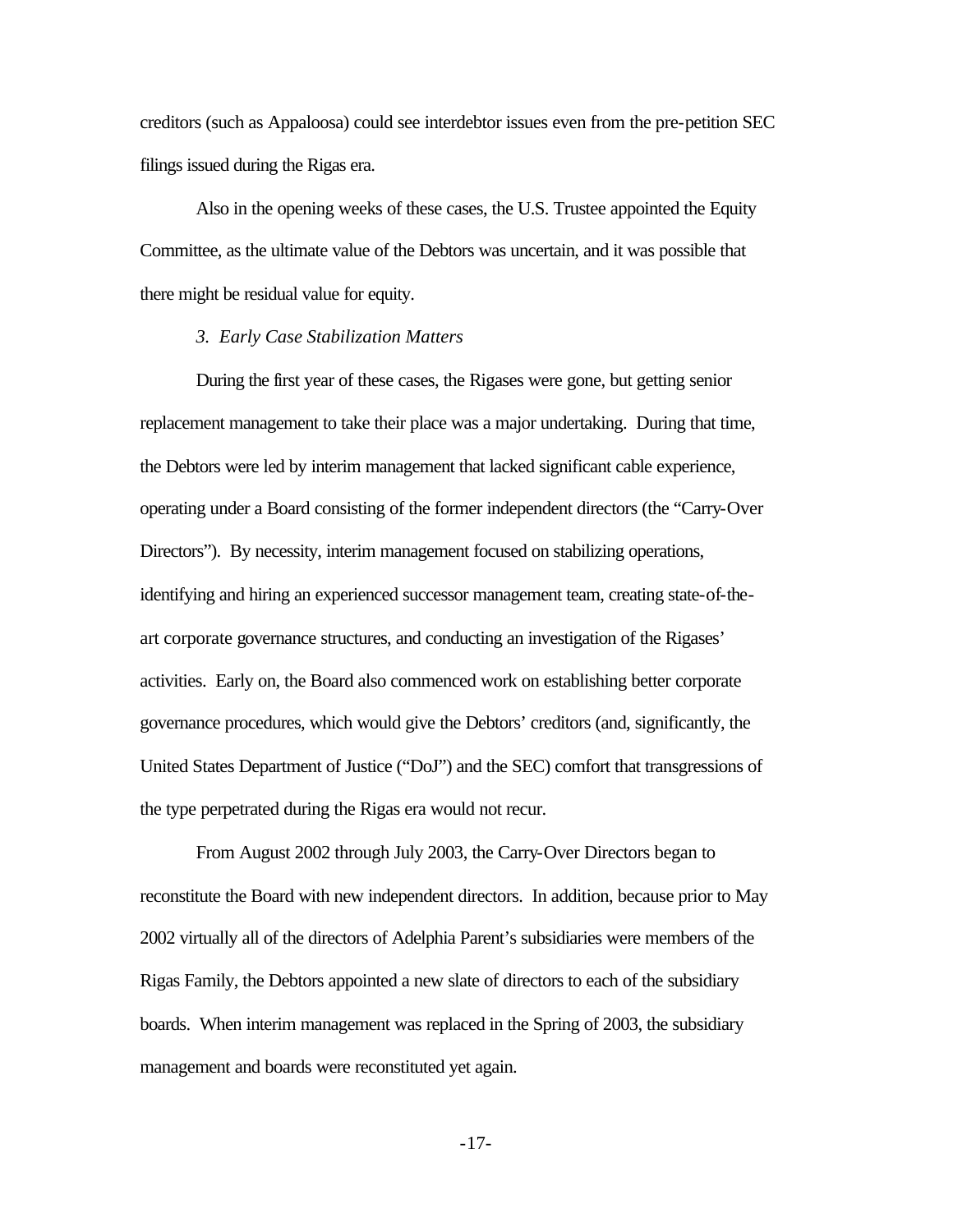In early 2003, the Debtors (with extensive input from the Creditors' Committee) replaced interim management with permanent executives who have substantial cable experience. After an evidentiary hearing (at which the Court considered objections on the part of the Equity Committee and a few other constituencies, principally with respect to the executives' compensation), the Court approved the Debtors' motion, widely supported by the Debtors' creditors, for approval of the employment contracts of William Schleyer and Ronald Cooper, their present CEO and COO, respectively.<sup>12</sup> The Debtors thereafter hired Vanessa Wittman, their CFO. $^{13}$  Then and only then, in the second year of these cases, once new management was in place and all of the Debtors' boards were reconstituted, the Debtors were able to turn their attention to the Debtors' restructuring.

#### *4. Debtors' Efforts With Respect to Their Accounting Records*

In light of the fiscal mismanagement and fraud on the part of the Rigases, the Debtors initiated investigations and engaged forensic accountants. After the filing of their chapter 11 cases, the Debtors' accounting personnel initiated an analysis, review, and in certain cases, reconstruction of Adelphia's historical books and records (the "Restatement"). It included:

(a) an attempt to re-audit and restate financial statements for 1999 and 2000;

(b) the preparation of financial statements for 2001, 2002 and 2003; and (c) the review of over 7 million lines of intercompany transactions (the "Intercompany Transactions").

 $12<sup>°</sup>$ <sup>12</sup> *See In re Adelphia Communications Corp.*, 2003 WL 22316543 (Bankr. S.D.N.Y. Mar. 4, 2003).

<sup>13</sup> Mr. Schleyer, Mr. Cooper and Ms. Wittman are the members of the Board of Directors for Arahova and each of its subsidiaries, as they are for Adelphia Parent's other direct and indirect subsidiaries.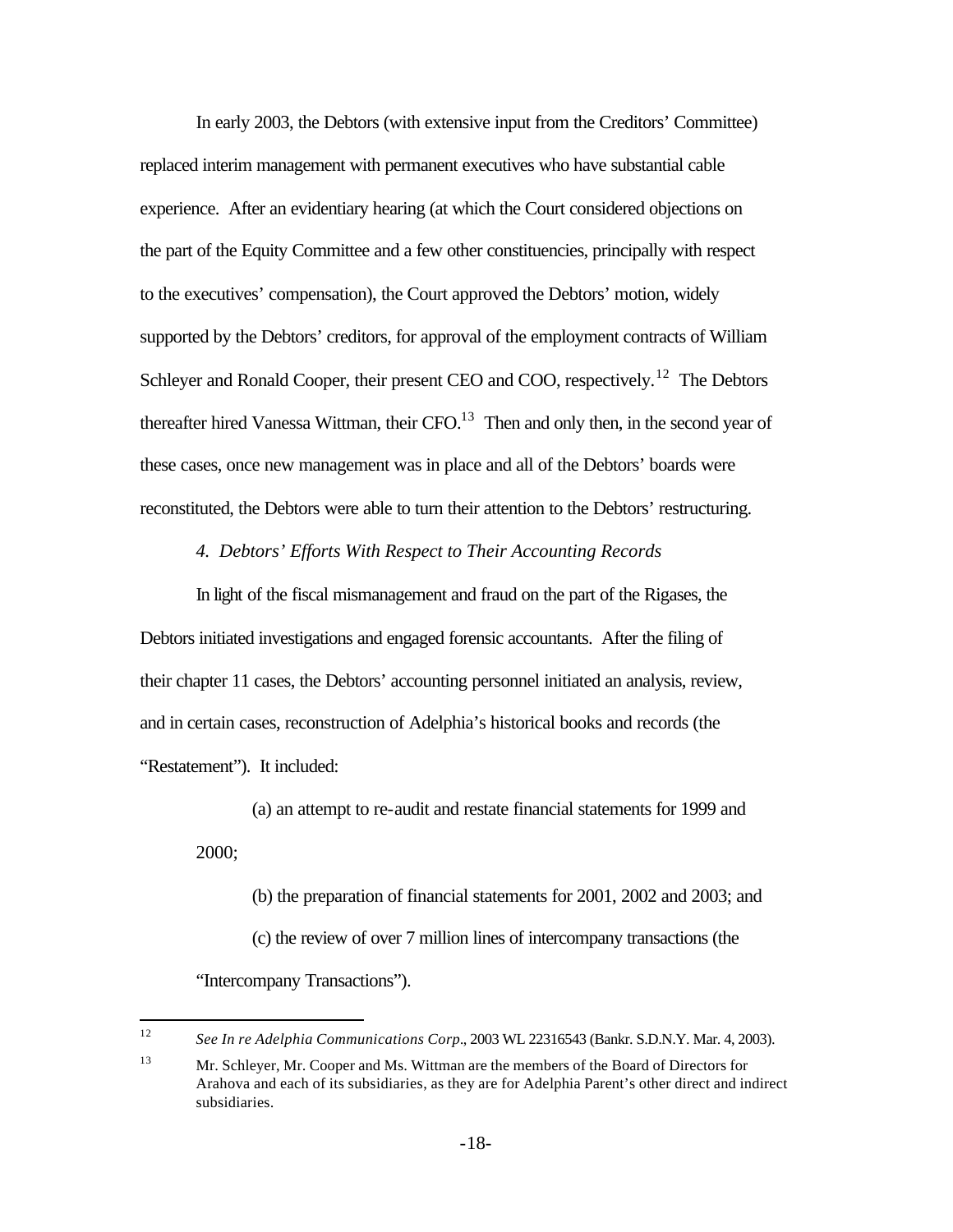The Restatement was a massive undertaking that was critical to the reorganization effort that was about to begin. By ensuring that the Debtors' financial records and statements would be presented in accordance with generally accepted accounting principles ("GAAP"), the Debtors could obtain an audit opinion from PricewaterhouseCoopers LLP ("PwC"), the Debtors' new independent accountants. The Debtors believed that audited financials would be required by either a buyer if their business was sold, or by the SEC if they were to emerge as standalone companies.

Although the Debtors initially intended to prepare separate audited financials for each subsidiary Debtor that was a reporting company under the '34 Act and similar securities laws (each, a "Subsidiary Reporting Company"), they ultimately determined that they would be unable to complete financial statements for the Subsidiary Reporting Companies that would be compliant with GAAP. Early on, the Debtors' management learned of possible fraudulent conveyances associated with the prior movement of subsidiaries among various Debtors during the Rigas era. Thereafter, in early 2004, the Debtors learned of other issues that could increase or decrease assets or liabilities of one or another of the individual Debtors vis-á-vis each other. By early in the Fall of 2004, it was determined that without a resolution of each of these issues, separate financial statements for the Subsidiary Reporting Companies could not be completed.

Throughout the Restatement process, the Debtors kept constituents abreast of their progress. Over the course of the project, the Debtors' senior executives had ongoing discussions with representatives and members of both official committees, including representatives of Appaloosa, U.S. Bank and other parties in interest.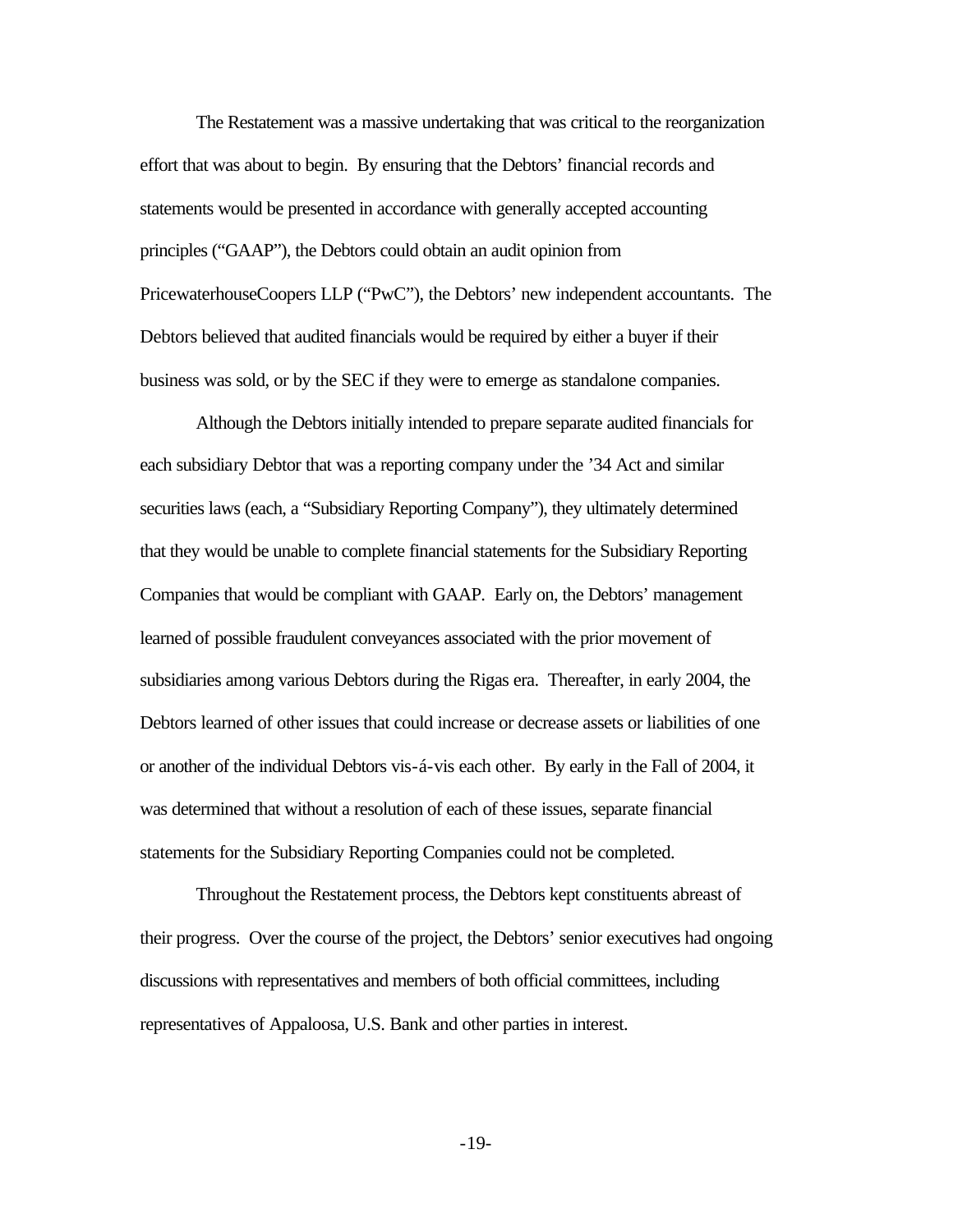The Restatement culminated with the filing of 10-Ks for Adelphia, on a consolidated basis, for the years 2003 and 2004, in December 2004 and October 2005, respectively.

In order to complete the Restatement, generate consolidated financial statements, and obtain an audit opinion, the Debtors had to reconcile their balance sheet accounts, including intercompany general ledger accounts. These accounted for, among other things: (a) Intercompany Transactions among consolidated entities, including consolidated joint venture partners, and (b) affiliate balances with non-consolidated entities, such as the Managed Entities and Century/ML Cable Venture—a joint venture between Century Communications Corporation (an Arahova subsidiary), and ML Media Partners L.P. **(**an investment vehicle managed on behalf of unrelated investors by Merrill Lynch), which, until a recent sale, operated two cable systems in Puerto Rico.

In conjunction with this review, unless a transaction was evidenced by documentation between two Debtors, Intercompany Transactions (*e.g.*, cash receipts, disbursements, acquisition accounting and cost allocations) were deemed to have been made by or to a single entity, Adelphia Cablevision, LLC ("Adelphia Cablevision"). This methodology, often referred to as the "Bank of Adelphia paradigm," aggregated Intercompany Transaction balances (the "Intercompany Balances") consistent with the actual flow of funds within the Debtors' cash management system. In addition to ensuring the consistent application of the Bank of Adelphia paradigm, the Debtors: (a) corrected erroneous and inconsistent Intercompany Transactions reflected in the income statement; (b) applied a consistent allocation methodology for, among other things, corporate and high speed data overhead, high speed data and video call center costs and

-20-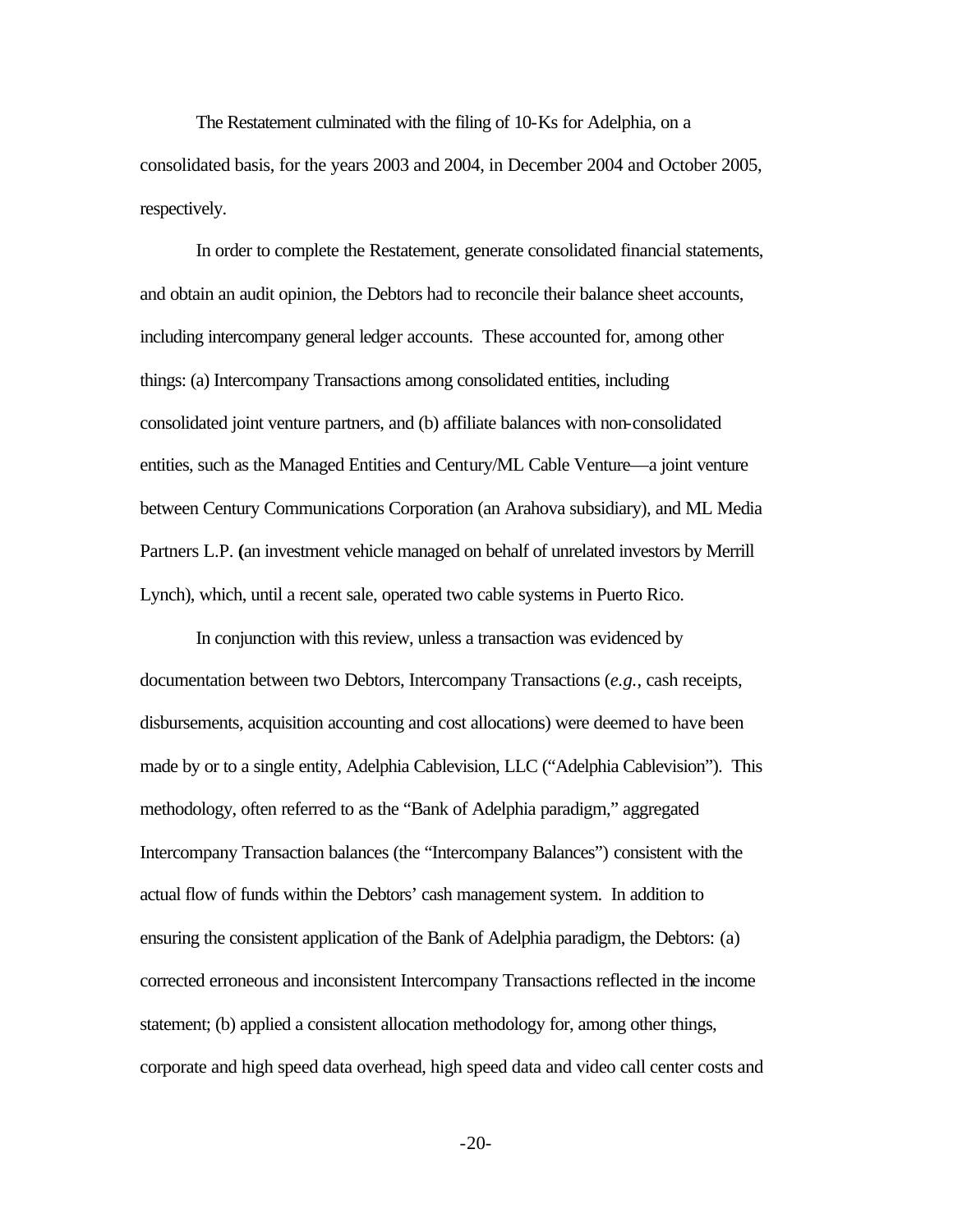interest on Intercompany Balances; and (c) otherwise reviewed and adjusted, when they regarded it as necessary, the Intercompany Transactions.<sup>14</sup>

The Bank of Adelphia Paradigm is one way to ascertain intercompany obligations that arose during the Rigas era, but it is not the only way. Whether it is the appropriate way or not is one of the issues to be tried as part of the Intercreditor Disputes.

The extent to which the Debtors appropriately drew conclusions as to the appropriate accounting for Intercompany Transactions is a matter of sharp dispute between some of the creditor groups, particularly the Arahova Noteholders Committee and the Adelphia Parent Noteholders Committee. In this respect, the Court cannot agree fully with either of them, and makes certain alternative findings instead. The Court's first bottom line finding (rejecting a contention of the Arahova Noteholders Committee) is that the Debtors approached the task with neutrality, without intending to aid or prejudice any individual debtor. The Court's second bottom line finding (rejecting a contention of the Adelphia Parent Noteholders Committee) is that notwithstanding the effort and care that the Debtors put into the task, the Debtors' conclusions will not necessarily be considered to be binding on individual Debtors or creditors, particularly as to judgmental matters and legal determinations. The Court will take evidence and briefing on these matters in the future proceedings in this case.

Underlying the Court's first finding is its threshold finding that an important aspect of the accounting review was simply to determine what happened before the filing—what assets, or cash, went where—and what the accounting consequences for that should be. The fact that some of the transactions were between Debtors did not make the

 $14<sup>1</sup>$ See Wittman Decl. at ¶ 18.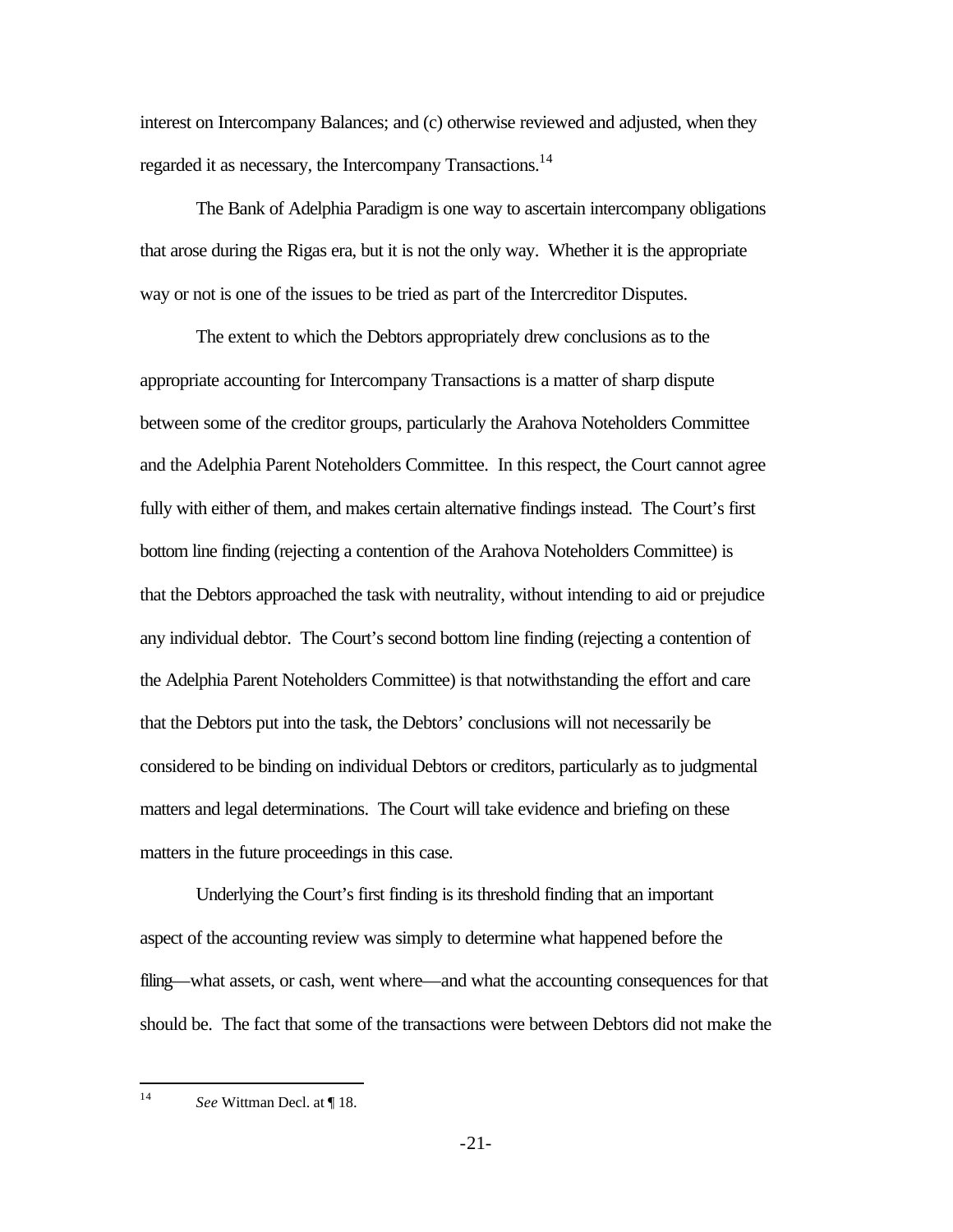effort of getting one's arms around the facts, and reporting on them to one's creditors and other parties in interest, wrongful on the part of the Debtors. That is particularly so since while the facts would seem to be whatever they are, the Debtors made the raw data available, to give any constituency the opportunity, if it wished, to suggest that facts were otherwise.

A more controversial aspect of the accounting process was the judgmental part, and an even more controversial aspect of it was legal conclusions that should attach to the historic facts. But as to each of these, the Debtors took pains to make clear that their accounting judgments were not binding, and that they were not purporting to decide legal issues that only this or another Court could decide. And where the Debtors made corrective entries, they left "footprints," so one disagreeing with the corrections could argue that the corrections were inappropriate.

The application of accounting principles necessarily involves a certain amount of judgment. The Court finds that while Adelphia's accounting team was aware that the restatement of the Intercompany Transactions could affect creditor recoveries, the process was guided solely by the desire to achieve accuracy in the accounting treatment — not by the impact that correct methods of accounting might have on any particular creditor group.<sup>15</sup> Until the Restatement and subsequent reconciliation of Intercompany Transactions was complete and the substantive consolidation structure and other elements of a plan were finalized, no party, including the accountants, could predict accurately the impact that any given decision would have on recoveries.<sup>16</sup>

 $15$ <sup>15</sup> *See id.* at ¶ 19.

<sup>16</sup> *See id.*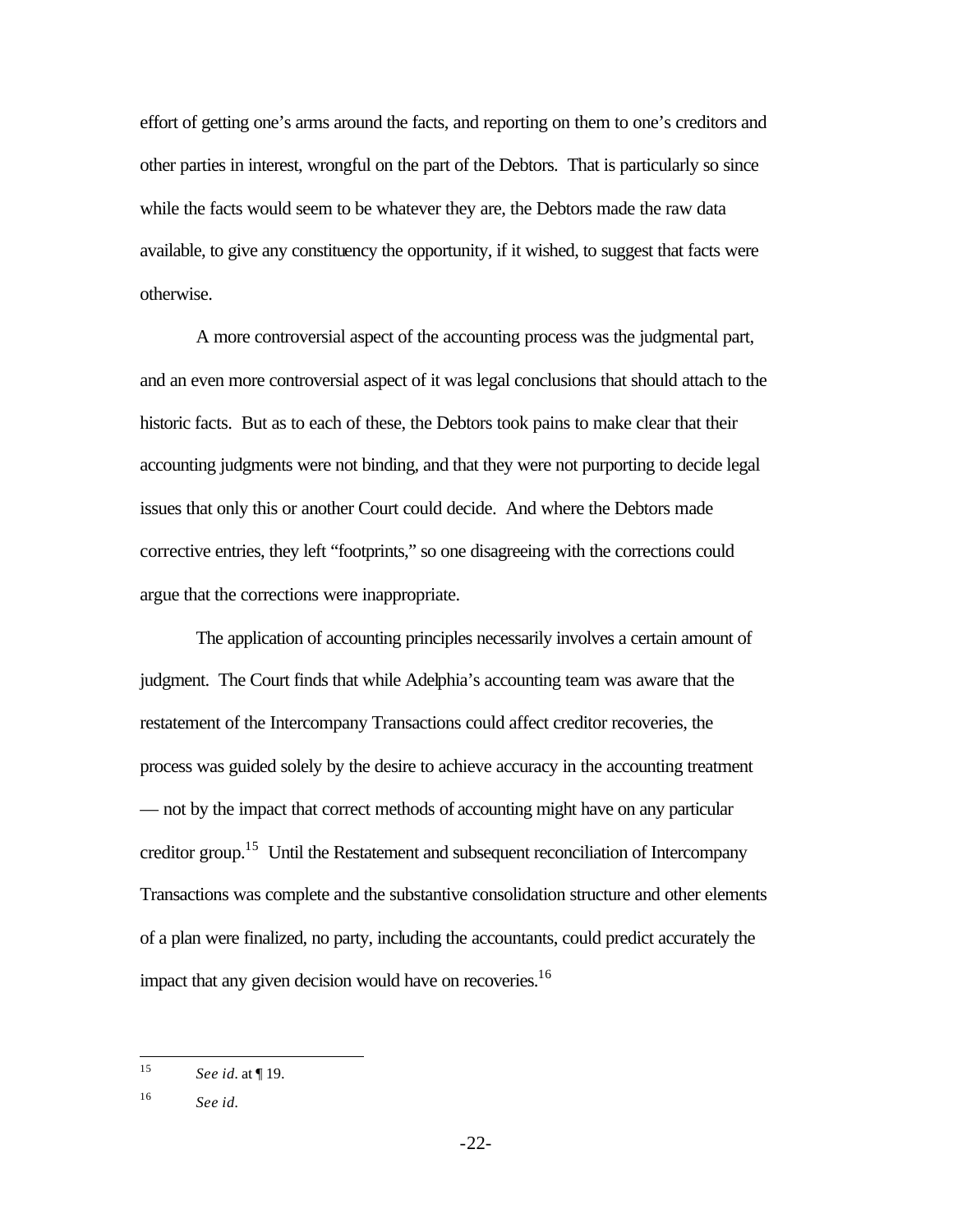After Adelphia completed and issued the 2003 10-K, in January 2005, the Debtors filed an amended Schedule of Liabilities with the Court (the "January 2005 Intercompany Schedule"). This schedule listed each Debtor's net intercompany payable to, or receivable from, Adelphia Cablevision, and contained significant qualifications and reservations of rights. Thereafter, the Debtors' accounting team identified additional accounting issues, prompting the Debtors to file an amended Schedule of Liabilities on May 11, 2005 that listed each Debtor's net intercompany payable to, or receivable from, Adelphia Cablevision (the "May 2005 Intercompany Schedule").

After the Debtors did so, the Arahova Noteholders Committee, which was formed in or before May  $2005$ ,<sup>17</sup> moved to strike the May 2005 Intercompany Schedule. This Court denied the motion, though it noted the limits as to the extent that any conclusions in the May 2005 Intercompany Schedule would be binding on creditors.

By the time of the hearing on the Arahova Noteholders Committee's motion to strike, on July 26, 2005, the Debtors were intentionally refraining from publicly advocating a particular position or preferred outcome as to the intercreditor issues.<sup>18</sup> In that connection, this Court then observed:

> There's been a lot of talk about the Debtors' neutrality in connection with such issues, but while, as I noted in the status conference, a debtor may

 $17<sup>17</sup>$ <sup>17</sup> *See* Arahova Noteholders Committee's Rule 2019 Statement, filed May 25, 2005, Bankr. S.D.N.Y. Docket No. 02-41729 (REG), ECF #7643.

<sup>&</sup>lt;sup>18</sup> The Court advised the Debtors and parties in interest in this case, in at least one chambers conference at the end of which it expressed its thoughts, that it saw no problems in the Debtors (and, by the same logic, the Creditors' Committee) trying to facilitate a settlement between the Arahova Noteholders Committee and the Adelphia Parent Noteholders Committee—and, in that connection, sharing their views as to the likely litigation outcome, if the disputes ultimately came before the Court, based on their analysis of the facts and applicable law. But the Court expressed the view that the Debtors should act as a facilitator and not an advocate, and that if push came to shove, and they did not succeed in bringing the feuding creditor groups together, the Debtors should remain neutral in the controversy, and assist or oppose neither party. The evidence convinces the Court that the Debtors did exactly that, and the Court so finds.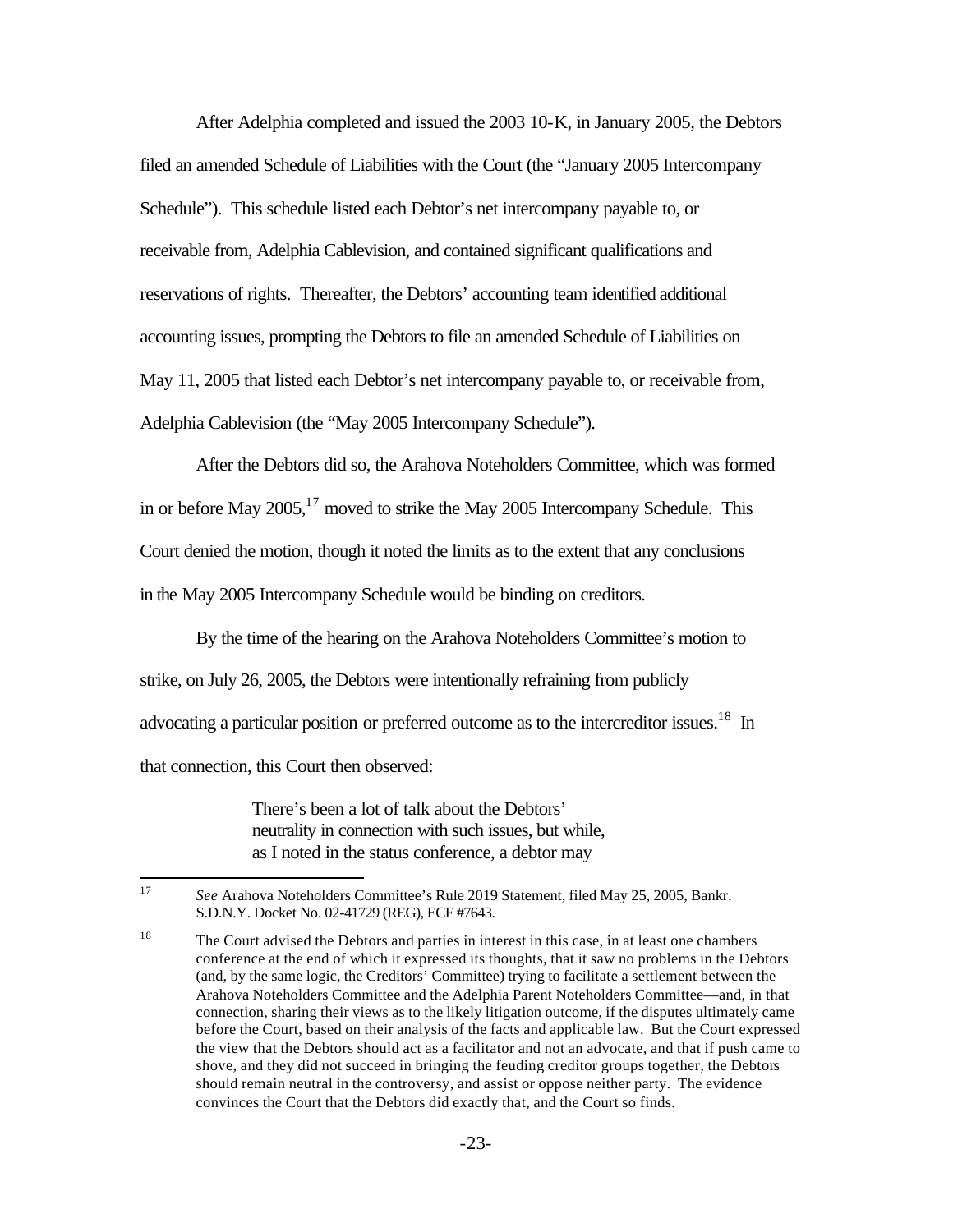take sides in such disputes and debtors not infrequently do, no statutory or case law has been brought to my attention suggesting that Debtors must choose sides in intercreditor disputes and I'm aware of none, at least in a situation where the creditors with an interest in the outcome have both a large enough amount in controversy to suggest vigorous negotiation and/or litigation, have skilled counsel to present their positions, and have the will to press their respective positions.<sup>19</sup>

### *5. Early Efforts to Resolve the Intercreditor Disputes*

Beginning in August 2003, the Debtors convened a series of meetings with key restricted parties (the bank groups' agents to the prepetition credit facilities, the Creditors' Committee and the Equity Committee) to review and discuss the four primary factors in determining potential recoveries: the "Waterfall" analysis (*i.e.*, the analysis of how distributable value would flow through the corporate structure), the Debtors' long range business plan, the Intercompany Transactions, and valuation/allocation. This was the first set of highly detailed presentations that confirmed that the treatment of the Intercompany Transactions was an important issue that needed to be resolved in order to bring the *Adelphia* cases to a successful conclusion.<sup>20</sup> While the underlying facts were not a major subject of controversy, the accounting judgment calls and application of the law to the facts were a matter of considerable debate. The Debtors brought the issues, and the uncertainties concerning their resolution, to the attention of the creditor groups involved, with the hope that they would consensually resolve them.<sup>21</sup> Appaloosa and

<sup>19</sup> <sup>19</sup> July 26, 2005 Hrg. Tr. at 321.

<sup>20</sup> *See* Wittman Decl. at ¶ 29.

<sup>21</sup> *See* Golden Dep. Tr. at 52-53 ("My understanding was the debtors were attempting to forge a consensus on the intercompany claim issues by creating doubt and uncertainty in the parties who had disagreements as to the proper application of the facts underlying the intercomp any claims.").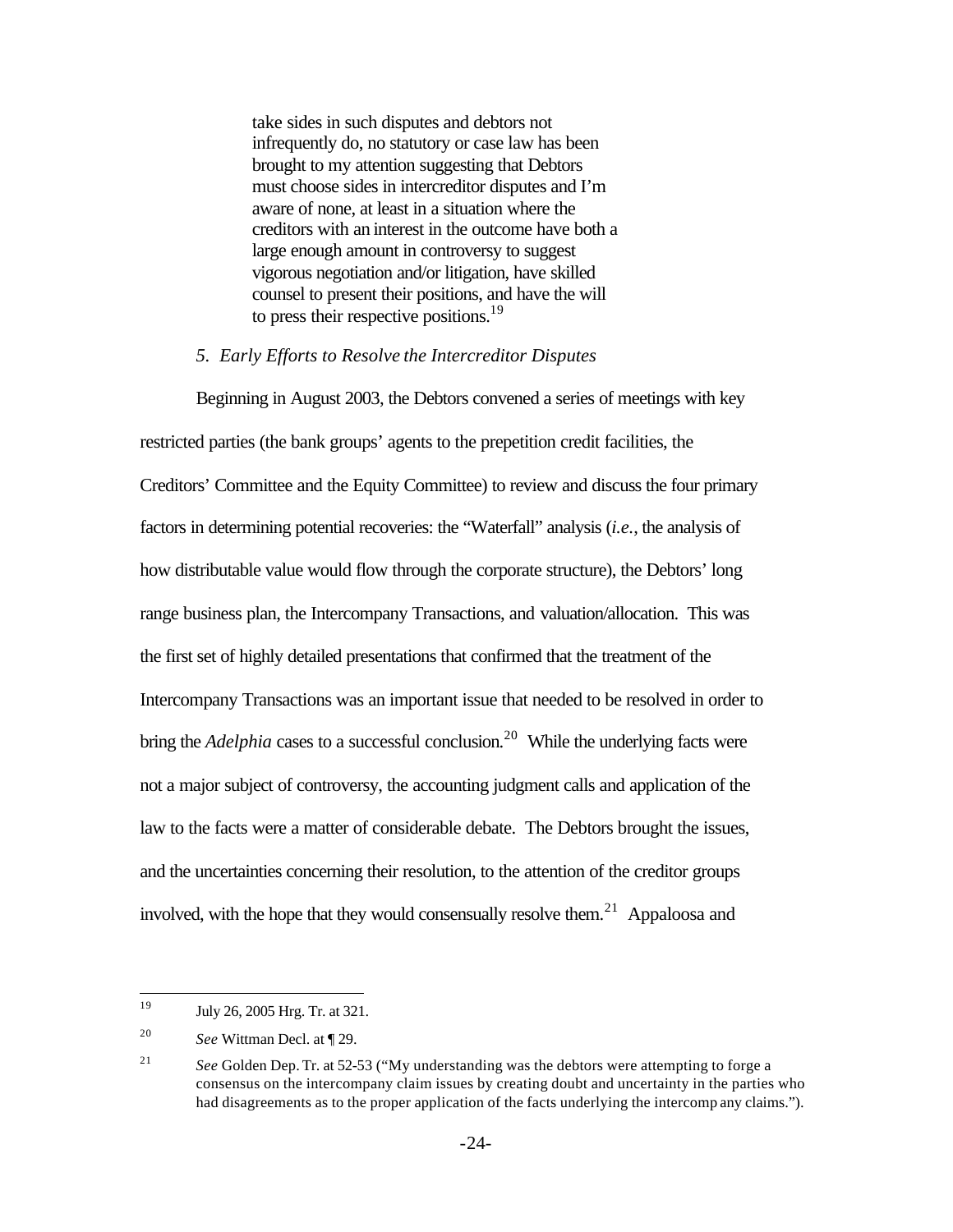U.S. Bank, members of the Arahova Noteholders Committee, received all of these presentations.<sup>22</sup>

The presentations distributed by the Debtors in the Fall and Winter of 2003 informed parties of the potential for significant disputes between creditors of Arahova and Adelphia Parent. At that time, the precursors to the Arahova Noteholders Committee and the Adelphia Parent Noteholders Committee—Appaloosa and The Blackstone Group ("Blackstone**,**" which at the time was a major holder of Adelphia Parent bonds), respectively—were restricted and actively representing their interests. In an effort to bridge the gap between these creditor groups, in December 2003, the Debtors hosted several meetings and conference calls with Appaloosa, Blackstone and their respective counsel. But those efforts proved to be unsuccessful in bridging the gap.

#### *6. The First Plan*

Adelphia filed a first proposed plan of reorganization (the "First Plan") in February 2004. The First Plan did not purport to have meaningful creditor support, and instead was intended to provide a basis for the start of negotiations with and between creditors. Significantly, Adelphia's first proposed plan was a "standalone" plan—*i.e.*, one that contemplated that reorganized Adelphia Parent and its subsidiaries would remain ongoing entities continuing in their business operations, to be owned largely (if not wholly) by their creditors, whose claims would be satisfied by the issuance of reorganized Adelphia stock.<sup>23</sup> The First Plan proposed to treat all Intercompany

 $22$ <sup>22</sup> *See* Wittman Decl. at ¶¶ 22, 31, 39-42.

 $23$  That is in contrast to Adelphia's present proposed plan, which, like many others in this district, is a "liquidating" plan, under which the debtor's businesses and/or assets are sold before or on the effective date of the reorganization plan, and the value realized on the sale(s) is then distributed to creditors under the plan.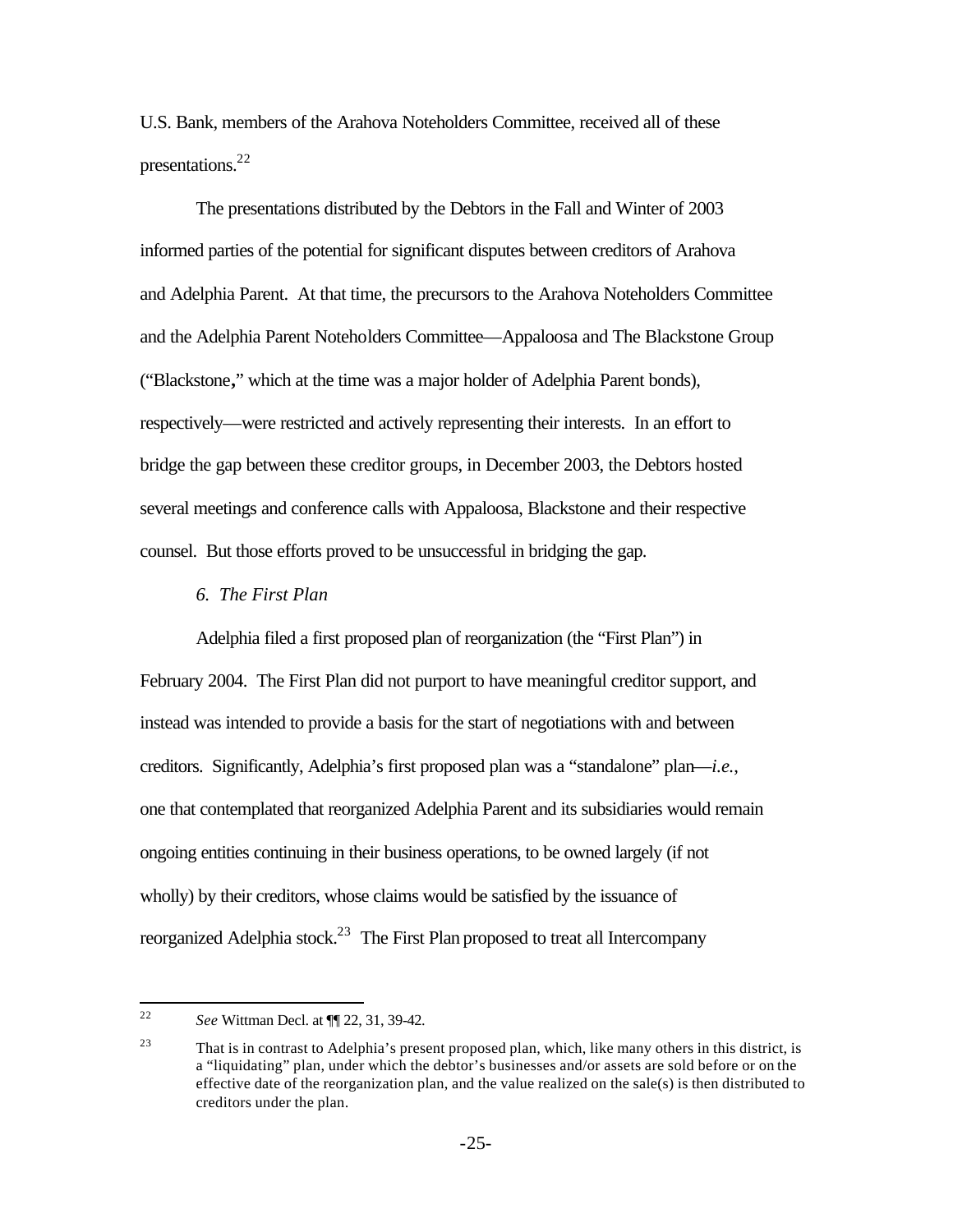Transactions as either reinstated (all or in part) or discharged (all or in part) and to pay holders of the Arahova notes in full. The Debtors made no effort to solicit acceptances of the First Plan, and parties in interest were informed that it was designed to focus attention on important issues that remained unresolved, including the Intercreditor Disputes and claims asserted by the SEC and the  $DoJ.<sup>24</sup>$ 

However, the enterprise value of reorganized Adelphia under the First Plan—

\$17.39 billion—was a matter of sharp dispute, particularly with equity holders and creditors with the more junior claims to the Debtors' assets. They had a fear that the standalone enterprise was undervalued, causing them to be unjustifiably "out of the money," depriving them of any recovery from the bankruptcy—which would be particularly unfortunate if the reorganized company were then sold at a higher value, providing a windfall to the more senior classes.<sup>25</sup>

 $\overline{24}$ <sup>24</sup> The SEC had commenced an enforcement action against Adelphia in the District Court, and filed a very substantial proof of claim in this Court, estimated to exceed \$5 billion in amount, based on Adelphia's violations of the federal securities laws during the Rigas era. Then, the DoJ threatened to indict Adelphia—the company itself, as compared and contrasted to the individuals (John, Timothy and Michael Rigas, and former Adelphia employees who had assisted them) who were convicted or pleaded guilty to a variety of federal charges relating to their conduct while at Adelphia. Adelphia ultimately settled those matters (along with the civil action it had brought against the Rigases), and the settlements—which *inter alia* called for the payment, partly in cash and partly in stock, of \$715 million to the Government, which the Government was likely to use for partial restitution to victims—were approved by Judge Sand of the District Court (who had the Rigas criminal action); Judge Castel of the District Court (who had the SEC action); and this Court. *See In re W.R. Huff Asset Mgt. Co*.*, LLC*, 409 F.3d 555 (2d Cir. 2005) (in substance affirming, by denial of mandamus, decision of Judge Sand approving the settlement in the criminal action); *In re Adelphia Communications Corp.*, 327 B.R. 143 (Bankr. S.D.N.Y. 2005) (approving settlement in this Court.) This Court's decision approving the settlement is now on appeal, before Judge Kaplan of the District Court.

<sup>&</sup>lt;sup>25</sup> In reaction to the First Plan, various parties in interest sought to terminate the Debtors' periods of exclusivity, asserting that a sale of the Debtors' assets would yield a higher valuation than a standalone plan. Several substantial creditor groups, representing diverse parts of the capital structure, also objected to the standalone plan and to the Debtors' then pending request for an extension of their periods of exclusivity.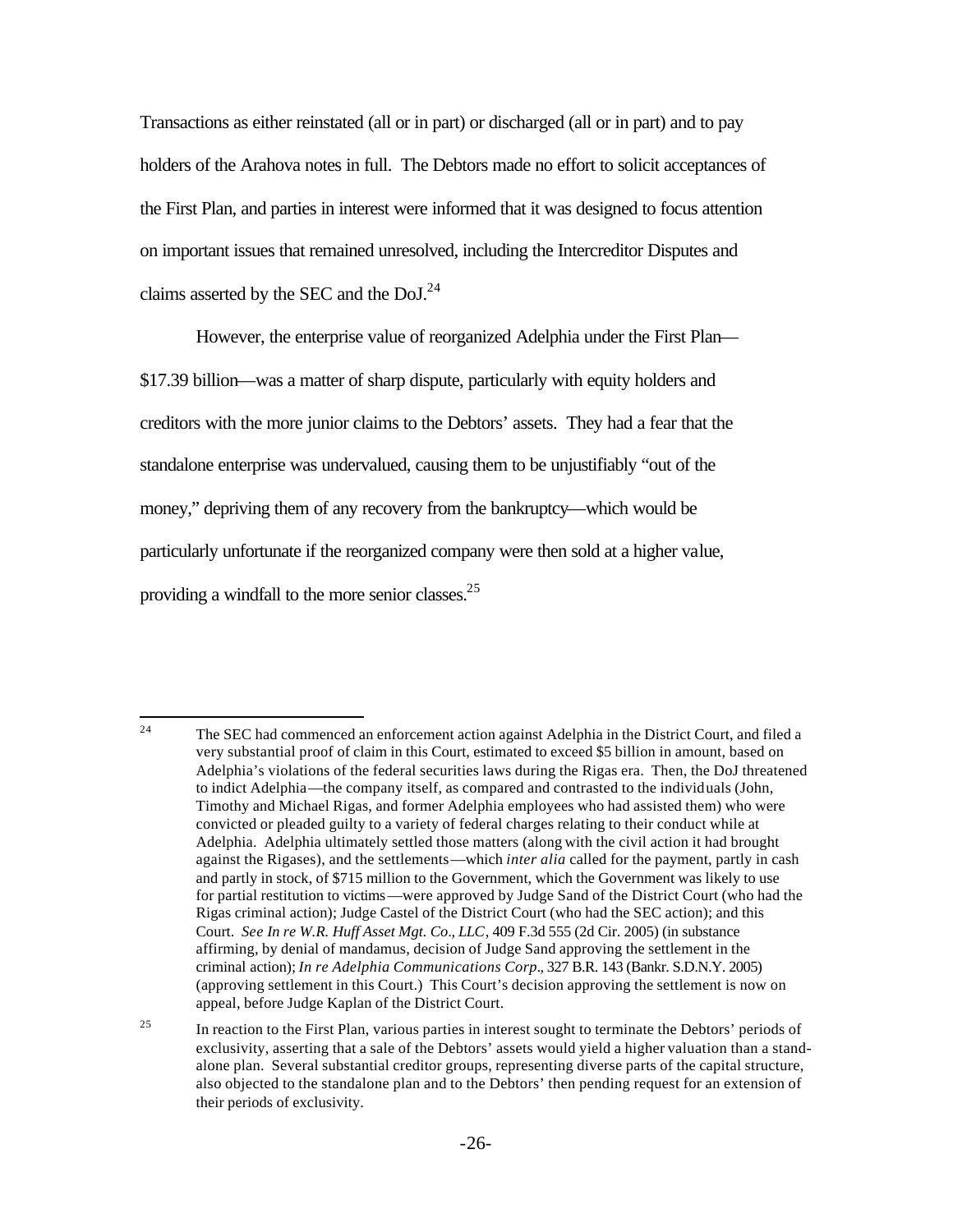#### *7. Sale of the Company*

The Debtors were sensitive to these concerns. So was the Court, and it told the parties so, though the Court recalls its belief at the time that the Debtors had already focused on the issue and were considering means to address it. In April 2004, the Debtors advised the Court in a chambers conference that with the support of both the Creditors' Committee and Equity Committee, they would explore parallel alternatives. The Debtors would market the company, to see what it would fetch in a sale. But to keep bidders honest, and to protect against the risk of giving away the company at too low a price, they would reserve the option, as an alternative, to proceed with a standalone plan.

After a thorough search process, the Debtors retained Allen & Company ("Allen") and UBS Securities ("UBSS") as financial advisors, and Sullivan & Cromwell (S&C), as legal advisor, in the effort to sell the company. During the Summer of 2004, the Debtors and their advisors engaged in extensive analysis and effort to achieve a robust sale process. Ultimately, the Debtors and their advisors determined to market the Debtors' assets in clusters, and to allow potential purchasers to bid on multiple clusters and the entire enterprise. The process of forming clusters was motivated by a desire to maximize the value of all of the Debtors' assets in a sale, and, the Court also finds, by that desire alone. By breaking the company into clusters, the Debtors sought to maximize the number of possible bidders, thereby ensuring a higher value for their assets. The number and composition of the clusters was established, with the assistance of the advisors, to realize the highest possible value.<sup>26</sup>

<sup>26</sup> <sup>26</sup> To that end, several "guiding principles" affected the composition and number of clusters, including: (a) grouping assets that were in geographical proximity; (b) balancing the number of clusters in order to increase the certainty of closure of the transactions; and (c) most importantly, attracting numerous and varied bidders, including private equity buyers, second-tier strategic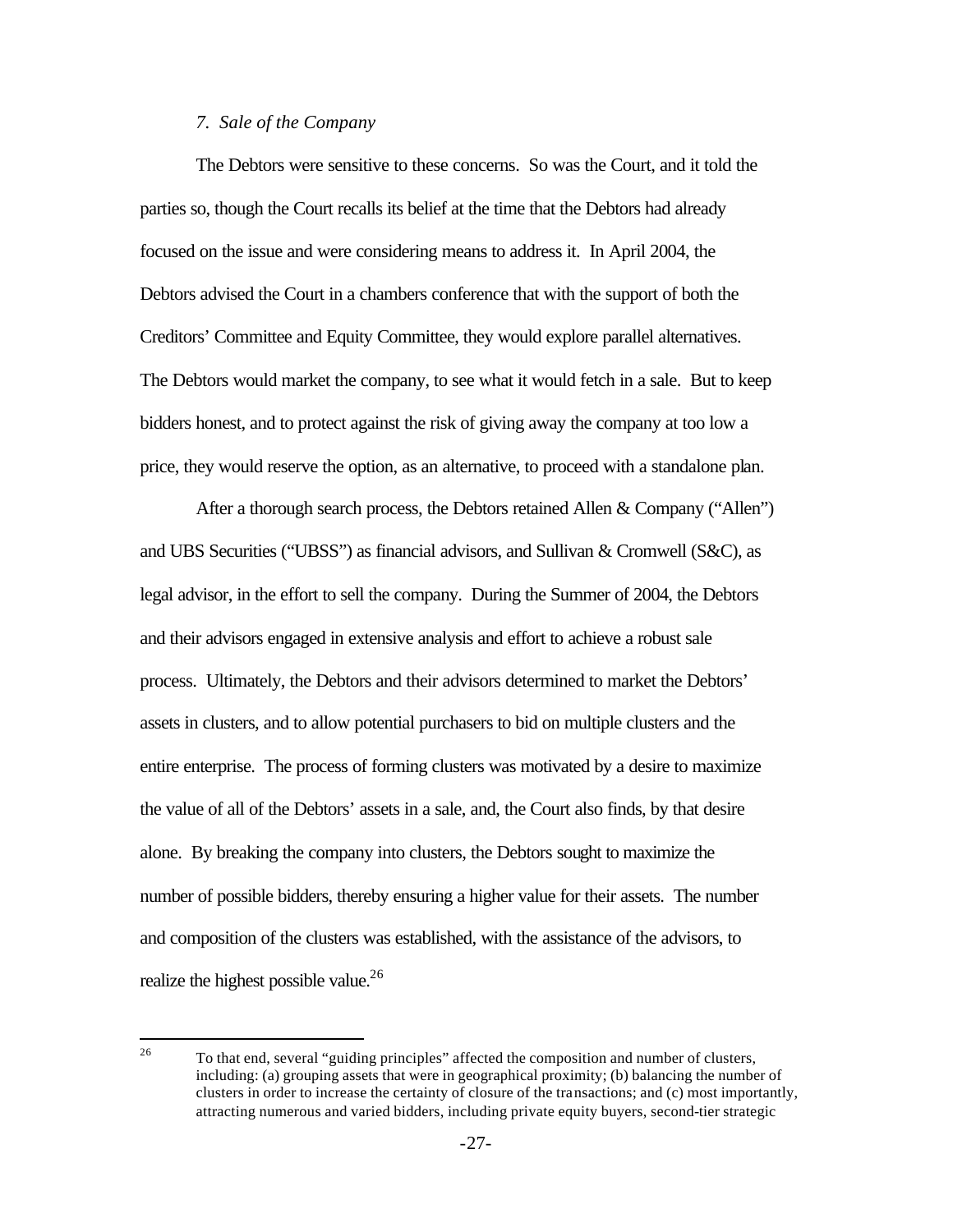Not only did the Debtors need to determine how to package the assets; they also needed a process to market and sell the assets. The Debtors created a two-phase process. During Phase I, from September 2004 through October 2004, the Debtors solicited preliminary indications of interest in the assets from potential buyers. Subsequently, during Phase II, from October 2004 through January 2005, the Debtors provided extensive due diligence, sought binding bids and provided bidders an opportunity to refine their offers. In Phase II, the Debtors provided the bidders with extensive access to management and a virtual data room consisting of operational, financial, technical, legal, tax, and other information.

On September 15, 2004, the Debtors gave various creditors that were subject to appropriate confidentiality agreements, including Appaloosa and U.S. Bank, a general update on the sale process. At that meeting, the Debtors also disclosed the composition of the seven clusters of assets (the "Clusters").<sup>27</sup> No one in attendance criticized or raised any objection to the Debtors' strategy or the composition of the Clusters.

It is the common practice for bankruptcy courts, in connection with sales of businesses or lines of business, to enter orders approving bidding procedures and bidding-related obligations, especially no-shop requirements and breakup fees,  $28$  before being asked to approve the resulting sale itself. In September 2004, the Debtors sought the first of two orders of that character. The requested order, among other things, would:

 $\overline{a}$ 

<sup>28</sup> *See generally In re Integrated Resources, Inc*., 147 B.R. 650 (S.D.N.Y. 1992) (Mukasey, C.J.), *appeal dismissed*, 3 F.3d 49 (2d Cir. 1993), laying out the considerations in this area.

operators, nontraditional purchasers of cable assets, and other potential purchasers, to the sale process to encourage a competitive and vigorous auction process. In addition, the advisors sought input from potential bidders as to what assets would be attractive to them in order to achieve the optimal composition of each cluster. *See* Wittman. Decl. at ¶¶ 54-55; Schleyer Decl. at ¶¶ 19-21.

<sup>27</sup> *See* Wittman Decl. at ¶ 66.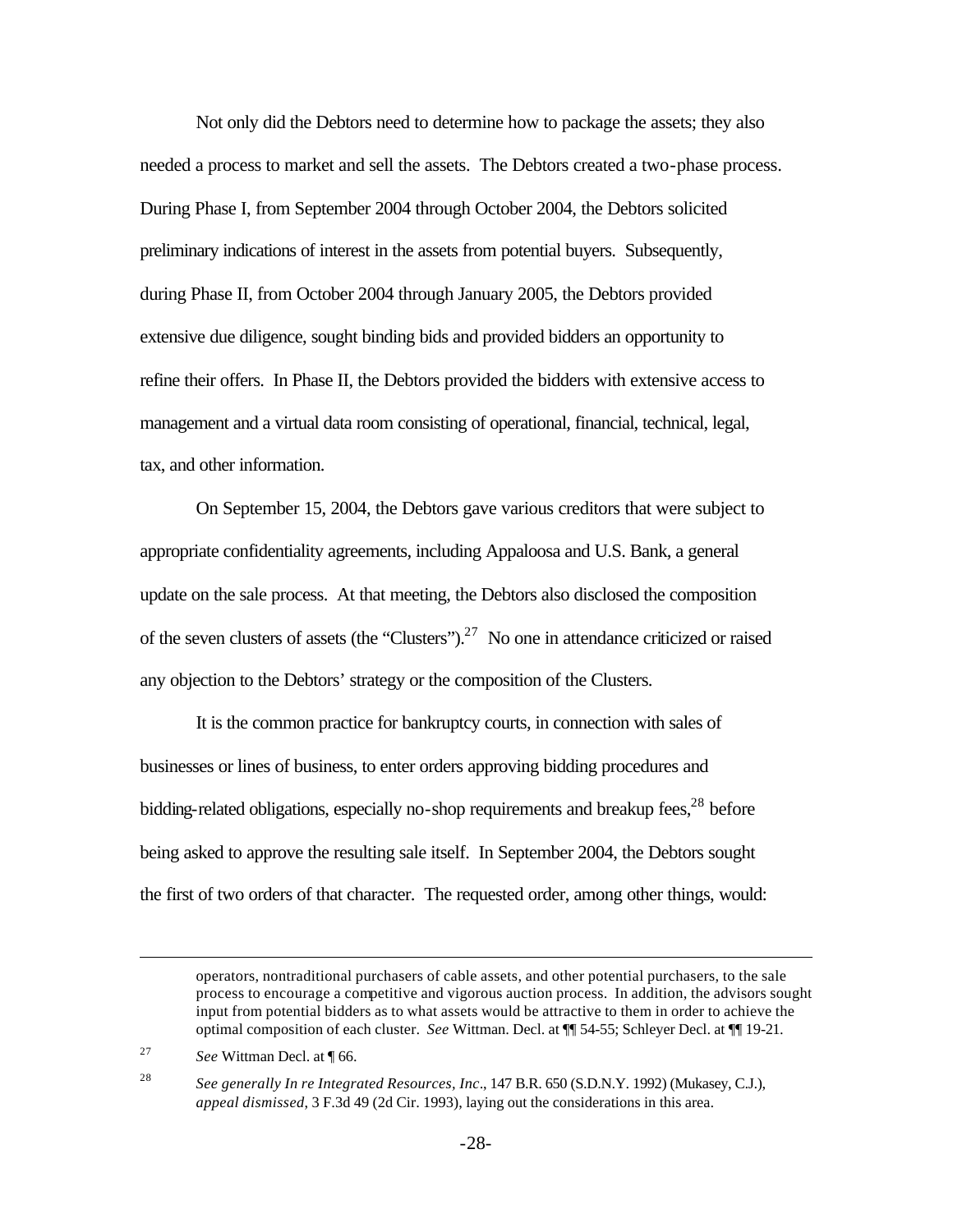(a) establish the timing and method for the submission of bids for all or a portion of the Debtors' assets in a one-step auction;

(b) outline the parameters for entry into a purchase agreement, including provisions that would limit the Debtors' ability to actively pursue bids after an agreement had been reached with a bidder (the "No-Shop Requirement"); and

(c) authorize payment of a breakup fee in certain limited circumstances (the "Breakup Fee").

No party in interest objected to the relief sought by the Debtors, and the Court granted the requested relief.

At the conclusion of Phase I in October 2004, the Debtors had received nonbinding indications of preliminary interest from a large number of potential bidders, expressing an even larger number of indications of such interest.

In January 2005, the Debtors received what the Court considers to be an impressive number of bids. After considering the bids, the Board concluded that the bid submitted by Time Warner and Comcast for substantially all of the Debtors' assets was the bid most likely to maximize the value of all estates and each estate. While the Court will not recite the more detailed evidence that was introduced with respect to the bids, it notes its finding that the Debtors did not receive any bids for Arahova assets alone that could be regarded as more favorable than Arahova's share of the Time Warner/Comcast bid would be.

Prior to the execution of definitive documents with Time Warner and Comcast, the Debtors sought and obtained a second bidding procedures order from this Court (the "Supplemental Order"), supplementing the earlier Bid Protections Order described above.

-29-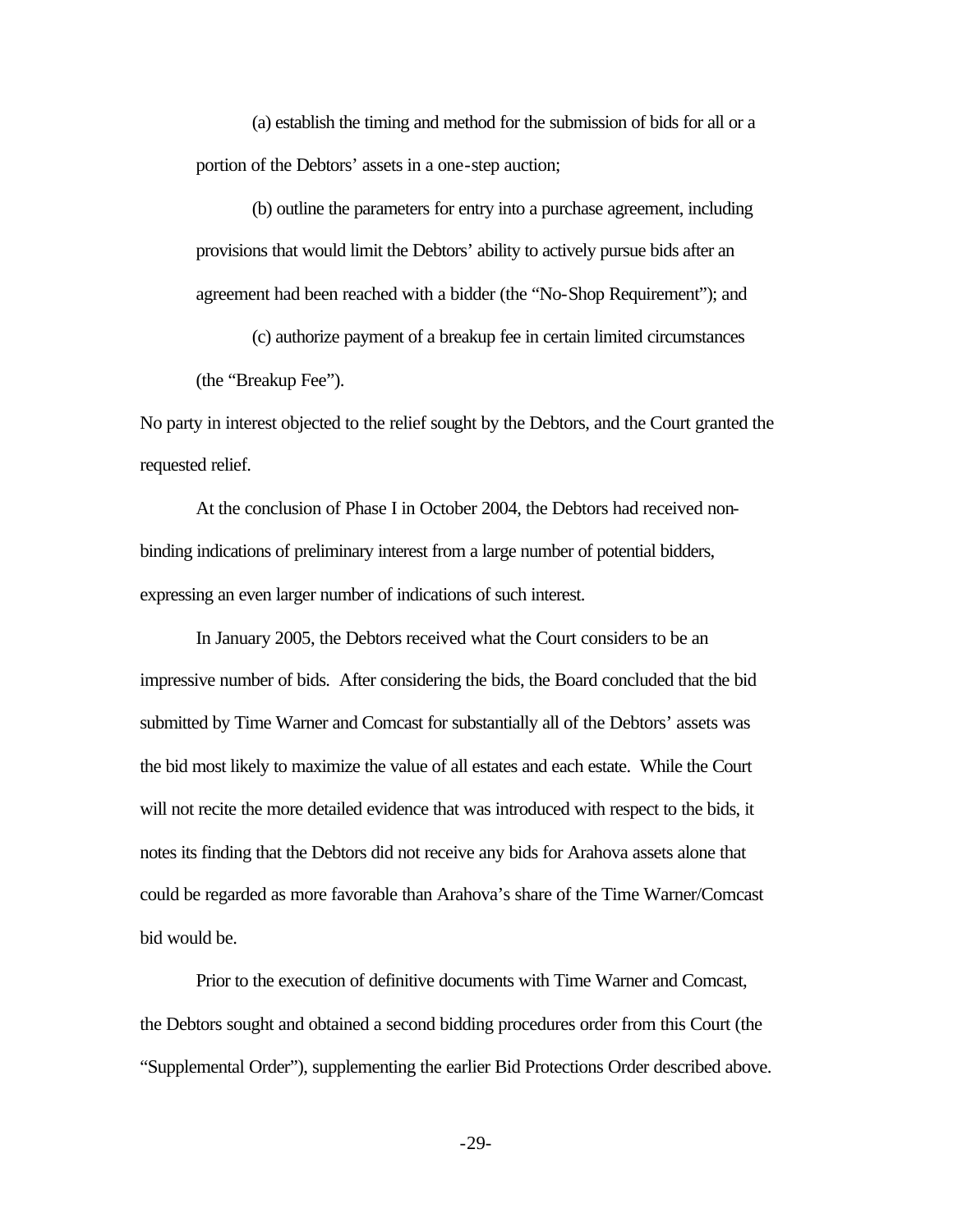As relevant here, the Supplemental Order expanded the events that would trigger payment of the Breakup Fee. And notably, the Supplemental Order ordered that the Breakup Fee would be a joint and several liability of each Debtor; and that neither the definitive purchase agreement nor the relief granted by the Supplemental Order would prejudice or affect the rights of any creditor with respect to the distribution or allocation of any consideration received by the Debtors in connection with the sale (the "Sale Proceeds") among creditors and other stakeholders.<sup>29</sup>

Only three parties formally responded to the request for approval of the Supplemental Order and two of those responses, filed by U.S. Bank, constituted reservations of rights already reserved. Neither U.S. Bank, Appaloosa nor any other member of the Arahova Noteholders Committee objected to the entry of the Supplemental Order.

The Debtors kept the estates' fiduciaries and parties to confidentiality agreements updated through detailed presentations. Constituents were even present at meetings with Time Warner and Comcast, and, at times, negotiated directly with Time Warner and Comcast on key points.

Ultimately, in April 2005, Adelphia executed the asset purchase agreements (collectively, the "Purchase Agreements") with Time Warner and Comcast. The transaction contemplated by such agreements provides for aggregate consideration of nearly \$17.6 billion. This amount reflects a substantial control premium over the standalone valuation of the Debtors at that same April 2005 time—*i.e.*, a substantial

 $29$ 

<sup>29</sup> *See* Supplemental Order, dated April 21, 2005, Bankr. S.D.N.Y. Docket No. 02-41729 (REG), ECF #7334 at ¶¶ 5, 7.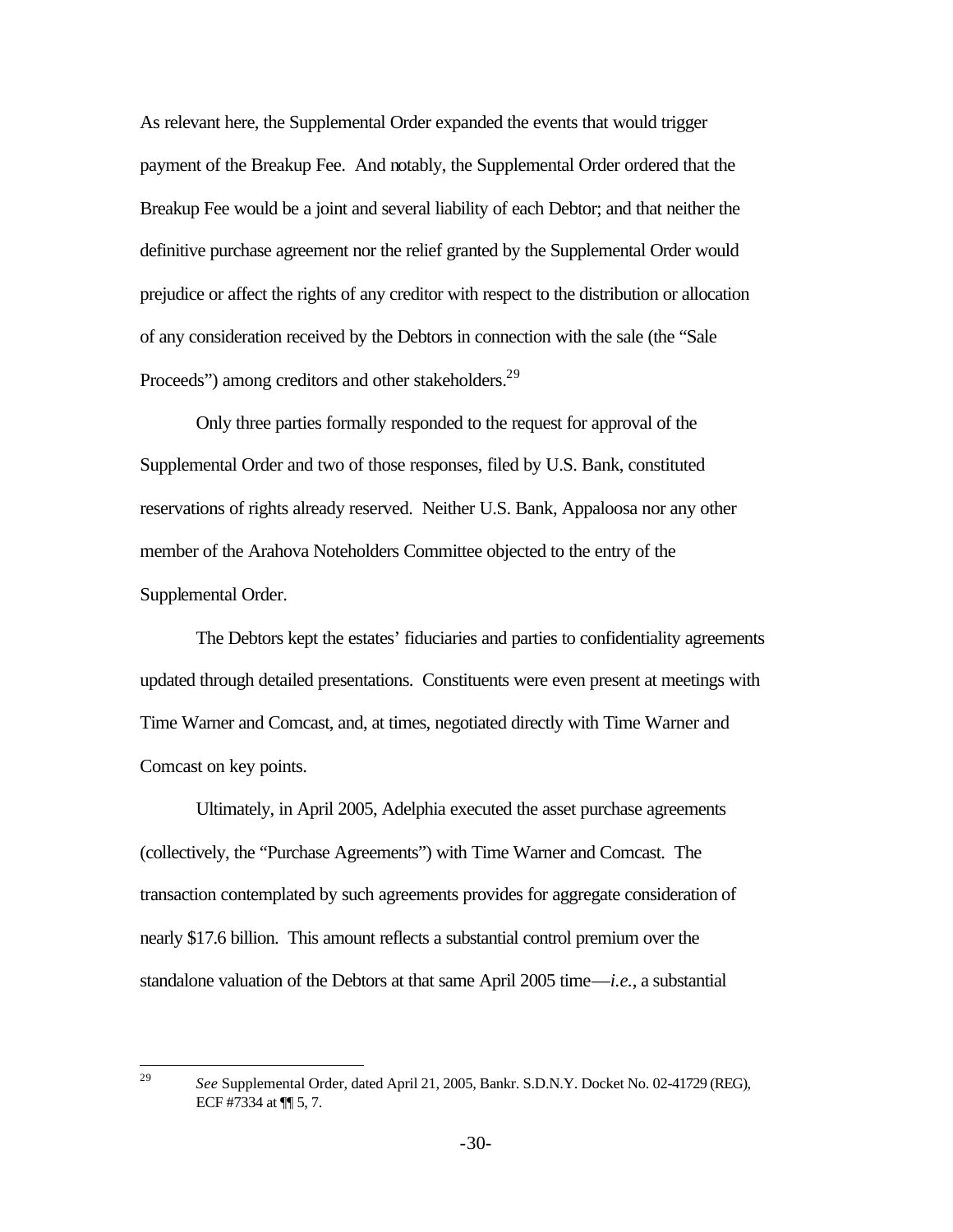premium over the estimated post-emergence trading value of the Debtors.<sup>30</sup> But if the closing of the sale does not take place by July 31, 2006, Time Warner and Comcast will have termination rights. The Court finds that the closing of the Time Warner/Comcast transaction is highly beneficial to the Debtors, both collectively and individually, and that the loss of that transaction would be extraordinarily damaging to all of the Debtors, including the Arahova Debtors.

There is no basis to find, and the Court does not find, that the Debtors sacrificed an opportunity to get more value for the Arahova Debtors in order to gain a better deal for any of the remaining Debtors, or for all of the Debtors' estates generally. The Arahova Noteholders Committee introduced no evidence of any alternative sale transaction that is (or was) available to Arahova or any of its subsidiaries, nor did it introduce evidence from which the Court could see how it would provide for the Arahova Debtors to continue as standalone entities in the absence of facilities and services provided by other Adelphia Debtors. There is nothing in the record to suggest that the Arahova Debtors would have any opportunity to monetize their assets that would be superior to getting their share of the Time Warner/Comcast proceeds, nor to show that "going it alone" would be a superior business strategy. The Court finds that the Time Warner/Comcast sale is as beneficial to the Arahova Debtors as its is to all of the other Debtors, and that it is in the interests of the Arahova Debtors, just as it is in the interests of all of the other Debtors.<sup>31</sup>

<sup>30</sup> See Wittman Decl. at ¶ 63.

<sup>&</sup>lt;sup>31</sup> The attractiveness of the Time Warner/Comcast sale to any one of the 231 Debtors in this case presupposes, of course, that such Debtor will receive its fair share of the total consideration for that sale. But measures have been established to litigate the consideration allocation issue in this Court to achieve a fair result.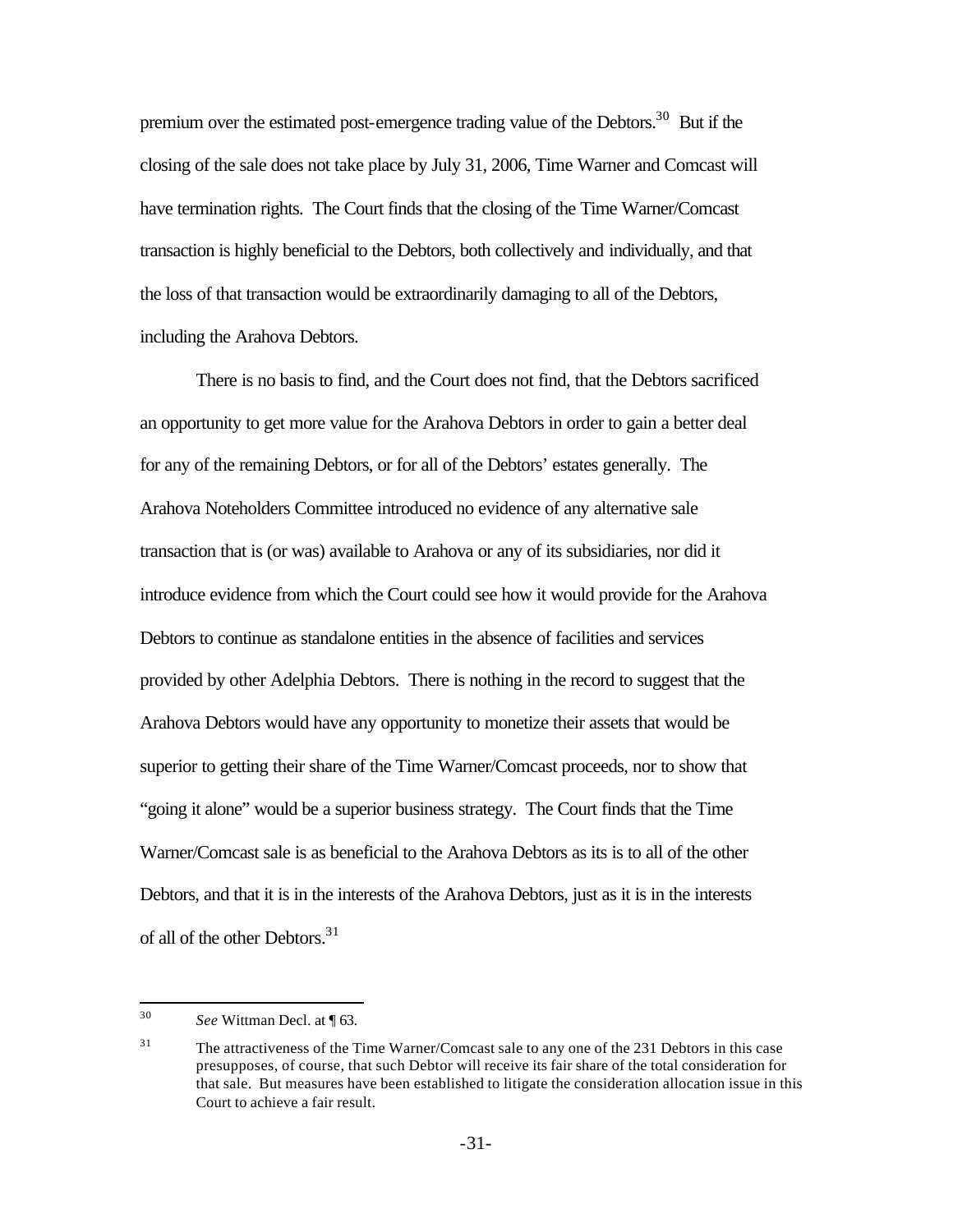#### *8. The Escalation of the Intercreditor Disputes*

Once the sale process began in April 2004, the Intercreditor Disputes took a "back seat" to the sale process, at least in terms of the Debtors' activity. The Debtors were cognizant of the fact that sale consideration in excess of the Debtors' February 2004 valuation could effectively moot the Intercreditor Disputes.

However, other parties in interest were simultaneously addressing the Intercreditor Disputes. On November 9, 2004, the Creditors' Committee announced that its six members, which included Appaloosa and U.S. Bank, unanimously approved a settlement term sheet that resolved all "inter-creditor" disputes and "enjoy[ed] the support of other holders of Adelphia's unsecured debt.<sup>32</sup> But unfortunately, creditors of Adelphia Parent had not been included, at least in any meaningful way, in the intercreditor negotiations that had led to the announced settlement, and many, if not all, of the Adelphia Parent creditors had not agreed to it. The Court well recalls the chambers conference at which it first heard from counsel for the Adelphia Parent bondholders, and learned, to the Court's considerable surprise, that holders of over a billion dollars of funded debt claims had not agreed to the purported settlement.<sup>33</sup> Prior to this time, the Intercreditor Disputes and all of their sub-aspects—fact finding, accounting analysis, legal analysis and negotiation—had been behind the scenes, invisible to the Court. Now they were painfully obvious. But the Court was of the hope, perhaps naïve in retrospect, that with further effort, the feuding creditor groups would reach agreement, as such groups normally do.

<sup>32</sup> <sup>32</sup> *See* Debtors' Trial Exh. 39, Creditors' Committee Press Release, "Adelphia Creditors Announce Agreement on Reorganization Plan" (November 9, 2004), at 1.

<sup>&</sup>lt;sup>33</sup> The number mentioned may have been well in excess of a billion dollars. The mention of a "billion" was sufficient to get the Court's attention.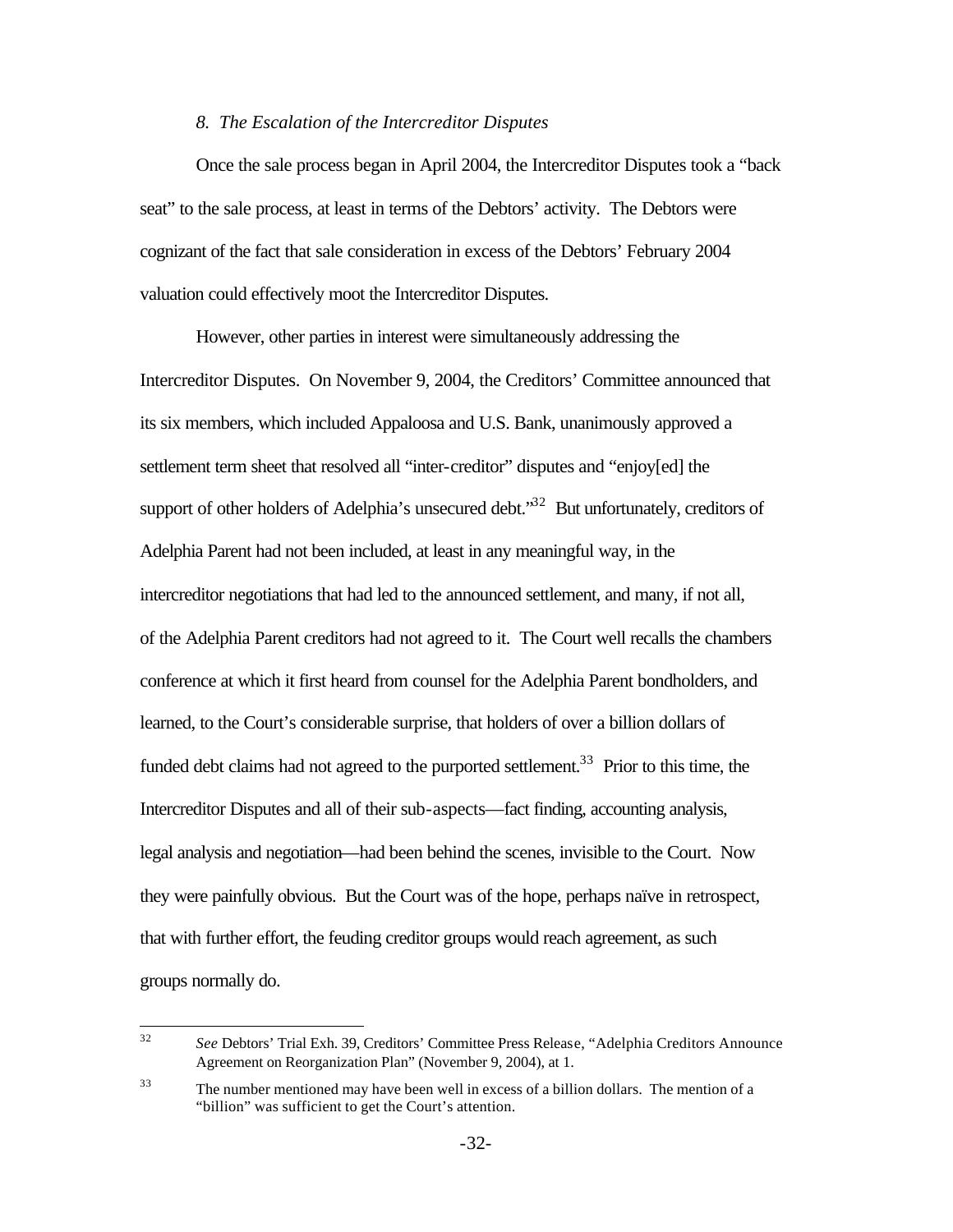The Debtors tried to facilitate such an agreement.<sup>34</sup> In June 2005, William Schleyer, certain of the Debtors' professionals, and Adelphia CFO Vanessa Wittman met with representatives and professionals of the Arahova Noteholders Committee, Adelphia Parent Noteholders Committee, W.R. Huff Asset Management Co., LLC ("Huff"), and McKay Shields LLC ("McKay"), who, at that time, were major creditors and were affected by the Intercreditor Disputes. The Debtor representatives presented each group with detailed information about potential outcomes of the Intercreditor Disputes.

At the June 2005 meeting with the Arahova Noteholders Committee, attended by two of the top people at Appaloosa and their counsel, the Debtor representatives discussed potential treatments of Intercompany Transactions, potential consolidation structure approaches, the allocation of value, issues related to possible fraudulent conveyance claims by one Debtor against another, and estimated recoveries of each constituency under different scenarios. The Arahova Noteholders Committee requested additional financial data, which Ms. Wittman's team and advisors provided in the following weeks. The Debtors had similar conversations and meetings with the other

 $34$ The Creditors' Committee also sought to resolve these issues. In April 2004, it moved for Court approval of its retention of a financial advisor, Weiser, LLP, to enable the Creditors' Committee "to formulate its own position concerning the proper amount, characterization and treatment of the intercompany claims." This triggered an objection by creditors of Adelphia Parent (who then had little or no representation on the Creditors' Committee), who argued that both the Debtors and the Creditors' Committee should remain neutral on the interdebtor/intercreditor issues.

This Court agreed, noting, *inter alia*, that "[t]he level playing field aspect is a matter of major concern to me." It ruled that Weiser could be retained but would have to make its work product available to all interested parties, and that the Weiser work product could not be presented to the Court in any manner. Responding to the imbalance in the membership of the Creditors' Committee that had arisen over time, the U.S. Trustee appointed two creditors of Adelphia Parent to the Creditors' Committee shortly thereafter. So far as the Court can tell, the Creditors' Committee, which could be said to suffer from many (if not all) of the same conflicts as the Debtors themselves, has since that time remained neutral in the underlying Intercreditor Disputes and interdebtor disputes. But it has, as noted above, nevertheless opposed these motions.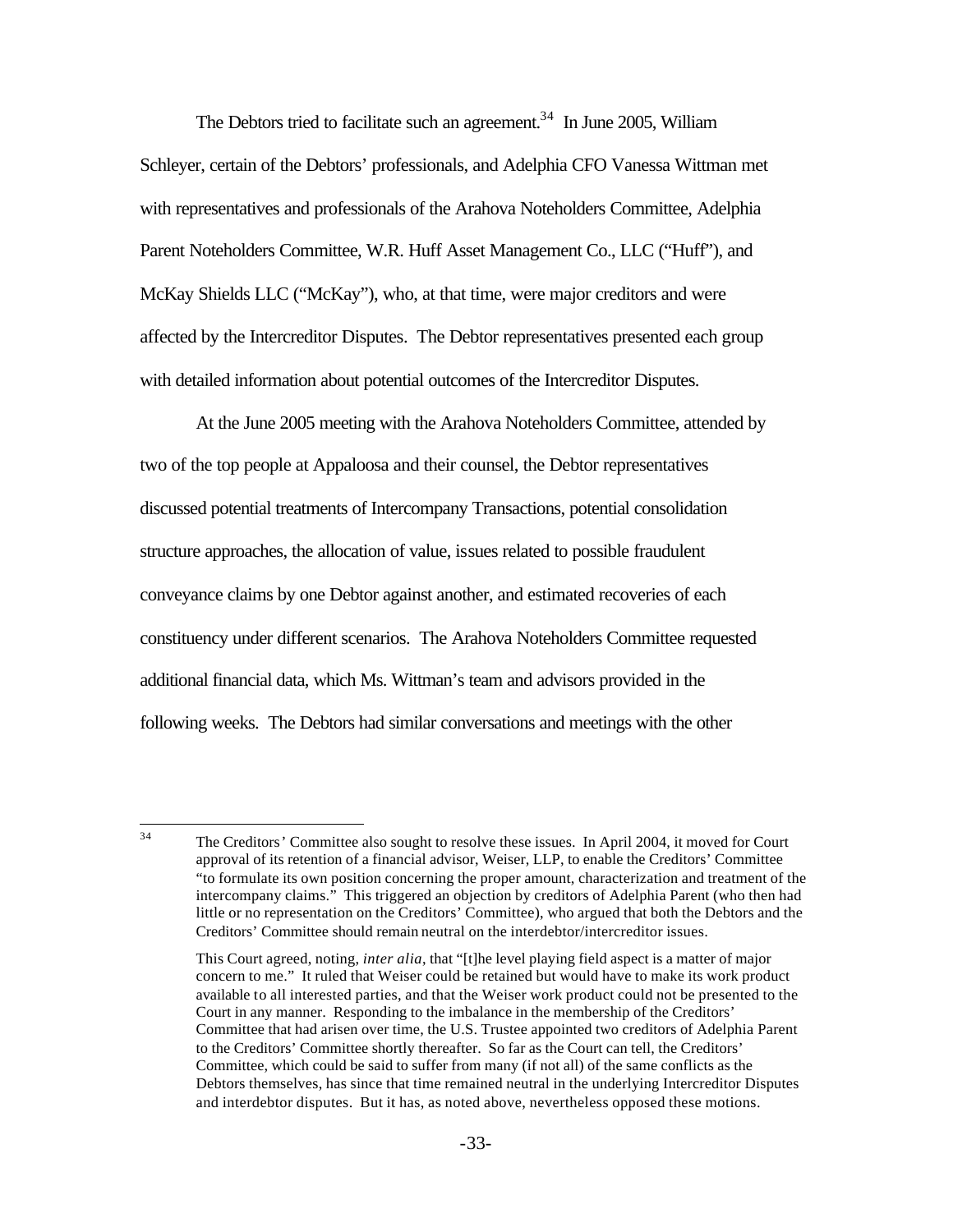constituencies affected by the Intercreditor Disputes, each with the purpose to facilitate a settlement and mediate a resolution.

In September 2005, Mr. Schleyer, Ms. Wittman and Adelphia's advisors convened a second set of meetings with the Adelphia Parent Noteholders Committee, the Arahova Noteholders Committee, McKay and Huff. At these meetings, they again discussed the Intercreditor Disputes, and the fact that, to prevent the loss of value in the Time Warner/Comcast sale, it was in all creditors' interests to close the sale transaction expeditiously. Although the Debtor representatives had preliminary views of the relative strengths and weaknesses of the parties' positions in the Intercreditor Disputes, they shared only some of their views, and were deliberate in informing the Arahova Noteholders Committee and Huff that ultimately, absent a settlement, the Bankruptcy Court would have to make its own determinations.<sup>35</sup>

Thereafter, in October 2005, Mr. Schleyer and Ms. Wittman facilitated a meeting between the Arahova Noteholders Committee and the Adelphia Parent Noteholders Committee to discuss a possible settlement. In advance of the meeting, Ms. Wittman and her colleagues supplied the Arahova Noteholders Committee with information it requested to assist it in its negotiations. But at the parties' request, representatives of the Debtors did not attend the meeting.

After hearing all of the evidence, much of it set forth in detail above, the Court finds that the Debtors intended to and did maintain their neutrality with respect to the Interdebtor Disputes, $36$  and limited their activities, exactly as they should have, to

 $35$ See Wittman Decl. at ¶ 45.

<sup>36</sup> *See, e.g.,* comments by this Court in July, 2005: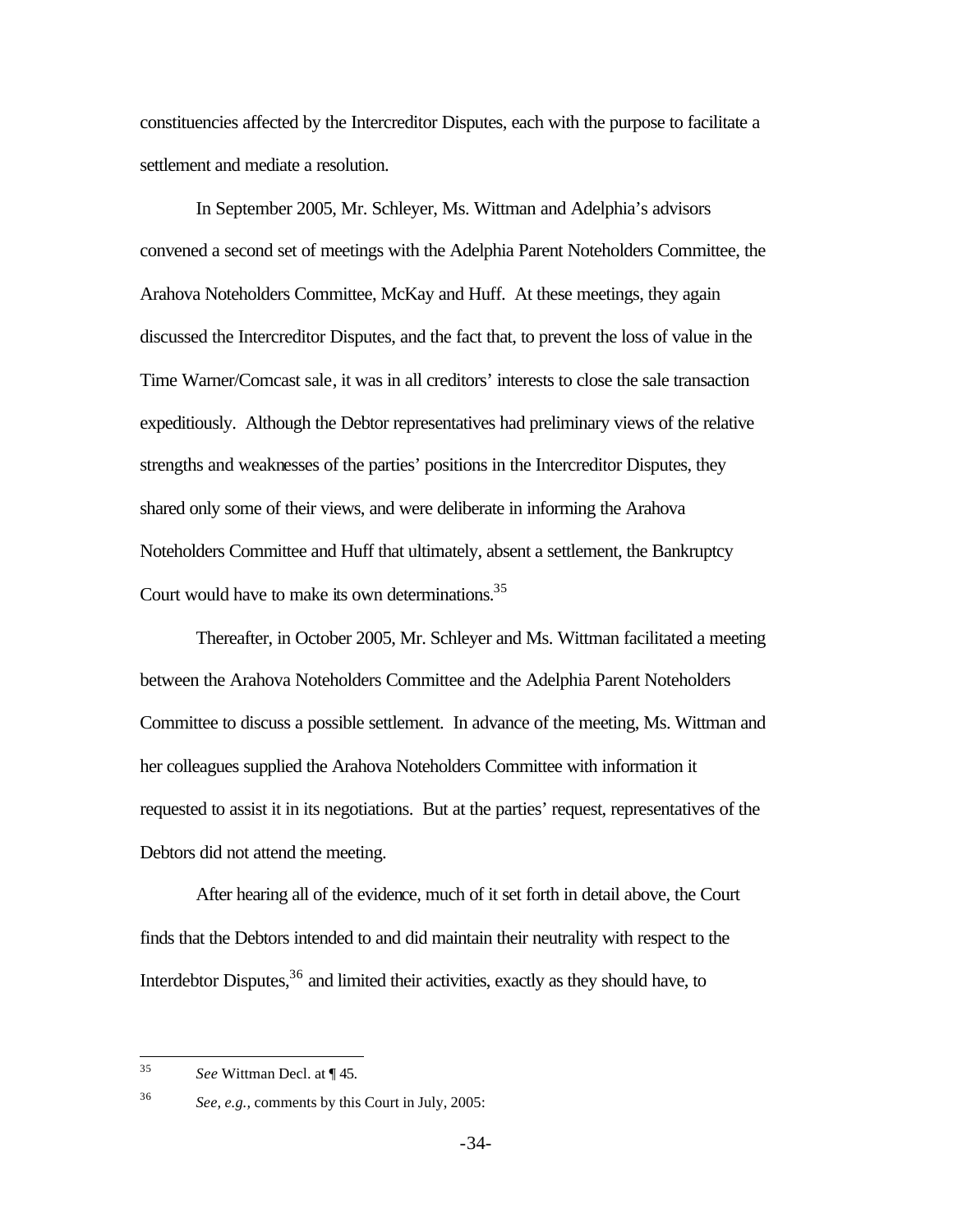providing relevant information and support, and assuming roles as facilitator and mediator.<sup>37</sup> Without question, the Debtors expressed views as to potential litigation outcomes to the feuding creditor groups—as this Court expressly authorized them to do, and as mediators often do. But the Debtors did not advocate publicly particular outcomes with respect to the Intercreditor Disputes.<sup>38</sup>

#### *9. The Motion in Aid*

In that same 2005 time period (both before and after the intercreditor meetings described just above), the Debtors saw the clock ticking, with no agreement between the creditor groups yet in sight. In the Spring of 2005, after over a year and a half of trying to mediate the gap between the creditor constituencies, the Debtors believed that the Intercreditor Disputes would jeopardize the value of the sale to Time Warner and Comcast. To avoid that disastrous result, and to facilitate the resolution of the Intercreditor Disputes, the Debtors filed a "Motion for Order in Aid of Confirmation

> [T]he criticisms that have been principally leveled at the Debtors have not been that they have acted adversely to one estate for the benefit of another estate, but they have elected to take a position of neutrality in the potential issues between debtors . . . .

July 26, 2005 Hrg. Tr. at 320. *See also* further comments by this Court in October, 2005:

In other words, based on the facts presented in this hearing and in previous proceedings before me, there's no reason to believe now that the debtors and their counsel, in declining to take sides in the inter-creditor disputes, have in any way dealt with actual or perceived conflicts inappropriately, but they would be put in an arguably different and much more difficult position if they then were asked [to] or did act in a way that could be argued to be . . . contrary to the interests of one or another of the creditor groups.

Oct. 28, 2005 Hrg. Tr. at 111-112.

<sup>37</sup> *See* n.18, *supra*.

 $\overline{a}$ 

<sup>38</sup> *See* Wittman Decl. at ¶ 48.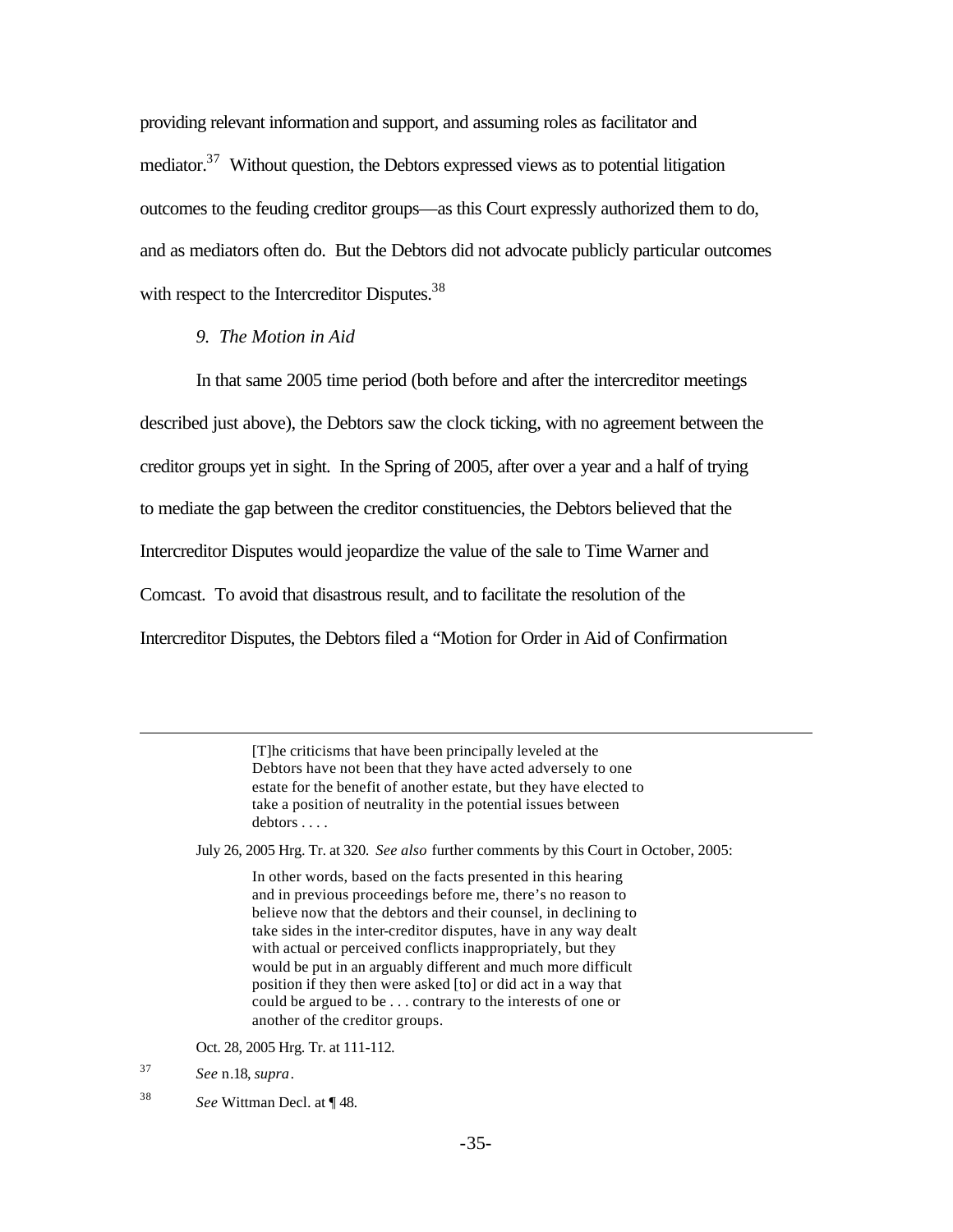Establishing Pre-Confirmation Process to Resolve Certain Inter-Creditor Issues.<sup>39</sup> It was colloquially referred to by the parties, and this Court, as the "Motion in Aid," or sometimes "MIA."

The purpose of the Motion in Aid was to put the Intercreditor Disputes into a judicially-approved and supervised framework to resolve outstanding issues that were not settled (the "Resolution Process") within a time frame consistent with the Purchase Agreements' deadlines.<sup>40</sup> This process was designed to provide creditors with prompt

This Court rejected the Adelphia Parent Noteholders' contention that the settlement could not be approved until the Intercreditor Disputes were resolved, but agreed that the creditor groups were entitled to a mechanism to resolve them. It held:

However, I agree with those creditors when they say that the allocation of the burdens and benefits of the settlement—*e.g.,*  the payment of the \$715 million, and the allocation of the excess value deriving from the Managed Entities—should be done in a fashion that does not prejudice their rights in their respective intercreditor disputes. . . . Fairness requires that mechanisms be created to permit those issues to be resolved consensually, if possible, but otherwise with due process.

All would agree, I think, that the rights of various creditor constituencies on these intercreditor disputes should not be prejudiced by the settlement approved today, and paragraph 9 of the proposed order does that quite capably. But the creditor groups have a legitimate need to get a determination on the allocation issues, if they cannot agree, and supplemental mechanisms need to be established to accomplish that. I am uncomfortable with the proposal made by the Debtors, in their reply papers, that this be left to the plan negotiation process. While I always welcome consensual agreement, I think the Debtors' proposal lacks the necessary mechanism for giving creditors their day in court on the allocation issues if agreement cannot be achieved.

<sup>39</sup> <sup>39</sup> Bankr. S.D.N.Y. Docket No. 02-41729 (REG), ECF #7844.

 $40$  The Motion in Aid was also compliant with a direction by this Court when it approved the Debtors' settlement with the SEC and DoJ. In connection with the settlement approval motion, the Arahova Noteholders Committee, the Adelphia Parent Noteholders Committee and the Trade Claims Committee each voiced concerns not just with respect to the settlement itself, but also the individual Debtors that would be contributing to it. The objecting creditor groups each contended, in essence, that the burdens of the settlement should be absorbed by Debtors other than the ones against whom the objectors had their claims. The Adelphia Parent Noteholders Committee went a step further, and argued that the settlement could not be approved until the Intercreditor Disputes, which could also involve benefits, along with burdens of the settlement, were resolved.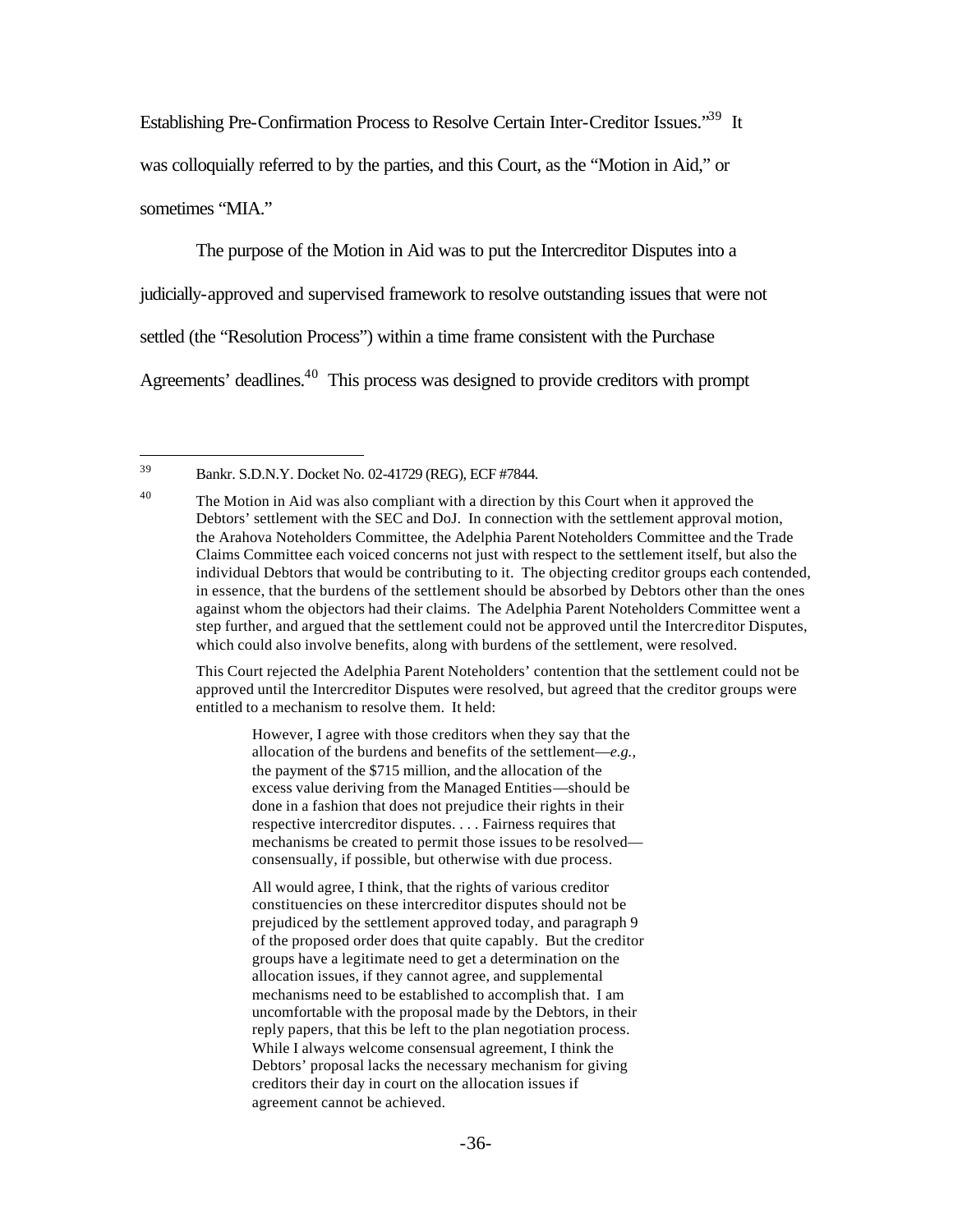access to information and discovery, a reasonable but expeditious discovery and litigation schedule, and notice and an opportunity to be heard. In short, it was designed to give the creditors who would be affected by the disputes a full opportunity to litigate their needs and concerns.

After a chambers conference and extensive hearing on the Motion in Aid, the Court approved the motion, with some fine-tuning to provide further procedural protections. In the Resolution Process Order, the Court scheduled six separate hearings to be held on the Intercreditor Disputes commencing January 31, 2006 and concluding March 6, 2006. The Debtors established a data room with a huge body of relevant information, and made witnesses available for discovery.

The Resolution Process, which is embodied in the approved Disclosure Statement (the "Disclosure Statement") and plan that is currently being balloted, provides the Arahova Noteholders with a full opportunity to litigate the Intercreditor Disputes. If the Arahova Noteholders Committee prevails in the litigation, the plan provides that the Arahova Noteholders will receive payment in full, with postpetition interest—the proverbial "par plus accrued"—and with a full reserve of all plan consideration should the Resolution Process extend beyond the closing of the Sale.

> Accordingly, I believe that such an opportunity for judicial resolution, if necessary, must be provided.

327 B.R. at 172-73.

 $\overline{a}$ 

At this juncture, I will direct that stakeholders who wish to take a position on allocation issues caucus amongst themselves, together with professionals for the Debtors and the Creditors' Committee (who likely will not be antagonists on these issues, but who are likely to be helpful in the process) to establish a game plan for the resolution of the allocation issues. That game plan should include the creation of an escape valve litigation mechanism (to be handled as a contested matter) to resolve any disputes if necessary.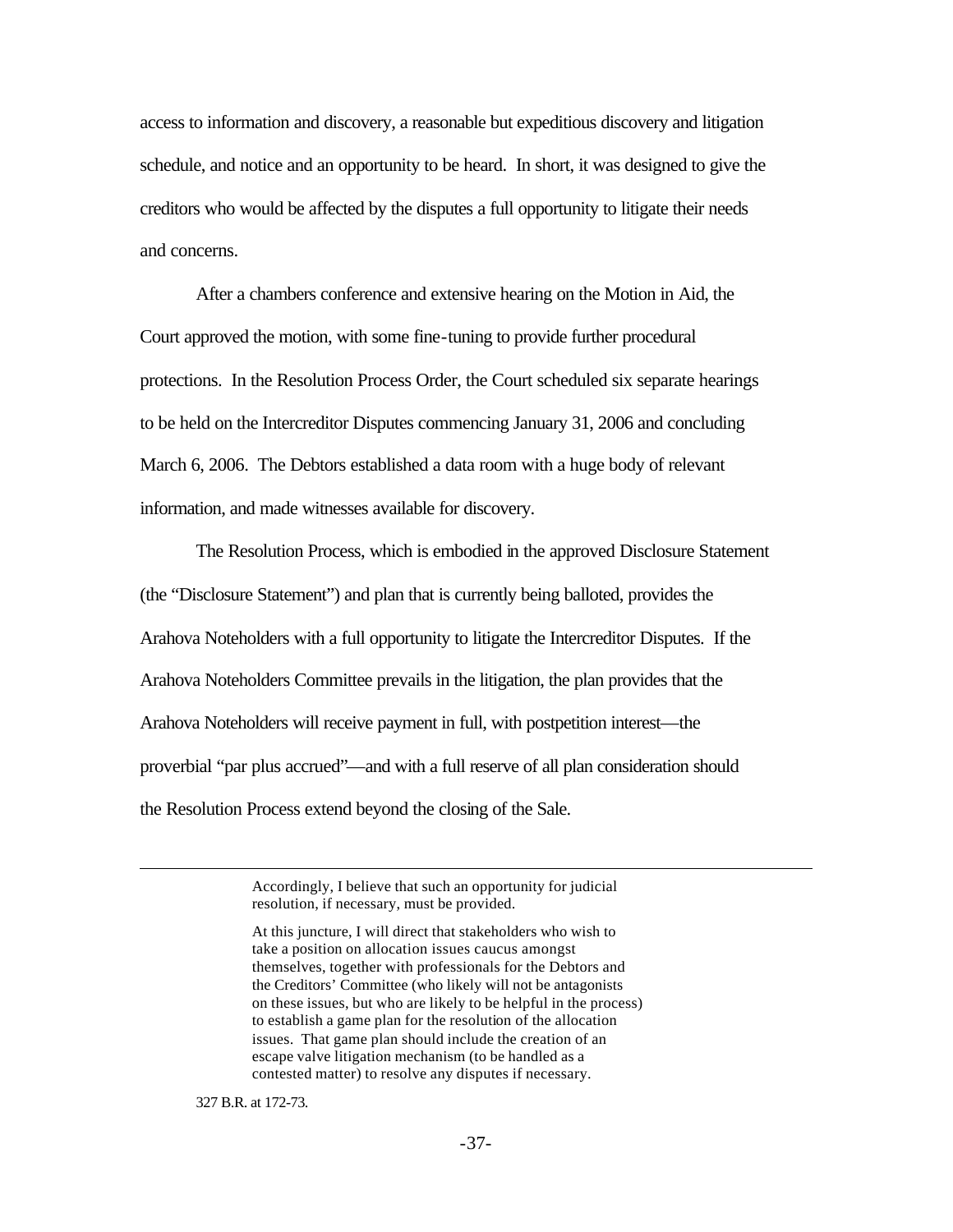#### *10. The Present Plan*

On November 21, 2005, the Debtors filed a Fourth Amended Plan (the "Present Plan") and Disclosure Statement. After four days of hearings that addressed over 40 separately filed objections, on November 23, 2005, this Court approved the Disclosure Statement. The Debtors commenced solicitation of the Present Plan on December 5, 2005. Among many other things, the Present Plan provides for:

— the Debtors to sell substantially all of their assets to Time Warner and Comcast for aggregate consideration of approximately \$17.6 billion, subject to adjustments, consisting of approximately \$12.7 billion in cash and shares of Time Warner Cable's Class A Common Stock ("Common Stock") with a deemed value of approximately \$4.96 billion;

—payment in full, including postpetition interest, through cash and/or Common Stock on the Present Plan's Effective Date, to the creditors of the 14 Debtor Groups that the Debtors believe are solvent; and

—no immediate distribution to, among others, creditors of the Arahova Debtors (unless a minimum initial distribution is authorized by this Court in conjunction with the Confirmation Hearing), with the maximum potential distribution (*i.e.*, payment in full plus postpetition interest) to such creditors being escrowed until the resolution of the Intercreditor Disputes and a determination of such group's solvency. $41$ 

 $41$ 

<sup>41</sup> *See* Present Plan, filed November 21, 2005, Bankr. S.D.N.Y. Docket No. 02-41729 (REG), ECF #8973 at §§ 9.03(a), 9.04.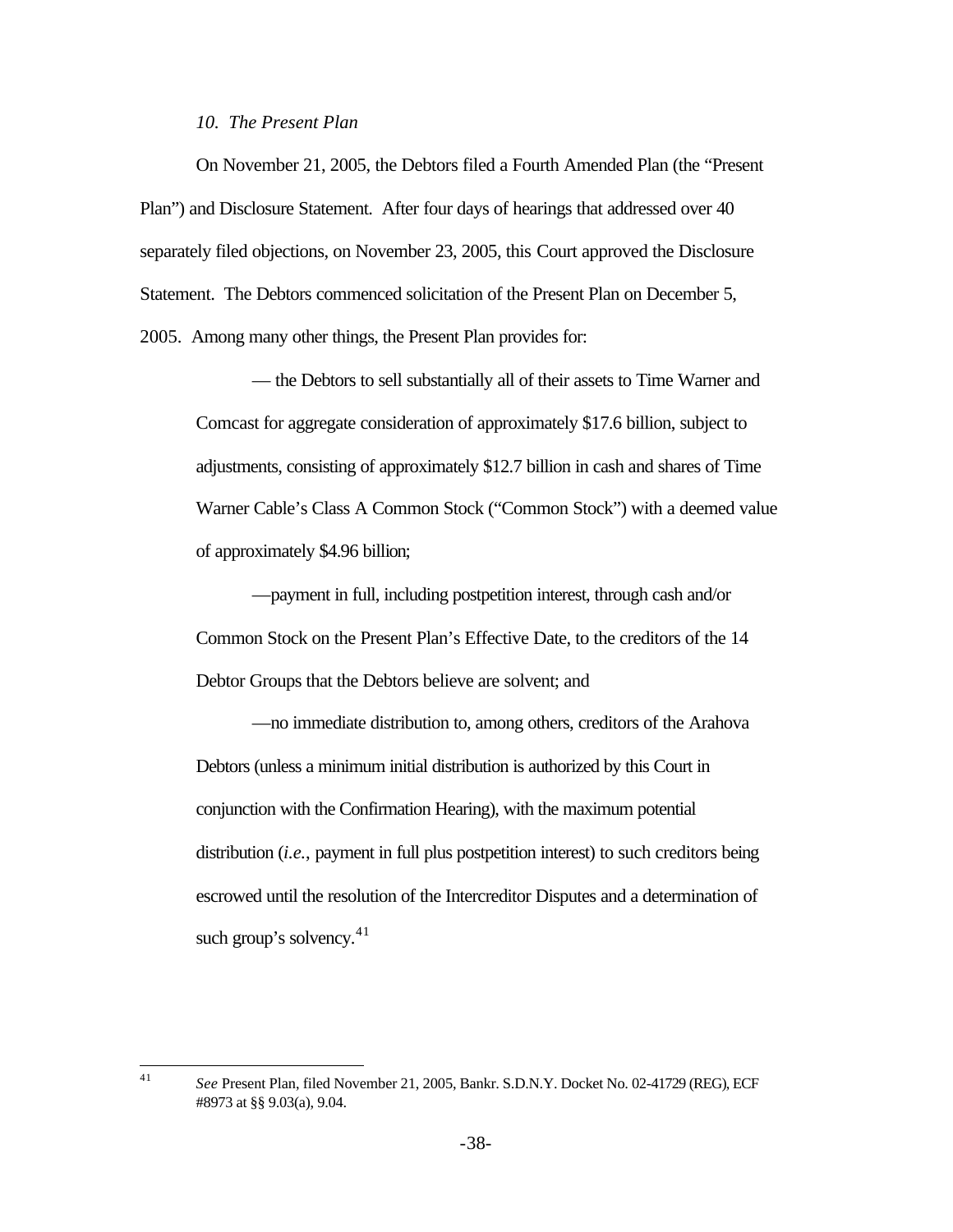### *11. The Present Motions*

Following this Court's approval of the Motion in Aid, the Arahova Noteholders Committee sought leave, in the District Court, to file an expedited appeal, and for a stay pending appeal. Judge Scheindlin of the District Court, to whom the requests were referred, denied both.<sup>42</sup> Then, still not content with a mechanism that will pay them in full—"par plus accrued"—if, but only if, the underlying facts and law support their position, and which will escrow the value to pay them in full, the Arahova Noteholders Committee filed the present motions.

The Arahova Noteholders Committee attempted to bring these motions on, by Order to Show Cause, on shortened notice. But as this Court did when the Equity Committee (then represented by different counsel) had sought to bring on another motion with potentially highly prejudicial consequences on shortened notice, $43$  this Court had concerns that motions of this character could not be heard that way, consistent with the complexity of the factual and legal issues, their potential impact on the Debtors' reorganization, and fairness. So as it had done with the Equity Committee's motion, the Court set a conference on the motion on shortened notice instead. The issues before the Court raise questions of extraordinary importance not only in this case, where there are billions of dollars at stake (and at risk), but in dozens of other multi-debtor chapter 11 cases, in this district and elsewhere.<sup>44</sup>

 $\overline{a}$ 

<sup>42</sup> *See In re Adelphia Communications Corp*., 333 B.R. 649, 653 (S.D.N.Y. 2005) (Scheindlin, J.).

<sup>43</sup> *See* Order to Show Cause, dated January 9, 2003, Bankr. S.D.N.Y. Adversary No. 03-2017 (REG), ECF #2.

<sup>&</sup>lt;sup>44</sup> The Arahova Noteholders Committee provided this Court with the transcript of its oral argument before Judge Scheindlin of the District Court, on its motion for leave to file the expedited appeal. It cited to comments by Judge Scheindlin which it argued should be regarded as a suggestion that the Arahova Noteholders Committee simply file a one-page motion for the relief it seeks, which, if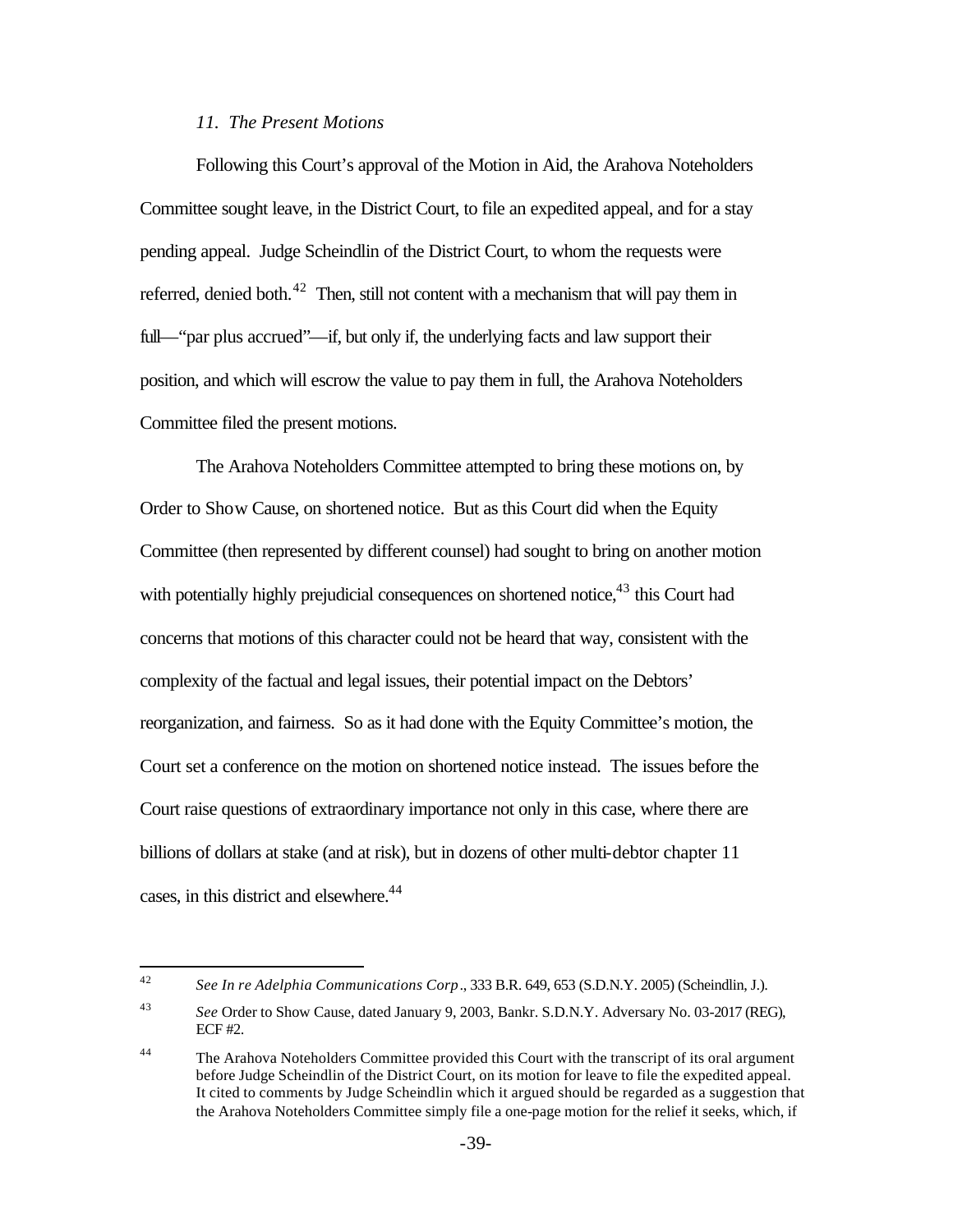Having some understanding of the needs and concerns of the creditors holding billions of dollars worth of claims in this case, the potential consequences of granting a motion of this character, and of the applicable law, the Court was unwilling to let the future of Adelphia and its creditors be decided that way. It put the motions on a fast track, but with appropriate opportunity to consider the motions and their implications, and to provide enough time for the many opposing parties in interest to make a record on their objections.

#### *12. The Standstill Agreement*

 $\overline{a}$ 

Finally, the Court notes a matter of concern to it. On October 13, 2005, about two

weeks after Judge Scheindlin issued her decision, the Arahova Noteholders Committee

and the Debtors entered into an agreement. It was captioned "Standstill Agreement

denied as anticipated, would provide a basis for it to take the motion back to her on an appeal of a final order.

This Court cannot decide the issues now before it in that way. First, but hardly unimportantly, such a suggestion is significantly absent from the thorough (and exhaustive) decision of the District Court. Nor is there any other mandate from the District Court. Thoughts voiced by judges in oral argument do not always find their way into final decisions, often intentionally and for good reason.

Second, the issues require analysis and explanation, and the implications are enormous. As discussed more fully below, it is at best highly debatable whether the standards for appointment of a trustee, under section  $1104(a)$  of the Code and the caselaw construing it, have been satisfied. And it is even more debatable whether, if *STN* authority is inappropriate, the appointment of some kind of other non-statutory fiduciary for an estate would be required, appropriate, or even permissible. Were all of the other multi-debtor chapter 11 cases where no such relief was granted, notwithstanding similar disputes, that far off base?

Third, a motion that could torpedo the receipt by the estate of \$17.6 billion in proceeds from the now-pending Time Warner/Comcast sale and the estate's \$1.3 billion in DIP financing, and otherwise throw these chapter 11 cases into chaos, required basic due process. The Debtors, the Creditors' Committee, the Equity Committee and the thousands of stakeholders in this case who would be impacted by the pending motions—many of whom weighed in opposing the motions were entitled to a fair opportunity to be heard and make their record in opposition.

Fourth, as this Court has previously noted, its role is not that of a meaningless way station on the way to an appeal. Rather, in a case in which creditors have billions of dollars at stake; which this Court has been shepherding, for 3-1/2 years, with a detailed knowledge of the implications of its decisions, both legal and financial; and where the issues involve matters of bankruptcy law and practice where at least some might say this Court has some expertise, this Court cannot abdicate the responsibility it has in managing the 231 Adelphia cases under its watch, and to bring its knowledge of these cases, and of bankruptcy law and practice, to the table.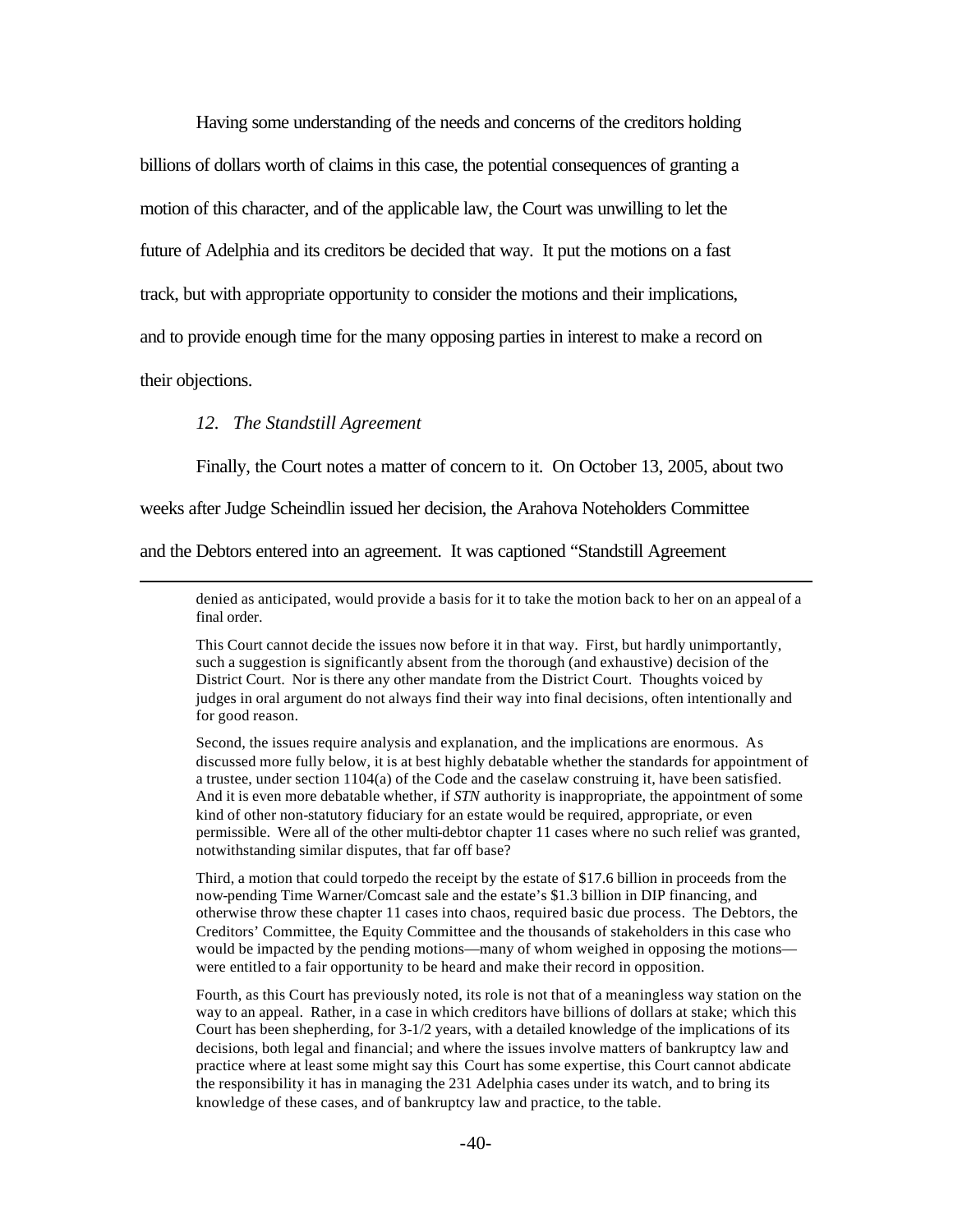Between the Ad Hoc Committee of Arahova Noteholders and the Debtors" (the "Standstill Agreement"), and as its name implies, there were no other parties to it omitting, most significantly, the Adelphia Parent Noteholders Committee, which was the Arahova Noteholders Committee's principal antagonist; the FrontierVision Noteholders Committee, which was also becoming increasingly involved in the Intercreditor Disputes; and a fair number of other creditor groups who, while affected to a much lesser degree, had filed "issue statements" setting forth their positions on aspects of the Intercreditor Disputes. It was filed with the Court, on the Court's ECF system, with a "Notice of Filing of Standstill Agreement," with the Standstill Agreement itself as an attachment.<sup>45</sup> But while it looked very much like a stipulation (having a caption, and being signed by counsel, and not parties), it had no place for a Court approval signature, and Court approval was neither sought nor obtained.

In substance, the Standstill Agreement provided that for a two-week period (terminable on two days' notice), the Arahova Noteholders Committee would not file any papers "relating to issues raised" in Judge Scheindlin's opinion. The Debtors would adjourn the consideration of issues raised in an Arahova Noteholders Committee objection to the adequacy of the Debtors' proposed plan disclosure statement, which was then up before the Court for approval; agreed not to hold the passage of time against the Arahova Noteholders Committee; and agreed to oppose the efforts of any nonsignatory to do so. The parties also agreed that if, following the standstill period, the Arahova Noteholders Committee proceeded to seek relief, the Debtors consented to having that

45

<sup>45</sup> Bankr. S.D.N.Y. Docket No. 02-41729 (REG), ECF #8762.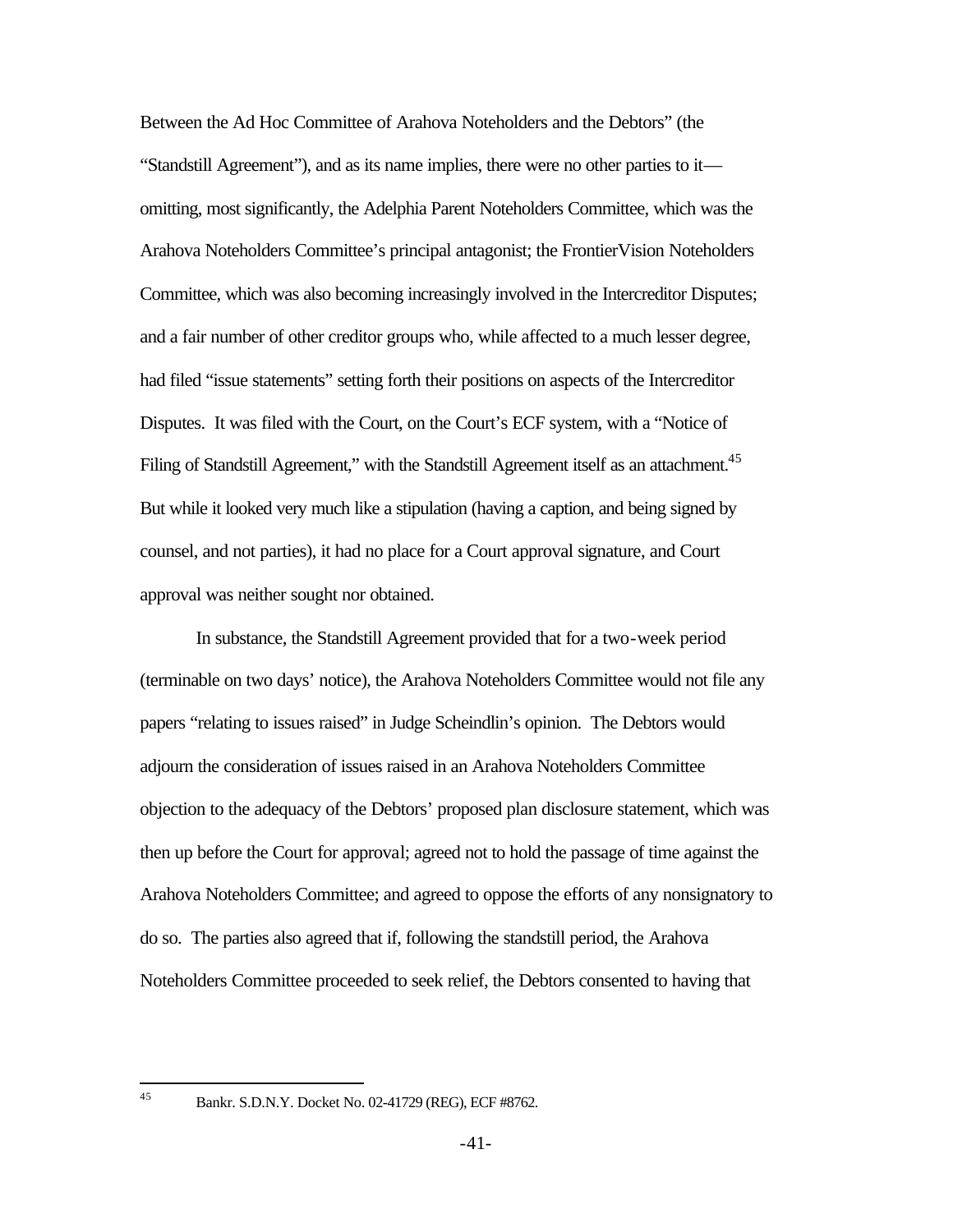relief considered on an expedited basis, provided that the Debtors were provided "a

reasonable opportunity under the circumstances" to respond.<sup>46</sup>

The deal points of the agreement were preceded by two paragraphs of recitals.

They read, in material part:

WHEREAS [the Arahova Noteholders Committee] and [the Debtors] . . . are engaged in settlement discussions (the "Settlement Negotiations") in an attempt to resolve certain disputes; and

WHEREAS the Debtors believe that, in the interests of facilitating the Settlement Negotiations, the Arahova Noteholders should refrain from filing certain pleadings, motions, and other papers in the [Bankruptcy Court] during the pendency of the Settlement Negotiations . . . .

An agreement of this character would have been entirely understandable if the

subject of the negotiations were refinements as to the procedures to be used in the Motion

in Aid, or procedural arrangements to set up briefing or discovery schedules on any

motion that might be filed. But evidence at the hearings on these motions established that

the negotiations related not to matters of that character, but rather to possible revisions in

the then-pending reorganization plan, which revisions had been proposed by the Arahova

Noteholders Committee two days earlier, at an October 11, 2005 meeting between

representatives of the Arahova Noteholders Committee and the Debtors.<sup>47</sup>

 $\overline{a}$ 

<sup>&</sup>lt;sup>46</sup> The Standstill Agreement preceded, by about three weeks, the filing of the motions here. How the Court should respond to the respective rights that the parties had given themselves to consideration of the relief requested "on an expedited basis," and "a reasonable opportunity under the circumstances to respond" was a subject of discussion at the early conference that the Court conducted as an alternative to then hearing the entire dispute on the merits under an expedited order to show cause.

<sup>47</sup> *See* Arahova Trial Exhs. 55, 56.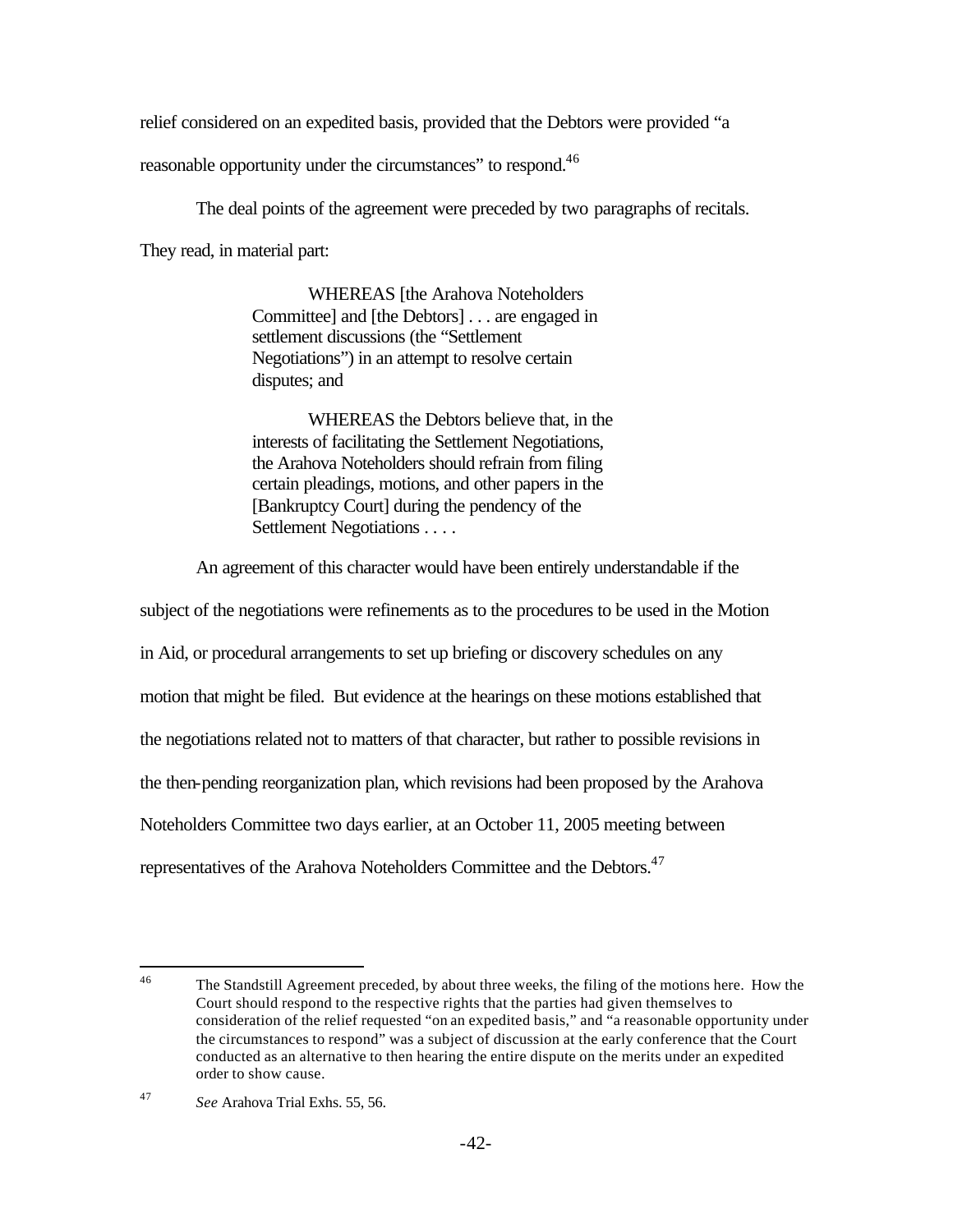At the recent hearing, the Court directed the parties not to tell it the specifics of the plan proposal. It is possible that the plan revisions might have been immaterial, or have involved nothing more than revisions in the arrangement to escrow plan consideration pending the resolution of the Intercreditor Disputes. But the Court draws the more likely inference that the discussions involved plan treatment of the Arahova Debtors in a material and substantive way.<sup>48</sup> Such plan treatment, because of the limited size of the Adelphia pie and the "zero sum game" character of the Intercreditor Disputes, would necessarily have had an effect on other creditors who were not parties to the negotiations—an adverse one, if, as one would assume, it helped the Arahova Noteholders.

The Court has insufficient basis to find, and does not find, that entering into the Standstill Agreement was unethical or otherwise improper, or that the Debtors' willingness to enter into the Standstill Agreement was a breach of the fiduciary duties they had to the much broader universe of stakeholders, or a violation of any order or direction of the Court that had been stated in other than precatory words. But the Court can and does make certain narrower findings.

First, it plainly appears, and the Court finds, that the filing of the motions now before the Court was a tactical measure, subject to deferral or a decision not to file them at all if plan desires of the Arahova Noteholders were satisfied. The Court does not

<sup>48</sup> See id. Upon review of Exhs. 55 and 56 together, the Court believes that consideration of Exh. 55 is necessary to understanding Exh. 56, and that statements in the first sentence of Exh. 55 are Arahova Noteholders Committee party admissions under Fed. R. Evid. 801(d)(2). The Arahova Noteholders Committee's objection to consideration of Arahova Trial Exh. 56 in unredacted form is sustained, under Fed. R. Evid. 403 and 408. The Court has elected not even to see it, and took steps so that it did not see it; the Court has seen and considered Arahova Trial Exh. 56 only in its redacted form. Accordingly, the Court draws these inferences from the surrounding facts and circumstances, in contrast to anything that may have been said in the redacted portion of that exhibit.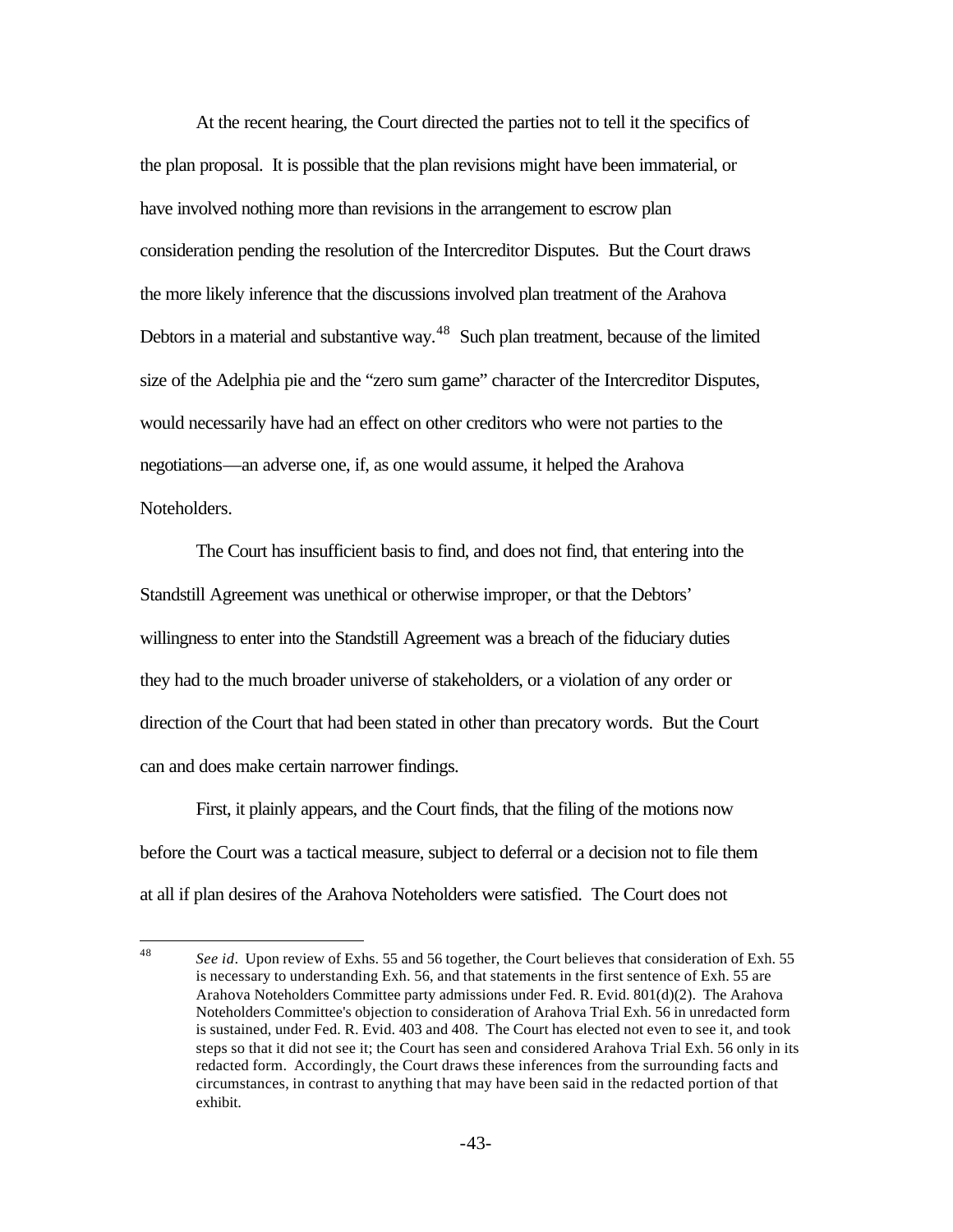accept the Arahova Noteholders Committee's contentions to the contrary.<sup>49</sup> If, as the Arahova Noteholders claimed, there were interdebtor conflicts that creditors could not waive, what was the purpose, or effect, of the standstill? By all appearances, better plan treatment for the Arahova creditors threatening trustee or disqualification motions could make the motions go away. Since any plan treatment change in favor of the Arahova Noteholders would come at the expense of creditors of Adelphia Parent (and, perhaps, other creditor groups as well), the Court cannot accept the sincerity of the institutional concerns that the Arahova Noteholders Committee professes to advance.<sup>50</sup> Neutrality could be abandoned if the Debtors sided with the Arahova Noteholders Committee.

Second, the Court finds that while the Debtors ultimately did nothing that the Court could find wrongful or a violation of their fiduciary duties, they came close to stepping over the line. If the negotiations referred to in the recitals had led to the next step—an agreement that would have bought off the creditors of the Arahova Debtors that agreement almost certainly would have come at the expense of one or more of the other Debtors, and their creditor groups. Faced with threats of litigation that would cost the estate hundreds of thousands of dollars (or more), and, more importantly, that risked

With respect to the last point, I just want to pause for a moment and remind the Court that the notion that any creditor or creditors or all of them could waive these issues is a deadend argument. These are inter-debtor disputes and conflicts.

Jan. 6, 2006 Hrg. Tr. at 68-69.

<sup>49</sup> Counsel for the Arahova Noteholders Committee argued, in summation:

They're going to present innuendo regarding our motions, and argue to you, as they already have, about our improper tactics. They're going to try to blame the creditors for their prior inaction.

<sup>50</sup> *E.g.,* "[T]he matters before the Court are extremely important, not only to the Arahova Noteholders Committee, but also to the integrity of the Debtors' global reorganization process." Arahova Noteholders Comm. Trustee Motion at ¶ 4. Seemingly the integrity of the process would not be a matter of as pressing concern if the Arahova Noteholders Committee's plan proposal were accepted.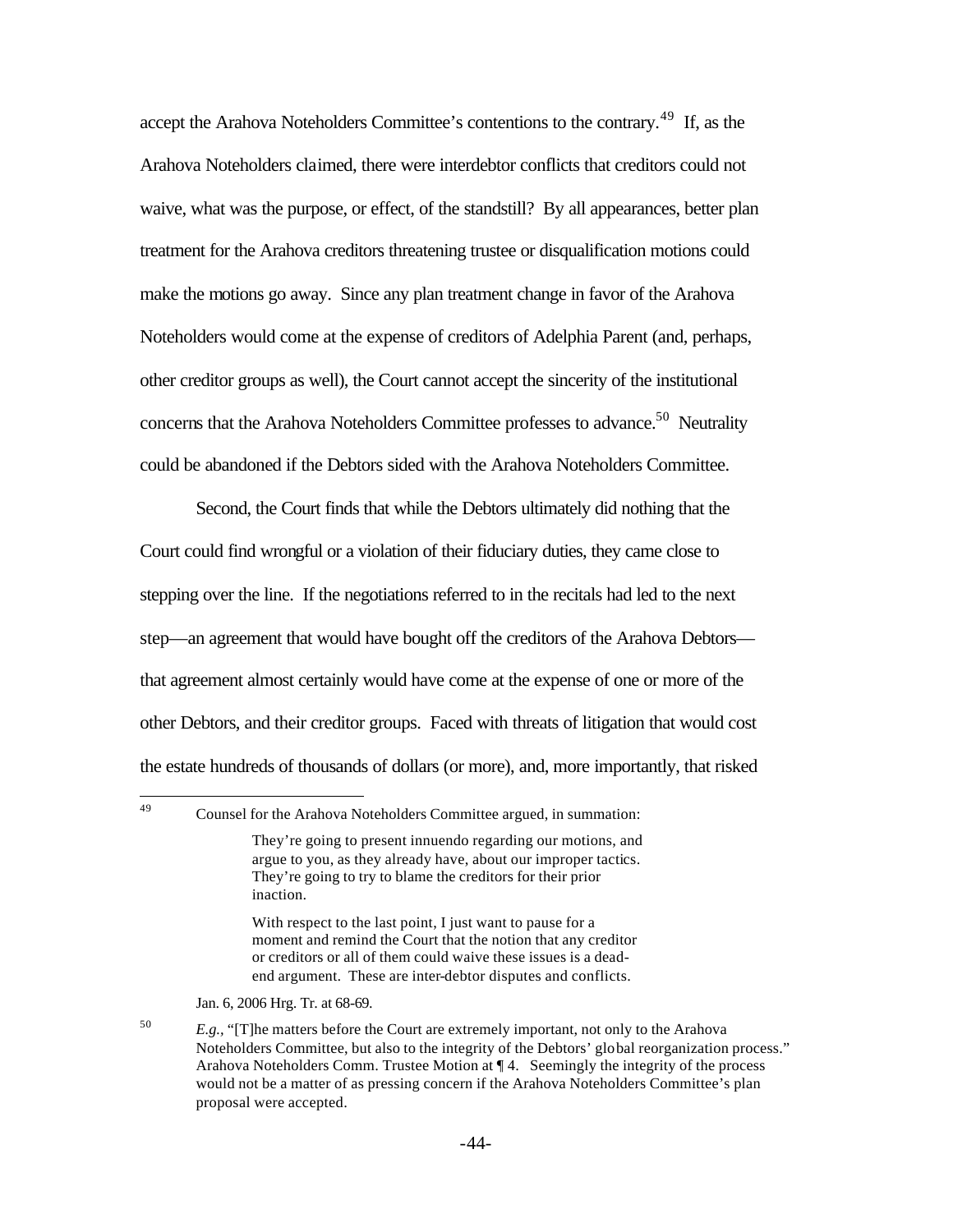dooming the reorganization, it may have made sense to enter into the standstill, in the hope of making the problems go away. But the Court hopes and expects that before going to the next step, the Debtors thought, or would have thought, about whether acceding to the threats of the creditors of one of the debtors would have been damaging to the interests of the other debtors. The same fiduciary duties were owed to them.<sup>51</sup>

## *B. Business Considerations Relevant to the Motions*

The Court took considerable evidence on the business implications of the motions, and on the effects granting them might have on Arahova and its creditors. The Court's findings in these respects follow.

### *1. Failure to Consummate the Transaction with Time Warner and Comcast*

The relief sought by the Arahova Noteholders Committee could (and in certain instances, will) give Time Warner and Comcast the right to terminate the Purchase Agreements. If the sale transaction is not consummated, there will be a severe, negative economic impact on all of the Debtors, including the subsidiaries of Arahova. Ironically, should the Time Warner/Comcast deal not close, among the estates that would be adversely affected would be those of the Arahova Debtors. The breakup fee of approximately \$443 million in the aggregate that must be paid to Time Warner and/or

<sup>51</sup> The Court's indications of its views that the Debtors should maintain neutrality on interdebtor disputes became increasingly specific. The Court assumes that such views had not been regarded as a direction as of the time of the meeting on October 11, and assumes that neither the Arahova Noteholders Committee nor the Debtors would have engaged in such a meeting if they had been so regarded. However, the Court believes that there could have been no ambiguity by the end of the Disclosure Statement Hearing on October 28, 2005, and infers that this was a factor underlying Mr. Schleyer's statement at the end of his November 3 letter to Ronald Goldstein (the Appaloosa executive, acting on behalf of the Arahova Noteholders Committee, with whom Mr. Schleyer had met on October 11), "we will continue discussions with your counterparts in the ACC [Adelphia Parent] ad hoc group, and hopefully with your group as well in the hope of reaching a rational solution to the issues confronting us." Arahova Trial Exh. 56.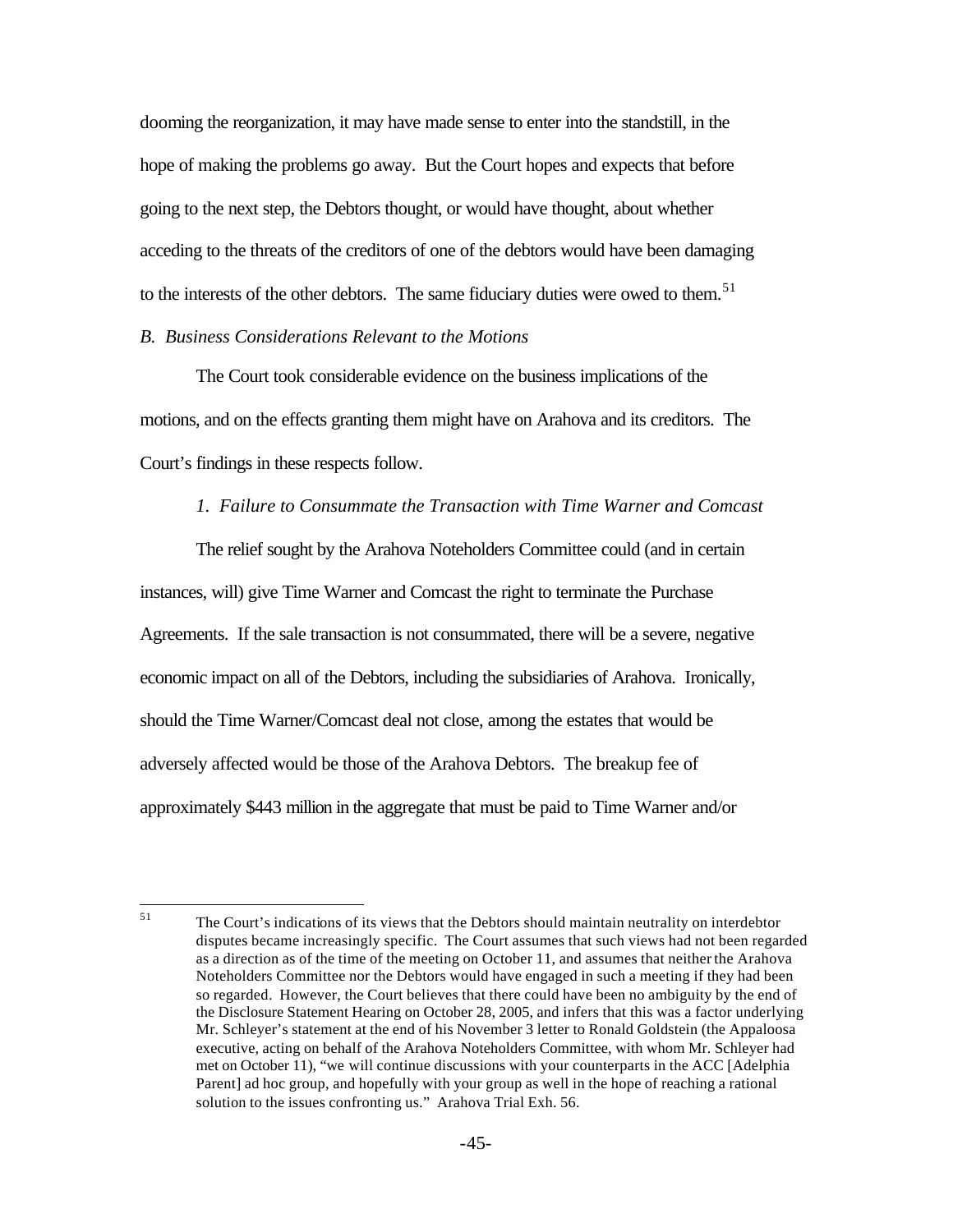Comcast under certain termination scenarios is a joint and several obligation of all of the Debtors, including the Arahova Debtors.<sup>52</sup>

### *2. The DIP Facility*

Appointment of a trustee will constitute an event of default under the \$1.3 billion DIP Facility, which could trigger termination of the loans and acceleration of all indebtedness. Such an event would materially impair all of the Adelphia Debtors' ability to operate their businesses on a day-to-day basis. The Century and Century-TCI Debtor Groups, which are included in the Arahova Debtors, currently borrow under the DIP Facility. Other Arahova Debtors have borrowed under the DIP Facility in the past. Without the ability to borrow under the DIP Facility (or incur other substantial indebtedness), these Debtors would face considerable obstacles to emergence from chapter 11.

### *3. Agreements with LFAs*

Additionally, though the Arahova Debtors currently have agreements with various local franchising authorities ("LFAs") to provide service, the continuance of such agreements is by no means assured. Mr. Schleyer testified that were the Arahova Debtors to divorce themselves from the rest of the enterprise, he understood that certain LFAs might assert that a change of control of the franchisee had occurred, and that they could exercise rights that would directly affect the Arahova Debtors' operations. He stated that he disagreed with that assertion, but thought some LFAs might be inclined to litigate the

<sup>52</sup> 

As noted above, none of the creditors of the Arahova Debtors, including Appaloosa and other members of what is now the Arahova Noteholders Committee, had objected to that when the commitment had been made.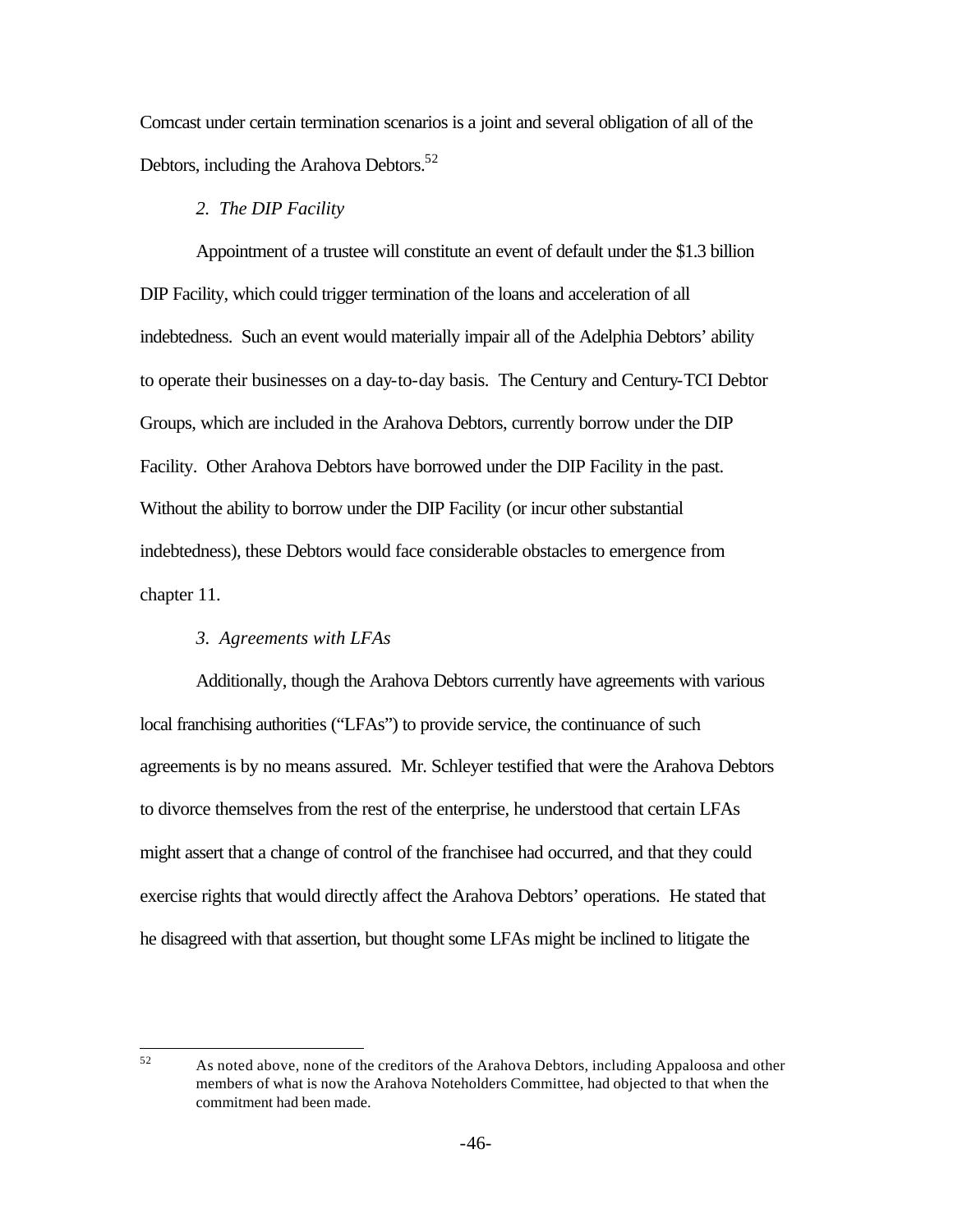matter. Approximately 245 of the 438 franchises held by the Arahova Debtors contain "change of control" provisions.

Mr. Schleyer further testified that, although arguably not required, in the event the sale transaction were modified or terminated, over 1,500 LFAs could assert that the Debtors would be required to submit new Form 394s (*i.e*., forms to obtain consent for the transfer of a franchise) under the federal Cable Act which would afford each such LFA an additional 120-day period to review the newly proposed transfer and determine whether or not to consent.

Once more, Mr. Schleyer was not cross-examined on those views, and no contrary evidence as to that was introduced. The Court does not make a finding that those risks would necessarily materialize, or that any parties' contentions as to this matter would or would not have merit, but it can and does find that avoiding risks of that character is a relevant consideration.

#### *4. Government Settlement*

As noted above, the Debtors' settlement with the government (the "Government Settlement") requires the Debtors to contribute \$715 million in value to a victims restitution fund. Under the Government Settlement, such payments must be made no later than certain prescribed times. Although those deadlines could be extended by the SEC and the DoJ, there is no assurance that the Debtors would be granted those extensions to comply with the Government Settlement and the Settlement Order, or that the SEC and DoJ would not use the resulting delays as a basis for trying to extract consideration for the extension, or otherwise trying to renegotiate the deal. Thus, even if Time Warner and Comcast were willing to proceed with the sale without the inclusion of

-47-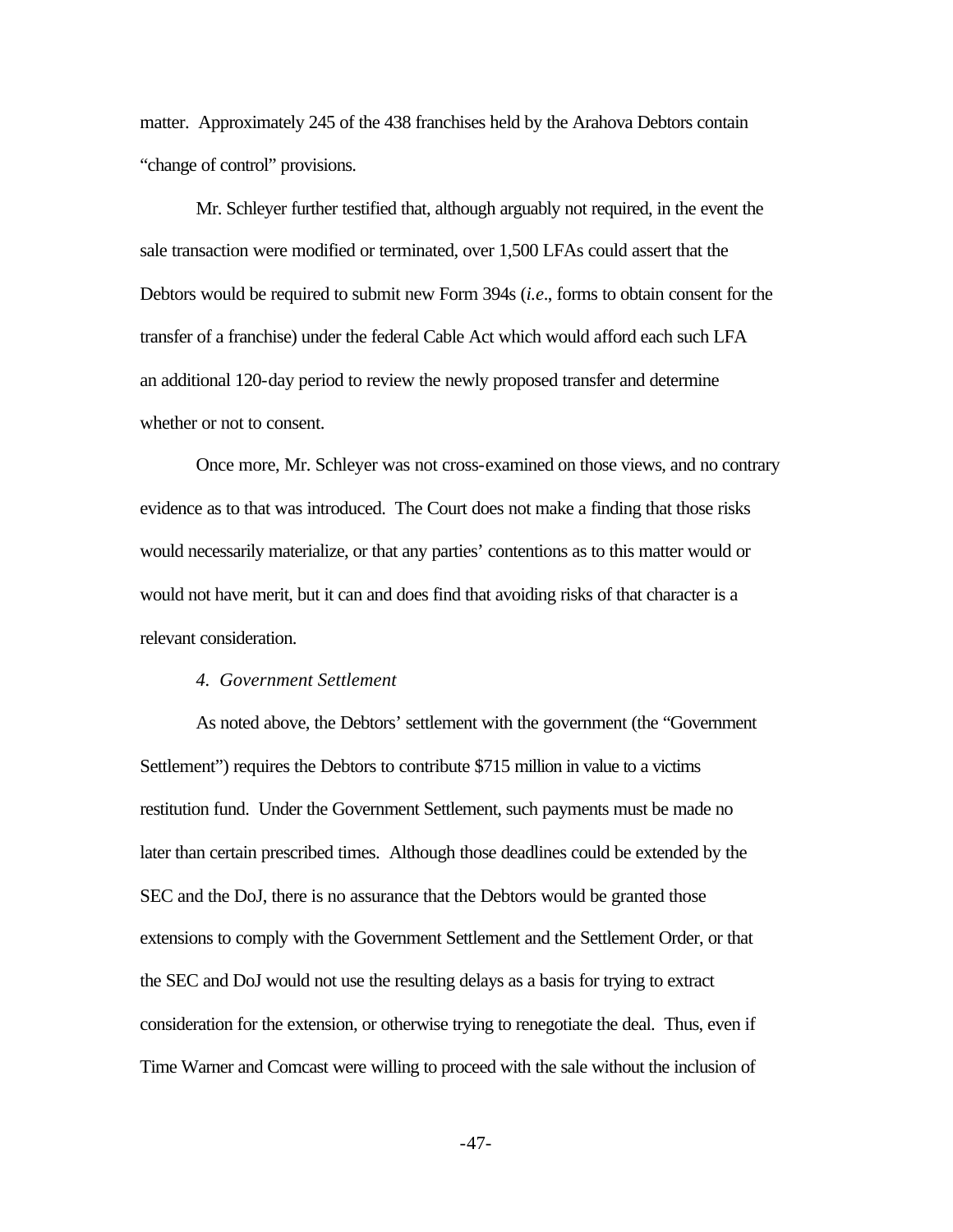Arahova's assets as part of the purchase, the delay that would result from the relief requested by the Arahova Noteholders Committee could force the Debtors into noncompliance with the Government Settlement, and re-expose the Debtors to the same risks that motivated the settlement in the first place.

#### *5. Issues of Efficiency, Cost, and Delay*

These are complex cases. They are operationally complex, factually complex, and legally complex, and matters in these cases that involve several debtors or silos are exceedingly common. The Balkanization of the decision making in this case would be highly damaging to all of the debtors, and their creditors, and the Arahova Debtors and their creditors would be no exception. The need for fiduciaries for individual estates to confer with each other, and often to act jointly, vis-à-vis individual estates on their watch, would be extraordinarily difficult. It would add a layer of delay, potential confusion, and error to corporate decision making that would be a daily element of these chapter 11 cases.

Additionally, any trustee appointed would need to be educated on a wide range of Adelphia business, operational and legal issues, along with the remaining plan issues that need to be resolved. The time necessary for such trustee's education would delay and interfere with that trustee's ability to confirm a plan in a timely way, and would present a significant obstacle to the consummation of the Time Warner/Comcast sale in the timeline contemplated by the Purchase Agreements.

Assuming that such could be done, appointing trustees or fiduciaries limited in authority to litigating interdebtor matters—without a charge to get involved in operational issues—would not be a practical solution. The factual and legal issues that

-48-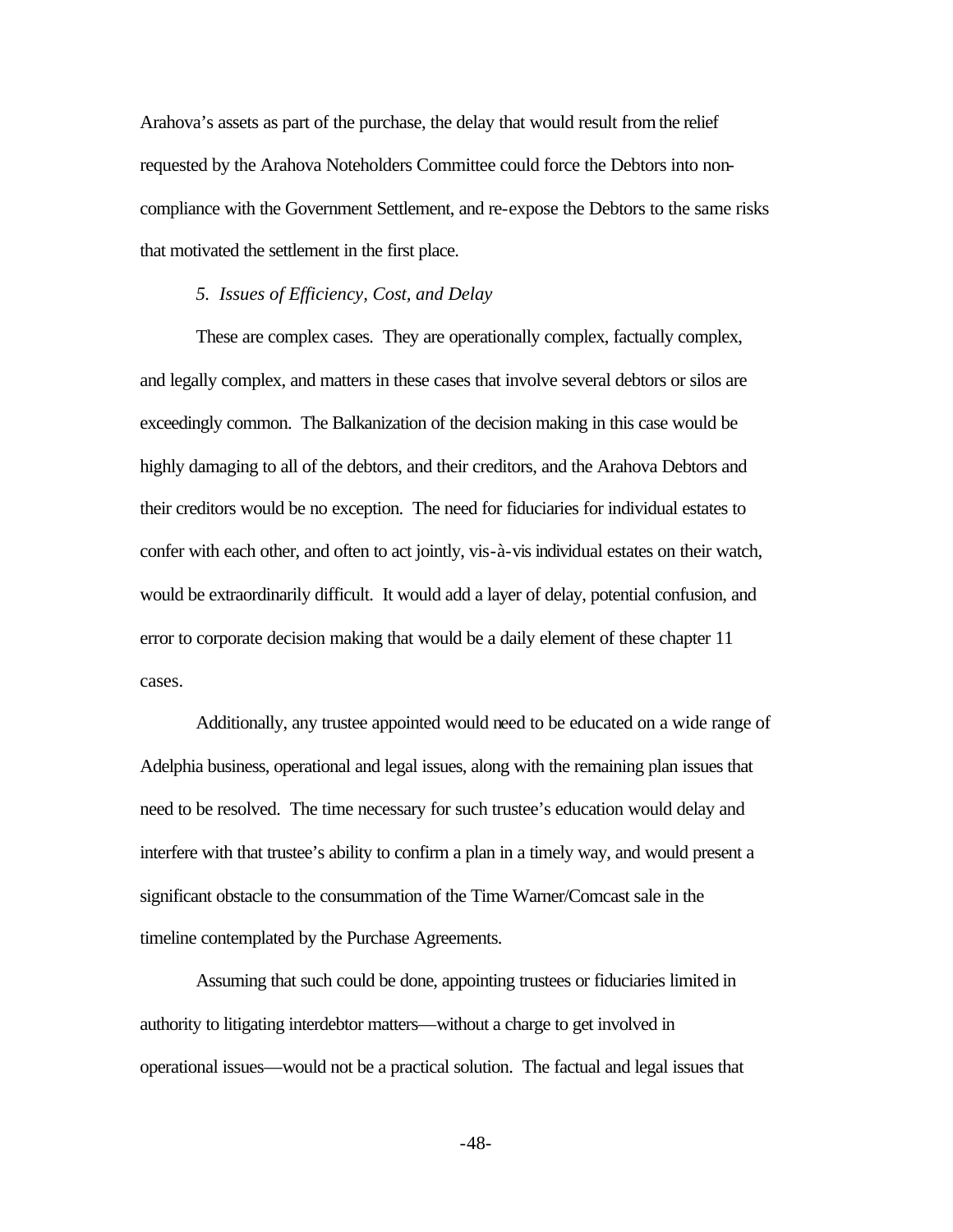underlie the Intercreditor Disputes are extraordinarily complex and difficult to get one's arms around. And while the Arahova Noteholders Committee, the Adelphia Parent Noteholders Committee and, to an arguably lesser extent, the FrontierVision Noteholders Committee have a great deal of knowledge in this area (and will be prepared to try the issues on the Intercreditor Disputes by the time the hearings on those issues will begin at the end of this month), no newcomers could come close in acquiring their knowledge, much less being prepared for hearings or trials, in that time frame. It would take many months, and perhaps even longer.

Three days after the last hearing day on these motions, the Court considered the desirability of appointing a mediator to assist the creditors in reaching agreement. As much as this Court welcomed a settlement, many of the same considerations caused this Court to conclude that the appointment of a mediator would not be helpful, and to reluctantly abandon that as an option. If any mediator were to be taken seriously by the parties, he or she would have to spend considerable time catching up to the parties as to the factual and legal issues underlying the disputes. These are not the kinds of issues as to which executive summaries, position papers, or briefing books would be useful. No trustee or fiduciary could become competent to negotiate, or litigate, the issues in a reasonable time frame, and would take many months to acquire a knowledge level that the creditors already have.

#### *6. Limits on WF&G Activities*

The Court has also considered facts relevant to the extent to which any of the above factors, or any others, should bear on disqualification of WF&G.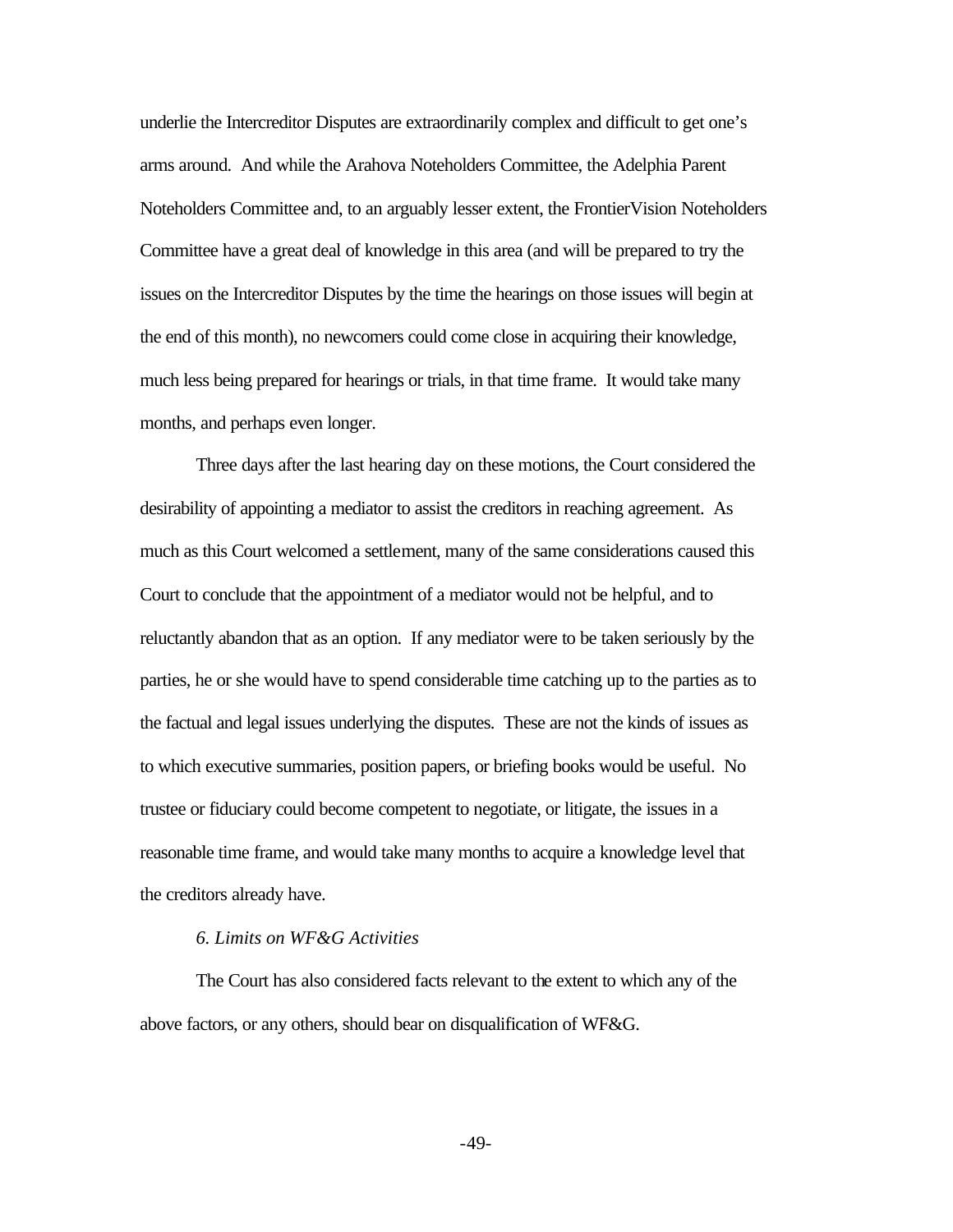The Court has noted that the Arahova Noteholders Committee no longer seeks to disqualify WF&G generally. That is understandable. WF&G has acquired an extraordinary expertise in Adelphia affairs, and has performed its responsibilities with distinction. The loss of either of those, especially at this late date, would be terrible for creditors, and would materially delay, if not torpedo, the Debtors' timely reorganization.

Different considerations apply, however, with respect to the narrower motion now before the Court, disqualifying WF&G from participation in the Intercreditor Disputes, or, as the Arahova Noteholders Committee calls them, the Interdebtor Disputes. The Court finds no prejudice to creditors or other stakeholders there. The affected creditors already have the knowledge, means and inclination to litigate those issues, and do not need WF&G to do so. WF&G can use its knowledge of the underlying issues to try to facilitate agreement, while at the same time refraining from taking any public role that would cause one or another creditor group to feel that WF&G is acting contrary to individual debtors' interests. WF&G has done nothing wrong. But the prophylactic imposition of mandatory neutrality on WF&G on interdebtor issues would not cause WF&G, or the Debtors, any material prejudice either.

#### *C. Facts Relevant to Exclusivity*

The Court makes certain other factual findings, which are particularly relevant to exclusivity.

#### *1. Jointly Shared Services and Assets*

Cable operators often consolidate their operations in order to achieve economies of scale. The Debtors have managed their assets and operations in a manner similar to that employed by their industry counterparts. Given the significant economies to the enterprise achieved by such consolidation, it is unlikely that the Arahova Debtors, were

-50-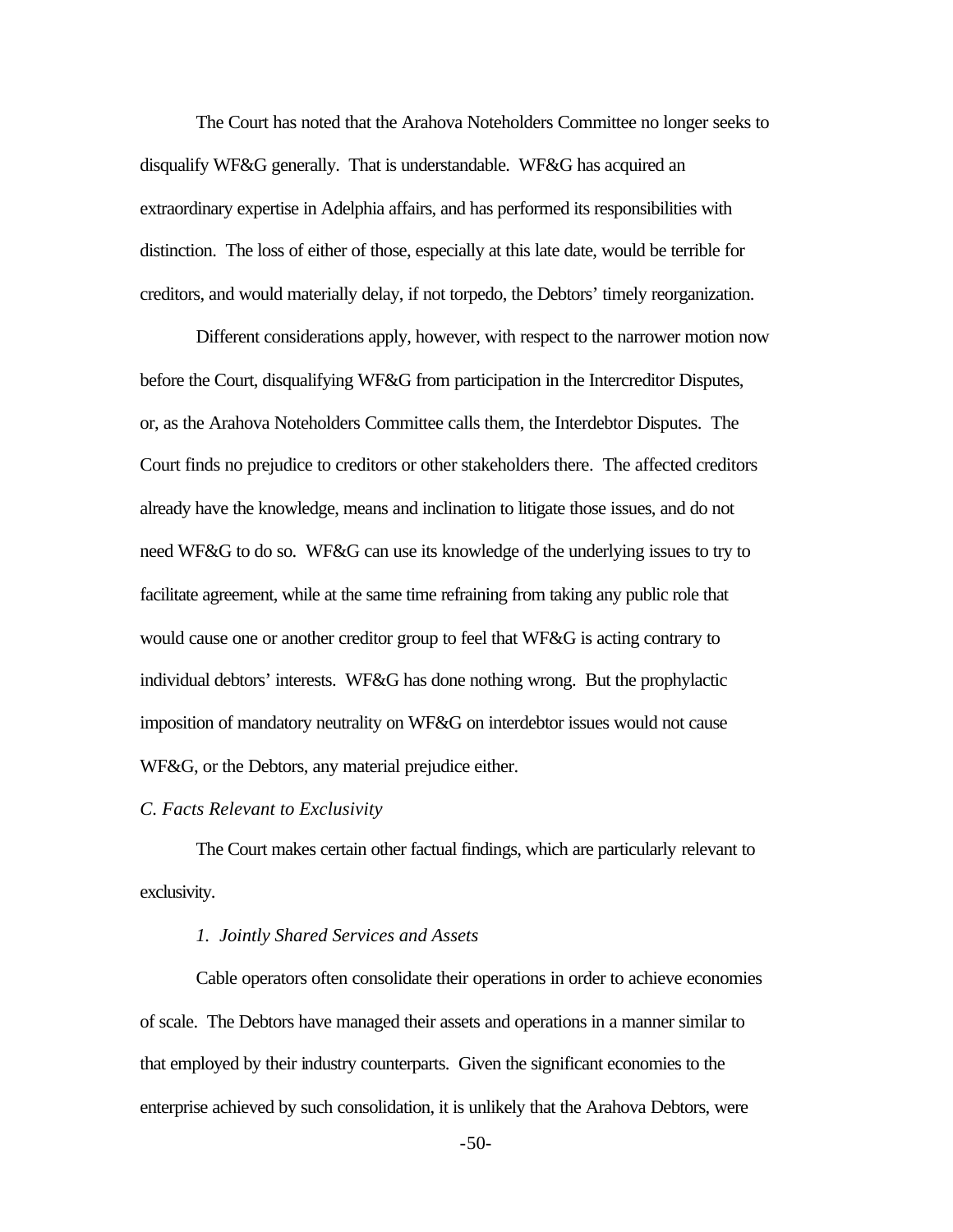they to be somehow extricated from the rest of Adelphia, could manage their businesses as cost-effectively as management currently does.

The Debtors' engineering assets are shared regionally and across the enterprise. Such assets include, but are not limited to: (a) head-ends; (b) redundant fiber rings; (c) a single technology laboratory that serves all of the Debtors; (d) a single national Network Operations Center that serves all of the Debtors; and (e) assets and liabilities relating to "VOIP" (or Voice-over-Internet-Protocol). It would be incredibly expensive and timeconsuming to physically separate the Arahova Debtors' engineering processes from those of the other Debtors.

The Debtors' high-speed internet businesses are also operated at a national level. For instance, there is one "backbone," a single national provisional center, and shared physical facilities, circuits and contracts for such businesses. In addition, while there are multiple call centers within the enterprise, such centers share one interactive voice recognition system, and calls are routed nationwide to various centers.

Additionally, many corporate functions of the Debtors' enterprise, among others, are consolidated on a regional or national level: (a) treasury, including cash management; (b) accounting; (c) media services, including certain ad insert and marketing research contracts; (d) legal; and (e) human resources. Similarly, many other essential corporate matters are addressed solely at a consolidated level: (i) employee benefit structures (*e.g.,* payroll, workman's compensation, health benefits); (ii) insurance policies; (iii) taxing issues (*i.e.,* filing of sales, property and income tax returns, and audits); (iv) rate filing issues; and (v) intellectual property matters. Moreover, billing for all of the Debtors is performed at a national level by two outside vendors.

-51-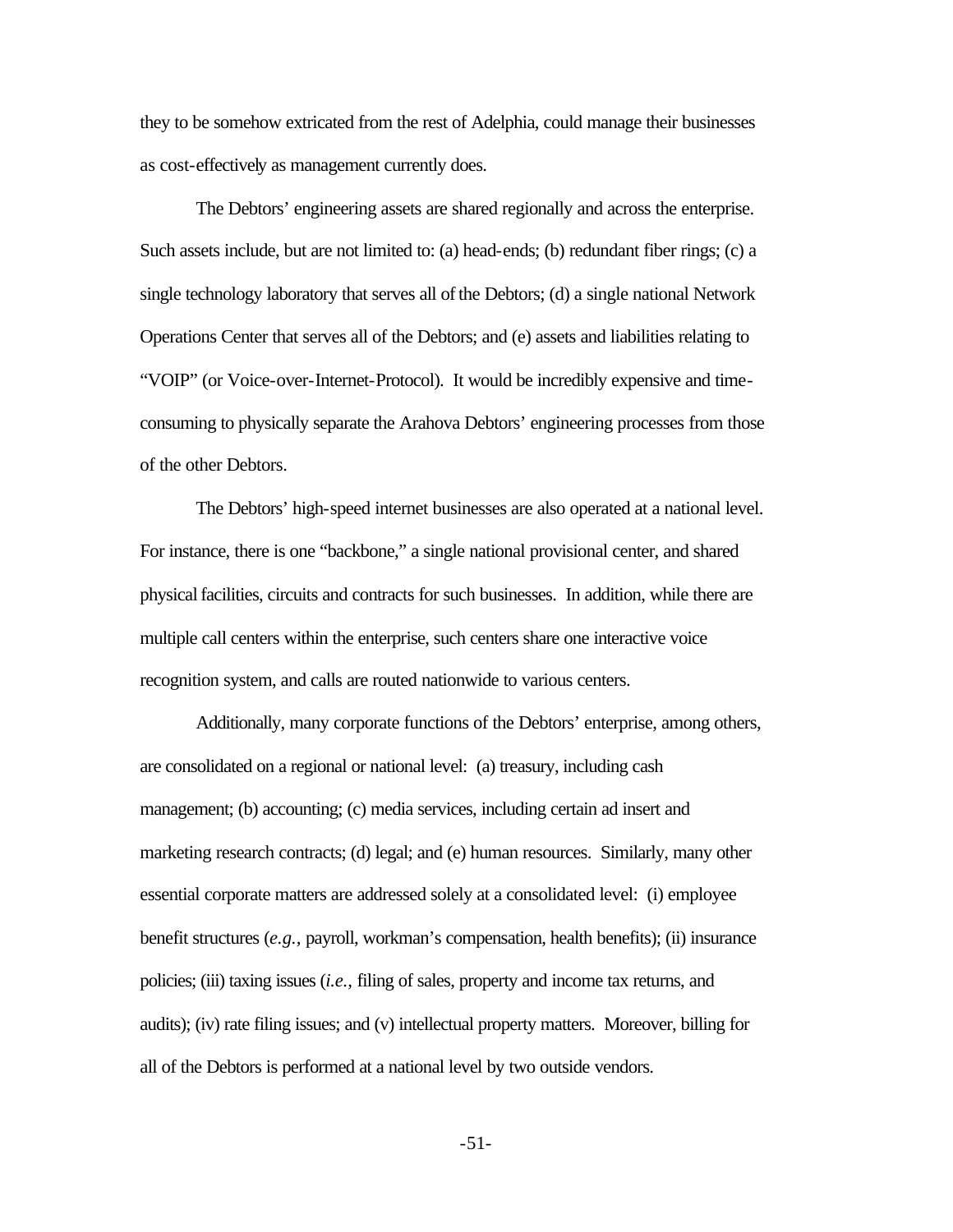If the Arahova Debtors attempted to emerge as a standalone entity, they would face several challenges. The procurement of additional physical equipment and facilities for a standalone entity comprised of the Arahova Debtors alone would require a considerable expenditure by such Debtors. The Arahova Debtors would need to obtain separate engineering assets and parcels of real property to develop headquarters, regional offices and call centers, among other things. The Arahova Debtors would also have to invest significant capital to obtain information technology systems that assist in treasury, accounting, and other similar functions. Essentially, the Arahova Debtors would be obligated to duplicate every service shared across the present Adelphia family in order to emerge from chapter 11 as a separate organization.

#### *2. Agreements with Programmers*

Agreements with programmers represent the operational backbone of a cable operator. As the Debtors' access to content—*i.e.*, the programs consumers watch, which are transmitted by broadcast or cable networks—is governed by agreements executed by Adelphia Parent, the Arahova Debtors would either have to negotiate separate contracts with over 150 programmers or opt into agreements of programming cooperatives. Regardless of their approach, however, the Arahova Debtors would no longer enjoy the large-volume discount afforded to the enterprise.

#### *3. Managerial Services*

It is possible that the Arahova Debtors would request certain managerial services from the Debtors or their successors in order to effectively remain operationally integrated with the rest of the company. The Court assumes, notwithstanding caveats expressed by Mr. Schleyer in that regard, that the remaining Debtors would, if necessary,

-52-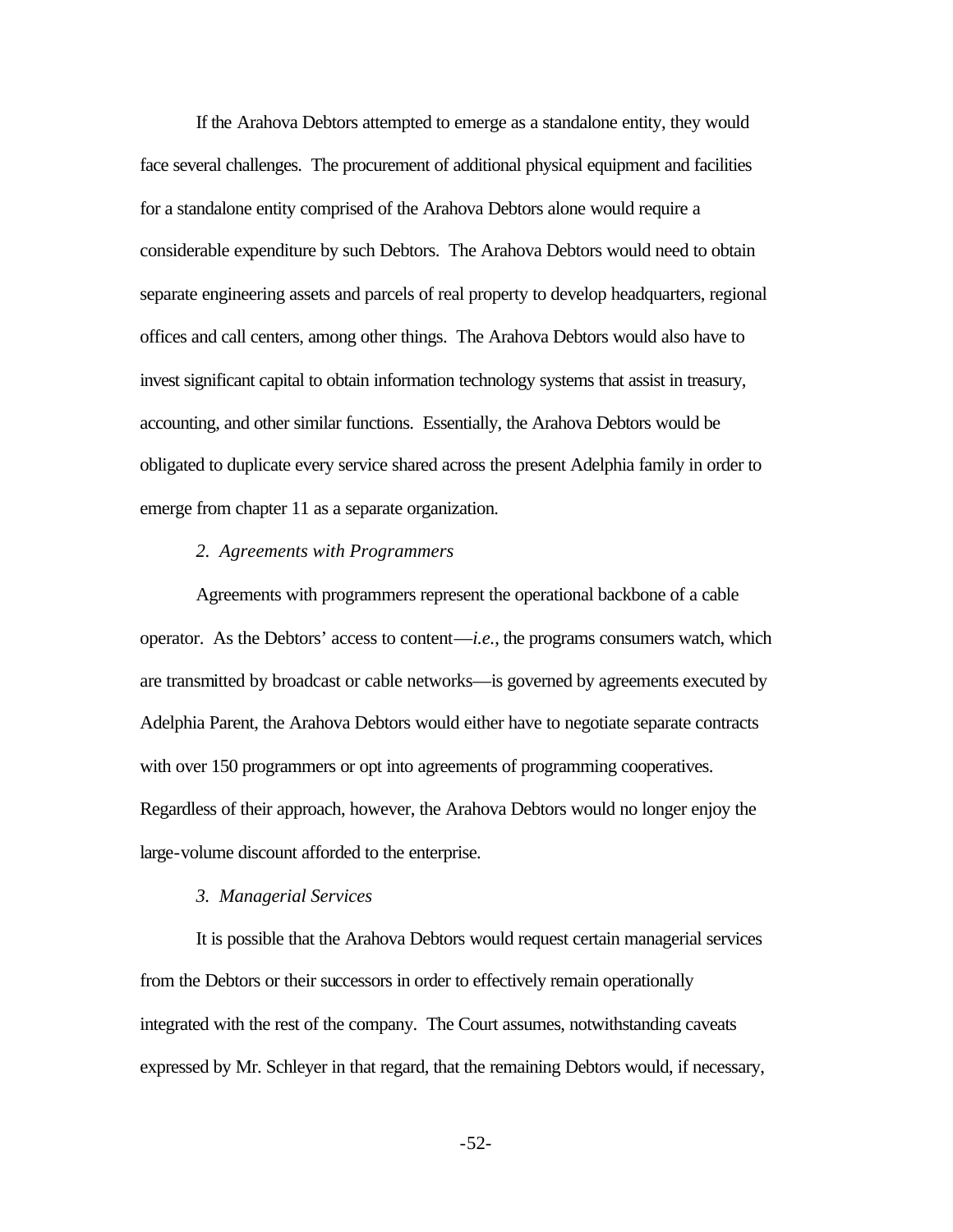come to agreements with respect to providing joint managerial services and jointly shared assets. But doing so would be complex and time consuming. And determining the obligations and liabilities as between the Debtor groups would be as complex, or more so, than doing so would be in the present environment. The Court faced similar issues in dealing with the services and assets shared between the Debtors and Adelphia Business Solutions ("ABIZ"), a business once owned by Adelphia that had been spun off and which had its own, separately administered, chapter 11 cases before this Court.<sup>53</sup> This Court well remembers the many hearings and chambers conferences that it had to devote to untangling the affairs of the two estates, and determining their respective rights and obligations vis-à-vis each other. The process was time-consuming and painful, even though most of it was ultimately consensually resolved.

Then, the Arahova Debtors would have to attract employees to their operations. And in order to present themselves as a business enterprise distinct from the rest of the Debtors, the Arahova Debtors would have to embark upon an extensive and expensive marketing and re-branding campaign. It costs approximately \$30 million to re-brand a cable company with five million subscribers. The Arahova Debtors have over 1.75 million subscribers.

Mr. Schleyer testified that while it would not be impossible, it would take at least a year, and likely much longer, to sever the Arahova Debtors from the company as a whole. He also testified that it was not an endeavor that any multi-system cable operator would find cost-effective, practicable or reasonable. Mr. Schleyer was not cross-

<sup>53</sup> The *ABIZ* cases, which were filed a few months earlier, have been jointly administered under Docket No. 02-11389 (REG). The chapter 11 cases of Adelphia Parent and its subsidiaries were filed as cases related to ABIZ, and thus were assigned to this Court. A reorganization plan for ABIZ was confirmed in December 2003, and became effective shortly thereafter.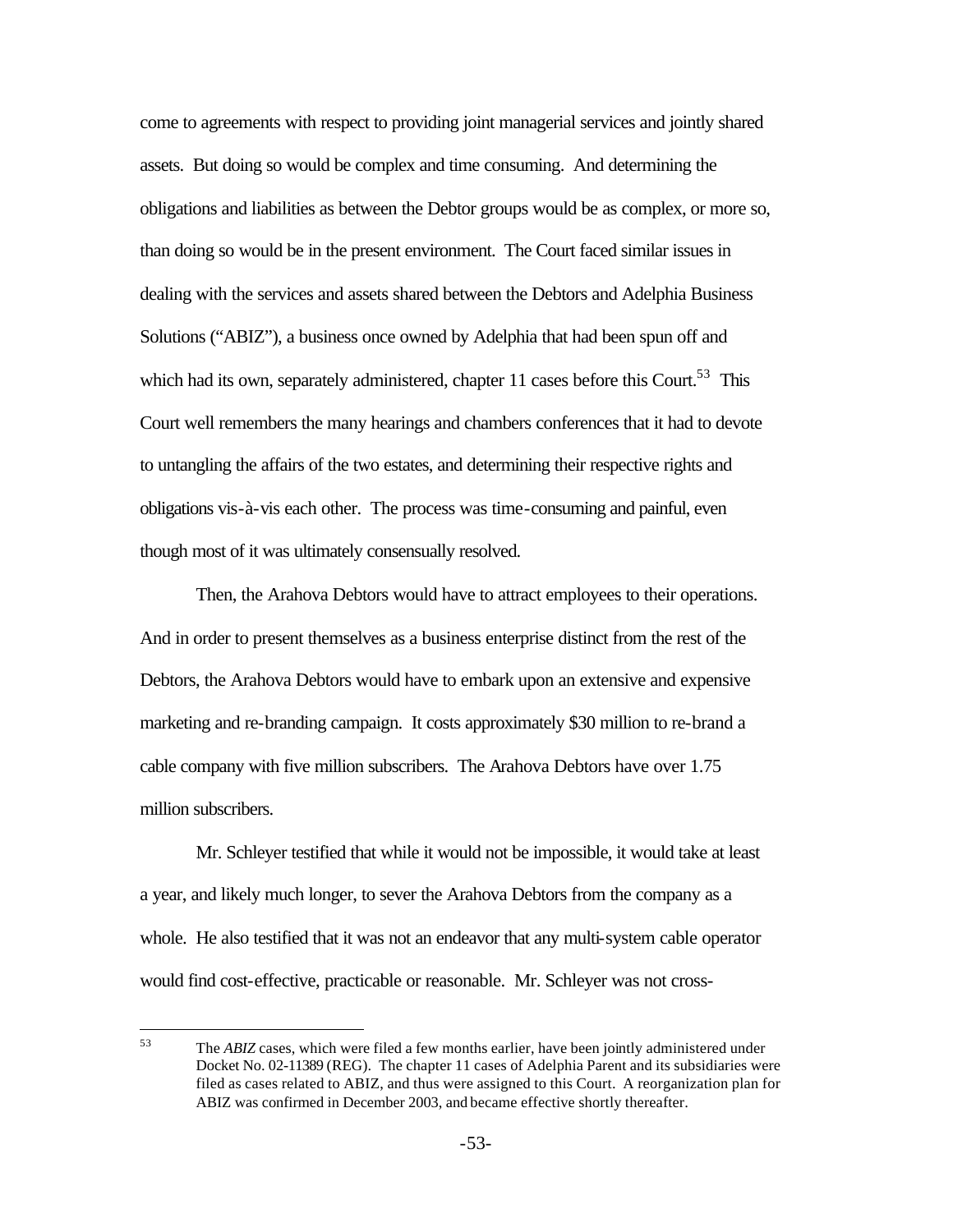examined on those views, and no contrary evidence as to that was introduced. The Court finds those views to be true.

#### *4. Marketing the Arahova Debtors*

Mr. Schleyer testified that since Arahova's assets had already been marketed extensively, any attempt to repackage and remarket such assets was likely to be viewed as a "clearance sale" or liquidation, which would be perceived as an involuntary or distressed sale by the market. In that environment, he concluded, it was unlikely that any party would submit a fair market bid. Once more Mr. Schleyer was not cross-examined on those views, and no contrary evidence as to that was introduced. The Court finds those views to be true.

#### *5. Plan Process*

This is not a case in which the Debtors have failed to formulate or file a proposed reorganization plan. Nor is it a case where the Debtors have abused exclusivity, as, for example, by trying to prefer incumbent equity or management; by spurning a testing of the value of the company in the marketplace; or by trying to circumvent the absolute priority rule. Rather, the Debtors have in essence maximized the estate's value and handed over the estate to their creditors, with the principal remaining issue being the creditors' respective shares of the pie that the Debtors have put on the table.

The Debtors now have an approved Disclosure Statement, and are in the process of soliciting acceptances of their Present Plan. The Court does not yet know whether it will be accepted, and has no means, short of awaiting the creditors' votes, of determining whether it will be accepted. A hearing on confirmation of the plan is scheduled to begin in March.

-54-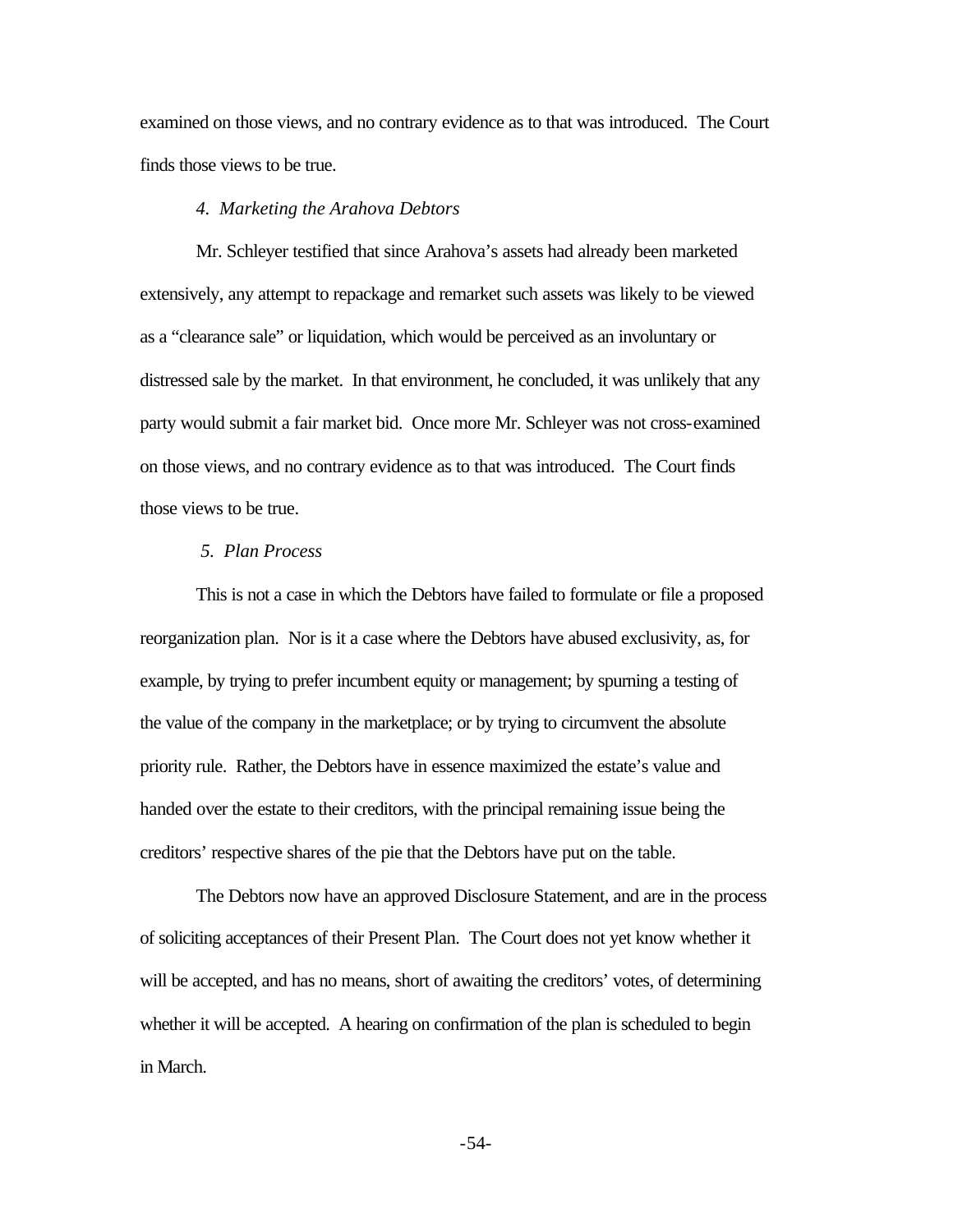Without question, many creditors have threatened to vote "no" on the Present Plan. Many of those are creditors who will be paid in full under the Present Plan, but are threatening to vote "no" because of differences in perceptions over what being paid in full means (such as differences as to the postpetition interest rate that would be applicable to their claims, or issues as to when they might be entitled to indemnification for legal expenses, after already being paid in full on account of principal, interest and fees), and because of their reluctance to have their incremental entitlements determined by this Court or higher courts.

Whether such creditors will ultimately vote against the Present Plan, and risk the loss of the \$17.6 billion now being offered by Time Warner and Comcast, is yet to be determined. What is clear, however, is that whatever dissatisfaction there may be with the Present Plan would not be obviated by terminating exclusivity for the Arahova Debtors. The stated dissatisfaction is not limited to the distributions that would come from the Arahova Debtors. And any plan treatment with respect to Arahova Debtors' creditors would still have to take into account the same interdebtor issues that are present under the Debtors' Present Plan—including, most obviously, any Arahova Debtors liabilities to other individual Debtors as to whom exclusivity would not be terminated.

### *D. Practices in Other Cases*

Multi-debtor chapter 11 cases with disputes or apparent conflicts between or amongst debtors are quite common. The Court finds the following with respect to how interdebtor disputes have been addressed in other multi-debtor cases.<sup>54</sup>

<sup>54</sup> <sup>54</sup> The Arahova Noteholders Committee offered a chart that summarized how interdebtor disputes have been dealt with in other large multi-debtor cases. The Debtors objected to its introduction in evidence because the Arahova Noteholders Committee had failed to give them enough time to check the matter underlying it, as Fed. R. Evid. 1006 requires, and the Court sustained this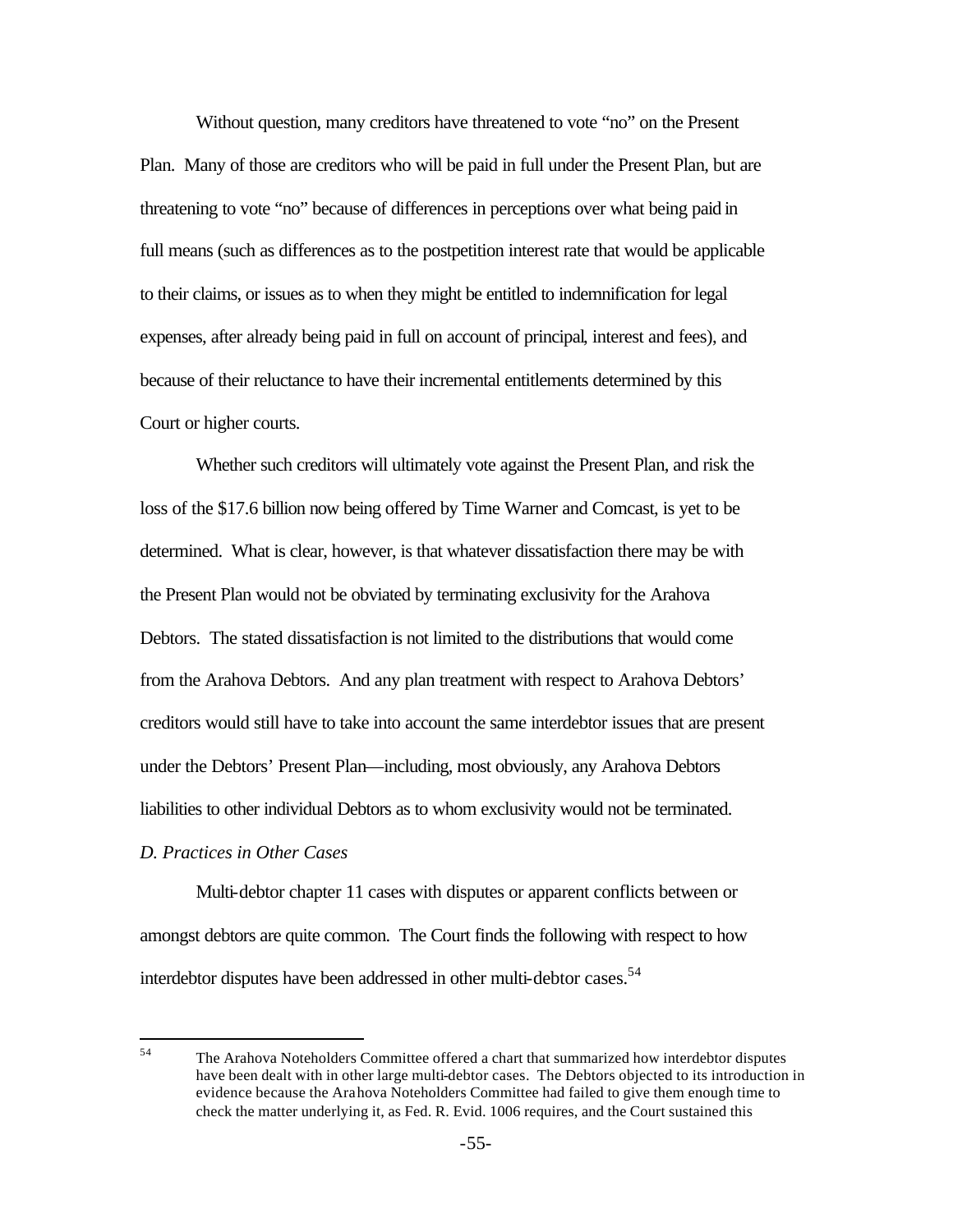# *1. WorldCom*<sup>55</sup>

 $\overline{a}$ 

In this mega-case, filed in July 2002 by WorldCom, Inc. and approximately 200 of its subsidiaries, in which WorldCom had tens of billions of dollars in liabilities on a consolidated basis,<sup>56</sup> serious interdebtor issues arose by April 2003. One of WorldCom's many subsidiaries was MCI Communications Corp. ("MCI"), which WorldCom had acquired prior to its chapter 11 filing. An Ad Hoc MCI Trade Claims Committee (the "Ad Hoc Committee") moved for "the immediate appointment of a chapter 11 trustee," under each of Bankruptcy Code sections  $1104(a)(1)$  and  $(a)(2)$ , or alternatively for the appointment of an examiner for MCI.<sup>57</sup> As the bases for its motion, the Ad Hoc Committee asserted that WorldCom had alleged the existence "of billions of dollars in intercompany claims against MCI" but had not provided any support for that view, and

<sup>57</sup> An examiner for WorldCom as a whole, who looked into the accounting for the company generally, had been appointed earlier.

objection. But the Court considered the Arahova Noteholders Committee's effort to gather information of this character to be helpful, and it agreed to take the information in the chart as precedent (subject to the evidentiary ruling below, which results in the redaction of information in one of its columns), subject to the Debtors' right to supplement the chart or assert that any of it was erroneous. The Court gave the Debtors time to do so, and they supplemented the chart in material respects. Each side commented on the others' submissions, and the Court is now comfortable that it has received reliable and useful information.

The Court also has the benefit of its own prior knowledge as to how these issues have been dealt with in this Court, especially the cases *(Global Crossing, ABIZ, PSINet* and *Casual Male*) that it personally supervised, and (without objection) permitted counsel for the Arahova Noteholders Committee to speak in summation of his personal knowledge of the *Mirant* case and of other matters he had handled in his career.

The Adelphia Parent Noteholders Committee's objection to the inclusion in the chart of information (in the column "Treatment Under Plan") showing amounts for which interdebtor controversies were settled, and how affected creditors came out, has been sustained. The fact that the controversies were settled is relevant; the amounts for which they were settled is not. The suggestion, in the Arahova Noteholders Committee's supplemental letter that such information "provides context as to what a settlement of intercompany claims would look like" is unpersuasive, and indeed suggests that consideration of it is objectionable under Fed. R. Evid. 403 and 408, as well as 402.

<sup>55</sup> Bankr. S.D.N.Y. Docket No. 02-13533 (AJG).

<sup>&</sup>lt;sup>56</sup> The petitions of debtors in multi-debtor cases typically show their assets and liabilities on a consolidated basis. Because intercompany obligations then cancel each other out, those petitions at least normally do not reveal the size of the intercompany claims.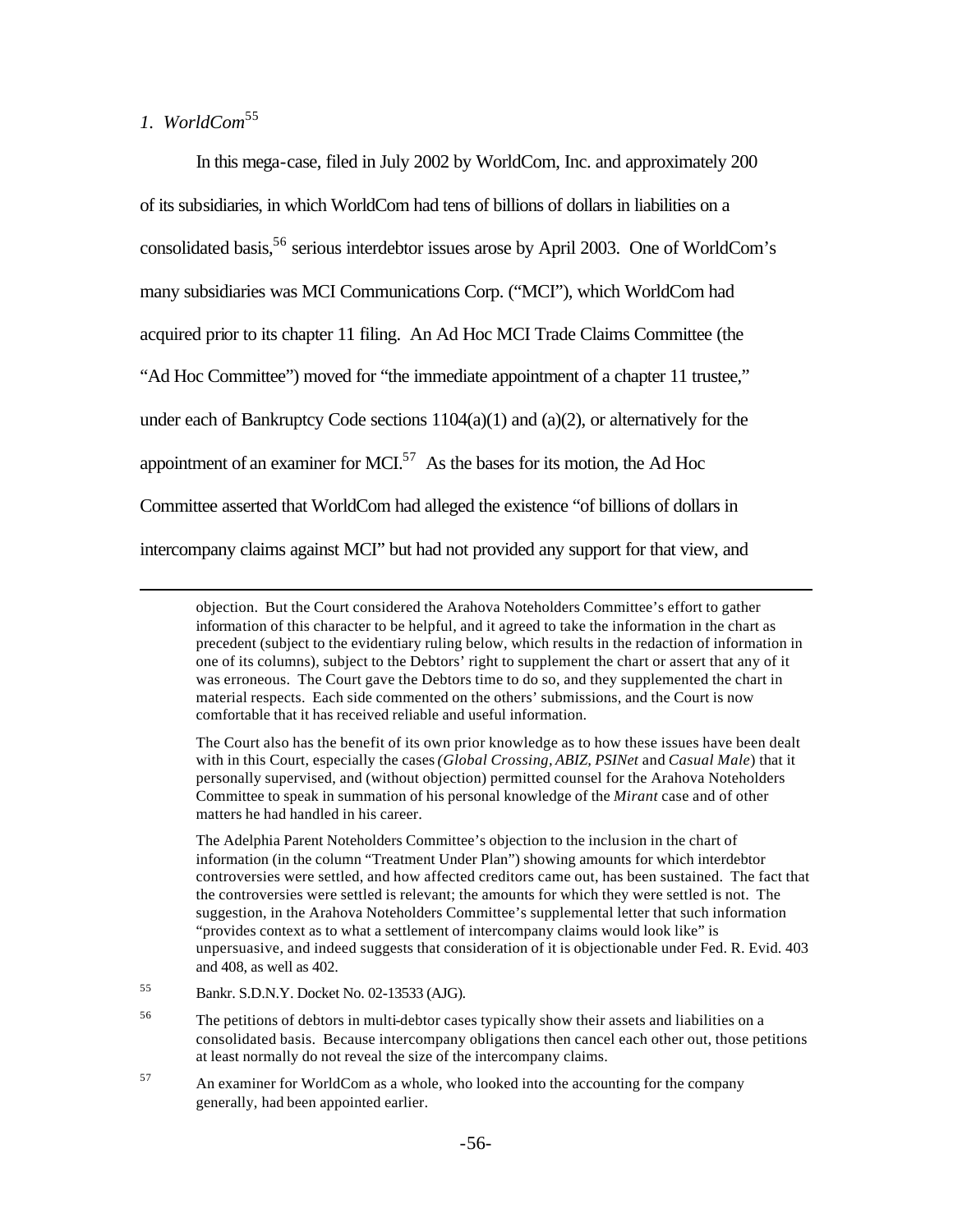that the debtors had not performed any investigation of the validity of such claims. The Ad Hoc Committee further asserted that the appointment of a trustee was required, in the interests of creditors, in light of "the failure of any MCI fiduciary to investigate intercompany claims and to oppose substantive consolidation of the Debtors' estates."<sup>58</sup>

Judge Gonzalez denied the motion to appoint a chapter 11 trustee for MCI. In a lengthy opinion (that appears on the Court's ECF system, but not in the Bankruptcy Reporter or the electronic research services), he rejected the arguments under each of Bankruptcy Code sections  $1104(a)(1)$  and  $1104(a)(2)$ . He found that the necessary "cause" for appointment of a trustee under subsection (a)(1) was lacking, and that appointment of a trustee was likewise not appropriate, in the interest of creditors, under subsection (a)(2).

In his discussion of subsection (a)(1), Judge Gonzalez stated:

The Court recognizes that significant obstacles exist in accurately recreating a map of these complex intercompany claims. However, the Court believes that, given the circumstances, Movants had access to the most comprehensive information available. The Court does not believe that the appointment of a chapter 11 trustee is needed to ensure that Movants continue to receive accurate information from the Debtors, or that the Debtors' disclosure to date is insufficient, rendering necessary the appointment of a trustee.<sup>59</sup>

In his discussion of subsection  $(a)(2)$ , he observed:

The appointment of a trustee would be very costly to the Debtors and their estates, with no apparent

<sup>58</sup> Motion of the Ad Hoc MCI Trade Claims Committee for the Appointment of a Chapter 11 Trustee for MCI Communications Corporation and its Subsidiaries, dated April 17, 2003, Docket No. 02- 13533 (AJG), ECF #4896 ("MCI Trustee Motion") at 2.

<sup>&</sup>lt;sup>59</sup> Memorandum Decision and Order Denying Motions for Appointment of a Chapter 11 Trustee and Examiner, dated May 16, 2003, Bankr. S.D.N.Y. Docket No. 02-13533 (AJG), ECF #5923 ("WorldCom Memorandum Decision and Order") at 19.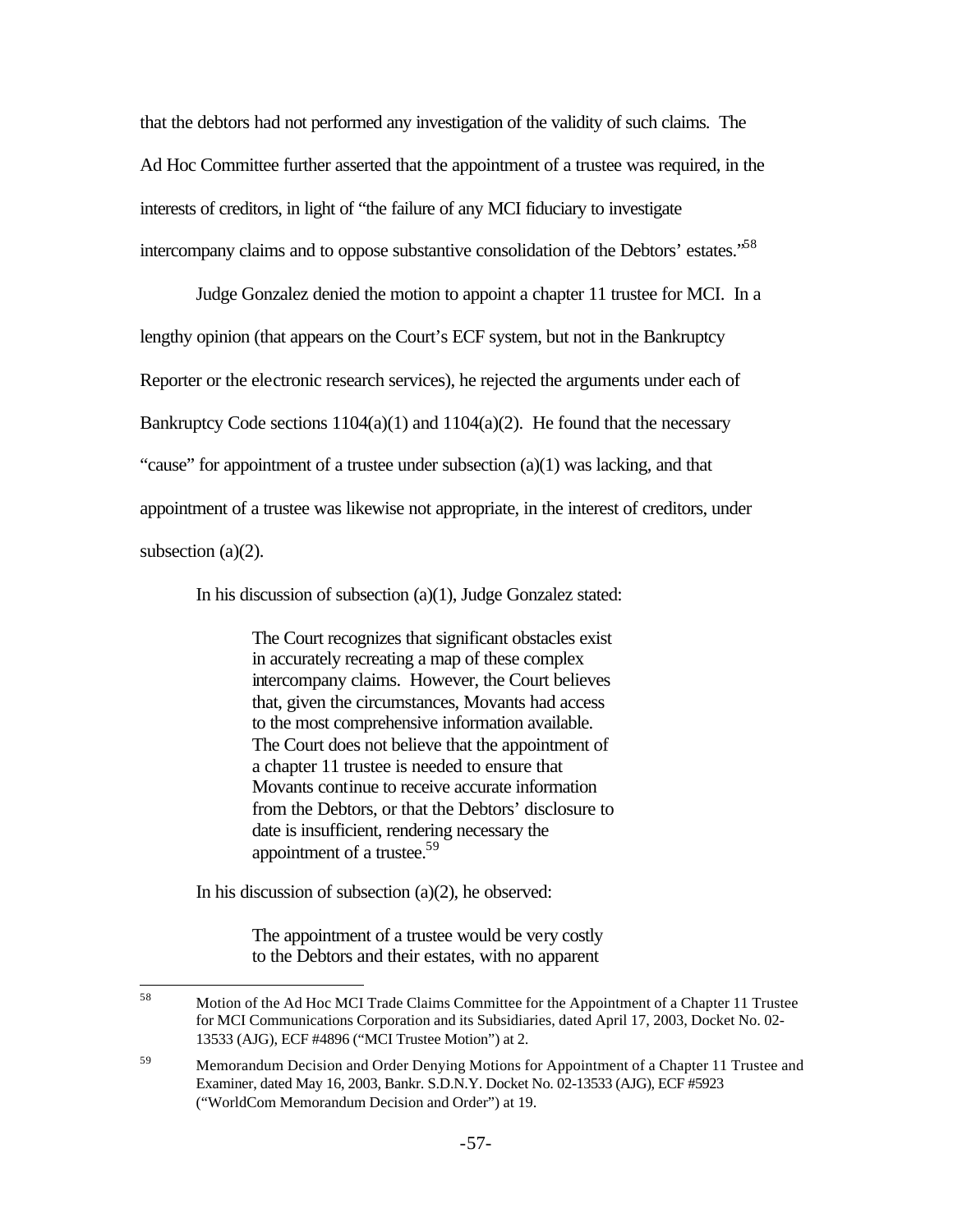benefit. Given the size and complexity of the Debtors and their operations, the delay and expense that would be caused by the trustee's (and new professionals') need to learn about the Debtors' assets, liabilities, businesses, and chapter 11 cases would be substantial and would likely seriously and adversely affect the prospects of rehabilitation. The appointment of a trustee would severely impede the Debtors' ability to confirm a consensual chapter 11 plan of reorganization within the next few months. As has been stated previously in this decision, the issues raised by the Movants throughout are most appropriately addressed in the context of the Plan confirmation process.<sup>60</sup>

Judge Gonzalez likewise denied the alternative request for the appointment of an examiner,<sup>61</sup> "to investigate the propriety of the questionable intercompany claims,<sup> $52$ </sup> for substantially the same reasons. The underlying interdebtor issues were thereafter resolved consensually, in a manner satisfactory to MCI creditors.

*2. Enron*<sup>63</sup>

In this mega-case, initially filed in December 2001 by Enron Corporation

("Enron") and, ultimately, about 180 of its subsidiaries, in which Enron's petition

reflected approximately \$13 billion in liabilities on a consolidated basis (not counting off-

balance sheet obligations, which were substantial), major interdebtor disputes existed, but

no trustee was appointed.

However, an examiner was appointed, for one of Enron's subsidiaries, Enron North America Corp. ("ENA"). ENA was engaged in an energy trading business that

<sup>60</sup> *Id.* at 23.

 $61$  The appointment of an examiner was not requested by the Arahova Noteholders Committee, and thus this Court does not need to address all of the reasons why the Court would regard the appointment of an examiner at this late date to be as ineffective as the appointment of a mediator, and as causing prejudicial delay, unnecessary expense, and to be otherwise undesirable.

<sup>62</sup> MCI Trustee Motion at 3.

<sup>63</sup> Bankr. S.D.N.Y. Docket No. 01-16034 (AJG).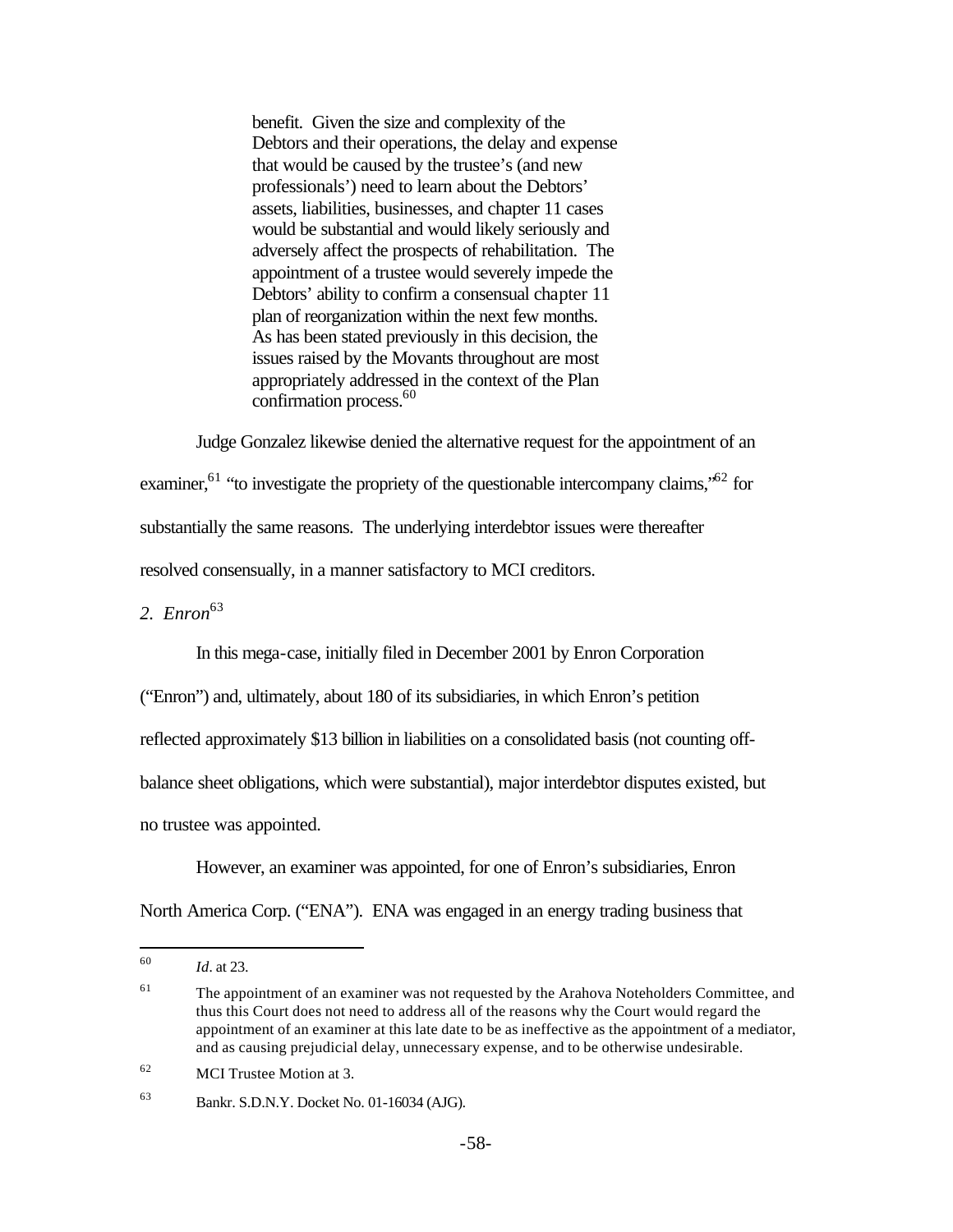allegedly was more profitable than many of the other entities in the Enron family. The ENA creditors thought that they were entitled to greater recoveries than the creditors of other Enron debtors, but the extent of the ENA creditors' recoveries could be affected materially by the extent to which cash was taken out of ENA for the benefit of other debtors, intercompany obligations existed, or substantive consolidation might be warranted—which would effectively cause the assets of ENA to be subject to greater claims. Issues particularly existed with respect to intercompany receivables, the treatment of transactions effected through Enron's centralized cash management system, and Enron's and ENA's respective equity interests in various entities.<sup>64</sup>

Between January and February 2002, 10 different creditors moved for appointment of a trustee or examiner for ENA, appointment of a separate creditors' committee for ENA, or appointment of separate counsel for ENA. The motion of various trade creditors argued that a fiduciary should be appointed because additional books and records were in danger of being destroyed, and the cash and other assets of ENA might be used to pay the creditors of the debtors other than ENA.

Judge Gonzalez appointed an examiner for ENA, who examined the matters in dispute (such as the use of the cash management system, outward payments of cash to other debtors, and the other debtors' ability to pay the cash back), as well as other matters. Significantly, the examiner was instrumental as a plan facilitator in aiding the parties to reach a largely consensual settlement of the issues. However, the ENA examiner did not have the power to sue or appear as a party on litigated matters for ENA.

<sup>64</sup> <sup>64</sup> *See* Disclosure Statement for Fifth Amended Joint Plan of Affiliated Debtors Pursuant to Chapter 11 of the Bankruptcy Code, dated January 9, 2004, Bankr. S.D.N.Y. Docket No. 01-16034 (AJG), ECF #15414 at §§ I.B.2.a. (xiii), I.B.2.d.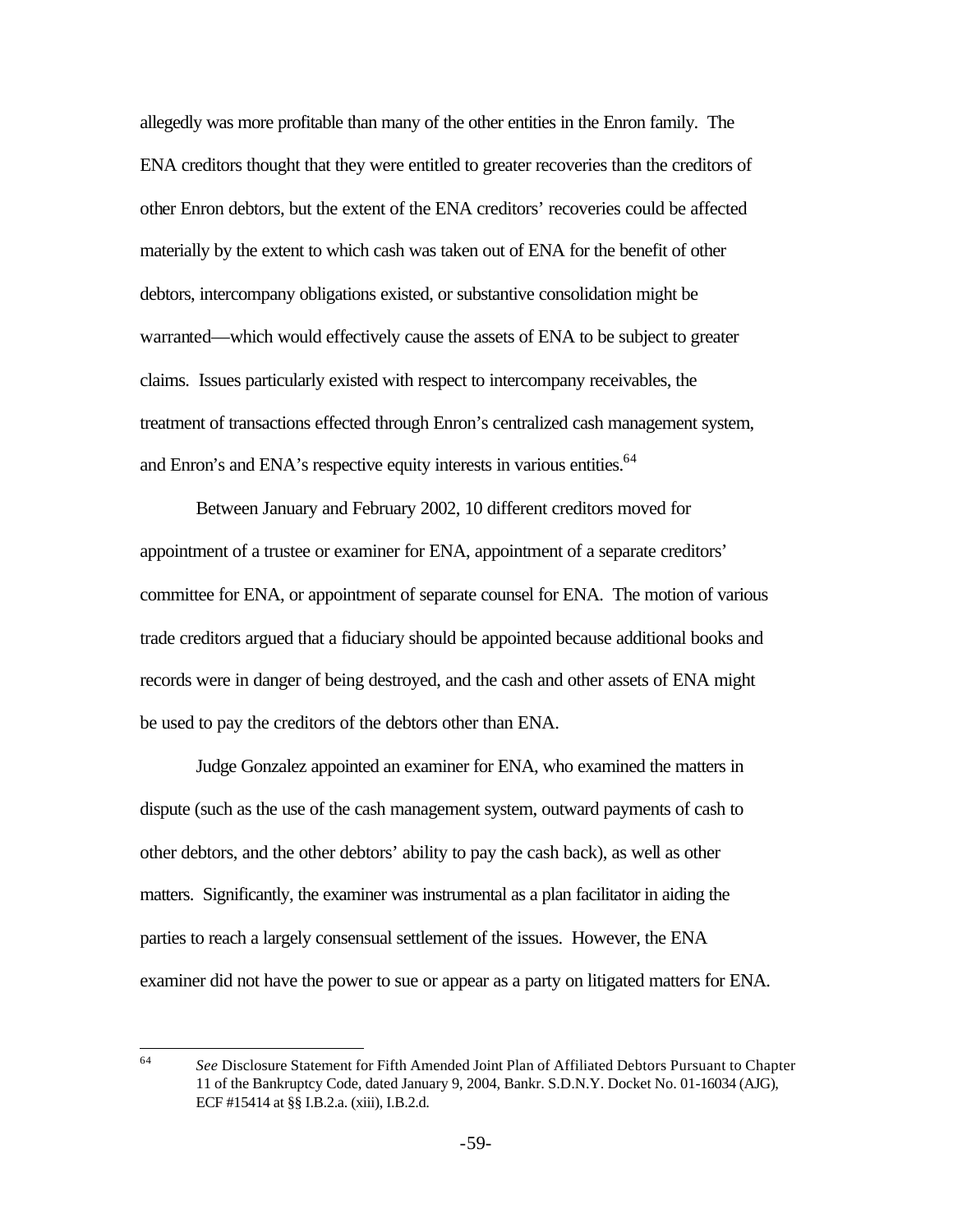A trustee was not appointed. But the appointment of a trustee was not actually denied. Those creditors who had previously sought a trustee deferred their motions to await the efforts of the examiner. They never sought to put their motions back on the calendar.

Between January and March 2002, early in the *Enron* case, certain class action plaintiffs filed motions for appointment of a trustee, appointment of either a trustee or examiner, or appointment of an examiner for Enron. The debtors agreed to the appointment of an examiner for Enron, to inquire into special purpose vehicles and offbalance sheet transactions that prepetition Enron had utilized. This inquiry did not involve interdebtor disputes in any significant way.

A trustee was not appointed for Enron either, but once again Judge Gonzalez did not deny any motion requesting the appointment of a trustee. The movants, having the benefit of a new chief executive officer and reconstituted board of directors, who had been installed with the efforts and support of the Enron creditors' committee, to replace the prepetition management, put their motions on hold and never sought to restore their motions to the calendar.

## *3. Global Crossing*<sup>65</sup>

In this mega-case, filed in January 2002, by Global Crossing Ltd. ("Global Crossing") and 53 of its subsidiaries, in which Global Crossing's petition reflected approximately \$12 billion in liabilities on a consolidated basis, no trustee was appointed. An examiner was appointed, at the very outset of the case and on a consensual basis, but for reasons unrelated to interdebtor disputes, principally with respect to issuing an audit

65

<sup>65</sup> Bankr. S.D.N.Y. Docket No. 02-40188 (REG).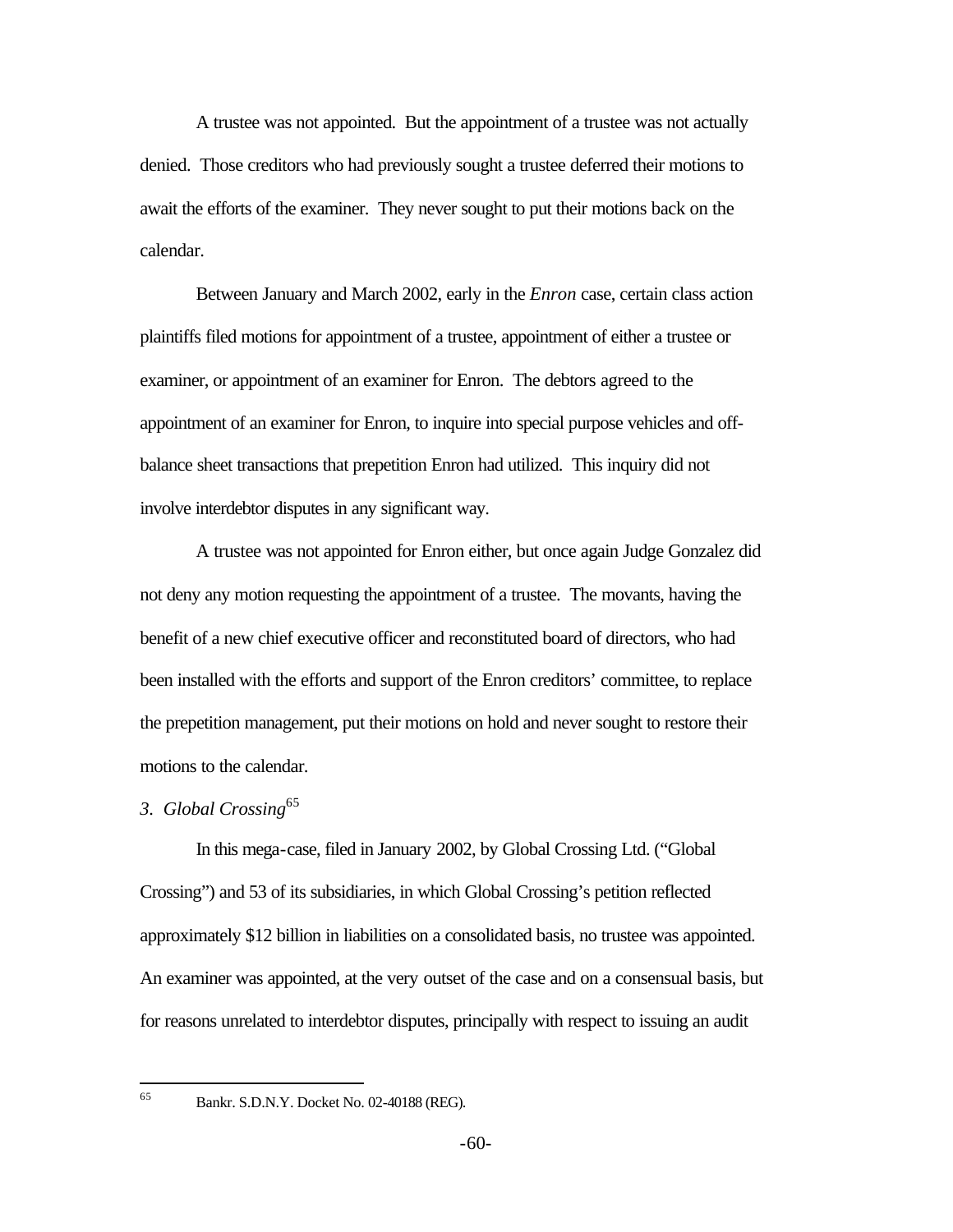opinion on the Debtors' consolidated financial statements for the 2001 year which had just ended, and for the  $2002$  year in which the case was filed.<sup>66</sup> A motion by an equity holder (who was badly out of the money) to appoint a chapter 11 trustee early in the case (for reasons unrelated to interdebtor disputes) was denied. Motions by that equity holder and another equity holder for appointment, in the alternative, of an examiner led to the consensual appointment of the examiner, as described above (once more, for reasons unrelated to interdebtor disputes).

There *was* a significant intercreditor/interdebtor dispute in Global Crossing, late in the case, at the time of confirmation, which neither the Arahova Noteholders Committee nor the objectors noted but which this Court recalls. It again did not result in the appointment of a trustee or examiner*,* and presumably was not noted by the opposing parties on the motions here because there were no motions for appointment of a trustee or examiner at that time.

Instead, an Ad Hoc Committee of Bondholders of Global Crossing North America (which was a subsidiary of Global Crossing Ltd.) (the "Global Crossing Ad Hoc Committee") objected to the disclosure statement and then confirmation.<sup>67</sup> Global Crossing North America was the successor to Frontier Communications (which in turn had once been known as Rochester Telephone Corporation) ("Frontier"), which Global Crossing Ltd. had acquired; Frontier had been an issuer of its own bonds before the acquisition. The Global Crossing Ad Hoc Committee complained about the debtors'

<sup>66</sup> <sup>66</sup> *See* Order for the Appointment of an Examiner, dated August 7, 2002, Bankr. S.D.N.Y. Docket No. 02-40188 (REG), ECF #1582.

<sup>67</sup> *See* Supplemental Objection of Ad Hoc Committee to Disclosure Statement, dated October 21, 2002, Bankr. S.D.N.Y. Docket No. 02-40188 (REG), ECF #2025; Objection of Ad Hoc Committee to Joint Plan of Reorganization, dated November 30, 2002, Bankr. S.D.N.Y. Docket No. 02-40188 (REG), ECF #2337 ("Confirmation Objection").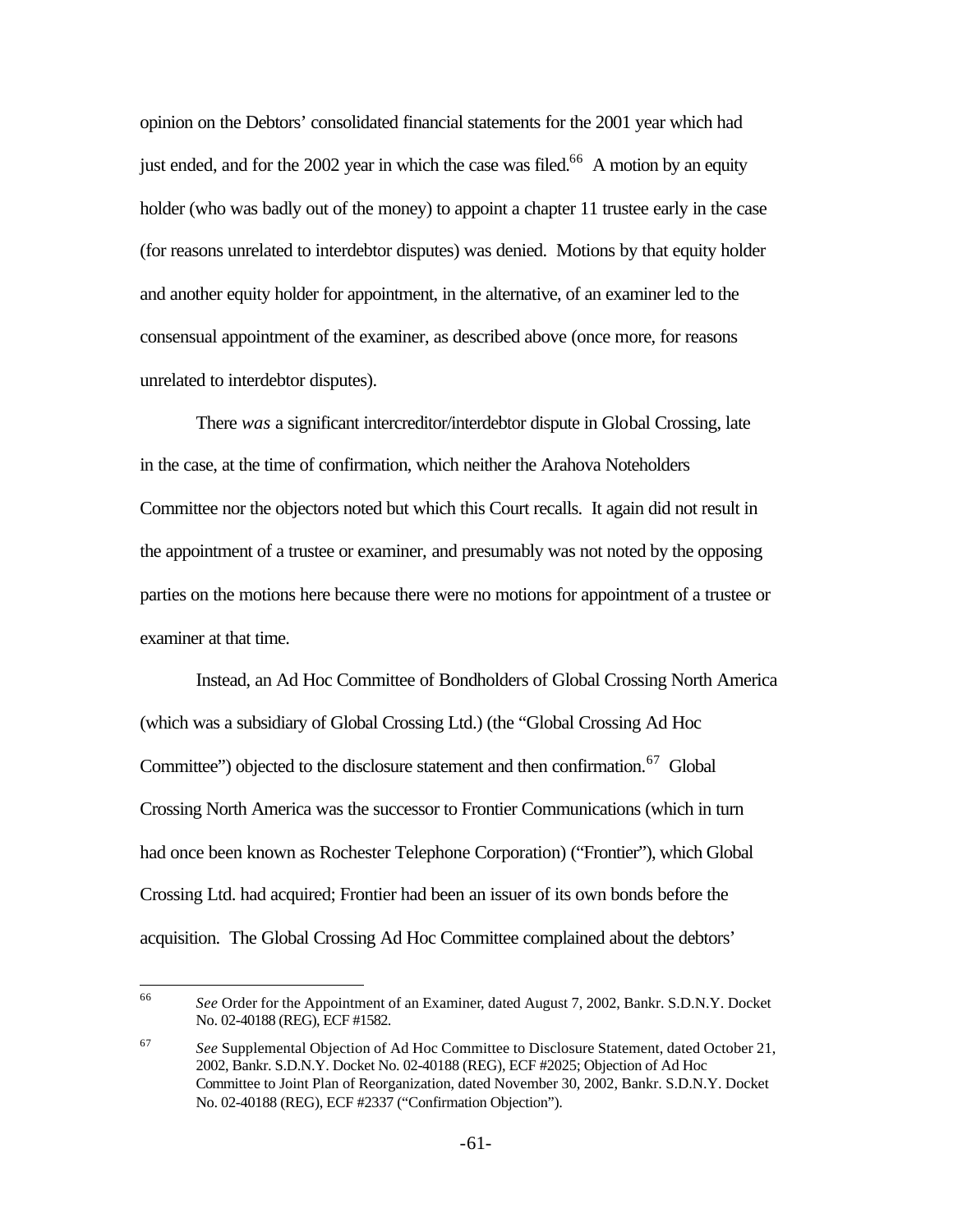efforts to reconcile intercompany claims, and argued, among other things, that the plan improperly released intercompany claims between the Global Crossing debtors.

The Global Crossing Ad Hoc Committee was particularly concerned with respect to the debtors' argued failure to enforce or even preserve "billion dollar causes of action"<sup>68</sup> that Frontier assertedly would have had as a result of the alleged diversion of the proceeds of the sale of Frontier assets to or for the benefit of other Global Crossing debtors.<sup>69</sup> The Ad Hoc Committee also objected to substantive consolidation, which would dilute their higher recoveries while giving up those assertedly valuable claims.<sup>70</sup>

The objection to confirmation was litigated on the merits, with the Ad Hoc Committee putting on its case. The objection was opposed by the debtors and the creditors' committee, who were joint proponents of the Global Crossing plan, and who considered the proposed plan treatment fair. After a few of days of hearings (and before the Court ruled on the Ad Hoc Committee's contentions), the dispute was consensually resolved.

*4. ABIZ*<sup>71</sup>

In this mega-case, which was filed by a former subsidiary of Adelphia Parent (that had been spun off from the main Adelphia family) and six of its subsidiaries, the petition reflected liabilities of approximately \$882 million. No trustee or examiner was appointed. Major disputes existed between ABIZ entities and various debtors in the Adelphia cases, with respect to the untangling of the various debtors' operations and the obligations each might owe to the other, which were settled. While there were

 $\overline{a}$ 

<sup>68</sup> Confirmation Objection at 18.

<sup>69</sup> *See id.* at 21.

<sup>70</sup> *See id.* at 18-21.

<sup>71</sup> Bankr. S.D.N.Y. Docket No. 02-11389 (REG).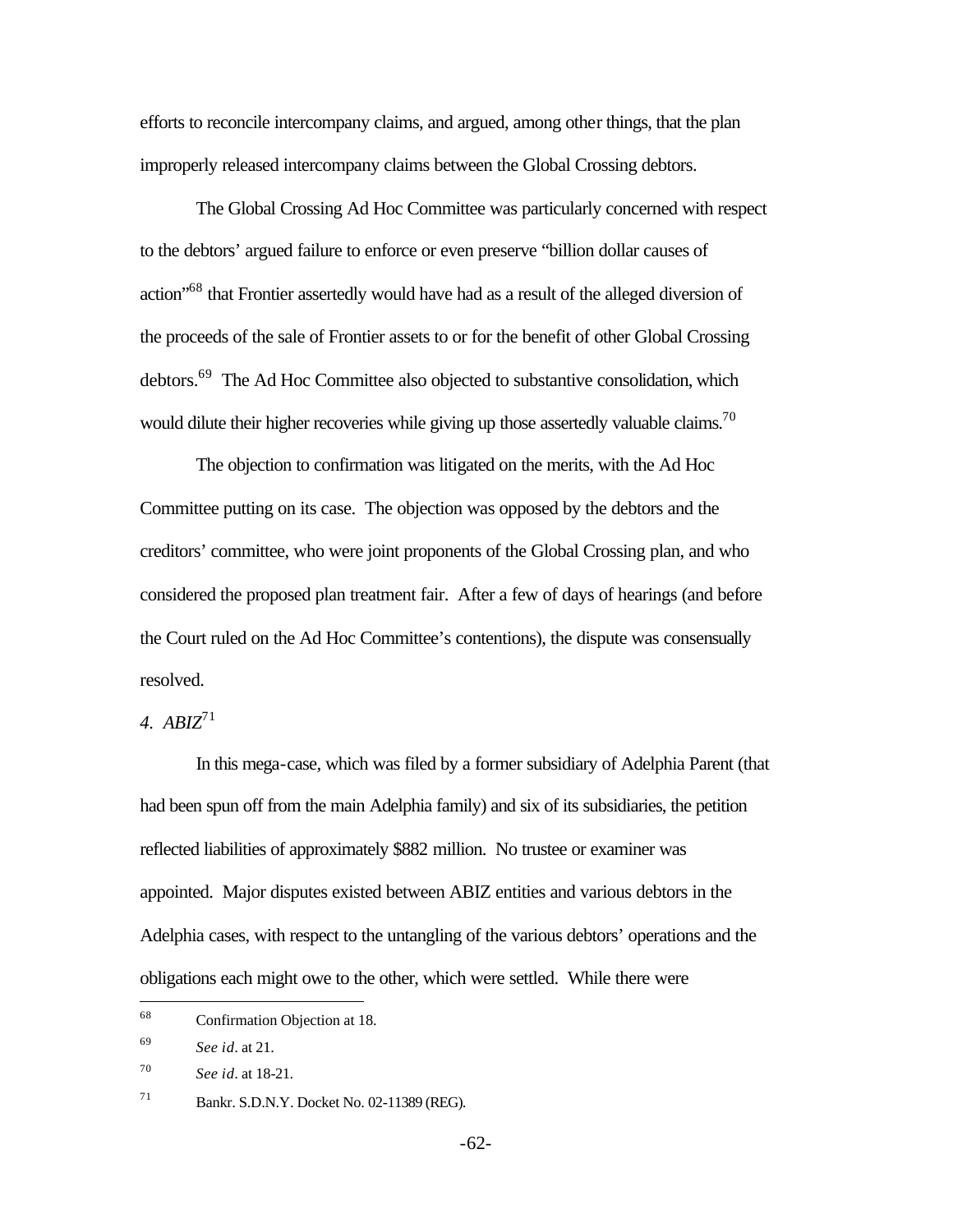intercreditor disputes in the *ABIZ* case, which were settled, interdebtor disputes amongst the various ABIZ entities, if any, never were brought to the Court, or otherwise came to its attention.

### *5. PSINet and PSINet Consulting Solutions Holdings*<sup>72</sup>

In this mega-case, filed in June 2001, in which *PSINet*'s petition reflected approximately \$4 billion in liabilities, PSINet had a number of direct and indirect subsidiaries, one of which was PSINet Consulting Solutions Holdings ("Holdings"). PSINet caused Holdings, which in turn had another subsidiary, PSINet Consulting Solutions, formerly known as Metamor Worldwide ("Metamor"), which had its own public bond debt, to file its own chapter 11 petition in September 2001, about 3 months after the original filing. The chapter 11 cases of PSINet and Holdings were separately administered (and each of PSINet and Holdings had its own creditors' committee), but when Holdings filed, PSINet and Holdings continued to have joint management, and the same counsel.

Within a few months after the Holdings filing, it became apparent that interdebtor disputes were serious, and that PSINet's management and counsel were conflicted. The dispute principally involved differences over whether about \$98 million that PSINet had transferred to or spent on behalf of Metamor (and that had been largely booked as intercompany debt) should be characterized as debt or equity, and as to whether PSINet had mismanaged Metamor. PSINet's creditors regarded the \$98 million PSINet had laid out as a receivable from Holdings (a characterization with which Holdings' creditors

 $72$ 

<sup>72</sup> Bankr. S.D.N.Y. Docket Nos. 01-13213 (REG) ("*PSINet"*) and 01-14916 (REG) ("*PSINet Consulting Solutions Holdings"*).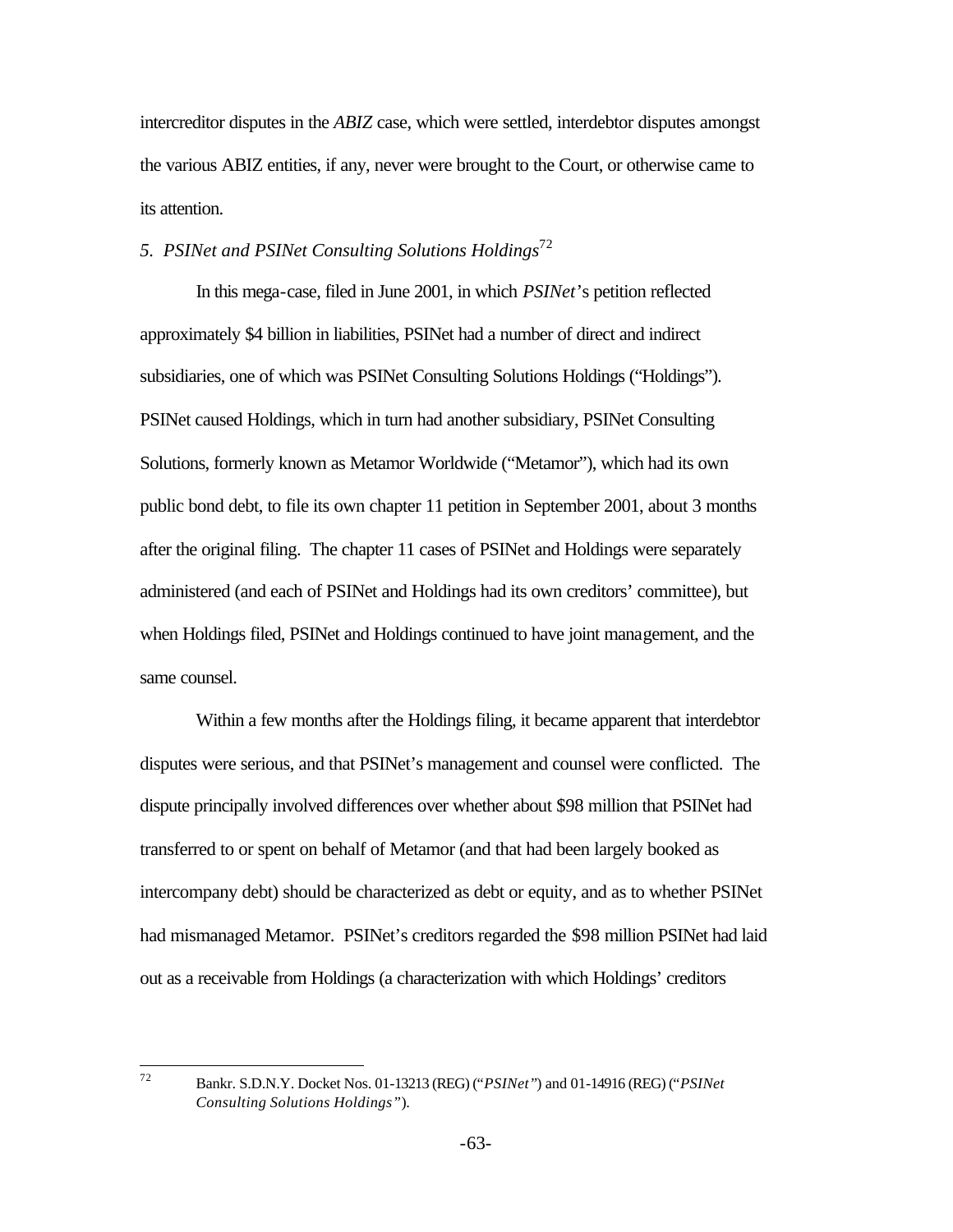disagreed), and disputed Holdings' creditors' contentions that PSINet had mismanaged Metamor.

In November 2001, Holdings' creditors' committee moved before this Court for *STN* authority to proceed against PSINet to litigate those issues. But shortly before that motion was heard, the PSINet directors and officers that had led Holdings resigned, leaving Holdings without any management; PSINet's counsel indicated that it would represent only PSINet; and PSINet cross-moved to convert Holdings' case to chapter 7, or alternatively to appoint a chapter 11 trustee or other responsible person to oversee Holdings—observing that "in light of the resignations" of Holdings' directors and officers, "some corporate governance figure (be it a Chapter 7 trustee, Chapter 11 trustee or other responsible person) would be required to oversee the wind-down and distribution process."<sup>73</sup>

This Court appointed a chapter 11 trustee, in the interests of creditors, under Code section 1104(a)(2). By reason of the cross-motion, that relief had been consented to. The officer and director resignations created a vacuum that needed to be filled, and creditor advocacy, even with *STN* authority, would be insufficient. Holdings and its subsidiaries then had little if anything in the way of continuing operations. Holdings' principal activity by then was recovering on its receivables and any valid causes of action it could assert, and defeating the PSINet claims. No business considerations (such as the loss of an impending sale, or of DIP financing) militated against the appointment of a trustee. After the resignations and appointment of the chapter 11 trustee for Holdings, PSINet's management and counsel did not stay neutral, and instead sided with PSINet.

<sup>73</sup> <sup>73</sup> Motion of Official Committee of Unsecured Creditors of PSINet Consulting Solutions Holdings, Inc. for Authority to Prosecute Claims on Behalf of the Debtor, dated November 9, 2001, Bankr. S.D.N.Y. Docket No. 01-14916 (REG), ECF #53.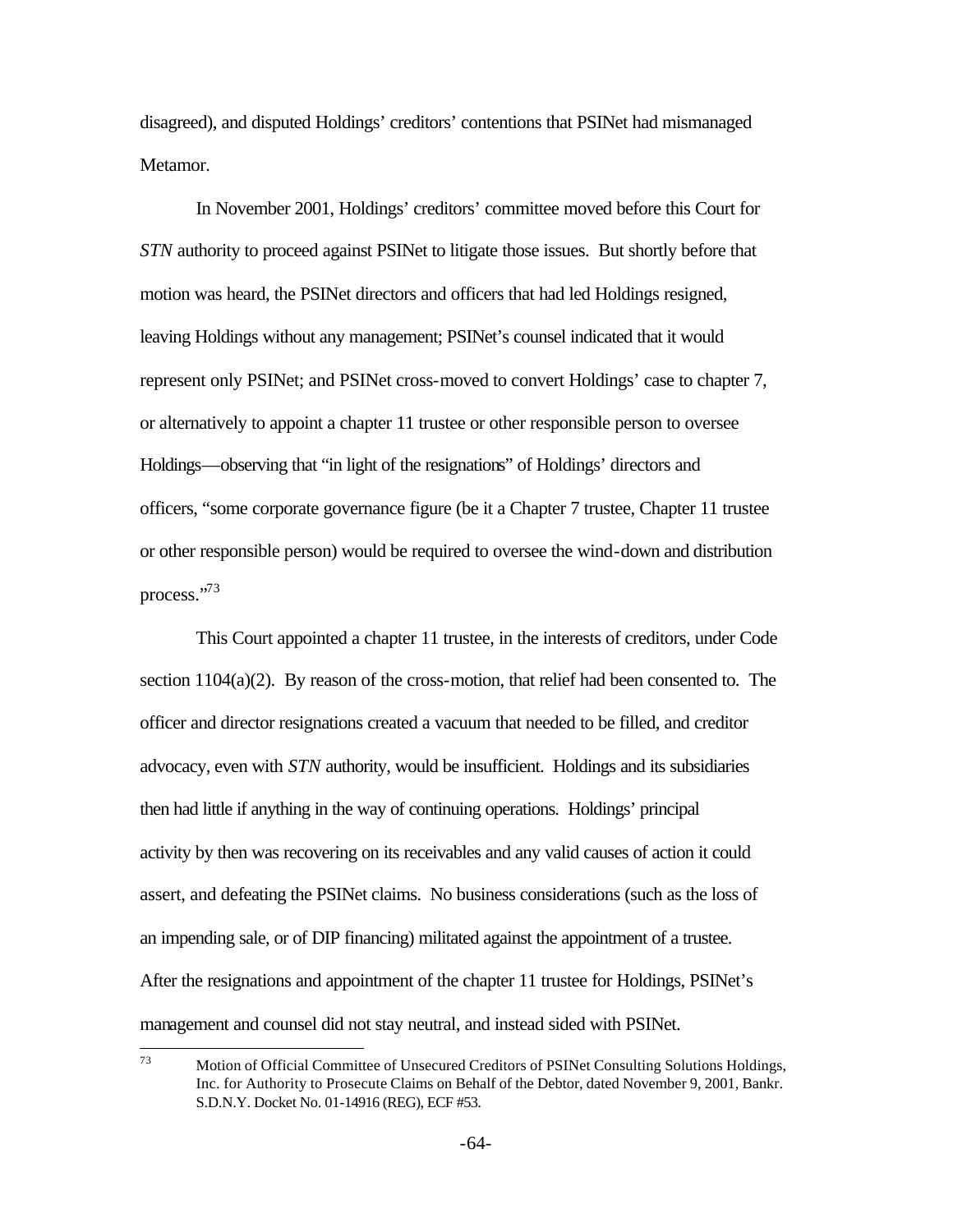The Holdings creditors' committee's *STN* motion was denied without prejudice as

moot. When considering its alternatives in dealing with the interdebtor dispute and the

management vacuum, this Court considered, but rejected, the idea of appointing a

"responsible person." This Court ruled at the time:

As I said, I am concerned about the corporate governance vacuum that I am faced with here, and concerned that I have a ship without . . . a board of directors, and I need to have somebody who could be subject to fiduciary duties.

There was some suggestion of the appointment of a responsible person. The U.S. Trustee objects for reasons that I fully understand and which I lean in favor of agreeing with, but expressly do not rule on now because it is unnecessary to do so because the appointment of a [c]hapter 11 [t]rustee would skin the cat just as effectively, in my view.

I need not reach the issue of whether . . . a responsible person might ever [be] appropriate in some future case. It is unnecessary and inappropriate with the facts of this case.<sup>74</sup>

The Holdings chapter 11 trustee thereafter retained his own counsel, who litigated

the Holdings side of those issues in this Court against a team of counsel for PSINet and

the PSINet creditors' committee. The controversy was settled before the Court's decision

issued.

### *6. Casual Male*<sup>75</sup>

In this mega-case, in which the parent's petition reflected \$244 million in debt,

the debtors consisted of a parent and 15 subsidiaries, whose businesses were sold in

section 363 sales in the course of the chapter 11 cases. A single joint plan of liquidation

 $74$ Nov. 20, 2001 Hrg. Tr. at 59.

<sup>75</sup> Bankr. S.D.N.Y. Docket No. 01-41404 (REG).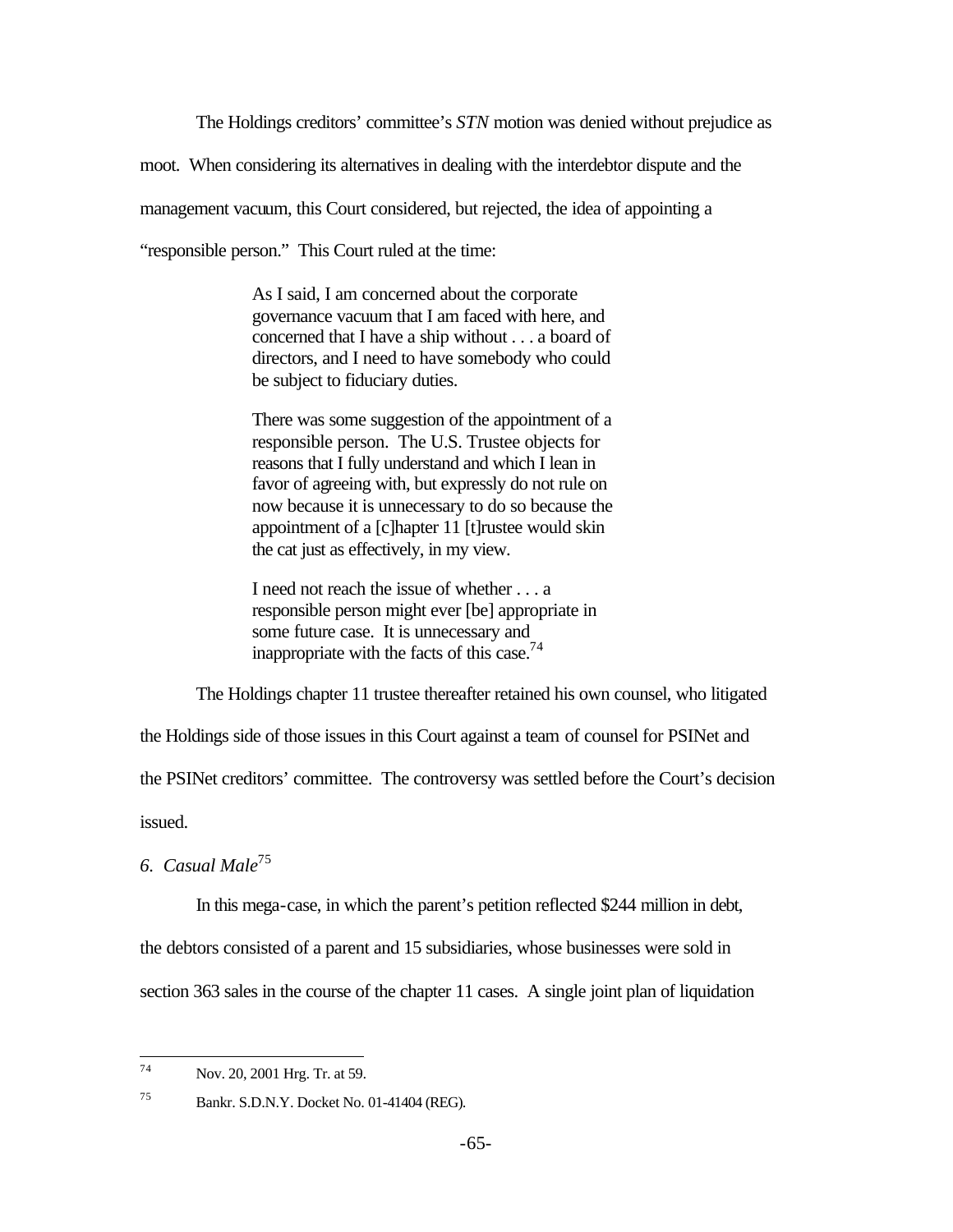(jointly proposed by the debtors and the creditors' committee) was confirmed, which did not substantively consolidate the estates (and which strictly speaking consisted of separate plans for each of the debtors),  $^{76}$  but which allocated value received in the sales amongst creditors of different debtors, and at different levels, to the end that they received varying percentages of recovery of the total proceeds obtained in the sales.

The distributions to the creditors were premised upon the allocation of asset sale proceeds of the various estates pursuant to a settlement, described in greater detail in the plan's disclosure statement,  $^{77}$  which was the result of the debtors' and the creditors' committee's joint efforts to establish valuations for the debtors' various estates, and to allocate the debtors' sale proceeds based upon the values of each of the 16 estates. While the confirmation of the case was delayed somewhat, after the last of the section 363 sales, to permit the settlement to be agreed on and approved, the valuation and related interdebtor allocation issues were never litigated. No trustee or independent fiduciary was appointed. None was requested.

# *7. Williams Communications*<sup>78</sup>

In this mega-case, filed by Williams Communications Group and a subsidiary, and where the petition reflected debt of approximately \$8 billion on a consolidated basis, neither a trustee nor an examiner were sought or appointed. A special counsel for the Williams Board was appointed, but for reasons unrelated to interdebtor issues. The Court can see no indication from the parties' submission indicating that interdebtor issues were a prominent feature in the case.

<sup>76</sup> <sup>76</sup> *See* Disclosure Statement, dated August 18, 2003, Bankr. S.D.N.Y. Docket No. 01-41404 (REG), ECF #1525 at 12.

<sup>77</sup> *See id.* at 23-24 ("Summary of the Settlement Agreement").

<sup>78</sup> Bankr. S.D.N.Y. Docket No. 02-11957 (BRL).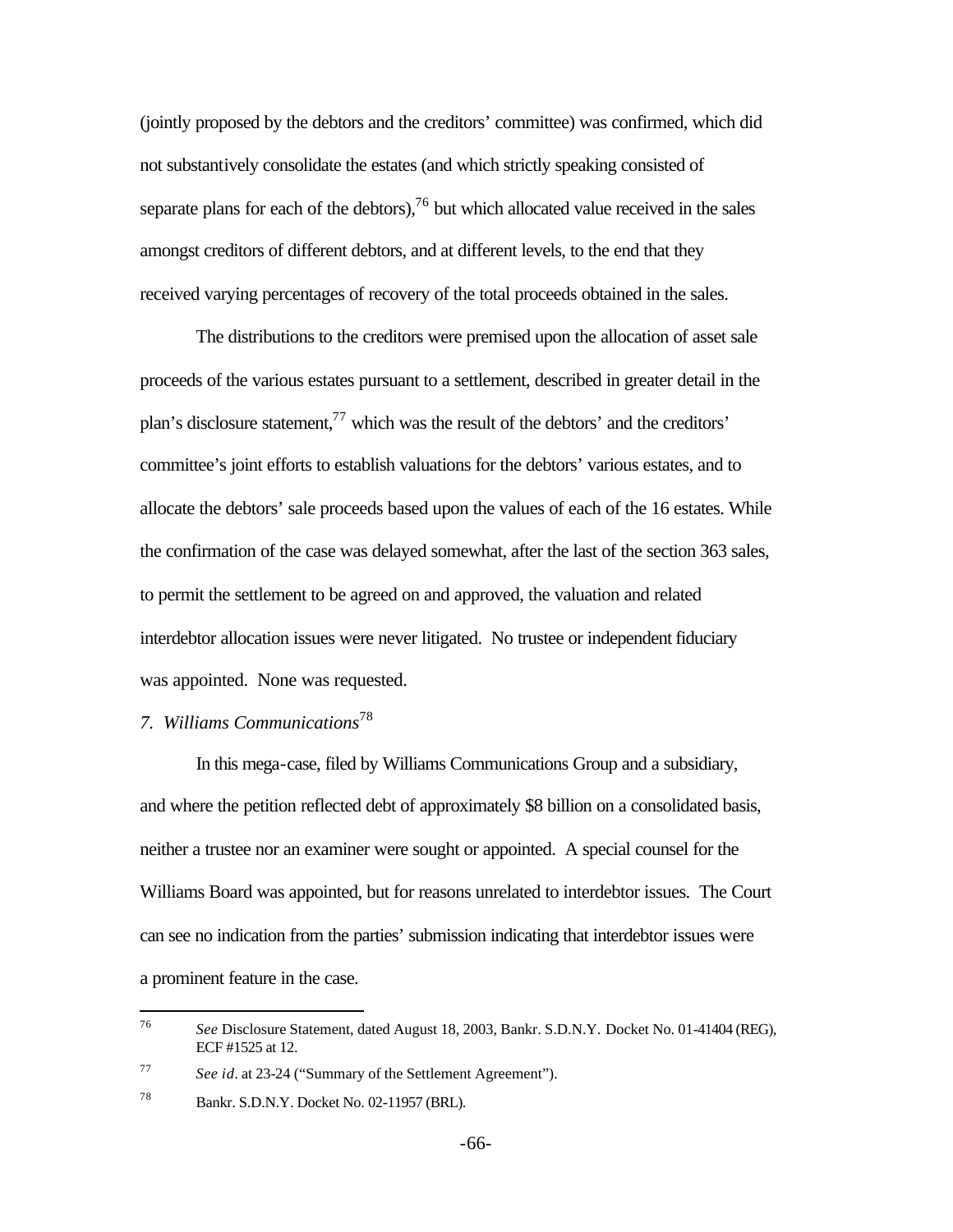*8. NTL* <sup>79</sup>

In this mega-case, filed by NTL, Inc. and five of its subsidiaries, and where the petition reflected debt of approximately \$23 billion on a consolidated basis, no trustee or examiner was appointed. It does not appear that interdebtor disputes were a prominent feature of that case.

*9. NRG* <sup>80</sup>

In this mega-case, filed by NRG Energy, Inc. and 25 of its subsidiaries, and where the petition reflected approximately \$9 billion in liabilities, no trustee or examiner was appointed. There is no indication that interdebtor disputes were a prominent feature of that case.

# *10. Conseco*<sup>81</sup>

Intercompany claims were an issue in the *Conseco* cases, but no party raised the need for a trustee or examiner for any of the debtors. No trustee or examiner was appointed, and the same counsel represented all 24 debtors.

# *11. Kmart*<sup>82</sup>

 $\overline{a}$ 

No trustee or examiner was appointed. Two committees of creditors were appointed (one of which contained trade vendors and other general unsecured creditors, and the other of which contained financial institutions), but there is no indication that the separate committees were appointed to represent the opposite sides of interdebtor disputes. The debtors' counsel, together with the board of directors and the statutory committees, investigated various allegations of malfeasance by former management.

<sup>79</sup> Bankr. S.D.N.Y. Docket No. 02-41316 (ALG).

<sup>80</sup> Bankr. S.D.N.Y. Docket No. 03-13024 (PCB).

<sup>81</sup> Bankr. N.D. Ill. Docket No. 02-49672.

<sup>82</sup> Bankr. N.D. Ill. Docket No. 02-02474.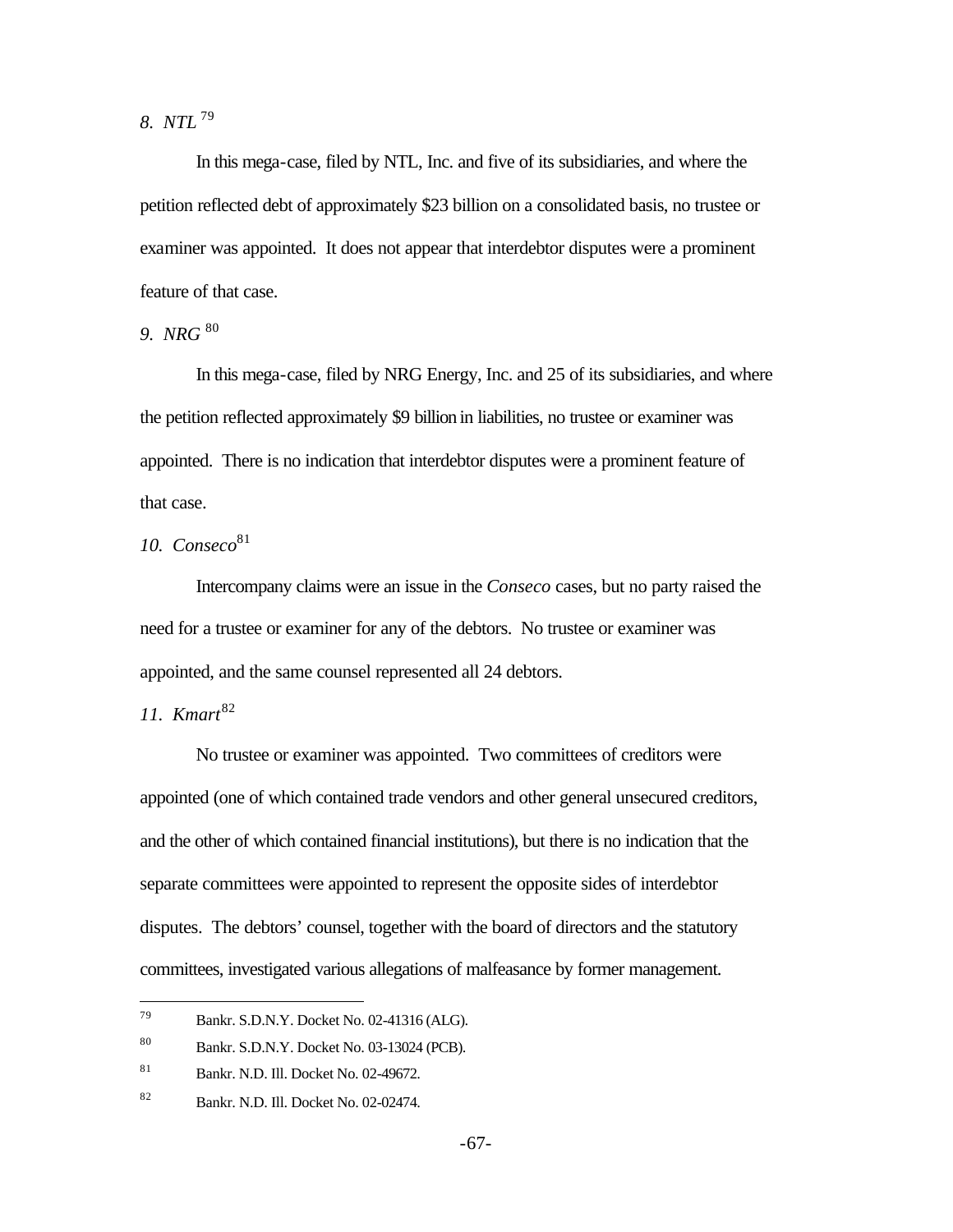# *12. FINOVA<sup>83</sup>*

No trustee, or examiner, was appointed. A single law firm (from out of town) acted as debtors' counsel for all debtors, while a second law firm (in Delaware) served as Delaware counsel for all debtors.

### *13. IT Group<sup>84</sup>*

No trustee was appointed. However, an examiner was appointed about two months after the case was filed. A few days before, the creditors' committee (represented by the same counsel that represents the Arahova Noteholders Committee) moved for the appointment of a trustee and examiner with expanded powers to investigate cost-cutting and revenue enhancement measures for the debtors. It was alleged that the debtors had no reorganizational purpose (being "wedded to . . . a liquidation of their assets") and that they had preordained a sale of substantially all of their assets prior to contemplating a chapter 11 filing. The creditors' committee argued that "there [was] no one left acting on behalf of the estate to pursue the reorganization scheme identified in December by the debtors but scuttled in January under pressure by the debtors' prepetition lenders.<sup>85</sup> The motion did not express any concern regarding the investigation or analysis of intercompany claims.<sup>86</sup>

IT Group was the parent of 92 direct and indirect subsidiaries, and had direct and indirect ownership interests in 43 LLCs and JVs. $87$  Nevertheless, only one examiner was appointed, to serve case-wide. It appears that in one place in a 26-page report, the

<sup>83</sup> <sup>83</sup> Bankr. D. Del. Docket No. 01-0697.

<sup>84</sup> Bankr. D. Del. Docket No. 02-10118.

<sup>&</sup>lt;sup>85</sup> IT Group Creditors' Comm. Motion for Trustee/Examiner, dated March 7, 2002, Bankr. D. Del. Docket No. 02-10118 at ¶¶ 7, 9, 28, 50.

<sup>86</sup> *See id.* at ¶¶ 1-21.

<sup>87</sup> *See id.* at ¶ 13.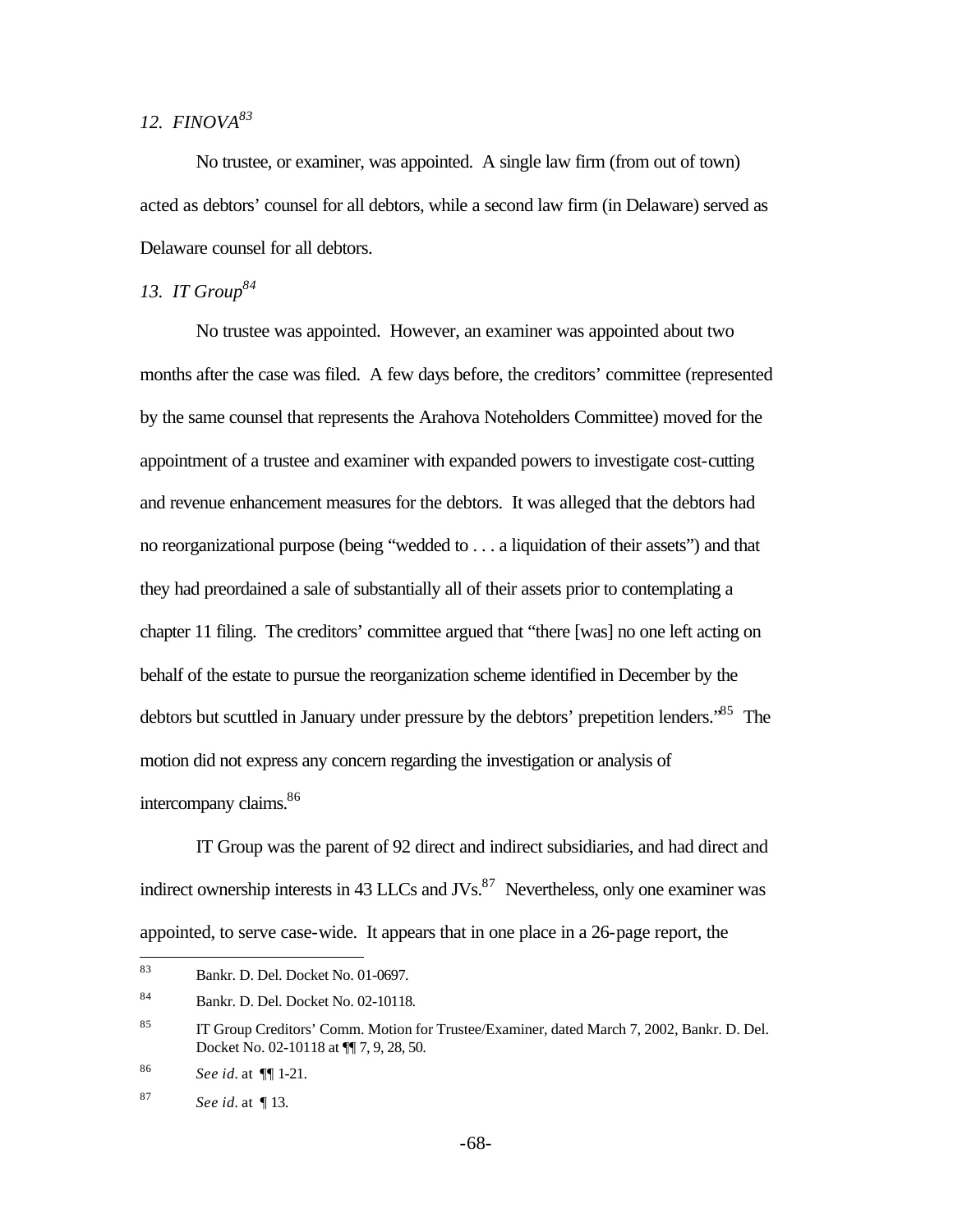examiner mentioned intercompany payables, but they do not appear to be a very significant aspect of that report.<sup>88</sup>

# 14. Mirant<sup>89</sup>

The *Mirant* cases, which were filed in July 2003, involved 83 debtors that had been operated as a single enterprise and held many interdebtor contracts and shared assets. All of the debtors were operated by the same management and used the same professionals. No trustee was appointed, for any debtor. There were, however, two official creditors' committees, one of which represented creditors at the structurally senior level, and one of which represented creditors at the structurally junior level.<sup>90</sup> The debtors stayed neutral in the interdebtor disputes, and the committees acted as the advocates for their creditor groups.

On April 13, 2004, the *Mirant* court issued an order directing the appointment of an examiner to perform certain investigatory duties, one of which was to ensure that transactions among debtors or their affiliates were fair and not prejudicial to the estates or creditors of any debtor. The court thereafter determined that closer supervision by the examiner was necessary. On April 29, 2004, approximately two weeks after having appointed the examiner, the *Mirant* court issued an order defining the examiner's role to, among other things, review prospective transactions and courses of dealing between debtors to provide an opportunity for the court to determine whether such transaction or course of dealing was fair and consistent with the best interests of each debtor affected by

it.

<sup>88</sup> <sup>88</sup> *See* IT Group Examiner's Report Supplement, dated April 18, 2002, Bankr. D. Del. Docket No. 02-10118 at 16.

<sup>89</sup> Bankr. N.D. Tex. Docket No. 03-46590 (DML).

<sup>90</sup> *See* Jan. 6, 2006 Hrg. Tr. at 65.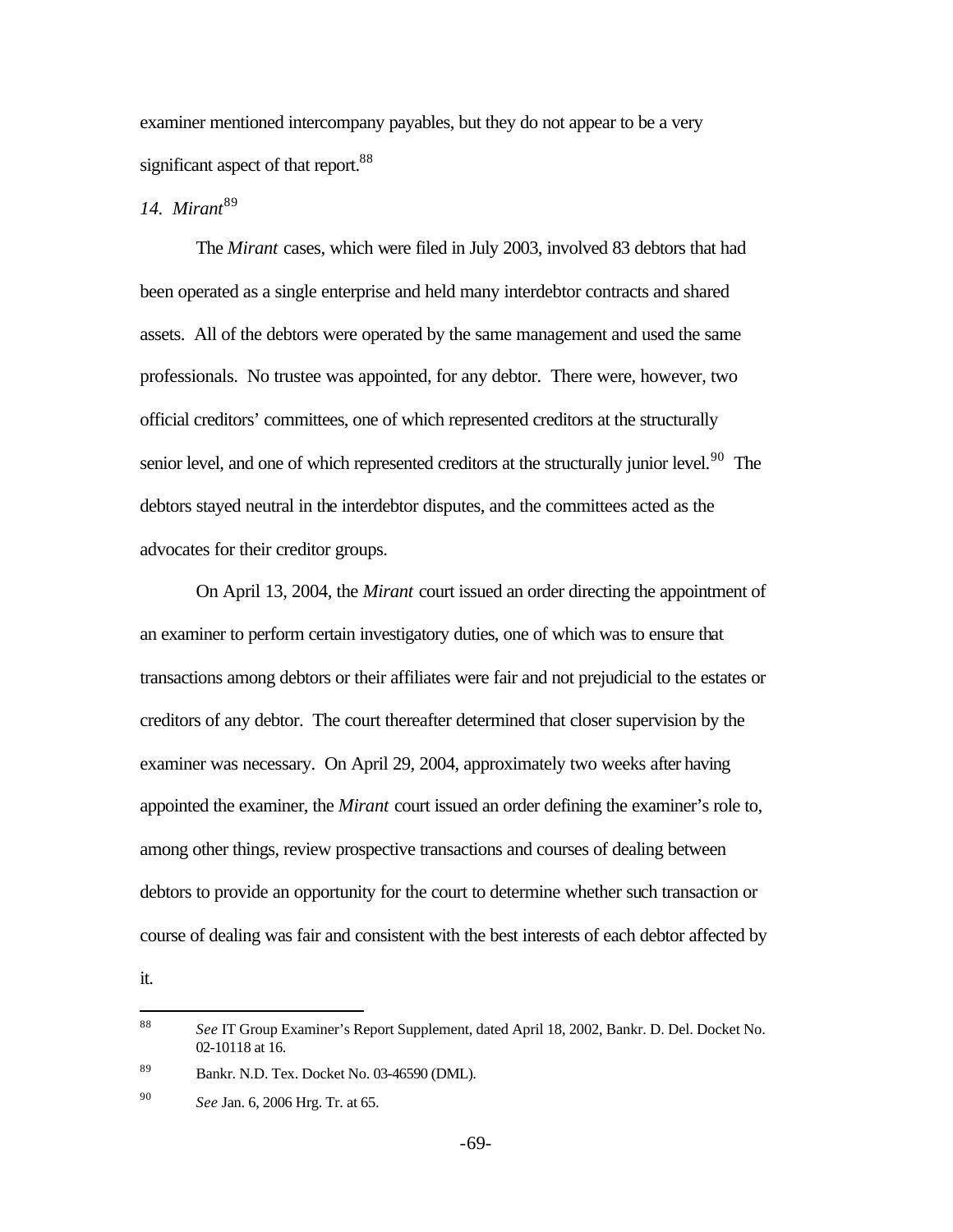Thereafter, the *Mirant* court expanded the role of the examiner to include, among other things, the identification of any issue of fact or law the resolution of which might be necessary or useful to the advancement of the debtors' reorganization, to take steps to resolve those issues consistent with the examiner's duty to remain neutral; and, if an issue could not be resolved, to consult with the committees and the parties affected by the issue over how and when that issue should be resolved through litigation. In the event no party commenced litigation to resolve the issue, the examiner could seek court authority to commence that litigation, unless to do so would compromise his neutrality as to each of the debtor's estates. As described by the Arahova Noteholders Committee's counsel, the examiner served as a "lubricant" with respect to the resolution of the interdebtor issues and disputes.<sup>91</sup>

Thus the examiner's powers with respect to the resolution of intercompany claims were expressly limited by reason of the *Mirant* court's concern for preserving the examiner's neutrality. Although interdebtor issues existed, as described above, no trustee was appointed. And while the examiner was given a fact finding and facilitator role, the appointment was subject to the need to get a further court order to gain litigation authority. Committees acted as the advocates for their creditors' interests.

## *15. Federal Mogul Global*<sup>92</sup>

A combination of a single out-of-town firm and a single Delaware firm represented all debtors, and there is no indication of additional bankruptcy counsel on a debtor by debtor basis. No trustee or examiner was appointed.

<sup>91</sup> *Id.*

<sup>91</sup> 

<sup>92</sup> Bankr. D. Del. Docket No. 01-10578.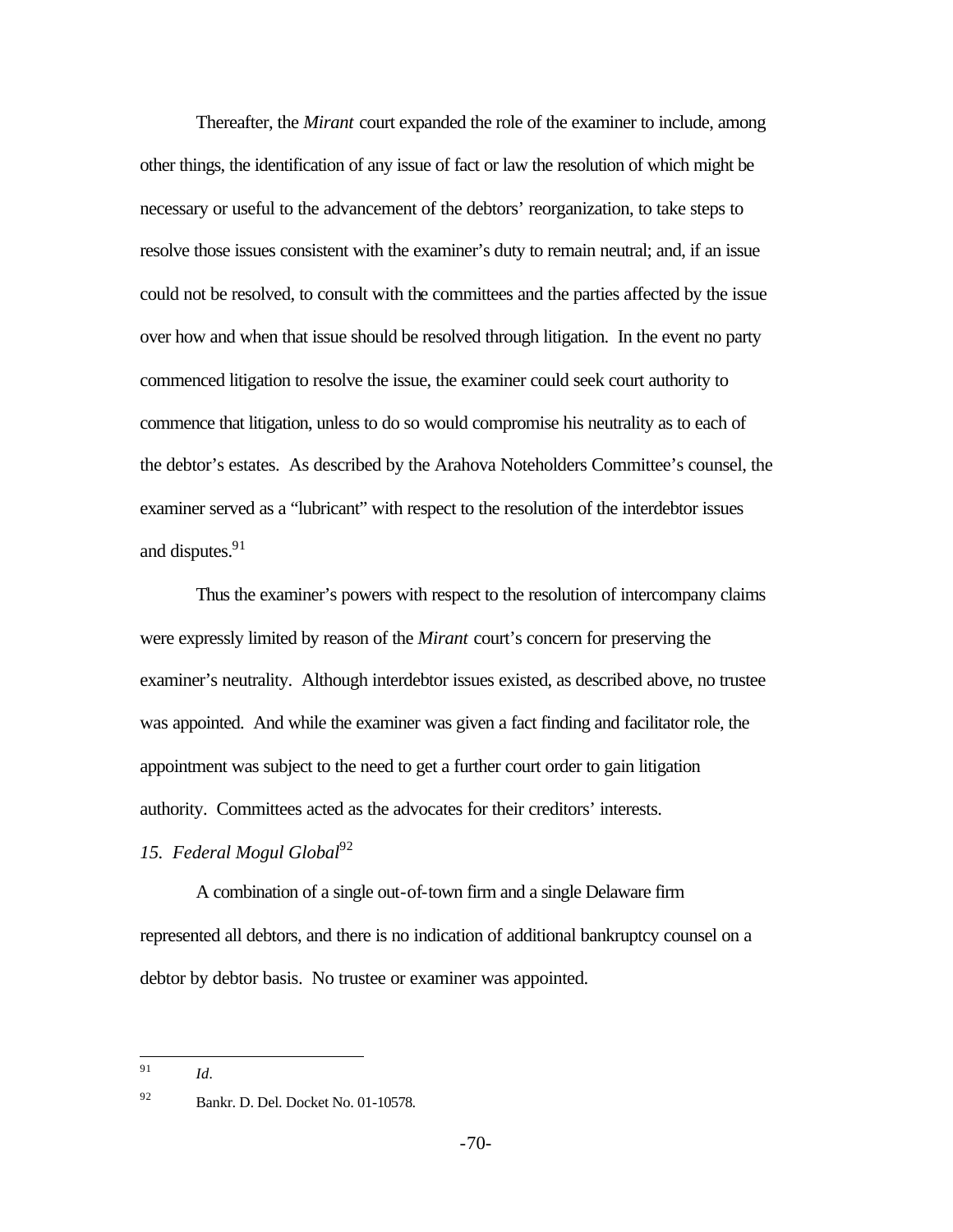# 16. U.S. Airways<sup>93</sup>

A combination of a single out-of-town firm and a single Virginia firm represented all debtors, and there is no indication of additional bankruptcy counsel on a debtor by debtor basis. No trustee or examiner was appointed.

\* \* \*

As is apparent from the foregoing, interdebtor disputes are common in multidebtor chapter 11 cases. But the appointment of chapter 11 trustees to deal with them is not. In none of the 14 cases that the Arahova Noteholders Committee brought to the Court's attention (and only one of the additional cases of which this Court has knowledge) was a trustee appointed. And there the debtors themselves had moved for that relief, and the driving factor was not the presence of the interdebtor disputes (which the respective estates' committees could have litigated), but rather the management vacuum at the affected debtor, by reason of the resignations of all of its officers and directors.

Similarly, in none of these cases was any kind of nonstatutory fiduciary appointed, such as a responsible officer or designated corporate employee.

In a few cases, examiners were appointed, to be fact finders, facilitators of settlements, or both. But none was granted authority to litigate on behalf of one debtor against another.

*E. Ultimate Findings of Fact*

Based on all of the evidence, the Court makes the following ultimate Findings of Fact:

93

<sup>93</sup> Bankr. E.D. Va. Docket No. 02-83984.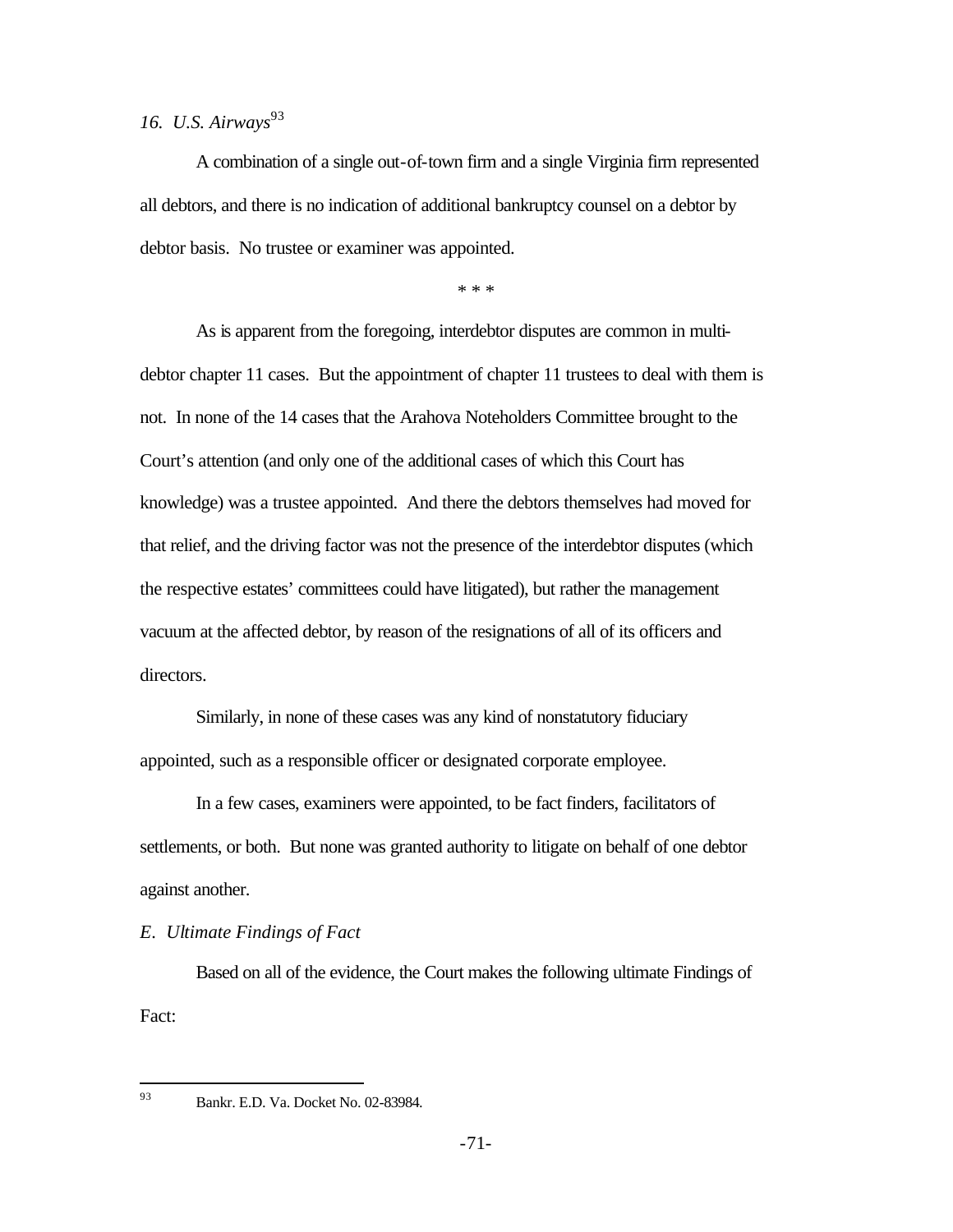Neither the Debtors nor their counsel have engaged in fraud, dishonesty, incompetence or gross managements of the Debtors' affairs. To the contrary, both have performed their duties in an exemplary manner.

The appointment of a trustee for the Arahova Debtors, especially at this late time, would be highly prejudicial to the Arahova Debtors. The appointment of one or more non-trustee "fiduciaries," especially at this late time, would be highly prejudicial to the Arahova Debtors.

The Debtors marketed the company conscientiously and effectively. By obtaining the sale to Time Warner and Comcast, they obtained the maximum value for it. There is no evidence to suggest that by carving out the Arahova Debtors from a sale of the rest of the Debtors, the Debtors or their advisors could have secured more consideration for the Arahova Debtors. There is no evidence to suggest that there is any alternative prospective buyer for the Arahova Debtors, much less one offering more attractive consideration.

The Debtors likewise engaged in their accounting analysis conscientiously and effectively, recognizing (as does the Court) that their judgments in this regard (including as to methodology) would not be binding on the Court, and that the ultimate interdebtor/intercreditor issues in this case—including, without limitation, judgmental matters, legal determinations, determinations as to the voidability of past transactions, and factual determinations as to disputed facts (to the extent factual disputes exit)—are the Court's province, and not the Debtors', to decide.

Interdebtor Disputes do now exist, which must be resolved in some fashion. But the only fact that could tilt toward appointment of a trustee or nonstatutory fiduciary (to

-72-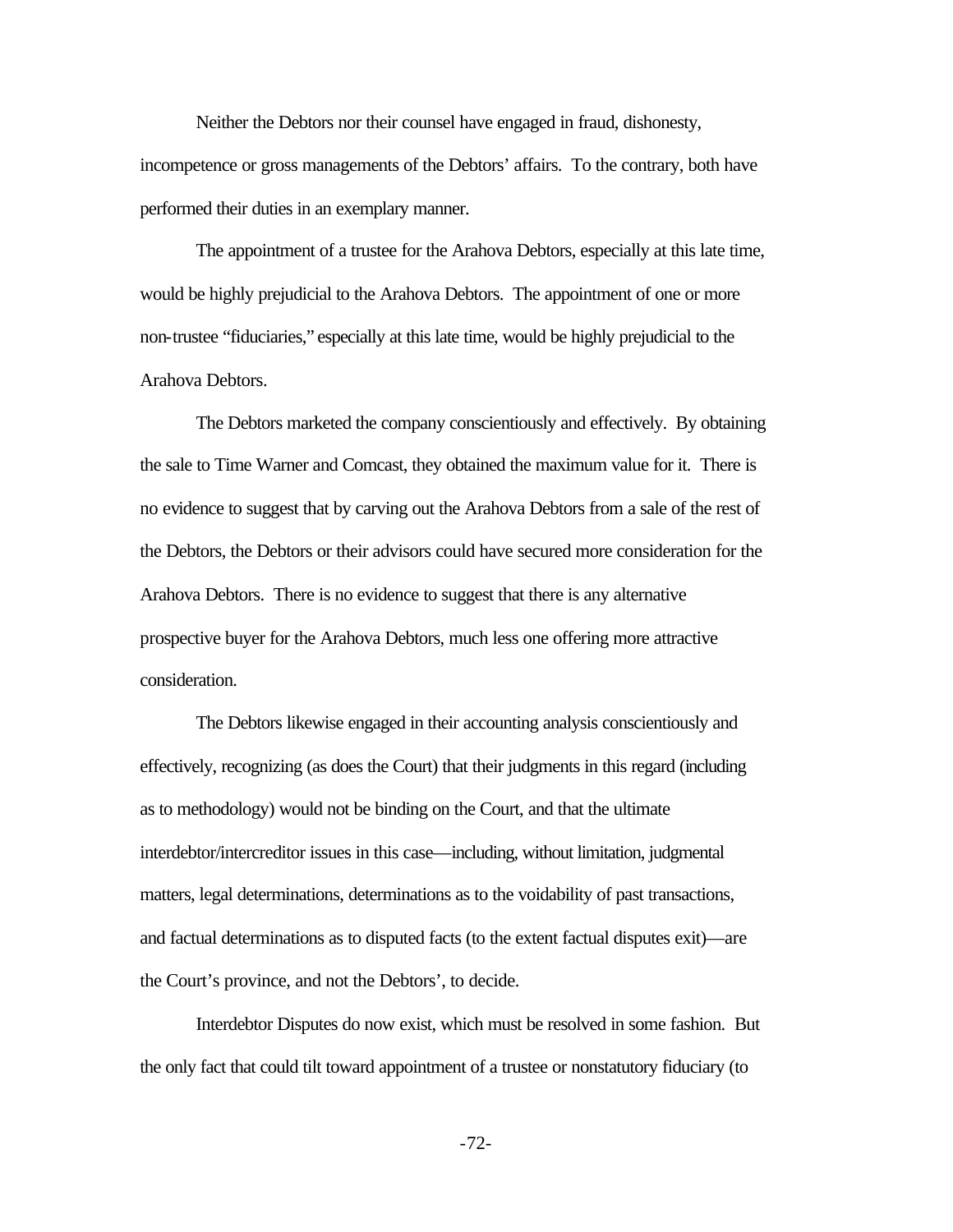the extent one is permissible and otherwise appropriate under the law) is the mere existence of such Interdebtor Disputes.

Interdebtor disputes are very common in large multi-debtor chapter 11 cases. In most cases, they are resolved by negotiations between or among the creditors whose recoveries are determined by the outcome of those disputes—with a subcurrent underlying those negotiations that creditors have the right to litigate them if agreement cannot be reached. The appointment of a trustee to litigate such disputes is not unprecedented, but is nearly so. The appointment of a nonstatutory fiduciary to litigate those disputes would be unprecedented. The appointment of an examiner to litigate those disputes (though not requested here) would be unprecedented.

At all relevant times, the Debtors and their counsel maintained neutrality in the Interdebtor Disputes. The Debtors' decision to maintain neutrality, and to refrain from taking sides as an advocate for or against either the Arahova Noteholders or any of the Debtors (including, most significantly, Adelphia Parent) was sensible and taken in good faith.

The Court agrees with the Adelphia Parent Noteholders Committee<sup>94</sup> that the motions are "not reflective of any genuinely held concern over conflicts of interest. If that were the case, the Motions would have been filed months, if not years, ago." Rather, they are a tactical measure, to secure greater recoveries.<sup>95</sup>

<sup>94</sup> See Adelphia Parent Noteholders Comm. Obj. at 2.

<sup>95</sup> *See also* the Arahova Noteholders Committee's admission in summation, albeit to make a different point: "This is the last step in a failed negotiation, not the first one." Jan. 6, 2006 Hrg. Tr. at 72.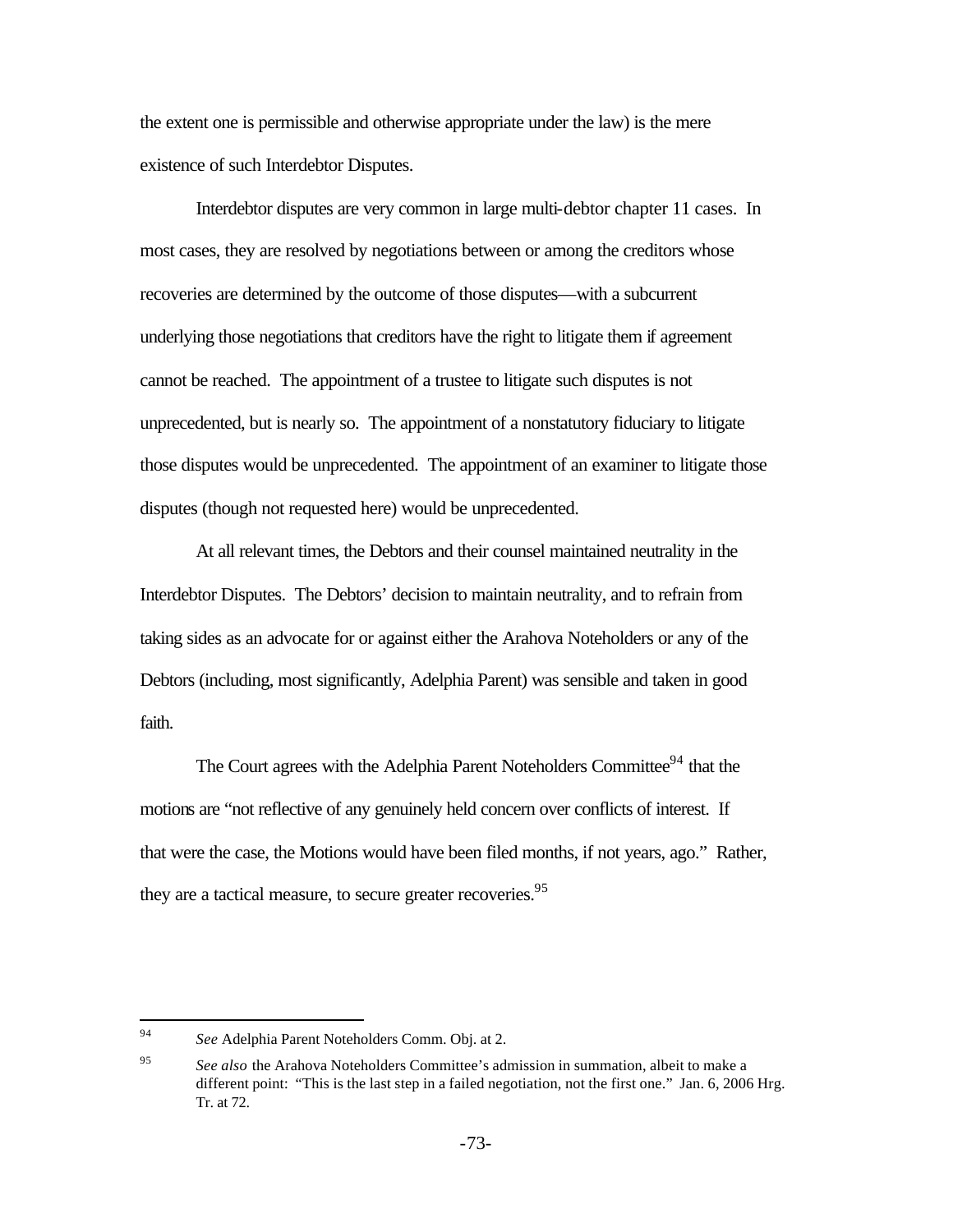The record is devoid of any evidence from which the Court could find, and it does

not find, that the Arahova Debtors in any way acted in violation of their duty of loyalty.

Nor does the Court find postpetition self-dealing.

### Discussion

# I.

#### Trustee/Nonstatutory Fiduciary

#### *A. Appointment of Trustee*

In the first of its motions, the Arahova Noteholders Committee seeks an order of

this Court, pursuant to section 1104(a) of the Code, appointing a trustee for Arahova and

its subsidiaries.<sup>96</sup> This motion is denied in all respects.

In the form applicable to the Adelphia chapter 11 cases,  $97$  section 1104(a)

provides:

(a) At any time after the commencement of the case but before confirmation of a plan, on request of a party in interest or the United States trustee, and after notice and a hearing, the court shall order the appointment of a trustee—

> (1) for cause, including fraud, dishonesty, incompetence, or gross mismanagement of

<sup>96</sup> <sup>96</sup> The Adelphia Parent Noteholders Committee notes that the Arahova Noteholders Committee members are creditors of Arahova, a holding company, and not of Arahova's subsidiaries. Among several points it makes based on that distinction, it argues accordingly that the Arahova Noteholders Committee lacks standing to seek the appointment of one or more trustees for the separate subsidiaries that are also Arahova Debtors; that the interests of Arahova as an equity holder of the Arahova Debtors' subsidiaries would not necessarily be the same as those of the structurally senior creditors of those subsidiaries; and that to the extent any of the Arahova Noteholders Committee's arguments for the appointment of a trustee would have merit, they would require separate trustees for Arahova and its subsidiaries. In light of the resolution of the motions on other grounds, the Court does not need to address these issues at this time.

 $97$  Section 1104(a) was amended by provisions of the "Bankruptcy Abuse Prevention and Consumer Protection Act of 2005" (often referred to as "BAPCPA"), but the bulk of the BAPCPA amendments apply only in cases filed on or after October 17, 2005. The Adelphia chapter 11 cases were filed 3-1/2 years ago, long before that date. Thus the amendments to section 1104 (which in any event are not germane, and are not contended to be so) do not apply to this controversy, and the Court quotes section 1104 in its pre-BAPCPA form.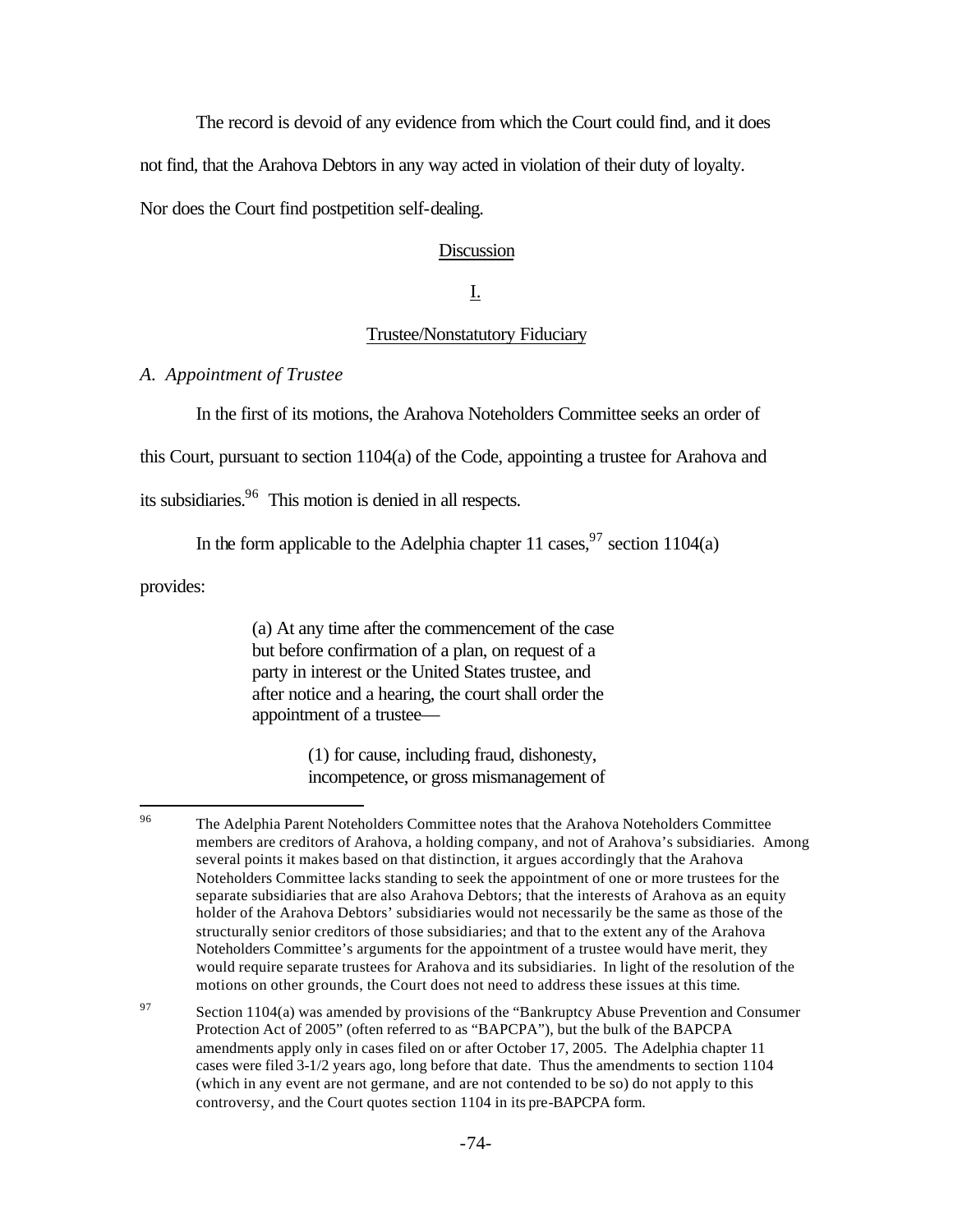the affairs of the debtor by current management, either before or after the commencement of the case, or similar cause, but not including the number of holders of securities of the debtor or the amount of assets or liabilities of the debtor; or

(2) if such appointment is in the interests of creditors, any equity security holders, and other interests of the estate, without regard to the number of holders of securities of the debtor or the amount of assets or liabilities of the debtor.

As the Second Circuit has noted, "the standard for § 1104 appointment is very

high.<sup>"98</sup> "Chapter 11 of the Code is designed to allow the debtor-in-possession to retain management and control of the debtor's business operations unless a party in interest can prove that the appointment of a trustee is warranted,"<sup>99</sup> and there is a strong presumption that the debtor should be permitted to remain in possession absent a showing of need for the appointment of a trustee.<sup>100</sup> It has been repeatedly held that the appointment of a chapter 11 trustee is an "extraordinary remedy."<sup>101</sup> As the Third Circuit has held:

> It is settled that appointment of a trustee should be the exception, rather than the rule. . . . The movant

<sup>98</sup> <sup>98</sup> *In re Smart World Technologies, LLC*, 423 F.3d 166, 176 (2d Cir. 2005).

<sup>99</sup> *In re Ionosphere Clubs, Inc.,* 113 B.R. 164, 167 (Bankr. S.D.N.Y. 1990) (Lifland, C.J.) ("*Ionosphere*"), citing *In re General Oil Distributors, Inc.,* 42 B.R. 402, 409 (Bankr. E.D.N.Y. 1984); *In re BAJ Corp.,* 42 B.R. 595, 597 (Bankr. D. Conn. 1984); *In re La Sherene, Inc.,* 3 B.R. 169, 174 (Bankr. N.D. Ga. 1980).

<sup>100</sup> *See Comm. of Dalkon Shield Claimants v. A.H. Robbins Co., Inc.,* 828 F.2d 239, 241 (4th Cir. 1987); *Ionosphere*, 113 B.R. at 167; *In re Evans,* 48 B.R. 46, 47 (Bankr. W.D. Tex. 1985); *In re Eichorn,* 5 B.R. 755, 757 (Bankr. D. Mass. 1980).

<sup>101</sup> *Ionosphere*, 113 B.R. at 167; *In re Stein & Day, Inc.,* 87 B.R. 290, 294 (Bankr. S.D.N.Y. 1988) (Schwartzberg, J.); *In re William A. Smith Construction Co., Inc.,* 77 B.R. 124, 126 (Bankr. N.D. Ohio 1987); *In re Parker Grande Development, Inc.,* 64 B.R. 557, 560 (Bankr. S.D. Ind. 1986); *Midlantic National Bank v. Anchorage Boat Sales, Inc. (In re Anchorage Boat Sales, Inc.),* 4 B.R. 635, 644 (Bankr. E.D.N.Y. 1980).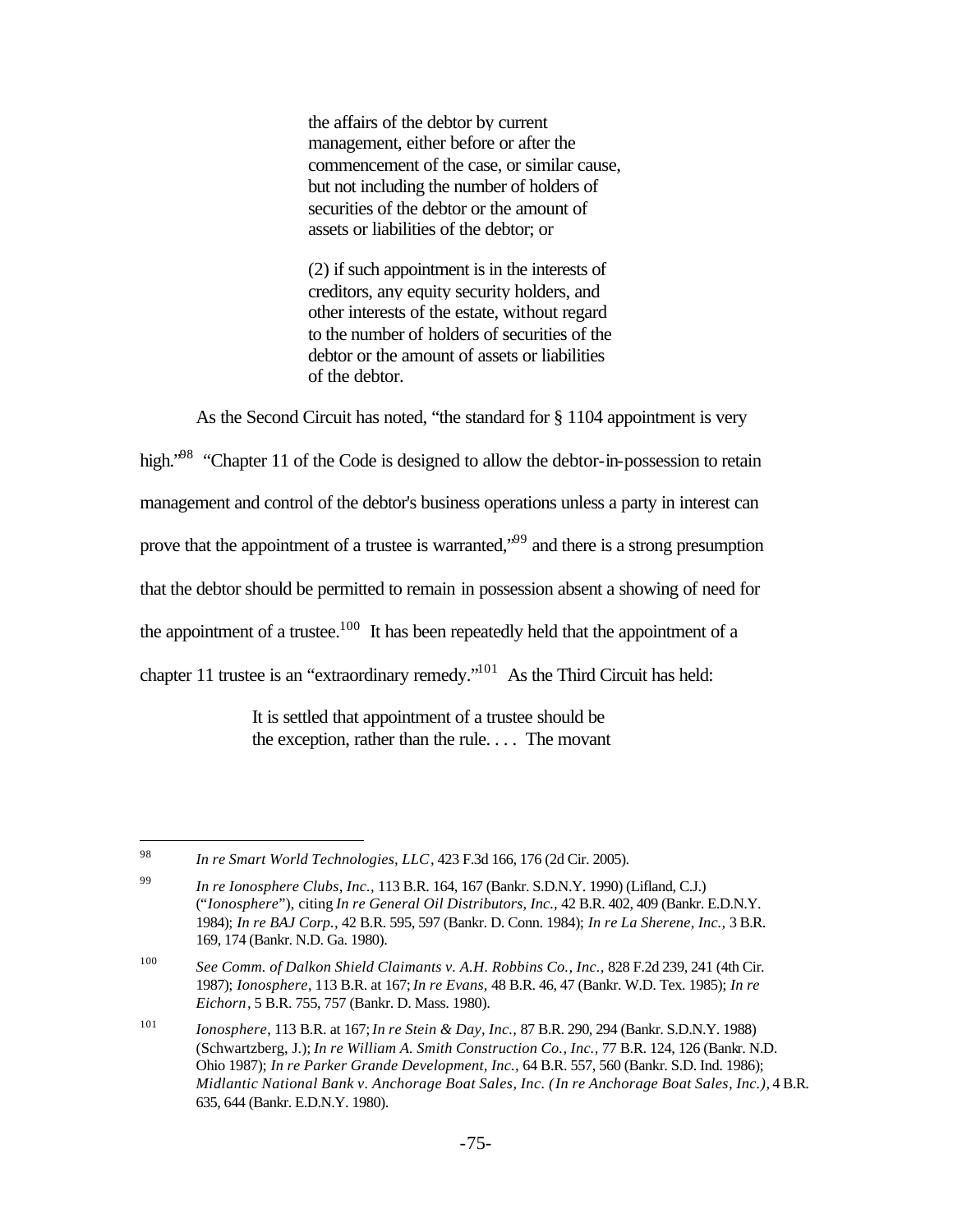. . . must prove the need for a trustee by clear and convincing evidence. $102$ 

A party seeking appointment of a trustee has the burden of showing, by clear and convincing evidence, cause under section  $1104(a)(1)$  or the need for a trustee under section  $1104(a)(2)$ <sup>103</sup>. The decision to appoint a trustee in a chapter 11 case is a factual determination left to the discretion of the bankruptcy judge.<sup>104</sup>

The standards for the application of the two subsections of section 1104(a) "are quite flexible and give the judge wide discretion in deciding whether there is cause to appoint a trustee."<sup>105</sup>

## *1. Appointment of Trustee for Cause—Section 1104(a)(1)*

While the Arahova Noteholders Committee moves under both sections, its reliance on section  $1104(a)(1)$  is nearly frivolous. Subsection  $(a)(1)$  authorizes the appointment of a trustee for cause, including fraud, dishonesty, incompetence, or gross mismanagement of the affairs of the debtor by current management. With the Rigases out, and on the factual record here, the Arahova Noteholders Committee does not come close to making the necessary showing.

While the words following "including" do not, by definition, represent the only bases for a finding of cause,  $106$  words are nevertheless known by the company they keep, and here there is no basis for any finding of misconduct or lack of managerial skill. The Arahova Noteholders Committee acknowledged the extraordinary job the Debtors had

<sup>102</sup> <sup>102</sup> *In re Sharon Steel Corp.,* 871 F.2d 1217, 1225 (3d Cir. 1989) ("*Sharon Steel*").

<sup>103</sup> *See In re Marvel Entertainment Group, Inc.,* 140 F.3d 463, 471 (3d Cir. 1998) ("*Marvel*"); *Ionosphere*, 113 B.R. at 168.

<sup>104</sup> *See Schuster v. Dragone (In re Dragone)*, 266 B.R. 268, 271 (D. Conn. 2001) ("*Dragone*").

<sup>105</sup> Alan N. Resnick, *Bankruptcy Law Manual* § 9.29 at 954 (Thompson-West 5th Ed.).

<sup>&</sup>lt;sup>106</sup> *See* 11 U.S.C. § 102(3) ("includes" and "including" are not limiting).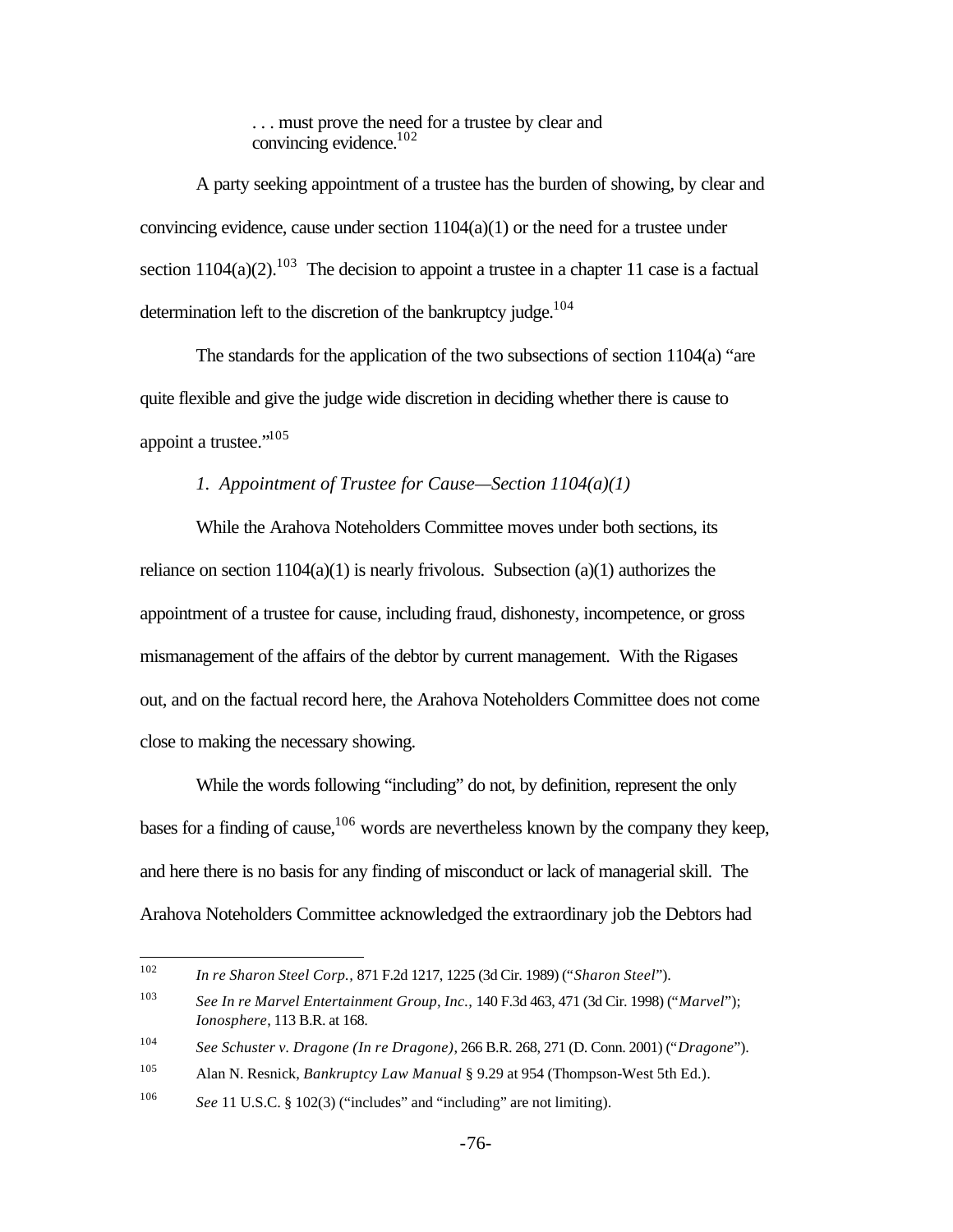done,<sup>107</sup> but went on to say "that's not what these motions are about."<sup>108</sup> But when the Court examines the narrower alleged Debtor offenses that do supposedly evidence misconduct or mismanagement, the Court finds neither. The Court has rejected as a fact the Arahova Noteholders Committee's contention that in conducting the sale process, the Debtors' focus on maximizing the value of the Adelphia enterprise somehow came at the expense of particular estates and their stakeholders, and has noted, to the contrary, that the Court cannot find that the Debtors sacrificed an opportunity to get more value for the Arahova Debtors to gain a better deal for the remaining Debtors, or for all of the Debtors' estates generally. It likewise has rejected, as a fact, the Arahova Noteholders Committee's contention that the Debtors engaged in their accounting to aid or hurt any particular debtor or constituency.

As discussed in its Findings of Fact above, the Court has also found that the Debtors have maintained neutrality in the Interdebtor and Intercreditor Disputes. They have not acted adversely to any debtor estate.<sup>109</sup> Thus the Court is left with the mere

107 Their counsel stated:

Jan. 6, 2006 Hrg. Tr. at 60-61 (transcription error corrected).

<sup>108</sup> *Id.*

### <sup>109</sup> Similarly, the Court previously noted:

[T]he criticisms that have been principally leveled at the Debtors have not been that they have acted adversely to one estate for the benefit of another estate, but they have elected to take a position of neutrality in the potential issues between debtors . . . .

July 26, 2005 Hrg. Tr. at 320.

And I want to make clear in my summation that I am in awe of the job that has been done by the debtors' management and advisors in stabilizing the business, in dancing through the minefield of the Rigas fraud, and negotiating an M&A transaction to sell the business for \$17.6 billion. It's truly a phenomenal set of achievements.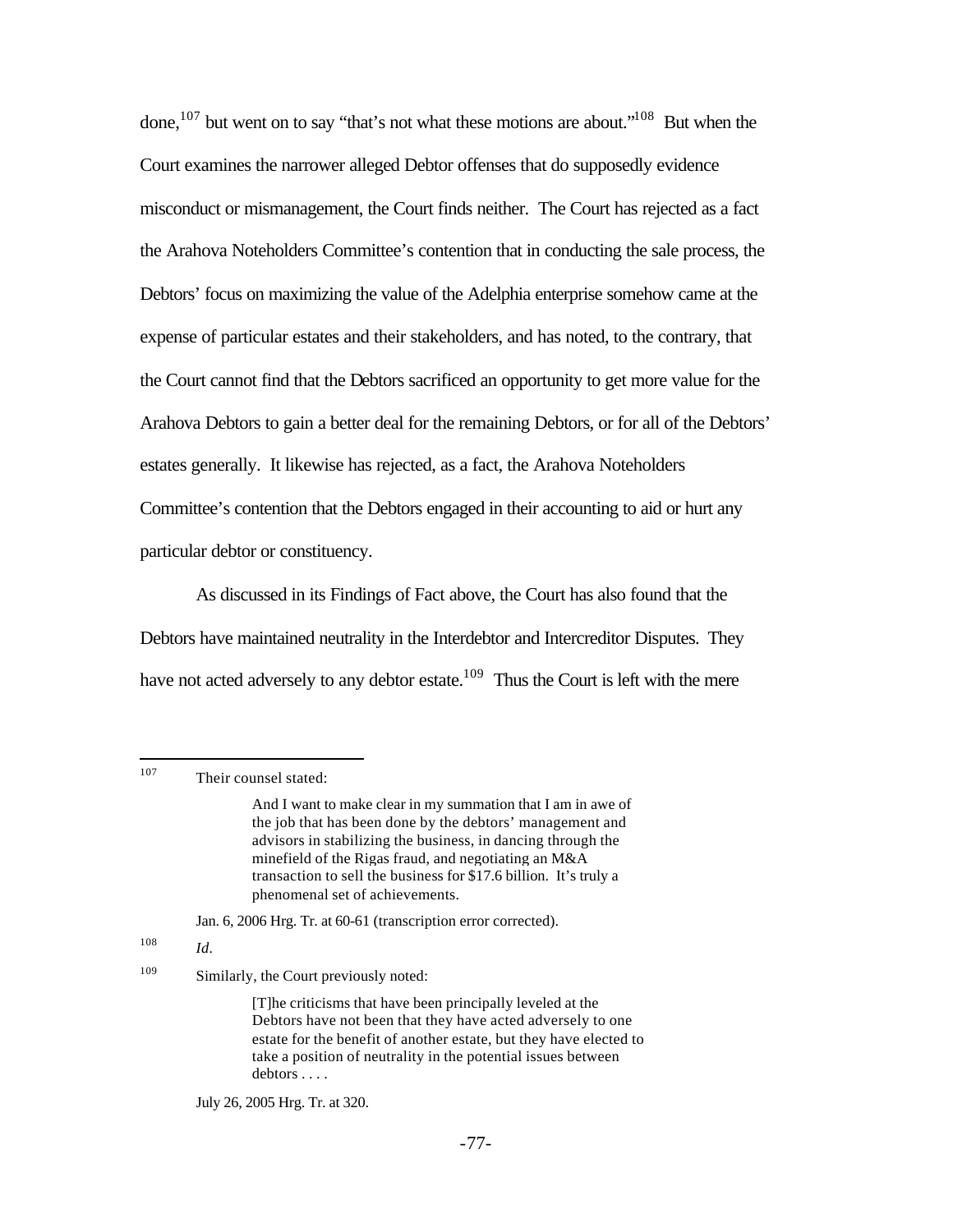*presence* of interdebtor conflicts, which, as the Court has noted above, are present in many, if not most, large multi-debtor cases. Interdebtor disputes do not by themselves evidence (much less establish) fraud or mismanagement, or misconduct of the type that constitutes cause under section 1104(a)(1).

Most of the cases cited by the Arahova Noteholders Committee in the portion of

its Trustee Motion seeking relief under subsection  $(a)(1)^{110}$  had characteristics of either

management self-dealing or misconduct, or instances in which management ignored

potential causes of action.<sup>111</sup> In the exception, *In re L.S. Good & Co.*,<sup>112</sup> the trustee was

In other words, based on the facts presented in this hearing and in previous proceedings before me, there's no reason to believe now that the debtors and their counsel, in declining to take sides in the inter-creditor disputes, have in any way dealt with actual or perceived conflicts inappropriately, but they would be put in an arguably different and much more difficult position if they then were asked [to] or did act in a way that could be argued to be . . . contrary to the interests of one or another of the creditor groups.

Oct. 28, 2005 Hrg. Tr. at 111-112.

 $\overline{a}$ 

After hearing the entirety of the Arahova Noteholders Committee's evidence and argument, nothing has caused this Court to believe those conclusions were incorrect or ill-advised.

- <sup>110</sup> *See* Arahova Noteholders Comm. Trustee Motion at ¶¶ 47-55.
- <sup>111</sup> *See, e.g., Sharon Steel*, 871 F.2d 1217 (3d Cir. 1989) (there was "conclusive evidence of selfdealing," including transfer of the debtor's yacht and plane to an affiliate of the debtor, and the payment of \$3.7 million to an affiliate on the eve of bankruptcy); *Oklahoma Refining Co. v. Blaik (In re Oklahoma Refining Co.),* 838 F.2d 1133 (10th Cir. 1988) (debtor had been involved in questionable transactions, including heavily discounted sales to its affiliates, even after filing of chapter 11 case); *In re PRS Insurance Group, Inc*. 274 B.R. 381 (Bankr. D. Del. 2001) (Walrath, J.) (diversion of assets to corporate president, and creditors' committee and debtor's management were conflicted out of pursuing claims against insiders for diversion of funds); *In re Intercat, Inc.,*  247 B.R. 911 (Bankr. S.D. Ga. 2000) (Davis, J.) (closely-held corporate debtor was involved in self-dealing, and management was guilty of dishonesty); *In re Microwave Products of America, Inc.* 102 B.R. 666 (Bankr. W.D. Tenn. 1989) (self-dealing had occurred, which debtor was not pursuing); *In re Humphreys Pest Control Franchises, Inc.,* 40 B.R. 174 (Bankr. E.D. Pa. 1984) (hundreds of thousands of dollars transferred from debtor subsidiary to parent for supposed "management fees," with no documentation).

This is not a self-dealing case. Conspicuously absent is any suggestion by the Arahova Noteholders Committee that any director, officer, or employee of any of the Debtors stands to gain anything from any outcome of any of the interdebtor disputes here.

<sup>112</sup> 8 B.R. 312 (Bankr. N.D.W. Va. 1980).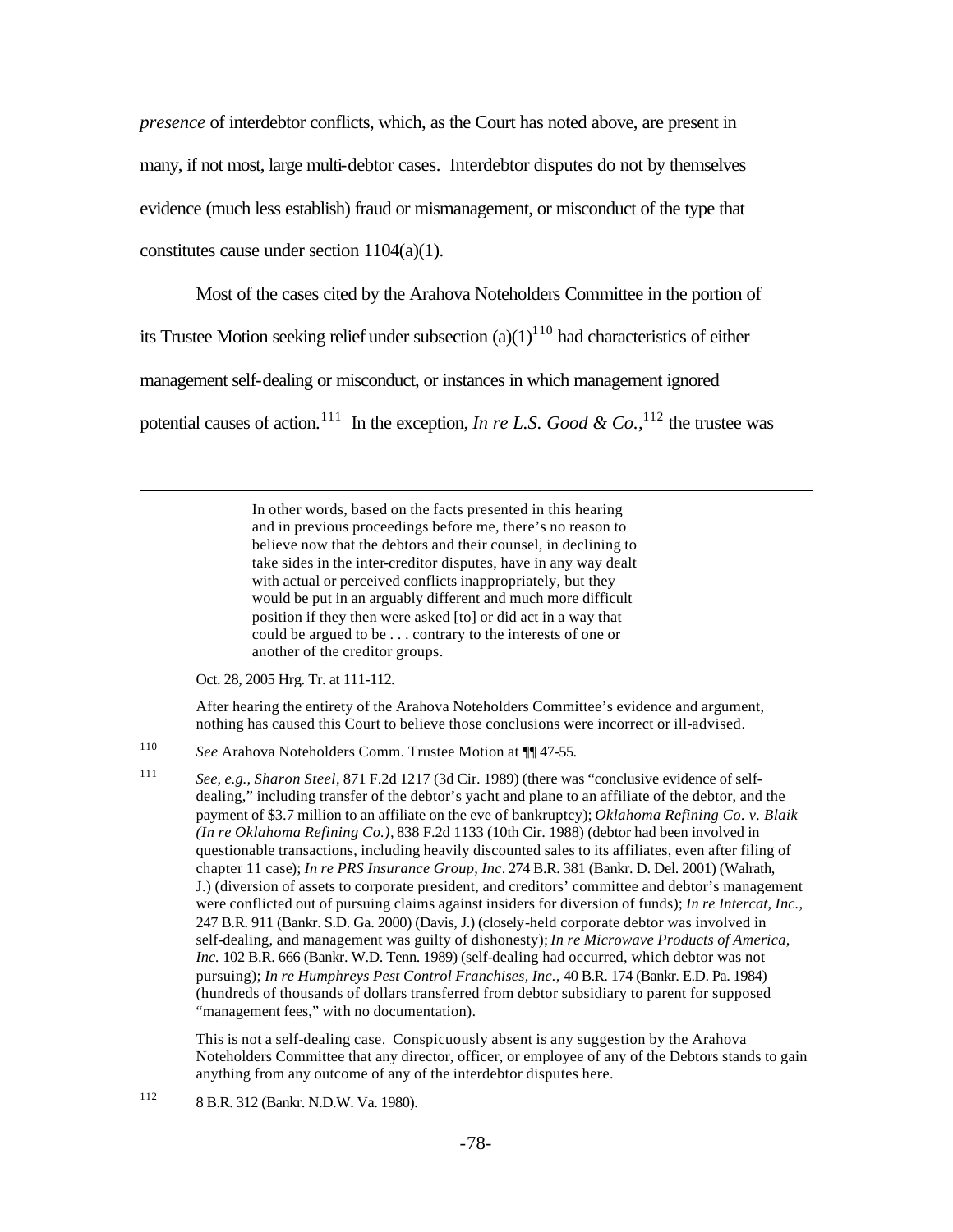appointed under subsection  $(a)(2)$ , and not, as the Arahova Noteholders Committee implied,<sup>113</sup> subsection (a)(1). In fact, the *L.S. Good* court said:

> [T] motion should not be granted under the provisions of 11 U.S.C. § 1104(a)(1) for the record before me is devoid of clear and convincing proof that the current management of Knapp is guilty of fraud, dishonesty, incompetence or gross  $mismanaeement.<sup>114</sup>$

Though it might be regarded as faint praise for the Debtors in this case, that is no less true here.

## *2. Appointment in the Interests of Creditors, et al.*

Section 1104(a)(2) authorizes the appointment of a trustee on a separate ground,

where such is "in the interests of creditors, equity security holders, and other interests of the estate." In exercising the considerable discretion this Court has in deciding the motion insofar as it rests on this subsection, the Court engages in a fact-driven analysis, principally balancing the advantages and disadvantages of taking such a step, and mindful of the many cases, noted above, that have held that appointment of a trustee is an extraordinary remedy,  $^{115}$  and should be the exception, rather than the rule.<sup>116</sup>

 $\overline{a}$ <sup>113</sup> *See* Arahova Noteholders Comm. Trustee Motion at ¶¶ 28-29.

<sup>114</sup> *Id.* at 314. The *L.S. Good* court appointed a chapter 11 trustee under subsection (a)(2), just as this Court would have under the facts presented in that case. But there the debtor—a company that owned three department stores, owned by three subsidiary corporations (also debtors) and that in turn was owned by a holding company (another debtor)—was bleeding money badly, in part by reason of its own losses and its subsidiaries' losses, and in part because of the payment of management fees to an affiliate that could be eliminated if the chapter 11 trustee were appointed. The debtor was found to have little hope of reorganization, no source for the money it needed, and with no alternative but to liquidate. (It converted to chapter 7 a month later.) While there were apparently receivables due from other debtors, there is no indication that the amounts were in doubt, and there is no indication in the *L. S. Good* decision of interdebtor disputes of the type present in this case. The *L.S. Good* court merely noted its expectation that the chapter 11 trustee would seek to realize the maximum amount of monies possible, "including the collection of any and all monies due and owing [the debtor] from all sources." *Id.* at 315. And significant to any subsection (a)(2) analysis, there were no factors mentioned tilting *against* the appointment of a trustee.

<sup>115</sup> *See* n.101, *supra*.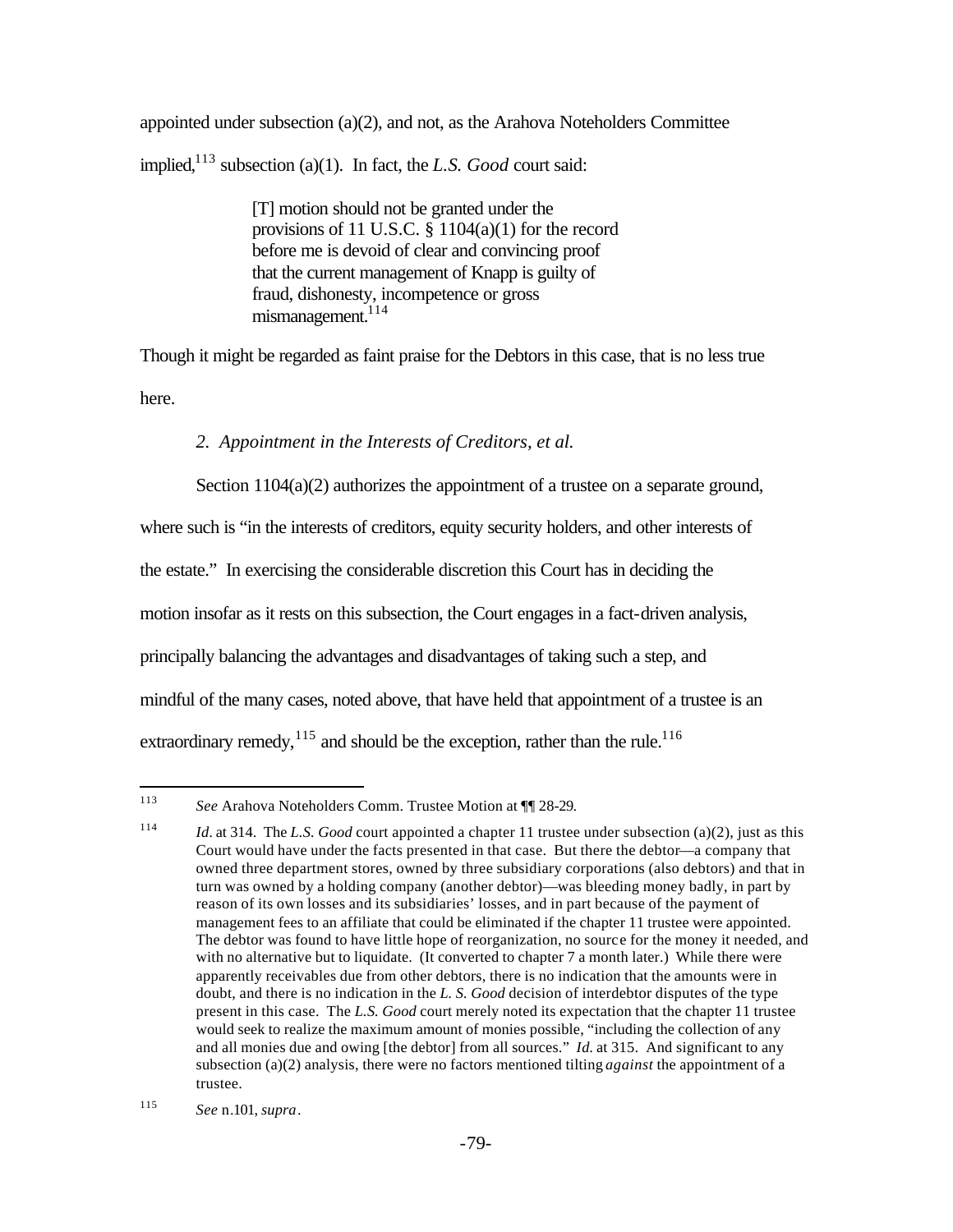Subsection (a)(2) envisions a flexible standard.<sup>117</sup> It has been repeatedly held that "'[i]n determining whether the appointment of a trustee is in the best interests of creditors, a bankruptcy court must necessarily resort to its broad equity powers.<sup>"118</sup> In considering requests under subsection (a)(2), courts "'eschew rigid absolutes and look [ ] to the practical realities and necessities. $1^{19}$  Thus there is no basis for a conclusion that the mere presence of interdebtor disputes alone mandates the appointment of a trustee.

Among the factors that are considered are: (i) the trustworthiness of the debtor; (ii) the debtor in possession's past and present performance and prospects for the debtor's rehabilitation; (iii) the confidence—or lack thereof—of the business community and of creditors in present management; and (iv) the benefits derived by the appointment of a trustee, balanced against the cost of the appointment.<sup>120</sup> Plainly, any need to find a mechanism to address interdebtor issues should be considered as part of that balancing, but it is not by itself determinative.

Here, after the ouster of the Rigases, the Debtors' trustworthiness is not an issue. Similarly, the Arahova Debtors, like the other Debtors, have had more than satisfactory performance, and their rehabilitation (at least if not disrupted by the present motions) is strongly likely. And those lacking axes to grind (such as the Creditors' Committee) have voiced no dissatisfaction or lack of confidence with the Arahova Debtors' management.

<sup>116</sup> <sup>116</sup> *See* n.102, *supra*.

<sup>117</sup> *See Marvel*, 140 F.3d at 474.

<sup>118</sup> *Dragone*, 266 B.R. at 272, quoting *In re Clinton Centrifuge, Inc.,* 85 B.R. 980, 984 (Bankr. E.D. Pa. 1988).

<sup>119</sup> *Ionosphere*, 113 B.R. at 168 (citation omitted); *accord Dragone*, 266 B.R. at 272-273.

<sup>120</sup> *Ionosphere*, 113 B.R. at 168 (citations omitted).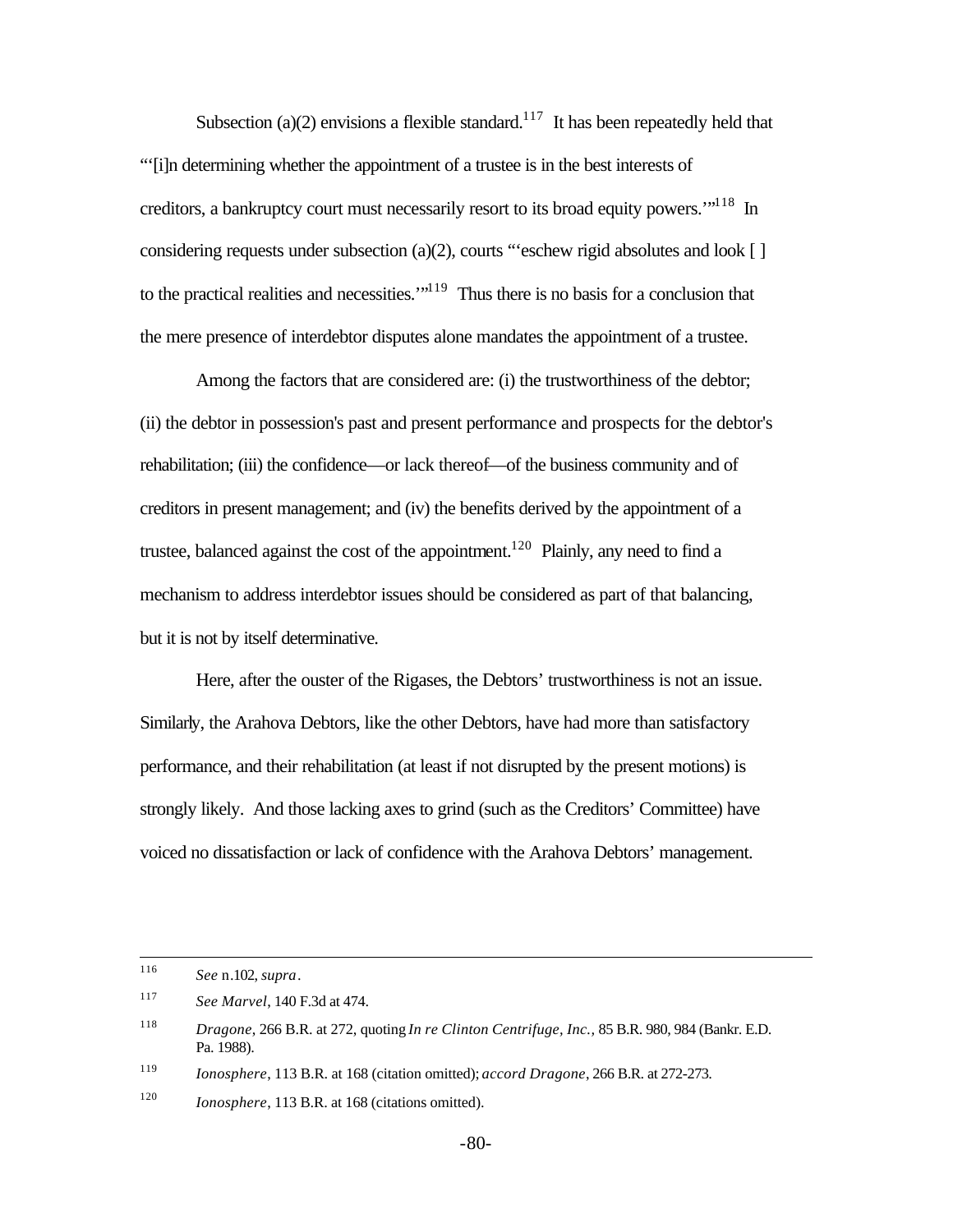Thus the Court turns to the final factor—which, in this case and so many other cases—is the most important.<sup>121</sup>

 The relevant facts tilt overwhelmingly against the appointment of a trustee, especially from the perspective of the Arahova Debtors' unsecured creditors.<sup>122</sup> Among many other things, as noted above, such an appointment would constitute an act of default under the pending \$17.6 billion Time Warner/Comcast sale, the loss of which would cost the Arahova Debtors their share of that amount—an amount that, as Mr. Schleyer testified, could not be fetched by a sale of the Arahova Debtors alone. It also would constitute an act of default under the Debtors' DIP financing facility, resulting in the loss of funding essential to all of the Debtors' operations and capital expenditures including, the Court notes, certain of the Arahova Debtors as well. Each of these would be disastrous for the Arahova Debtors, just as they would be disastrous for all of the others.

Appointment of a trustee also almost certainly would result in a slowdown, if not halt, in the progress of the Arahova Debtors in their emergence from bankruptcy. And if

<sup>121</sup> The Court notes, in this connection, that no case has ever held that the presence of interdebtor disputes, without more, makes the appointment of a trustee mandatory, under either subsection  $(a)(1)$  or subsection  $(a)(2)$ . To state the obvious, the Code does not say so either. Rather, the Court looks to the presence of interdebtor disputes as a factor to be considered, to be weighed along with the other factors tending to favor, or oppose, the appointment of a trustee. That is consistent with the holdings of the Second Circuit in *Katz v. Kilsheimer*, 327 F.2d 633, 635 (2d Cir. 1964) (Friendly, J.) ("*Katz*") (discussed at n.169 *infra*); and *In re International Oil Co.,* 427 F.2d 186, 187 (2d Cir. 1970) ("*International Oil*") (the existence of intercompany claims by itself was not a basis "to saddle these estates with the expense of separate trustees and trustees' attorneys").

<sup>&</sup>lt;sup>122</sup> The appointment of a trustee for the Arahova Debtors plainly would be extraordinarily prejudicial to all of the Debtors. But the Court does not decide the motion on that basis. Granting the motion would be extraordinarily prejudicial to the interests of the *Arahova Debtors*, along with the others, and with no countervailing advantages to the *Arahova Debtors*. Thus the Court does not need now to decide, and does not decide, whether the good of the many would outweigh the good of the few or the one, or whether debtors or their counsel could appropriately consider such a factor in taking action.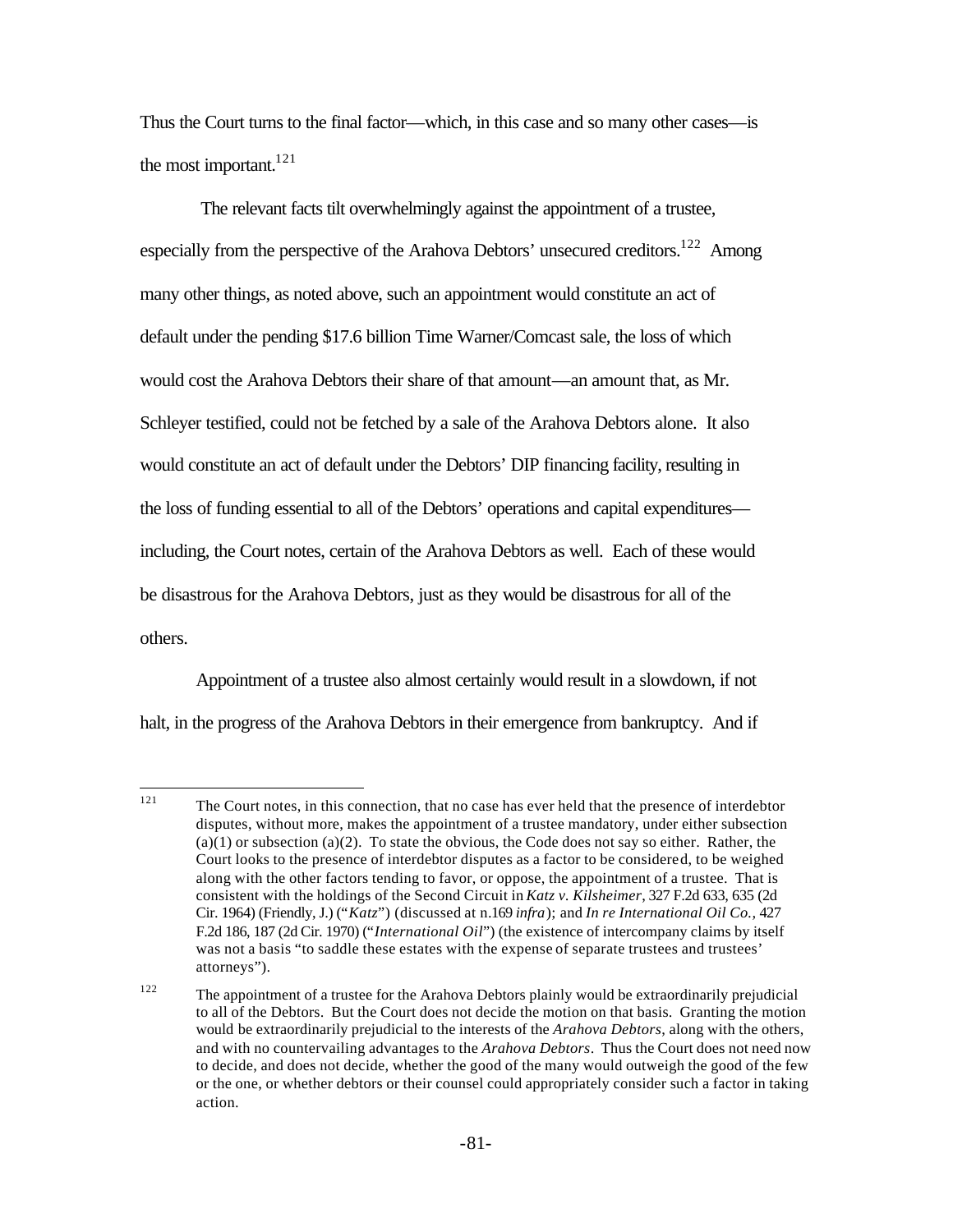the closing of the Time Warner/Comcast sale were delayed past July 31, 2006, that would give the buyers termination rights.<sup>123</sup> Such a scenario would put the receipt of the \$17.6 billion sale price at risk, and additionally subject the Debtors, including the Arahova Debtors, to risk of the loss of \$443 million in breakup fees. Even if Time Warner and Comcast were still willing to do the deal, the Debtors' estates, including the Arahova Debtors' estates, would still be subject to the risk that Time Warner and Comcast would use that as a basis to lower the price. Even with the appointment of a trustee for the Arahova Debtors, the interdebtor issues will still need to be addressed. But it is difficult, if not impossible, to see how the hearings on them could then commence at the end of this month, as the Court now has directed.

The Court cannot speculate as to exactly how long it would take a new trustee and his/her advisors to acquire the knowledge that it took Appaloosa and the other members of the Arahova Noteholders Committee (and their adversaries) years to acquire, but that time necessarily would be lengthy. And there is grave uncertainty as to how much time it would take the new trustee to get up to speed on Arahova *operational* issues that presumably would also have to be addressed, particularly if the Arahova Debtors are to be run, in whole or in part, independently.

Delay in exiting bankruptcy will materially prejudice the unsecured creditors of the Arahova Debtors, just as it will materially prejudice substantially all of the other unsecured creditors in the Adelphia cases. The Arahova Debtors, like most of the others, have secured debt, which is at least seemingly oversecured and entitled to postpetition interest. The Arahova Debtors' unsecured creditors are junior in priority, and as the

<sup>123</sup> See Wittman Decl. at ¶ 64.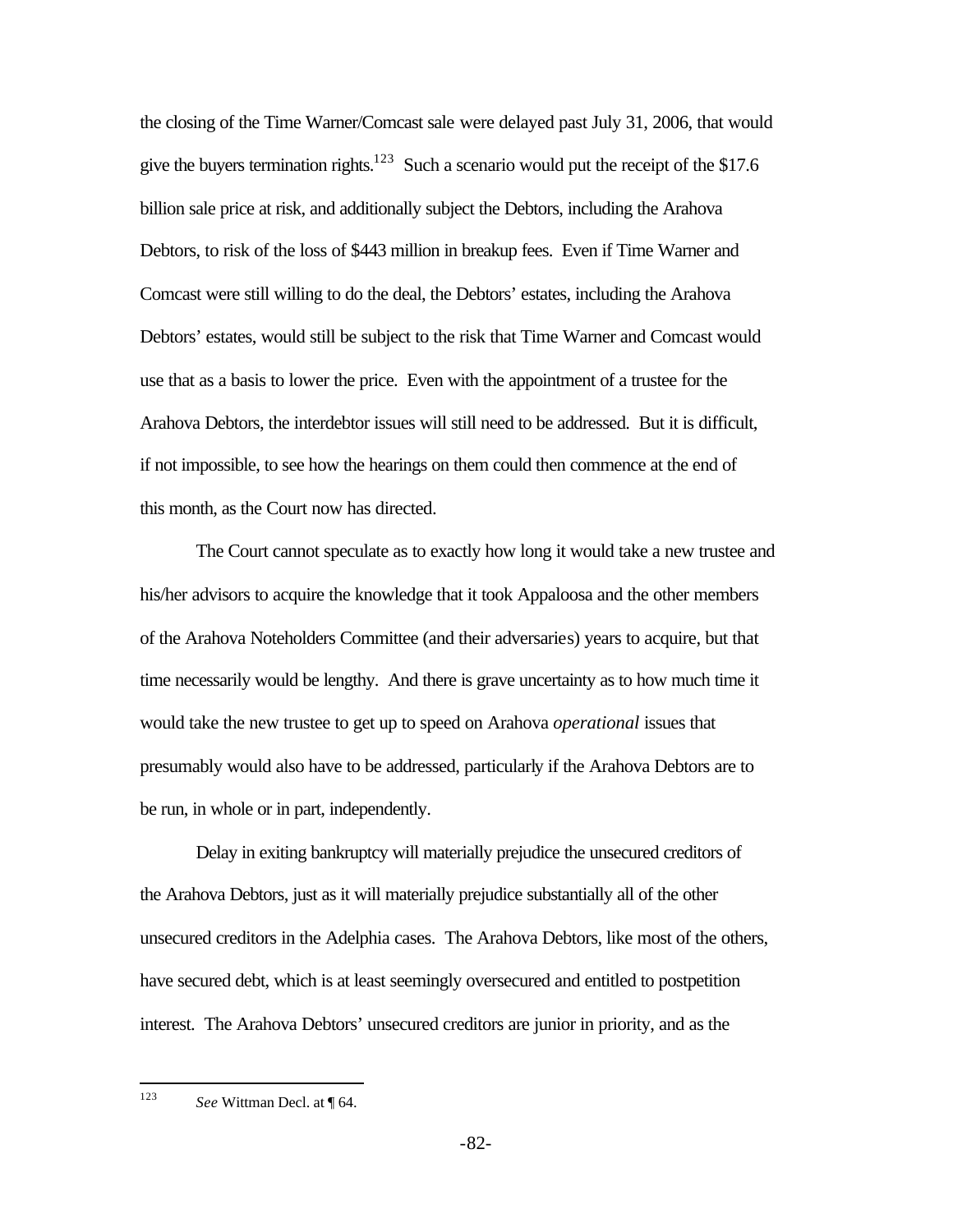interest on secured claims continues to accrue, unsecured creditor recoveries will decrease. To a certain extent, delay in this case was unavoidable, as these were cases of extraordinary complexity, with the need to address changes in the Board and in senior management; to stabilize and grow the business; to deal with the legacy of the Rigases; to settle disputes with the SEC and DoJ; and, of course, to market the company. And to the extent that delay was unavoidable, everyone must accept it. But it is the responsibility of the Court to ensure that there be no further delay that can be avoided. And, of course, delay in the effectiveness of the Present Plan and the closing of the Time Warner/Comcast sale will risk the loss of the sale proceeds and, at the same time, the loss of the breakup fee, presaging even greater risks to the Arahova Debtors' unsecured creditors.

Whether on operational issues, the sale to Time Warner and Comcast, or on reorganization plans, the appointment of a trustee (and, one can presume, newly hired counsel) for the Arahova Debtors would indeed, as the Debtors argue, result in the Balkanization of decision making in the case, impeding prompt decision making, and adding one or more extra layers of delay. No party could seriously suggest that any of this is in the interests of creditors. It will be quite the opposite. That is especially true since, as the Adelphia Parent Noteholders Committee and FrontierVision Noteholders Committee have noted (while opposing appointment of a trustee for the above reasons, among others), if a trustee were to be appointed for the Arahova Debtors, then trustees would have to be appointed for their borrower Debtors as well.<sup>124</sup>

<sup>124</sup> Thus the Court has some difficulty in understanding the Arahova Noteholders Committee's assertions that the appointment of a trustee or trustees "will provide the Arahova Debtors with their rightful statutory advantages. . . ." (Arahova Noteholders Comm. Trustee Motion at ¶ 5.) If any of the requested relief were to be granted, the Court necessarily would have to give the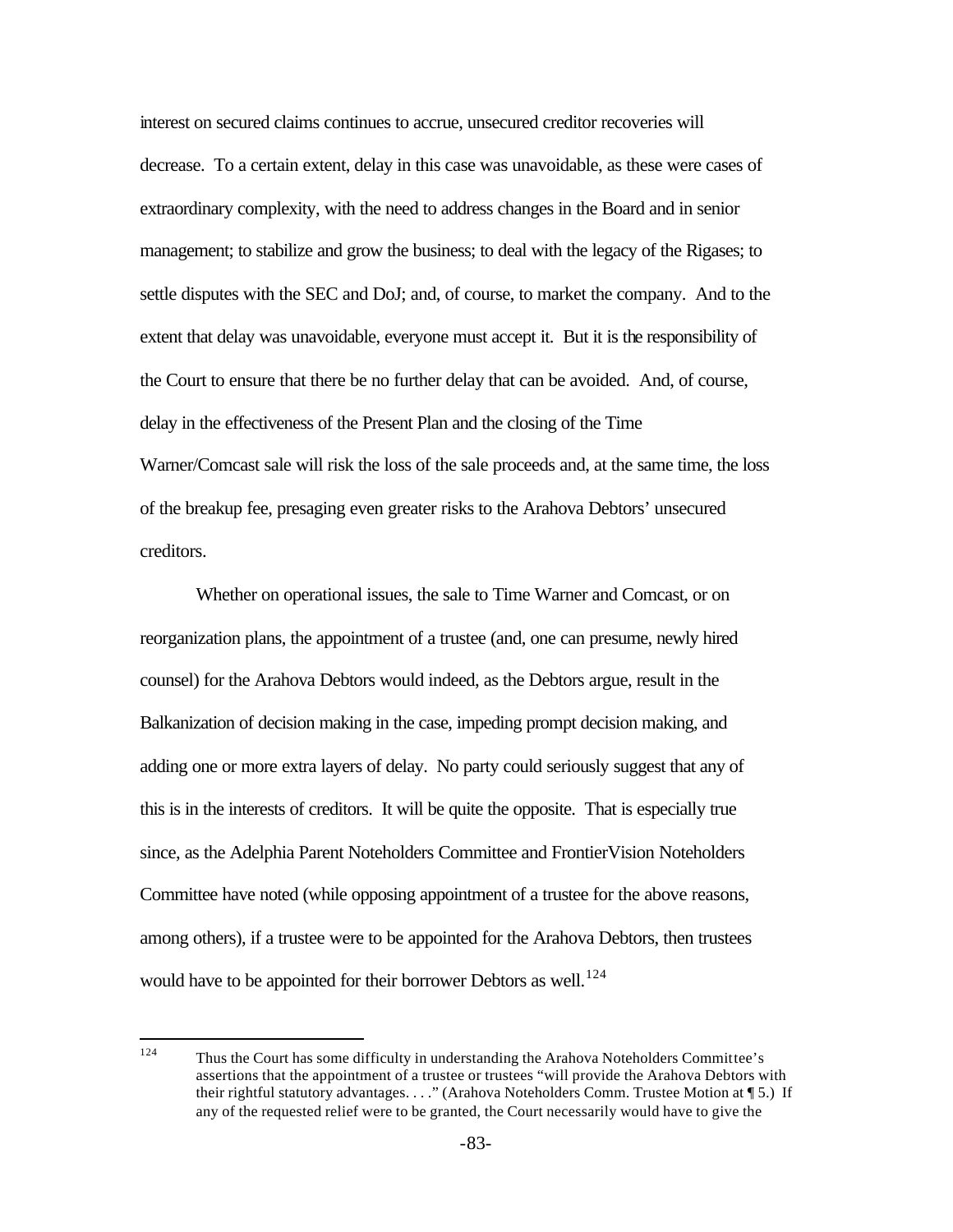Against this, there would be few, if any, benefits of appointing a trustee for the Arahova Debtors here. The Arahova Noteholders Committee is quite able to litigate and protect its economic interests without the assistance of a trustee, as its many filings on these motions and on predecessor motions have evidenced. And from all appearances, it has the motivation and desire to press the fight to maximize its recovery; indeed it justifies its resort to the "nuclear war button" as a legitimate device in light of its motivation.<sup>125</sup>

To the extent it matters (when the motion is to appoint a trustee for the Arahova Debtors alone), the Arahova Noteholders Committee's principal adversary—the Adelphia Parent Noteholders Committee—likewise has the ability and motivation to litigate the Intercreditor Disputes, so there is no litigating ability vacuum to be filled. This is not a case where claims or issues needing to be prosecuted or defended will have nobody to engage in the necessary effort. There is nothing that substituting warriors in the interdebtor/intercreditor battles would accomplish that the affected estates (and creditors) do not already have. Importantly, the appointment of a trustee will not make the

 $\overline{a}$ 

Arahova Debtors' opponents—Adelphia Parent, the FrontierVision Debtors and any others—like benefits, to preserve a level playing field. The Court will not permit litigants to have advantages, statutory or otherwise, in the Interdebtor Disputes.

<sup>&</sup>lt;sup>125</sup> The Arahova Noteholders Committee asserts that it is an unsatisfactory advocate for the Arahova Debtors, because it is not a fiduciary for them, and that it could abandon the fight at any time. Given the Arahova Noteholders Committee's past conduct and the amount its bondholders have at stake, the Court regards this as a highly unlikely possibility. But even if that were so, Arahova bondholders would still have another advocate, U.S. Bank, their indenture trustee. And U.S. Bank is, of course, a fiduciary for them, and, so far as the record reflects, is fully aware of its fiduciary duties and prepared to discharge them whenever necessary. Thus the Court regards this argument as a red herring.

Similarly, the Court sees little risk that nonfiduciaries—*e.g.*, the Arahova Noteholders Committee and the Adelphia Parent Noteholders Committee—could settle their disputes at the expense of the Arahova Debtors or Adelphia Parent, or creditors of the Arahova Debtors or Adelphia Parent who are not members of those committees. The Rule 9019 process would provide more than ample opportunity for the Court to examine the fairness of any such settlement.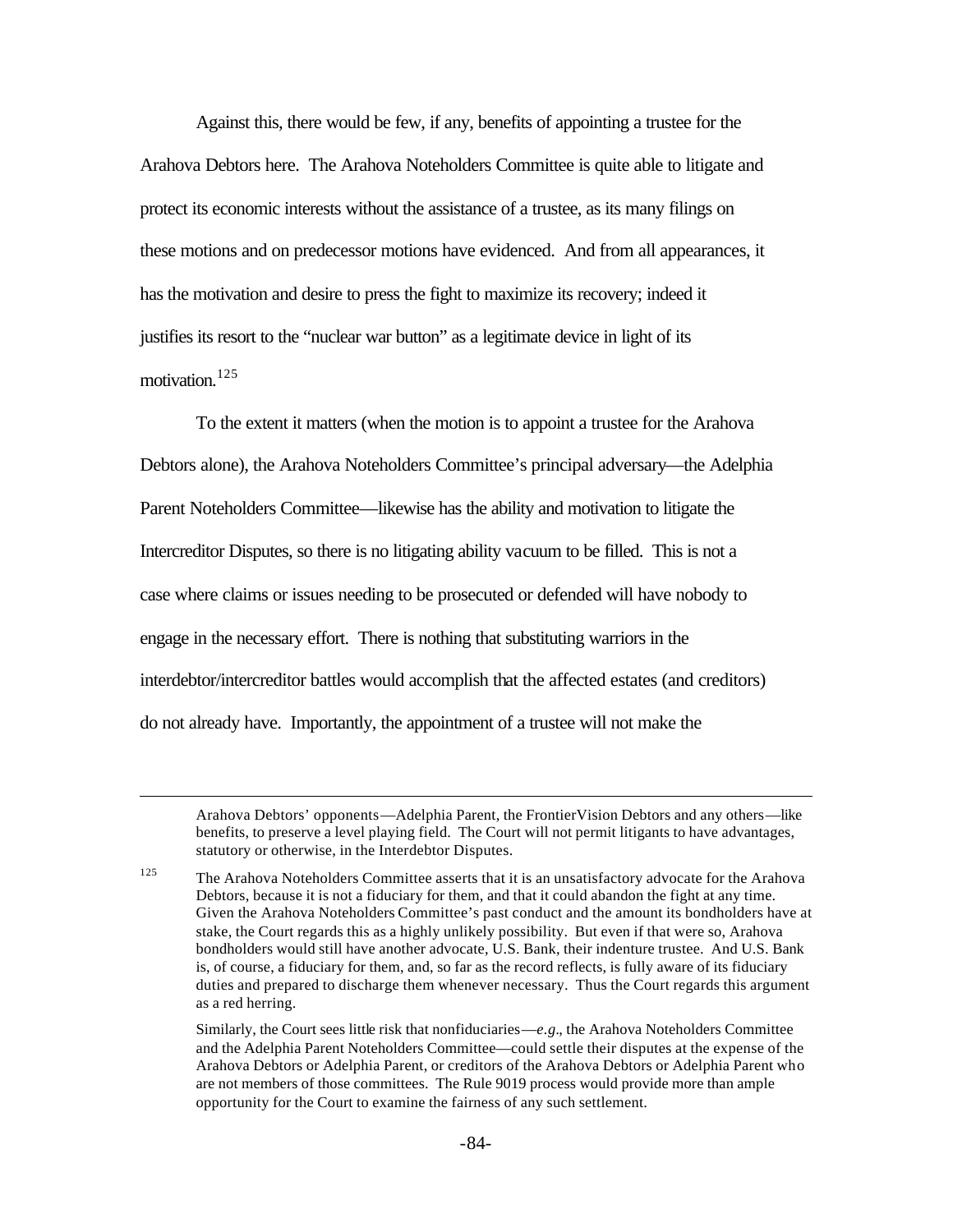Intercreditor Disputes go away. It will just lengthen the time it will take to get them resolved.<sup>126</sup>

In argument before Judge Scheindlin of the District Court on its motion for leave to file an expedited appeal, the Arahova Noteholders Committee noted three areas where it thought it had been prejudiced by the absence of a trustee for the Arahova Debtors. Two were illusory, and one is justified by sound bankruptcy policy.

In the first, the Arahova Noteholders Committee expressed concern about not being paid its legal fees in carrying on the battle.<sup>127</sup> But as Judge Scheindlin observed,<sup>128</sup> the Arahova Noteholders Committee, if it benefited the Arahova Debtors by carrying on the fight in the interdebtor dispute, could seek reimbursement, for "substantial contribution," under section 503(b) of the Code.<sup>129</sup> The Code already gives the Arahova Noteholders Committee the opportunity to get what it is looking for,  $130$  and without the trauma and expense of a trustee. $131$ 

<sup>126</sup> Nor does this Court accept the notion that acrimony leading to an inability to cooperate in reorganization (*see* Arahova Noteholders Comm. Trustee Motion at ¶ 60) here justifies appointment of a trustee. Unfortunately, as the Court has seen in e-mails and other communications between parties in interest, acrimony amongst creditors is commonplace in this district. Appointment of a trustee would be unlikely to make the intercreditor acrimony go away, and would simply result in expense and delay that would reduce creditor recoveries and decrease the pot they were fighting over. In *Marvel*, cited by this Court above and discussed by the Arahova Noteholders Committee repeatedly, where the Third Circuit ruled that Judge McKelvie's appointment of a trustee was not an abuse of discretion, 140 F.3d at 472-73, the acrimony was between the *debtor* and the creditors, and replacing the debtor eliminated one of the two feuding parties. Here that would not be the case. In fact, even then, as the Third Circuit noted, "[w]e expressly hold that there is no per se rule by which mere conflicts or acrimony between debtor and creditor mandate the appointment of a trustee." *Id.* at 473.

<sup>127</sup> *See* Sept. 20, 2005 Hrg. Tr. at 17 ("a consequence of not being a debtor is that you cannot hire counsel and be paid by the estate").

<sup>128</sup> *Id.*

<sup>&</sup>lt;sup>129</sup> The Court hastens to note that the Arahova Noteholders Committee's principal opponents, the Adelphia Parent Noteholders Committee and the FrontierVision Noteholders Committee, would have the same rights.

<sup>&</sup>lt;sup>130</sup> It is true that substantial contribution applications are heard only at the end of the case. Parties in interest, and the bankruptcy courts, need an understanding, with as much information as possible,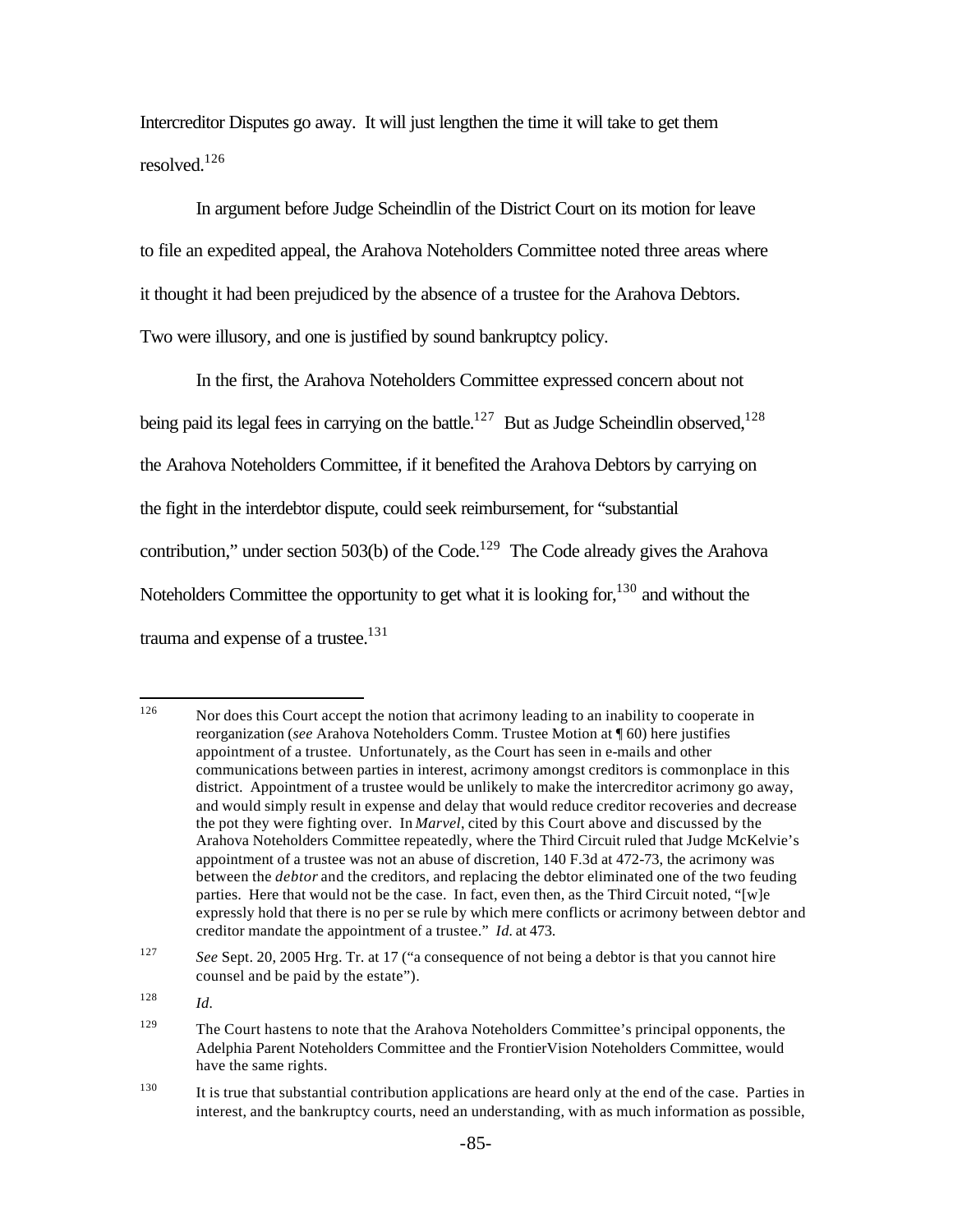The Arahova Noteholders Committee also made an argument before Judge Scheindlin that the appointment of a trustee or fiduciary would assist it with respect to matters of attorney-client privilege—such as by destroying the attorney-client privilege of WF&G, and "getting [its] work on the interdebtor dispute.... [I]t is privileged from, I guess, everybody."<sup>132</sup> Once parsed, this has little in the way of substance. First, the Arahova Noteholders have moved for a determination that they are entitled to puncture the privilege, and they could win, without the damage to the estate of a trustee. Second, this Court has difficulty seeing how one thing has anything to do with the other. Any trustee appointed presumably could waive the Arahova Debtors' own privilege, and, if he or she wanted, could share new privileged information and/or work product with the Arahova Noteholders Committee. But he or she could just as easily be of a mind to regard that committee as a litigant with an agenda and remain independent, hardly making the disclosure of even the trustee's counsel's work product a foregone conclusion. And in any event, it is not clear that a newly appointed trustee could authorize the disclosure of privileged matter generated in the *past*, as, *inter alia*, he or she might not be in a position to give the necessary consent on behalf of others for whom

of the extent of the benefits constituting the asserted substantial contribution. Considering them (and, presumably, making payment) at an earlier time (which this Court has never seen) would encourage parties to routinely make such applications to finance their private agendas, and, if granted, add significant administrative costs to already expensive chapter 11 cases without any real indication of their resulting benefit.

<sup>131</sup> Additionally, of course, any trustee appointed for the Arahova Debtors would have his or her own counsel (with the Arahova Noteholders Committee's present counsel seemingly being conflicted from such a role). The Arahova Noteholders Committee could not tell the Arahova trustee what to do. And the appointment of such a trustee would ironically make it harder for the Arahova Noteholders Committee to recover on its own substantial contribution application, as any incremental benefits it would be providing would be less significant.

<sup>132</sup> *See* Sept. 20, 2005 Hrg. Tr. at 17.

 $\overline{a}$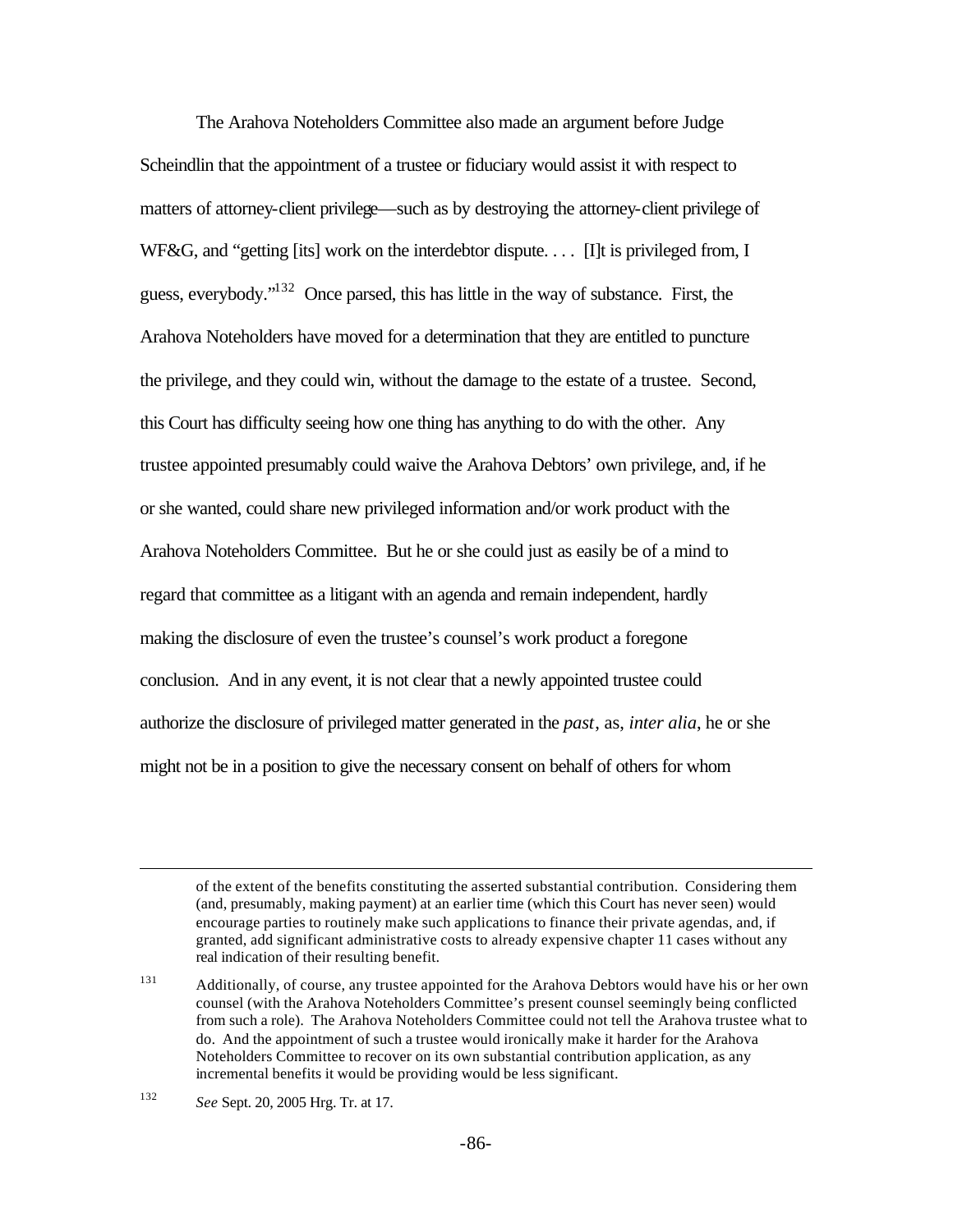WF&G was also counsel, and subject to a "joint interests" privilege.<sup>133</sup> Third, but most importantly, the Arahova Noteholders' Committee's desire to peek over WF&G's shoulder is insufficient to outweigh all the damage and risk to the Arahova Debtors' estates, described above.

Finally, the Arahova Noteholders Committee expressed the concern that if it were to seek a stay pending appeal, it would have to post a bond, while a trustee would not.<sup>134</sup> The Court finds that true, but hardly offensive. The Arahova Noteholders Committee wished to push the "nuclear war button" and put the closing of a \$17.6 billion transaction at risk to augment its personal recovery. The Arahova Debtors' share of the \$17.6 billion to be received will likely run into the hundreds of millions, if not billions, of dollars. And if that transaction is lost, there may be no recoveries, or only minimal recoveries, for the Arahova Noteholders Committee or any other creditor of Arahova. The requirement for bonds to secure stays pending appeal provides important protection to appellees and their stakeholders—even then, arguably insufficient—against the damage that might occur by reason of a stay. The Court has some difficulty seeing how this or any other Court should have sympathy for a litigant in the Arahova Noteholders Committee's position seeking to be excused from that requirement. There is no good reason to subject the Arahova Debtors' estates to the resulting costs, damage, and risk resulting from the appointment of a trustee, to provide the Arahova Noteholders Committee with dispensation from further costs and damage it might inflict.

<sup>133</sup> Briefs have recently been submitted on the privilege issues, but they have not yet been argued. As is apparent, the Court is not deciding them now.

<sup>134</sup> Sept. 20, 2005 Hrg. Tr. at 18.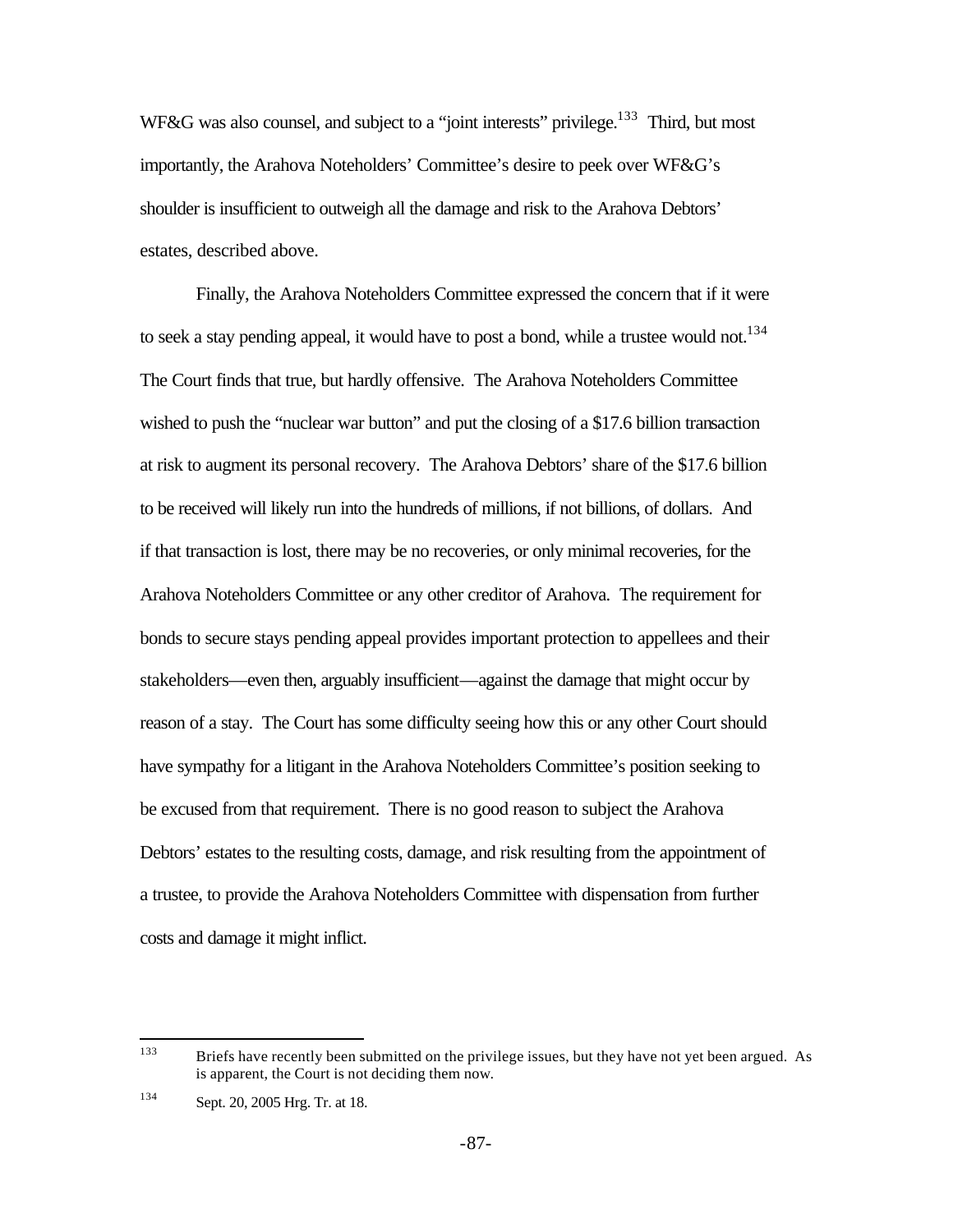The Court assumes that in some case, at some time, with a combination of a need that is not present here, an absence of factors making the appointment of a trustee affirmatively prejudicial, and/or with consent of the affected debtor, the appointment of one or more chapter 11 trustees to address otherwise unaddressed interdebtor issues might be appropriate. *PSINet Consulting Solutions,* where this Court appointed a chapter 11 trustee under subsection (a)(2), was such a case—by reason of a confluence of a management that was about to side with the parent in the interdebtor issues; a management that had resigned from the subsidiaries, leaving a management vacuum; an absence of factors tending against the appointment; and the debtor's consent to such relief. But this case has none of those factors, and *PSINet Consulting Solutions* is relevant only by way of contrast.

However, quite relevant is the analysis by Judge Gonzalez in *WorldCom,* where another creditor group moved for the appointment of a trustee on the basis of interdebtor conflicts:

> The appointment of a trustee would be very costly to the Debtors and their estates, with no apparent benefit. Given the size and complexity of the Debtors and their operations, the delay and expense that would be caused by the trustee's (and new professionals') need to learn about the Debtors' assets, liabilities, businesses, and chapter 11 cases would be substantial and would likely seriously and adversely affect the prospects of rehabilitation. The appointment of a trustee would severely impede the Debtors' ability to confirm a consensual chapter 11 plan of reorganization within the next few months. As has been stated previously in this decision, the issues raised by the Movants throughout are most appropriately addressed in the context of the Plan confirmation process.<sup>135</sup>

<sup>135</sup> WorldCom Memorandum Decision and Order at 23.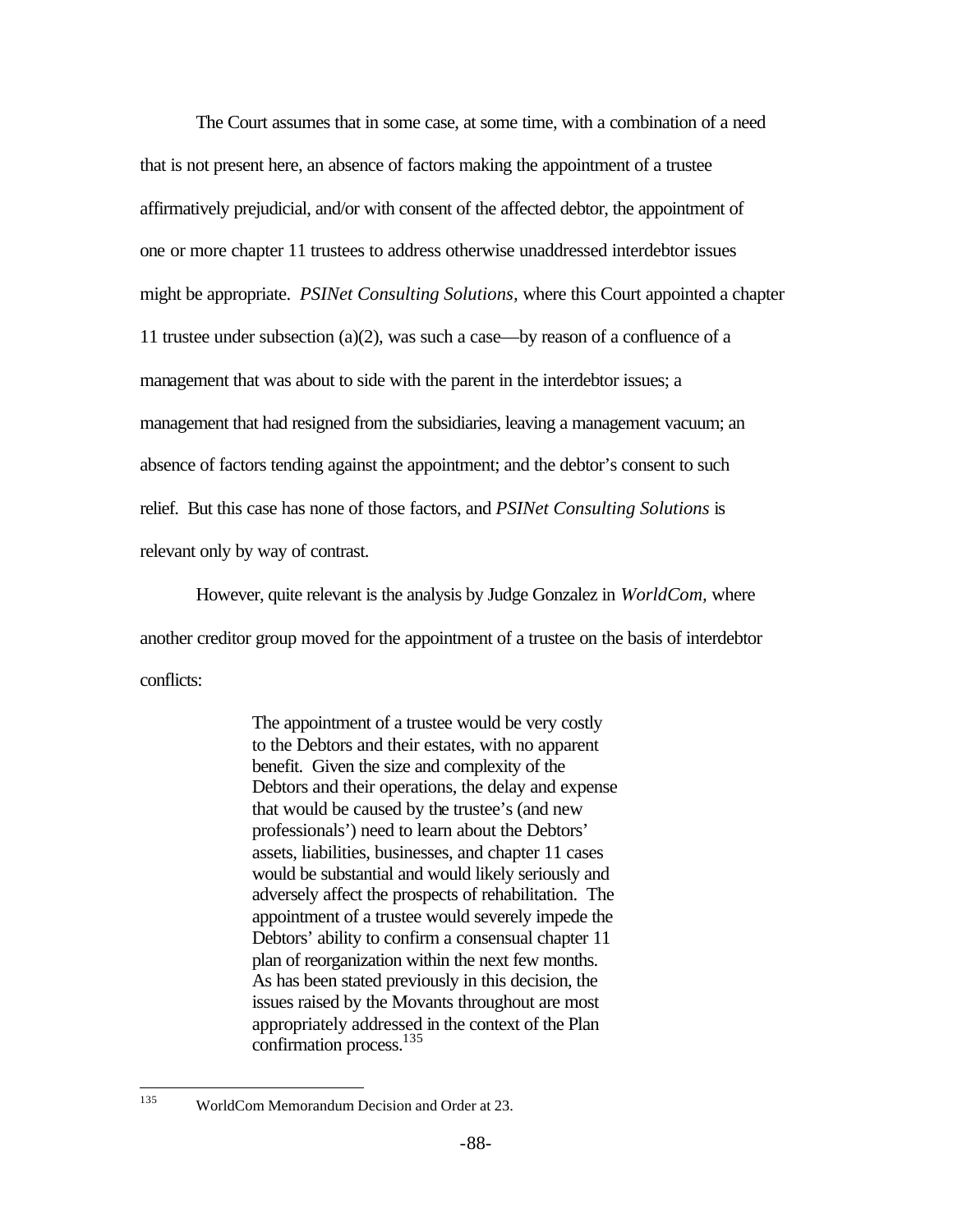Similar (though fewer) downside factors there resulted in denial of the *WorldCom* motion.

For reasons set forth above and in its Findings of Fact, the Court finds that appointment of a trustee for the Arahova Debtors would *not* be in the interests of their creditors, equity holders, or other interests of their estates. In fact, it would be exactly the opposite.

### *B. Recusal and Appointment of Alternative Fiduciary*

As an alternative to the appointment of a trustee, the Arahova Noteholders Committee seeks an order "requiring that, as a condition to continuing to act as the debtor-in-possession for the Arahova Debtors, the current officers and directors charged with assisting in any Inter-Debtor Issue recuse themselves and appoint independent officers and directors who can then retain unconflicted counsel to represent the Arahova Debtors' estates in respect of the Inter-Debtor Issues."<sup>136</sup> The Court addresses these in turn.

## *1. Appointing Fiduciaries.*

The first (and principal) aspect of the requested alternative relief—for the appointment, under sections 105(a) and 1107(a) of the Code, of "independent" officers and directors, who can then retain "unconflicted counsel"—must be denied.

Section 105(a), which provides, in relevant part, that "[t]he court may issue any order, process, or judgment that is necessary or appropriate to carry out the provisions of this title," $137$  is plainly an inappropriate basis upon which such relief can be based. This Court has already considered the propriety of a trustee under section 1104(a) of the

<sup>136</sup> Arahova Noteholders Comm. Trustee Motion at ¶ 30.

 $137$  11 U.S.C. § 105(a).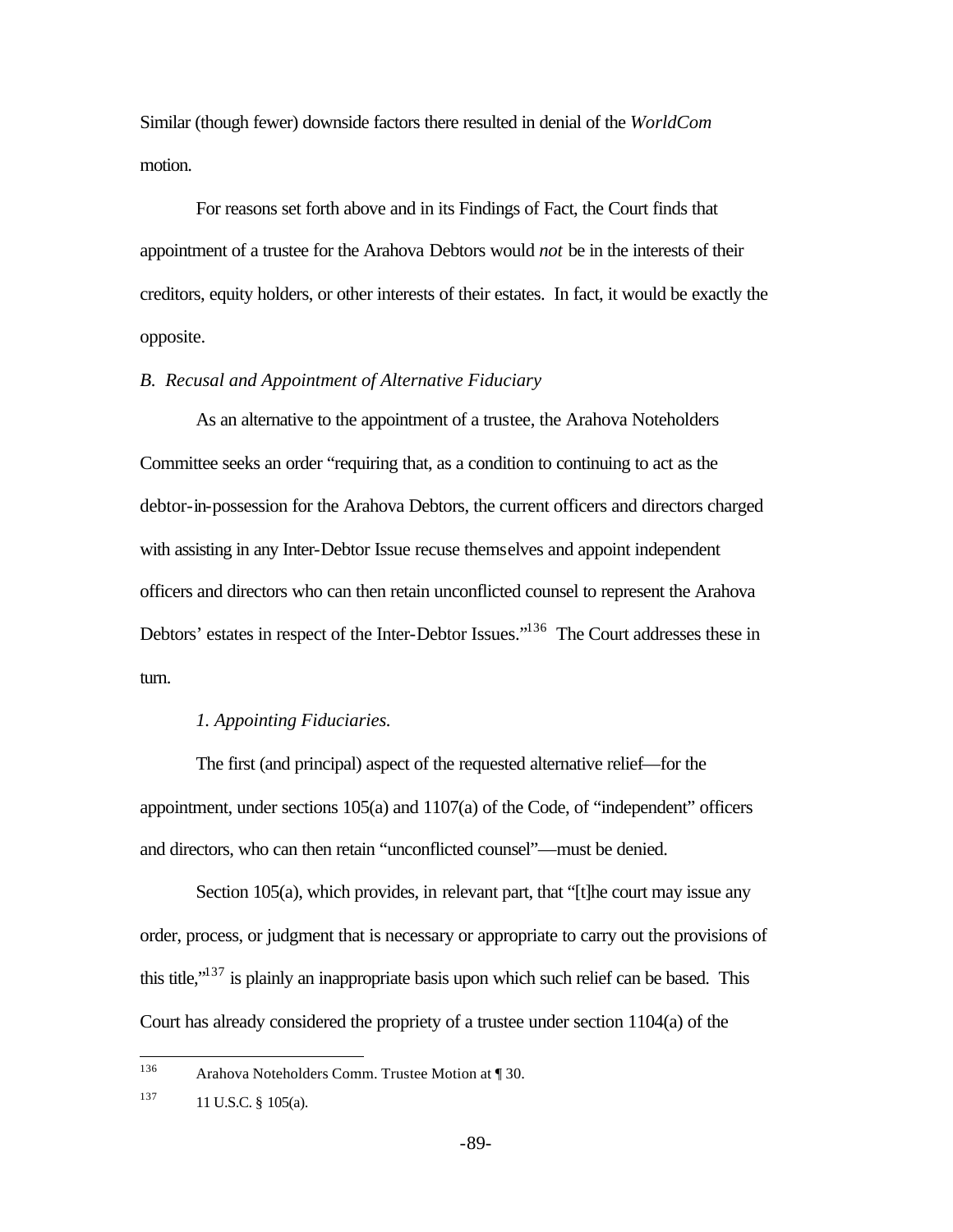Code—considering whether the appointment of such might be required by law or might be appropriate as a matter of discretion—and has rejected both. The Second Circuit has repeatedly held that the lower courts cannot use section  $105(a)$  to circumvent the Code.<sup>138</sup> Using section 105(a) to appoint a fiduciary to act as a trustee shorn of the name, but with few other substantive differences, would be the exact kind of wrongful judicial action that the Second Circuit has forbidden. Section 1104 already provides for two kinds of fiduciaries, trustees<sup>139</sup> and examiners.<sup>140</sup> The Arahova Noteholders Committee has not shown an entitlement to the first, and has not asked for the second. Appointing a trustee equivalent, under these circumstances, would be doing exactly what the Second Circuit told the lower courts *not* to do: using section 105(a) "to create substantive rights that are otherwise unavailable under applicable law,"<sup>141</sup> and to "invent remedies that overstep statutory limitations."<sup>142</sup>

Section 1107 of the Code provides, in relevant part:

<sup>138</sup> <sup>138</sup> *See*, *e.g.*, *In re Momentum Manufacturing Corp.,* 25 F.3d 1132, 1136 & n.4 (2d Cir. 1994) ("It is well settled that bankruptcy courts are courts of equity, empowered to invoke equitable principles to achieve fairness and justice in the reorganization process. . . . We have repeatedly emphasized the importance of the bankruptcy court's equitable power." But "[t]his power is not unlimited. Thus, a bankruptcy court may not exercise this power in contravention of provisions of the Code."); *In re Joint Eastern & Southern District Asbestos Litigation,* 982 F.2d 721, 751 (2d Cir. 1992) ("*Asbestos Litigation"*) ("[A] reorganization is assuredly governed by equitable considerations, but that guiding principle is not a license to courts to invent remedies that overstep statutory limitations."); *see also In re Aquatic Development Group, Inc.,* 352 F.3d 671, 680 (2d Cir. 2003) (Straub, J., concurring) ("*Aquatic Development*") ("[T]his Court has repeatedly cautioned that 105(a) 'does not "authorize the bankruptcy courts to create substantive rights that are otherwise unavailable under applicable law, or constitute a roving commission to do equity." ' "), quoting *In re Dairy Mart Convenience Stores, Inc.,* 351 F.3d 86, 92 (2d Cir. 2003) ("*Dairy Mart"*), in turn quoting *U.S. v. Sutton*, 786 F.2d 1305, 1308 (5th Cir. 1986).

<sup>139</sup> *See* 11 U.S.C. § 1104(a).

<sup>140</sup> *See* 11 U.S.C. § 1104(c).

<sup>141</sup> *See Dairy Mart,* 351 F.3d at 92 (citation omitted); *Aquatic Development*, 352 F.3d at 680 (Straub, J., concurring) (citation omitted).

<sup>142</sup> *See Asbestos Litigation,* 982 F.2d at 751.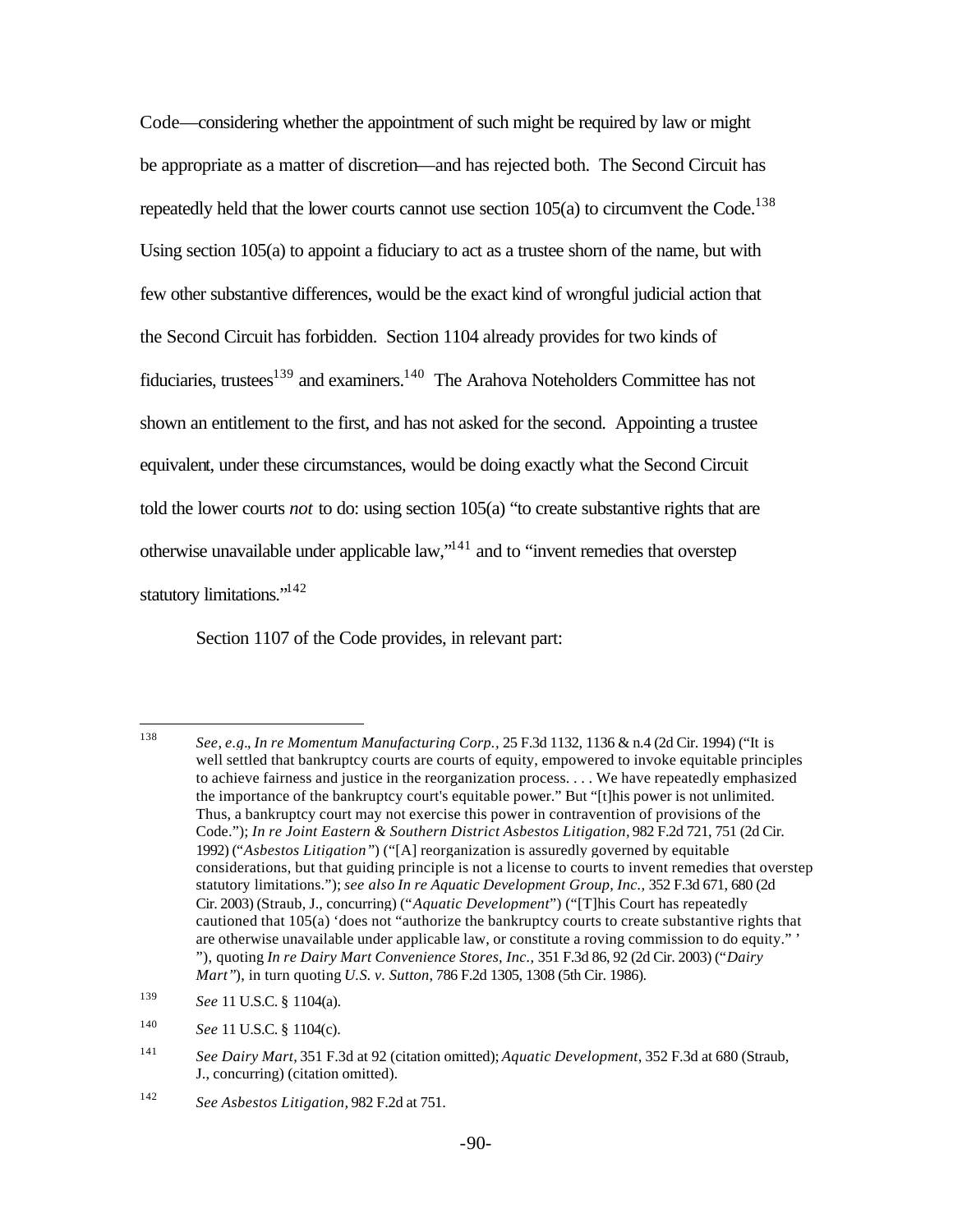(a) Subject to any limitations on a trustee serving in a case under this chapter, *and to such limitations or conditions as the court prescribes,* a debtor in possession shall have all the rights, other than the right to compensation under section 330 of this title, and powers, and shall perform all the functions and duties, except the duties specified in sections 1106(a)(2), (3), and (4) . . . .<sup>143</sup>

Though without articulating standards to be used in any determination, section 1107(a) expressly authorizes a bankruptcy court (with stated exceptions not relevant here) to prescribe at least some kinds of "limitations or conditions" on the rights, powers, and duties of a debtor in possession. But as *Collier* observes, "[s]ection 1107(a) is silent as to the nature of the limitations and conditions that a court may impose under this section."<sup>144</sup> Likewise, the caselaw addressing the imposition of conditions is very sparse. Nevertheless, several guiding principles emerge from the words and structure of section 1107(a), and Second Circuit pronouncements with respect to other broad (and seemingly limitless) grants of authority to bankruptcy courts.

First, the Court believes that, at least as a general matter, the imposition of limitations or conditions under section 1107(a) is within the discretion of the court. The sentence structure; the absence of more binding direction (such as the limits on court discretion that can be found in the BAPCPA amendments); the express authority to "prescribe"; and the inherently fact-driven context in which decisions of this character are made all dictate the conclusion that the matter is at least generally one of court discretion. Conversely, there is nothing to suggest that any exercise of the power to prescribe limitations or conditions would ever be mandatory. The Code has too many instances in

<sup>143</sup> 11 U.S.C. § 1107(a) (emphasis added).

<sup>144</sup> 7 *Collier on Bankruptcy* ¶ 1107.01 (Matthew Bender 15th Ed. Rev.).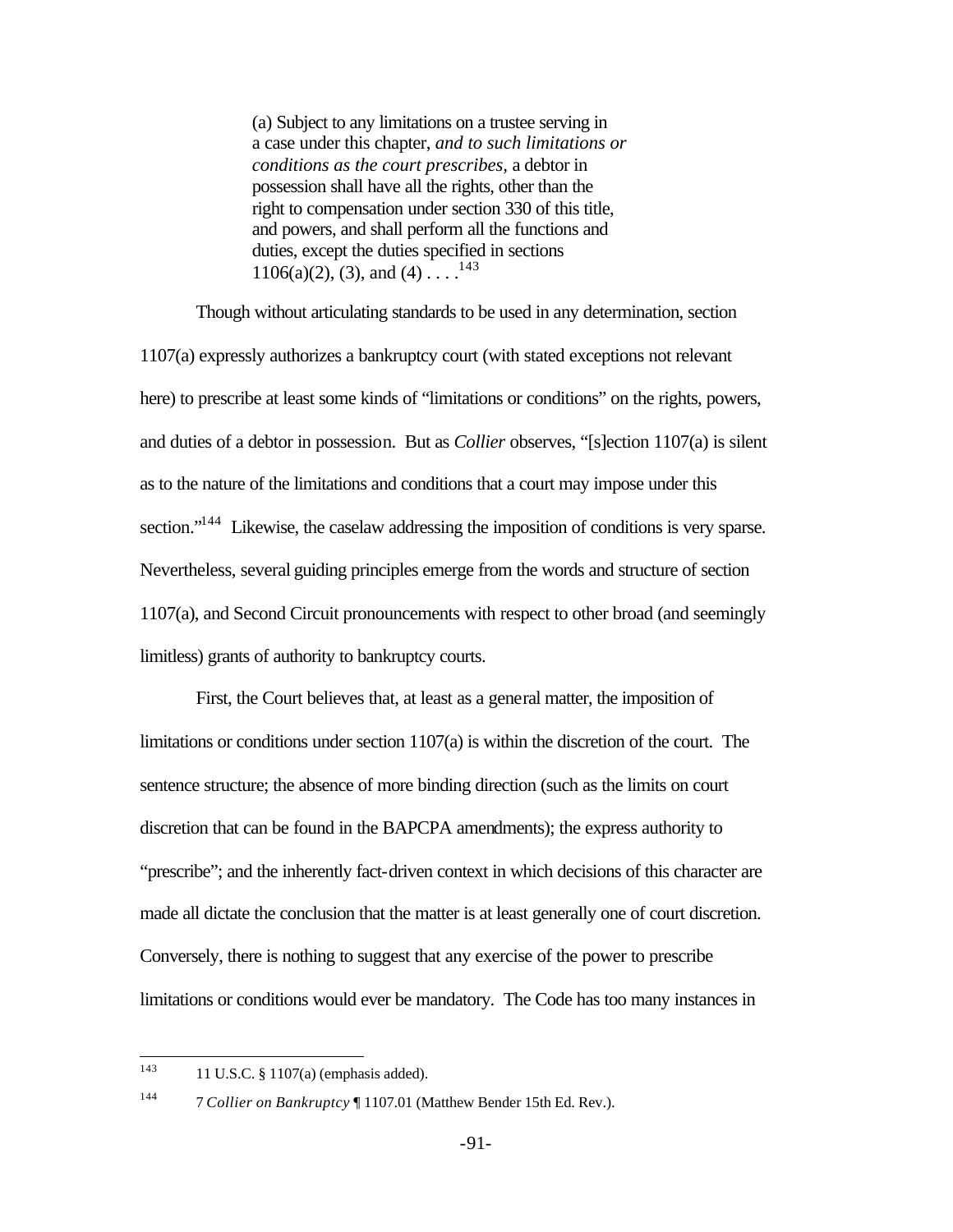which it has made directions mandatory— $e.g.,$  by its frequent use of "shall"—for the Court to believe that more should be implied.

But how should the Court exercise that discretion? Neither section 1107(a) nor relevant case law provides useful guidance, so the Court substitutes consideration of the remainder of the Code, relevant caselaw in this Circuit and elsewhere, and common sense.

First, we know that continued status as a debtor in possession, with the full array of debtor in possession rights, is the norm in chapter 11. We also know, with more than 25 years of experience, that chapter 11, as already drafted, balances the needs and concerns of debtors and creditors, and creditors against other creditors, very well already, and that section 1107(a) has been utilized very rarely. That suggests that the circumstances under which a bankruptcy court exercises its discretion to prescribe conditions and limitations on normal debtor in possession status should be relatively limited, and that the court's power to prescribe additional conditions and limitations restricting normal debtor in possession rights and powers should be exercised with restraint. Courts, like doctors, should be careful to "do no harm."

Second, we know, from the Second Circuit's section 105(a) cases, construing another broadly drafted grant of authority, that section 105(a) cannot be used to circumvent other, more specific, sections of the Code. While section 1107(a) does not, like section 105(a), expressly say that its grant of authority is to "carry out the provisions of this title,"<sup>145</sup> the Court has considerable doubt whether section 1107(a) can fairly be read as a license to circumvent or displace more specific sections of the Code any more

<sup>145</sup> 11 U.S.C. § 105(a).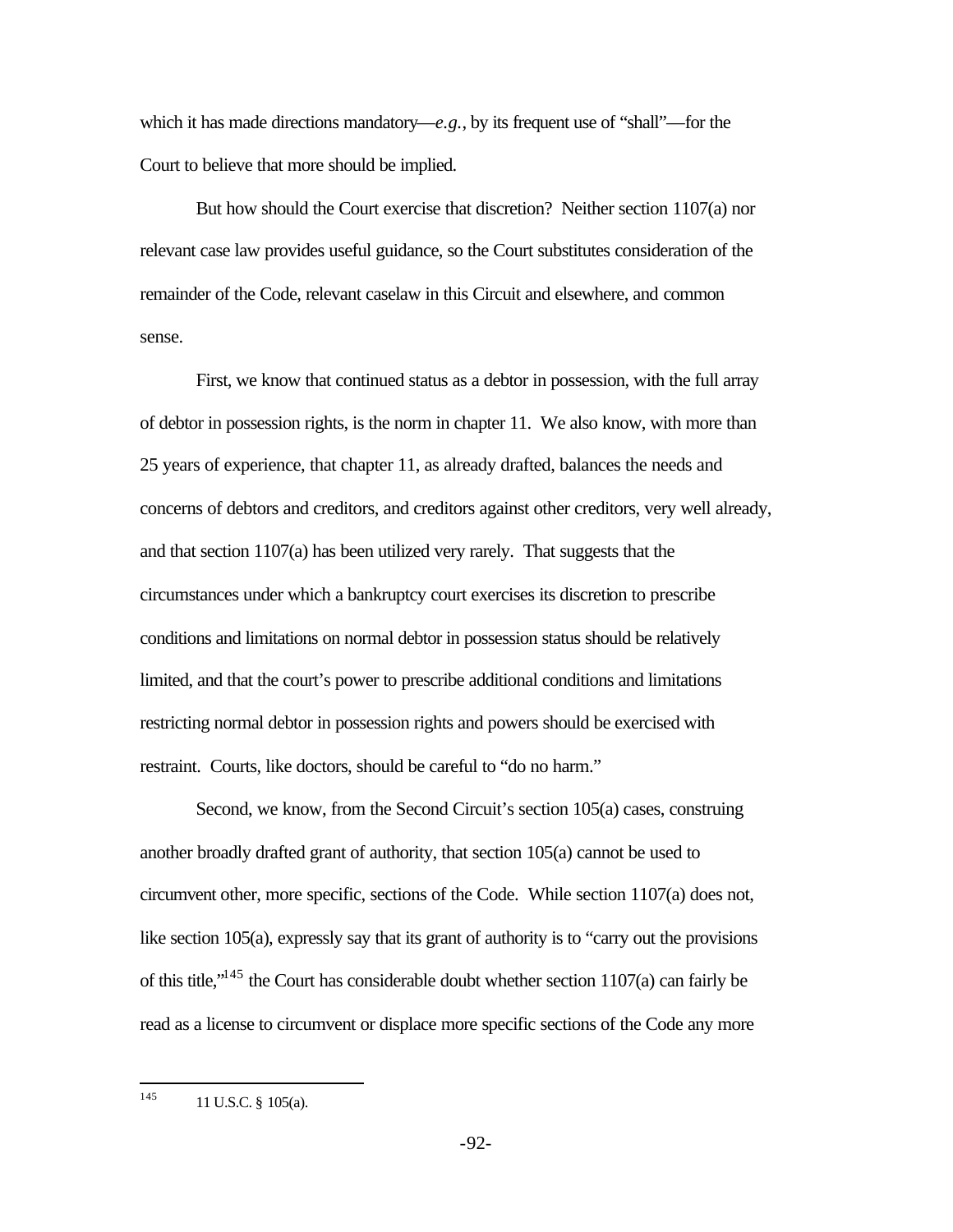than section 105(a) could. At the least, where imposing the desired conditions would have the effect of circumventing other sections of the Code, or come close to doing so (as, for example, appointing the desired "fiduciary" would, after the denial of a request to appoint a trustee—especially when a major purpose of the desired nonstatutory fiduciary is to then have the fiduciary retain counsel), the Court believes that it should be very slow to exercise its discretion in that manner. Indeed, that may be altogether forbidden. Though there is no case yet unequivocally so holding in the section 1107(a) context, relevant caselaw—ironically cited by the Arahova Noteholders Committee—comes close, displacing a debtor in possession with a nontrustee only where there was consent, and suggesting that the presence of consent to it was the controlling factor.<sup>146</sup>

Third, we can draw useful guidance from the three cases in which the Second Circuit has authorized the deputization, subject to court approval, of creditors' committees and individual creditors to bring litigation on behalf of an estate, even though the Code does not expressly authorize it. In doing so, the Circuit has articulated standards for the lower courts to consider when asked to grant such approvals.

This Court discussed that caselaw in detail in its recent decision in the *Adelphia* cases granting the Creditors' Committee "*Housecraft* authority"<sup>147</sup> to proceed with

<sup>146</sup> <sup>146</sup> *See In re Gaslight Club, Inc*., 782 F.2d 767 (7th Cir. 1986) ("*Gaslight Club*") (approving replacement of debtor's president and majority shareholder as individual exercising debtor in possession powers, without appointing trustee, but where the individual who had been replaced consented to it).

<sup>147</sup> *See Glinka v. Murad (In re Housecraft Industries USA, Inc.),* 310 F.3d 64 (2d Cir. 2002) ("*Housecraft* "). *Housecraft,* the third of the Second Circuit's trilogy of standing-to-sue cases following *Unsecured Creditors Committee of Debtor STN Enterprises, Inc. v. Noyes (In re STN Enterprises),* 779 F.2d 901 (2d Cir. 1985) ("*STN*") and *Commodore International Ltd. v. Gould (In re Commodore International Ltd.),* 262 F.3d 96 (2d Cir. 2001) ("*Commodore* ")—permits the bankruptcy court to confer standing upon a committee to sue as a co-plaintiff with the debtor on behalf of the estate when the requirements for conferring such standing have been satisfied.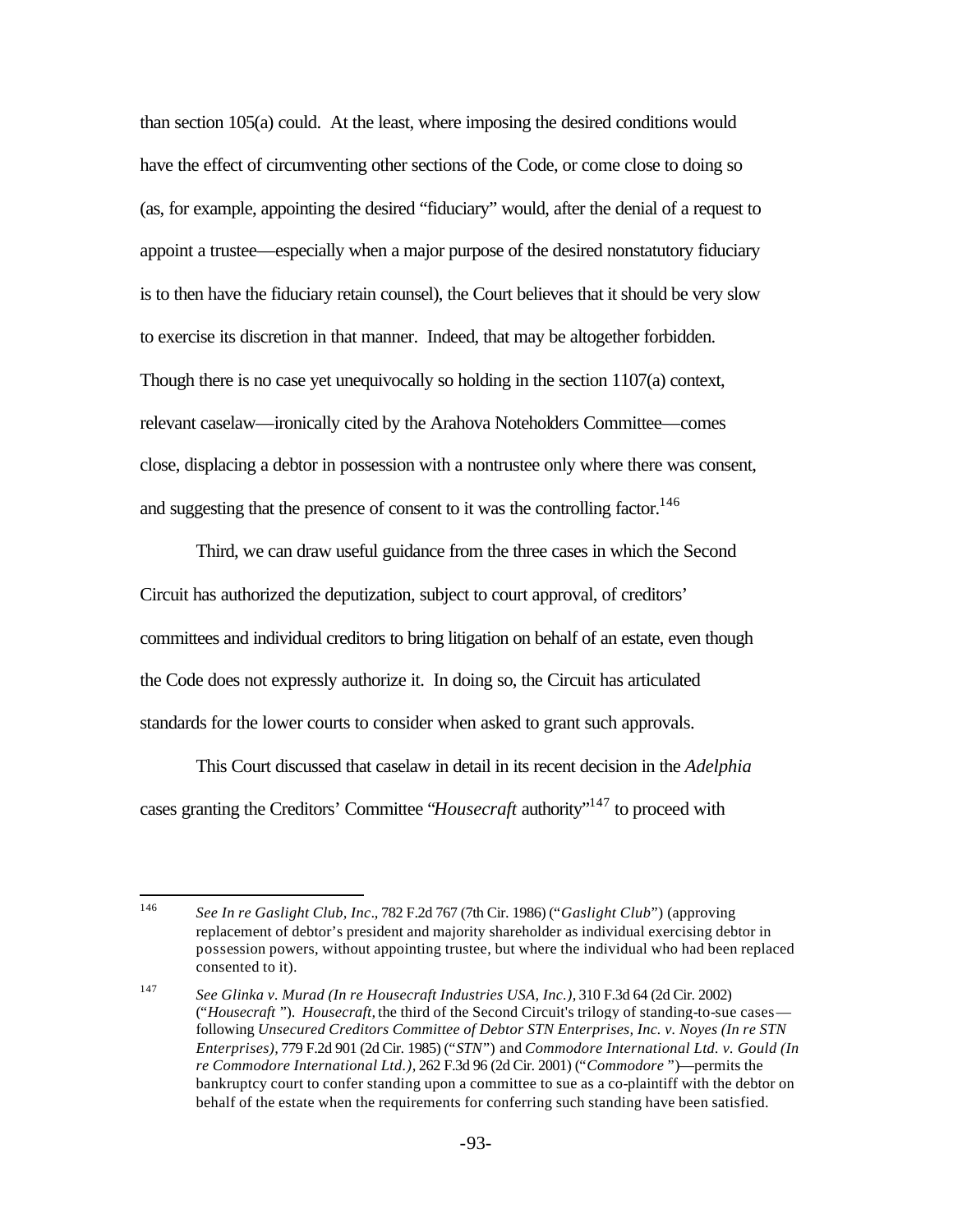litigation against Adelphia's bank lenders,  $148$  and will not discuss it in comparable length here. This Court there referred to the "trilogy" of decisions of the Second Circuit, beginning with *STN*, that authorize the deputization of committees and creditors to bring litigation on behalf of an estate. $149$  When committees or creditors are so appointed, they are of course another species of nonstatutory fiduciaries. Like the ones the Arahova Noteholders Committee wants to appoint here, they are not expressly authorized under the Code.

This Court noted in the *Adelphia Housecraft Decision* that although the words used by the Second Circuit in each of the cases in the *STN* trilogy differed slightly, they shared a common underpinning requiring the bankruptcy court to satisfy itself that the appointment of such an estate representative would be in the best interests of the estate.<sup>150</sup> That is instructive for the analysis here, in this Court's view, for it teaches that the appointment of fiduciaries to act on behalf of bankruptcy estates, with the consequences to those estates that such appointments may bring, must be helpful, and not damaging, to an estate. The *STN* trilogy cases suggest to this Court that even assuming it has the

<sup>148</sup> <sup>148</sup> *See Adelphia Communications Corp. v. Bank of America, N.A. (In re Adelphia Communications Corp.*), 330 B.R. 364 (Bankr. S.D.N.Y. 2005) (Gerber, J.), appeal pending ("*Adelphia Housecraft Decision*").

<sup>149</sup> In *STN,* the first of the *STN* trilogy, the Second Circuit confirmed the authority of bankruptcy courts to deputize committees to prosecute litigation on behalf of the estate with the approval of the bankruptcy court. Approval would be appropriate where the committee presented a colorable claim or claims for relief that on appropriate proof would support a recovery, and where the trustee or debtor in possession unjustifiably failed to bring suit or abused its discretion in not suing. *Adelphia Housecraft Decision*, 330 B.R. at 374.

*Commodore* extended the *STN* principles to encompass situations where the debtor in possession, while not prosecuting the litigation itself, *consented* to its prosecution by a committee. In *Commodore,* the Second Circuit ruled that a committee could appropriately act on behalf of the estate under such circumstances, with the approval of the bankruptcy court, if (1) the committee has the consent of the debtor in possession or trustee, and (2) the court finds that suit by the committee is (a) in the best interest of the bankruptcy estate, and (b) is "necessary and beneficial" to the fair and efficient resolution of the bankruptcy proceedings.

<sup>150</sup> 330 B.R. at 369.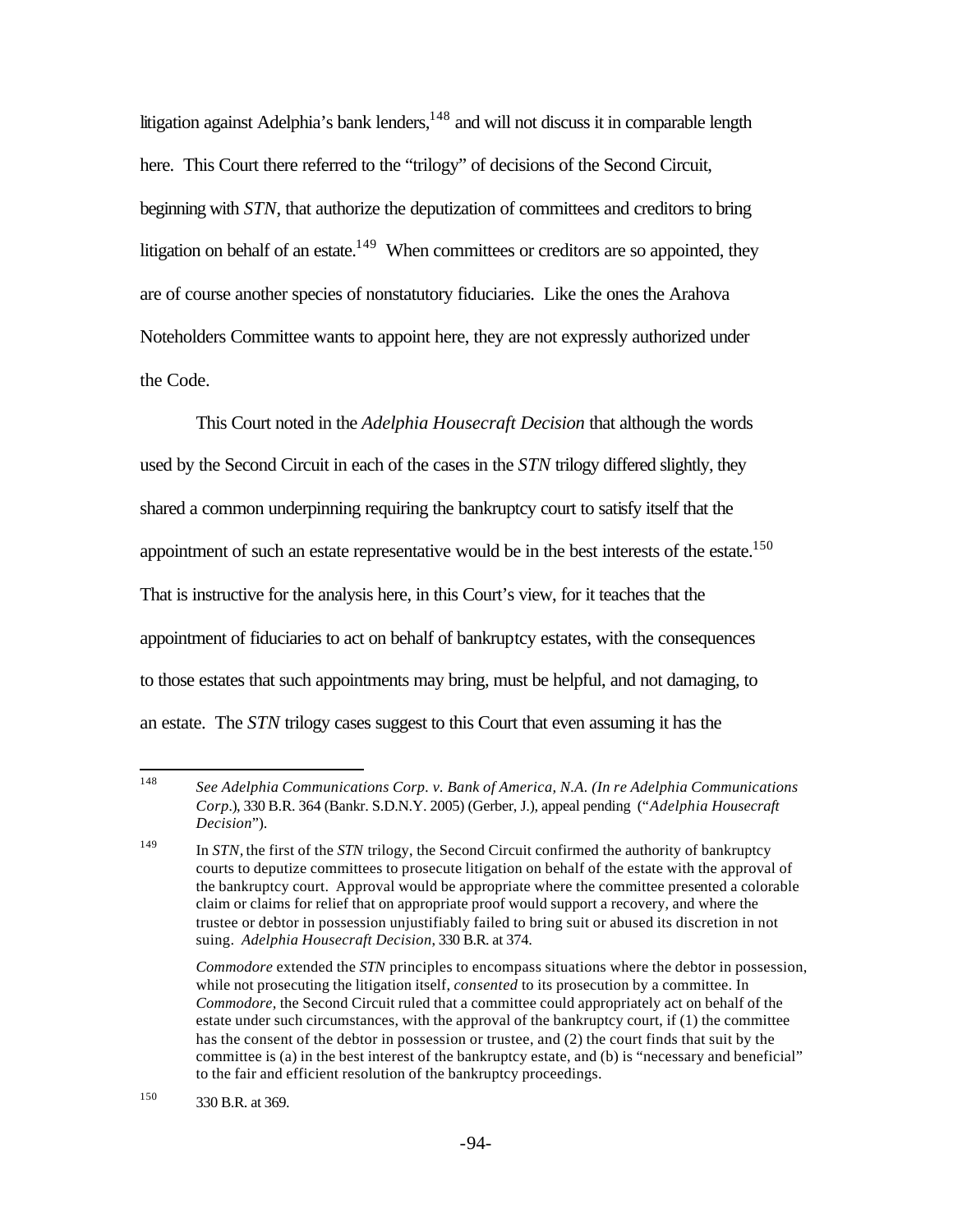discretion to appoint nontrustee fiduciaries to act on behalf of an estate under section 1107(a), it should engage in a similar inquiry, and satisfy itself that it can make a similar finding—that the appointment will be in the interests of that estate, and be "necessary and beneficial to the fair and efficient resolution of the bankruptcy proceedings." And if an *STN* trilogy inquiry is not mandatory, those cases suggest that as factors to consider in an exercise of discretion, they would at least be helpful.

\* \* \*

Significantly, the Arahova Noteholders Committee cites no case appointing one or more fiduciaries under section  $1107(a)$  to deal with interdebtor disputes in a multidebtor case—whether because such is mandatory or whether it is desirable as a matter of court discretion. The request is unprecedented, and, like most of the Arahova Noteholders Committee's requests on these motions, it would result in extraordinarily prejudicial consequences to the Arahova Debtors and their creditors, with no material corresponding gain other than for the Arahova Noteholders Committee's tactical desires. The Court holds that, assuming *arguendo* that the Court would have any discretion to order the appointment of trustee equivalent fiduciaries under section  $1107(a)$ , <sup>151</sup> as an

<sup>151</sup> <sup>151</sup> That is not to say, and the Court does not hold, that the same considerations would apply to conditioning continued status as a debtor in possession on more modest or constructive conditions, such as hiring or retaining restructuring assistance. It is fairly common, in the bankruptcy community, for debtors in financial difficulty to retain or employ expert help—to provide the debtors with general business, financial or accounting expertise, in the effort to increase their profitability. That is a salutary practice, from which everybody gains. The Court can see how, in an appropriate case, a struggling debtor's continued status as debtor in possession might be conditioned, under section 1107(a), upon securing extra help.

But while turnaround specialists have frequently been named as *statutory* trustees, and while the court assumes (without deciding) that turnaround specialists hired by debtors as officers (such as Chief Restructuring Officer) have at least some fiduciary duties, just as ordinary corporate officers do, the Court would not expect any individuals so hired to have the powers of a board of directors, or of a trustee. Indeed, at least in some cases, a contrary understanding will be expressly stated. *See* the "Jay Alix Protocol," posted by the US Trustee for this Region and District on the US Trustee website, www.usdoj.gov/ust/r02/manhattan/chapter11.htm: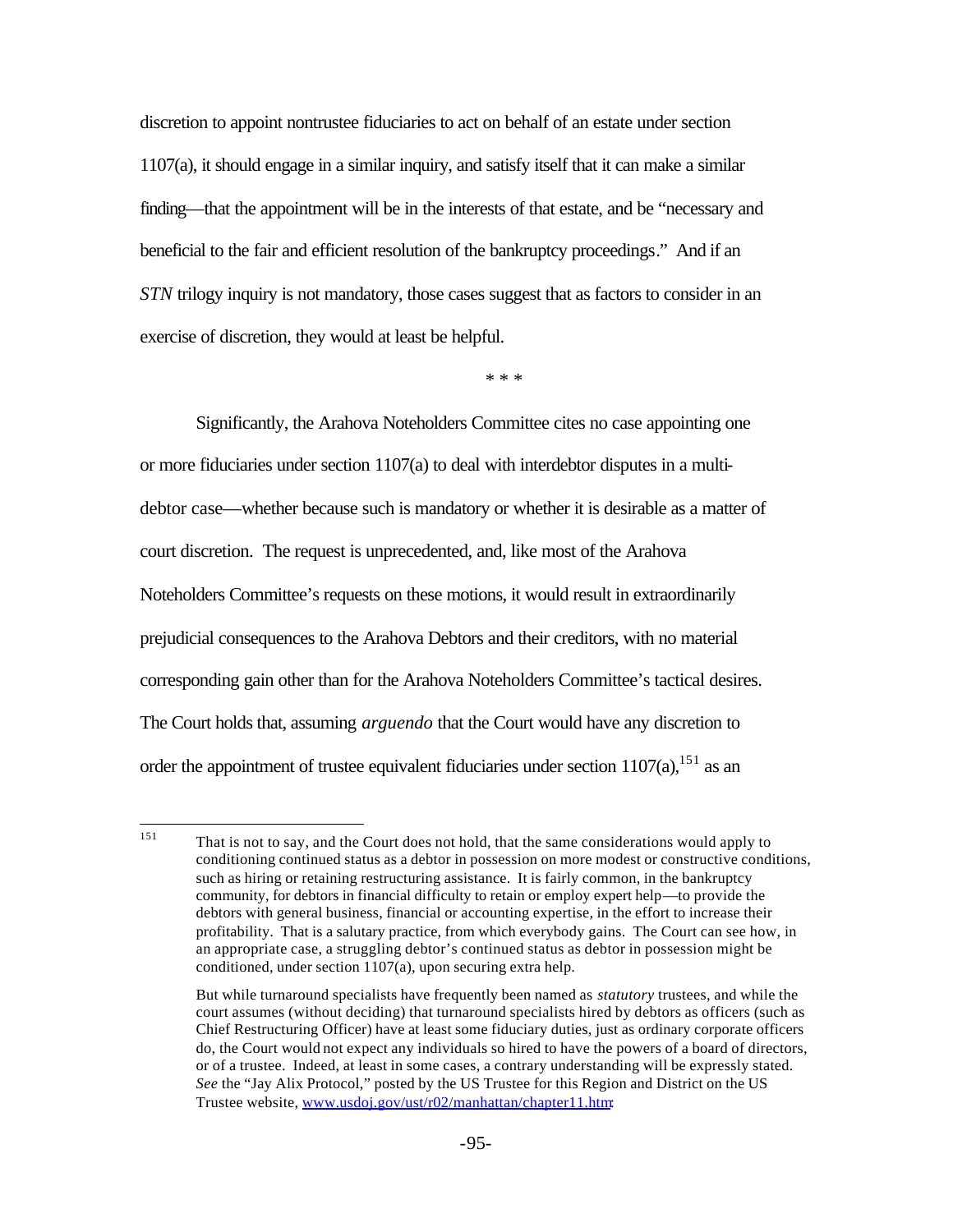alternative to satisfying the requirements of section 1104(a) or determinations made under the latter section, this is not the case in which any such discretion should be exercised.

Here the Arahova Noteholders Committee is not looking for a turnaround expert, to act under the supervision of a board; it is seeking the appointment of one or more "independent fiduciaries," to displace the board, with the power to make decisions on whether or not to commence or settle litigation, and to retain counsel to prosecute it.<sup>152</sup> It may even include deciding whether the Arahova Debtors should try to make a go of it alone, as entities separated from the rest of the Debtors. Even without (but especially with) the latter, that is in substance if not name a trustee, and represents a back-door means of circumventing the statutory requirements, and case law, applicable to the appointment of trustees under section 1104.

That is not the type of relief that, in this Court's view, it should exercise its

discretion to grant. The Seventh Circuit held in *Gaslight Club*: 153

We would certainly question recourse to the present procedure as a means generally to avoid appointment of a trustee. But we think the peculiar

Persons furnished by [the crisis manager] for executive officer positions shall be retained in such positions upon the express approval thereof by an independent Board of Directors whose members are performing their duties and obligations as required under applicable law ("Board"), and will act under the direction, control and guidance of the Board and shall serve at the Board's pleasure (*i.e.* may be removed by majority vote of the Board).

Where the nonstatutory fiduciary appointee is not a trustee with another name, the Court might not be troubled at all by such an appointment, and, where justified by the facts, might find it very useful. But what is requested here is very different.

 $152$  Presumably the Arahova Noteholders Committee wants the nonstatutory fiduciary to hire its present counsel, and that, in no small part, motivates its request. But it is objectionable either way.

<sup>153</sup> *See* n.146, *supra*.

 $\overline{a}$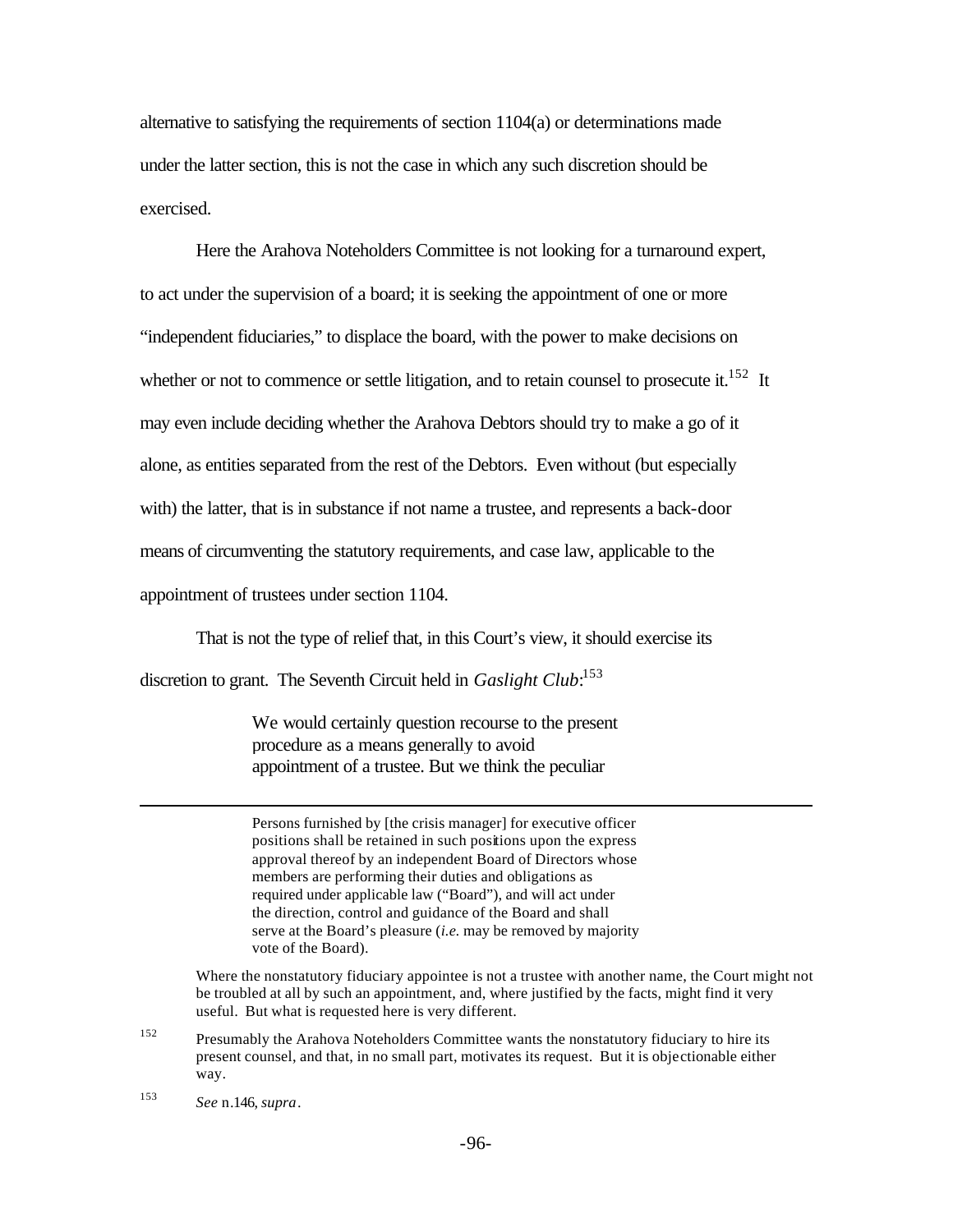circumstances of the case before us as well as the consent on all sides to the procedure followed make this case different.<sup>154</sup>

But here consent is lacking, and the circumstances are not extraordinary or peculiar. As noted above, interdebtor conflicts in large multi-debtor chapter 11 cases are very common. It would be only the very rare case, in which alternate mechanisms to resolve those disputes are lacking *and* where appointment of a trustee under section 1104(a)(2) is not a viable option, that could fairly be regarded as extraordinary.

Here, the Court is not in a position to find that appointing the requested fiduciaries would in any way be in the interests of the Arahova Debtors' estates, much less "necessary and beneficial to the fair and efficient resolution of the bankruptcy proceedings." For many of the same reasons this Court denied the Arahova Noteholders Committee *STN* authority to bring the fraudulent conveyance proceedings it wished to bring,<sup>155</sup> the Court cannot find the appointment of the desired fiduciaries to be necessary—as the same goals could be achieved, much more economically and much more quickly, under the Motion in Aid. Nor would it be beneficial. Though the appointment of nonstatutory fiduciaries would seemingly not constitute a breach of the agreements with Time Warner and Comcast, or of the DIP facility, all of the other factors, described in Section B of the facts, and Section I(A)(2) of the Court's legal discussion, would militate equally against the appointment. Nor would they be "efficient." As the Creditors' Committee in this case aptly noted in its opposition to the

<sup>154</sup> 782 F.2d at 772.

<sup>155</sup> It is not quite all of the same reasons, for there the Arahova Noteholders Committee wanted to pursue fraudulent conveyance actions, which were only a small subset of the totality of the interdebtor issues that needed to be determined, and which, for that reason and others, might themselves be affected by other issues the Arahova Noteholders Committee did not propose to resolve.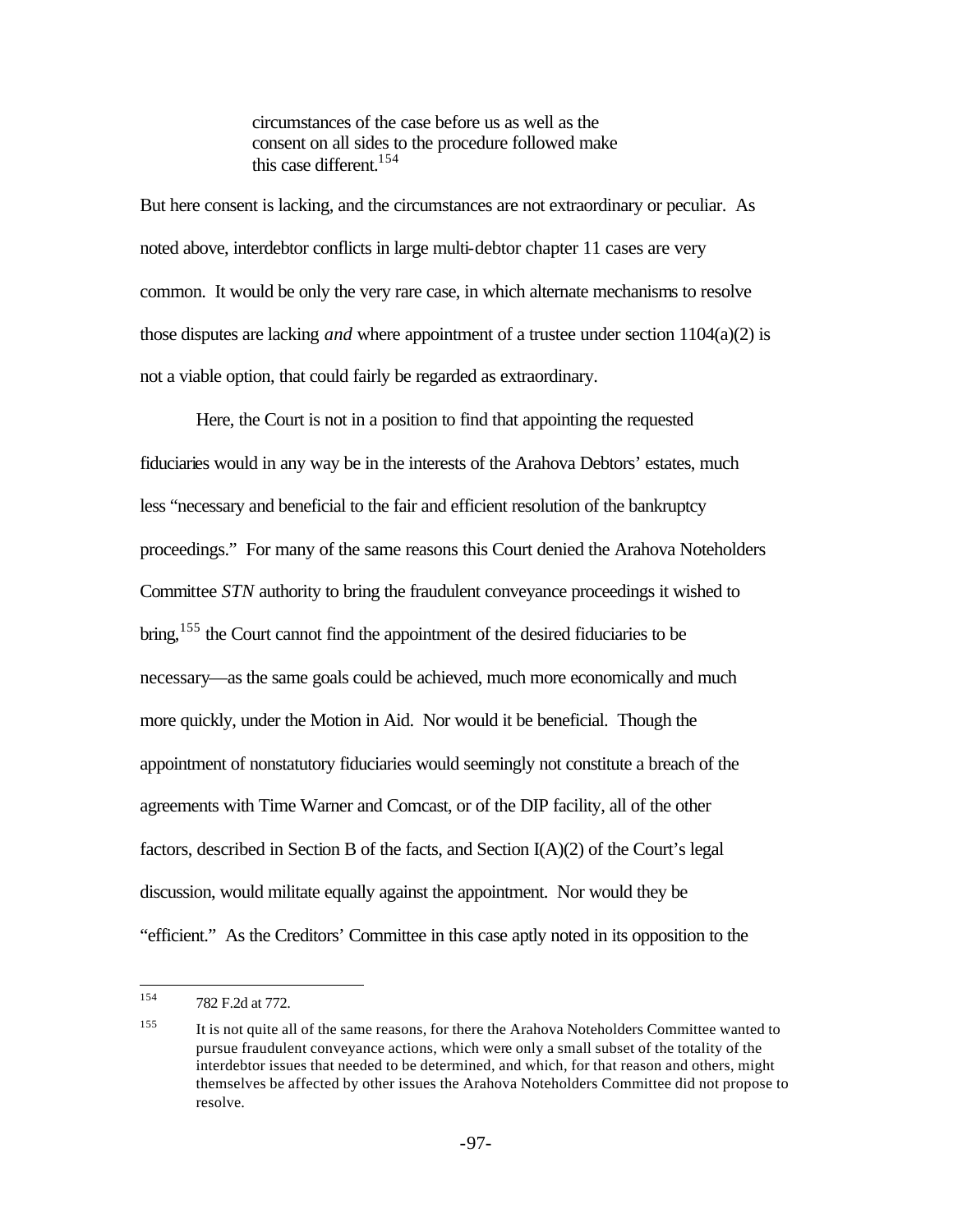Arahova Noteholders Committee motions, <sup>156</sup> the motions fail to address, or provide any comfort with respect to, how an award of the relief sought in the motions can be reconciled with the timely consummation of the agreements with Time Warner and Comcast—a result which is of paramount importance to the Debtors and their estates, and in the best interests of all creditors.

Without deciding the outer limits on a court's power to prescribe conditions on the rights and powers of a debtor in possession under section  $1107(a)$ , it appears obvious to the Court that it should use its discretion in this regard only when the conditions would be in the interests of creditors, and not prejudicial to them. Here they would be quite the opposite. For reasons described above, the exercise of the power to prescribe conditions is not mandatory, and would be a dreadful exercise of discretion.

*2. Recusal*

The second prong of the Arahova Noteholders Committee's alternative relief, insofar as it requests that the Court order that the current officers and directors of the Arahova Debtors recuse themselves on interdebtor issues, is granted, under section 1107(a), to that extent only.

All sides agree that debtors in possession have fiduciary duties, which include, among others, the duty of loyalty.<sup>157</sup> The officers and directors of the Arahova Debtors have that duty, to the Arahova Debtors themselves,<sup>158</sup> for that reason and under Delaware

<sup>158</sup> The Arahova Debtors, or individual Debtors within that group, may or may not be insolvent, depending on the outcome of the interdebtor disputes. If the Arahova Noteholders Committee's contentions in the Intercreditor Disputes are upheld, most or all of the Arahova Debtors will be found *not* to be insolvent. Nevertheless, the Arahova Noteholders Committee has contended, from

<sup>156</sup> See Creditors' Comm. Obj. at [4.

<sup>157</sup> *See*, *e.g.*, *In re Hampton Hotel Investors, L.P*., 270 B.R. 346, 361 (Bankr. S.D.N.Y. 2001) (Gerber, J.) ("*Hampton Hotel*") ("The United States Supreme Court has made clear that a debtor in possession, like a chapter 11 trustee, owes the estate and its creditors a general duty of loyalty.").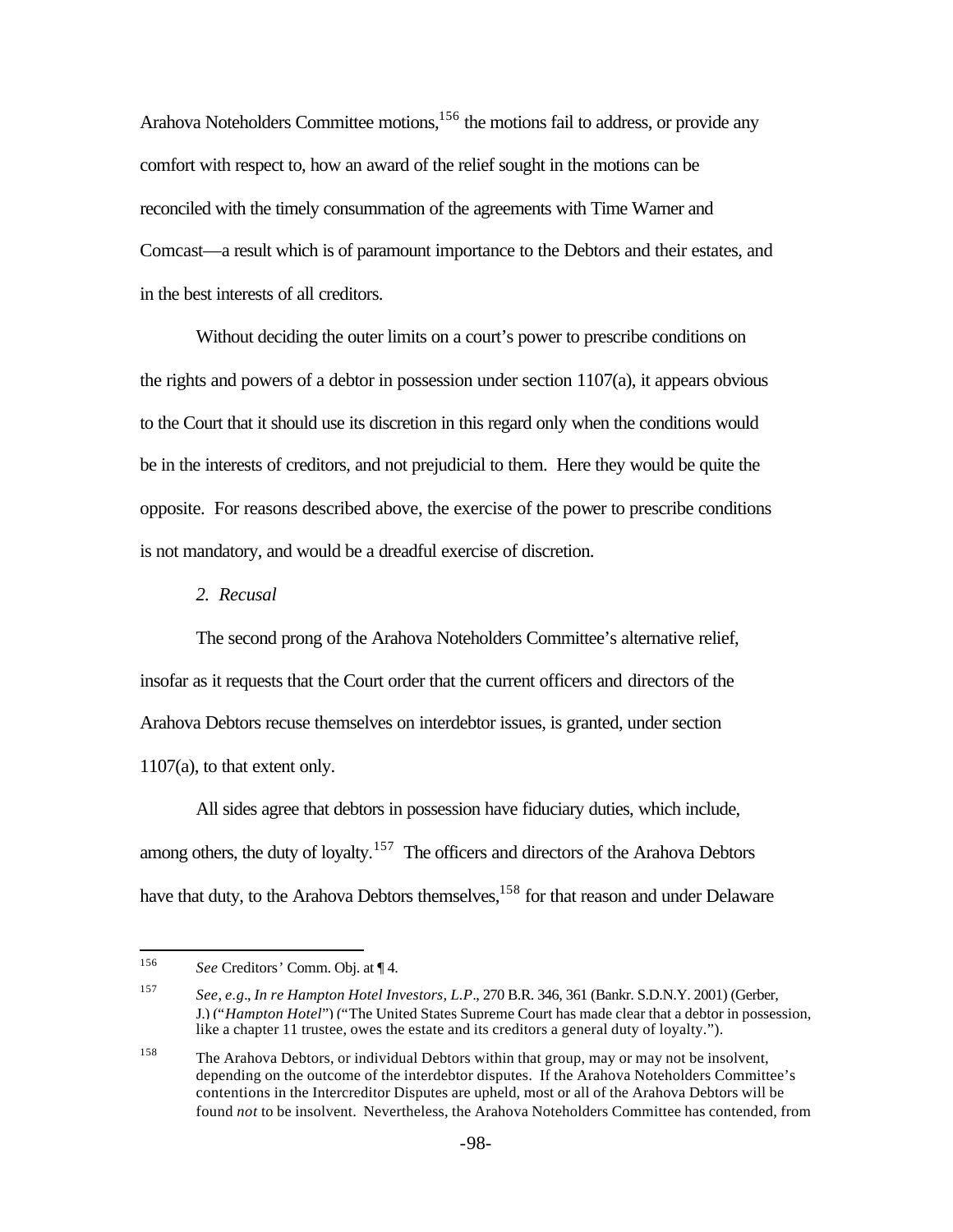law.<sup>159</sup> The duty of loyalty "includes an obligation to refrain from self-dealing, to avoid conflicts of interests and the appearance of impropriety, to treat all parties to the case fairly, and to maximize the value of the estate."<sup>160</sup>

Here, as the Court has found, the Debtors have in no way engaged in self-dealing, and plainly have sought to maximize the value of all of the Debtors' estates, by the combination of their own efforts to maximize value across the board and by establishing a mechanism for creditors to maximize value further, to the extent value would result from interdebtor litigation. But the Debtors also have the duty to avoid conflicts of interest and the appearance of impropriety, and to treat all parties to the case fairly.

Whether the Arahova Debtors' estates could be maximized further by success in litigation on Interdebtor Disputes issues is a matter of debate between affected creditor groups. It was clearly appropriate (and, in the Court's view, under the facts here, desirable, if not essential) for the Debtors to have brought the Motion in Aid, to provide the necessary mechanism for resolving Interdebtor and Intercreditor Disputes. But

time to time, that because the Arahova Debtors were in the "zone of insolvency," the Arahova Debtors' directors owed fiduciary duties to their creditors.

Though there is language in earlier Second Circuit authority (which this Court has echoed) supporting that view, that has since become an imprecise description of the fiduciary duties owed by a corporation that is insolvent or in the zone of insolvency. As this Court noted at greater length in its decision in *Adelphia Communications Corp. v. Rigas (In re Adelphia Communications Corp.),* 323 B.R. 345, 386 n.140 (Bankr. S.D.N.Y. 2005), the more precise formulation is that stated in *Production Resources Group, L.L.C. v. NCT Group, Inc.,* 863 A.2d 772, 790-91 (Del. Ch. 2004) ("*Production Resources*")—that the directors' obligations are "*to the firm itself.*" (emphasis added). While directors continue to have the task of attempting to maximize the economic value of the firm, the fact of insolvency "affect[s] the constituency on whose behalf the directors are pursuing that end." *Production Resources*, 863 A.2d at 791.

<sup>159</sup> The Arahova Debtors are Delaware corporations (*see* Amended and Restated By-Laws of Arahova Communications, Inc., adopted December 19, 2003, Arahova Trial Exh. 57)**,** and the parties agree that matters of their corporate governance are governed by Delaware law.

<sup>160</sup> *Hampton Hotel*, 270 B.R. at 362 (citation omitted).

 $\overline{a}$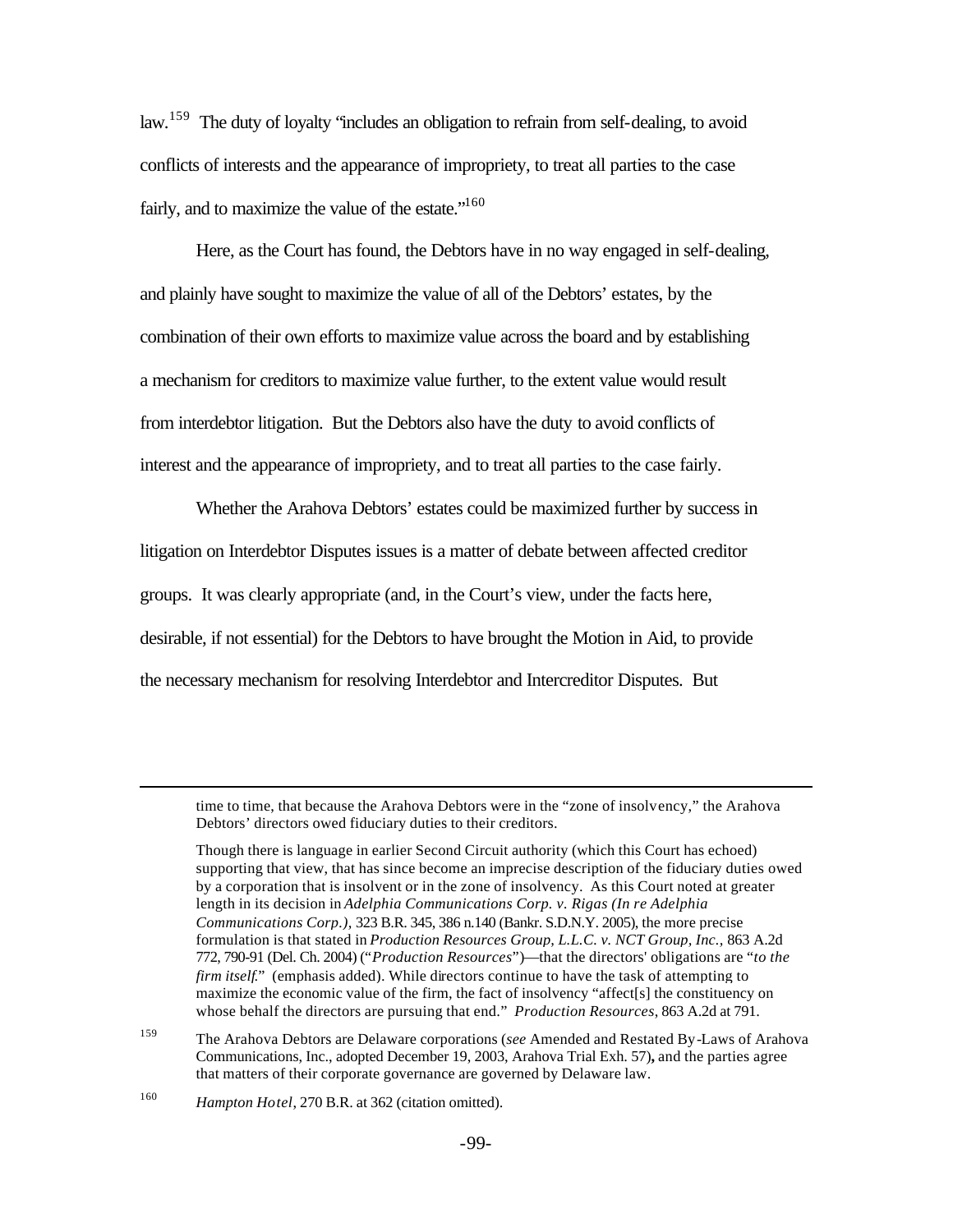having done so, the Debtors must continue to avoid conflicts of interest and the

appearance of impropriety.

As this Court noted at the hearing on approval of the Disclosure Statement:

I will neither require or permit the debtors to express their views as to outcome in the disclosure statement at this time, and . . . , in the absence of a material change in circumstances, will not permit such disclosure in the absence of agreement on the part of all of the parties to the inter-creditor disputes, that such is appropriate.

. . . .

. . . [I]f a fiduciary were to act contrary to the interest of an entity to whom it owes the fiduciary duty, that could be materially prejudicial, and I think we need to avoid that, absent consent from those who might be hurt thereby. I don't know whose ox would be gored by the debtors' expression of views, but one or the other, and likely both[,] of the stakeholders in the Arahova and [P]arent groups might well be troubled, prejudiced, and/or damaged by aspects of what the debtors or their counsel might say. And that might be regarded or alleged by some as inconsistent with the fiduciary duties the debtors' management[,] board and professionals hold to individual debtors, one or more of the 230 of them.

That is a road upon which I don't want to embark, especially since the present status quo—which status quo I manifestly disagree is tantamount to having ships without captains—presents no apparent prejudice to anyone, much less material prejudice to anyone, and would be plainly nothing in comparison to the prejudice that might be alleged if anyone on the debtors' side seemingly acted adversely to the interests of a particular debtor or debtor group.

In other words, based on the facts presented in this hearing and in previous proceedings before me, there's no reason to believe now that the debtors and their counsel, in declining to take sides in the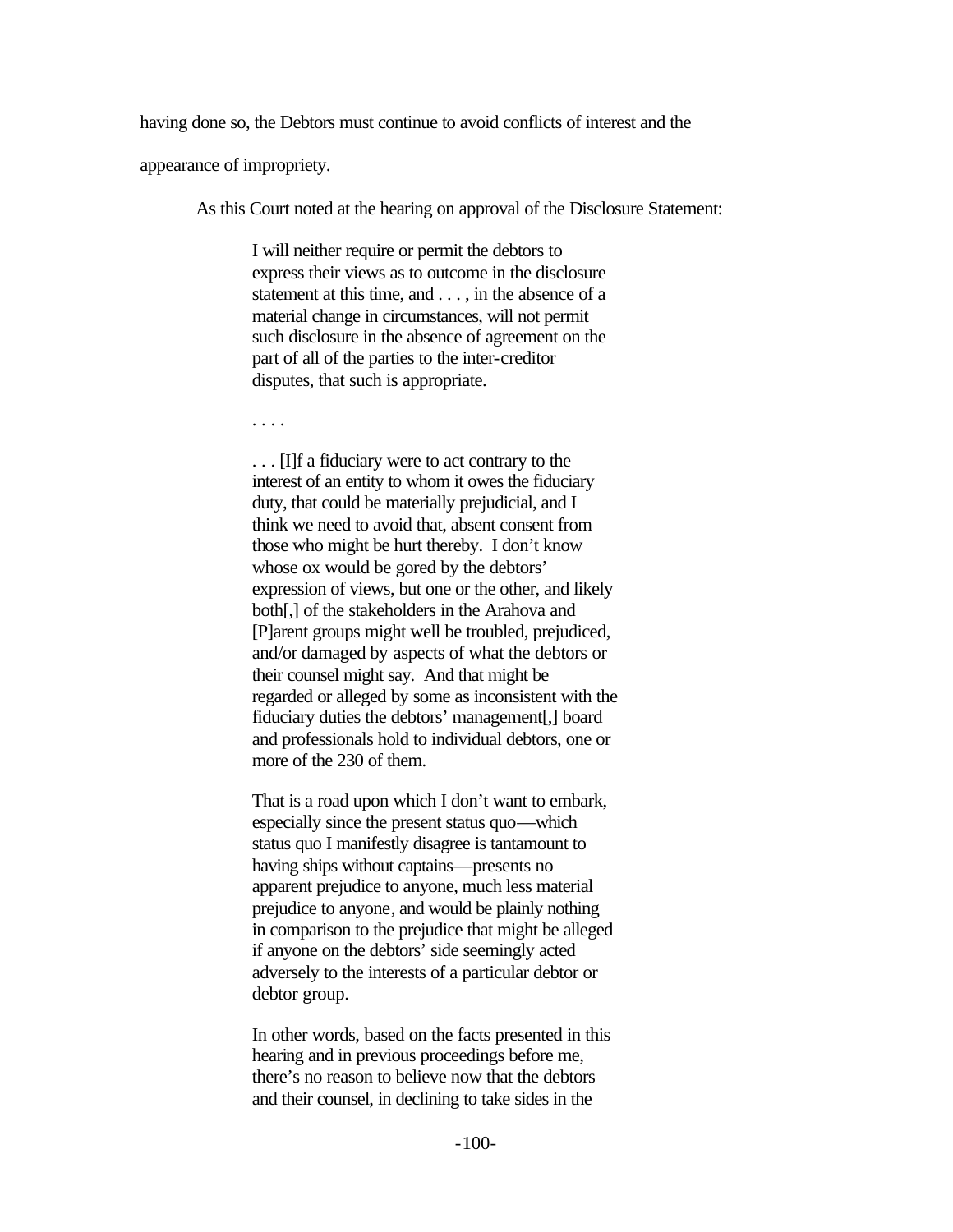inter-creditor disputes, have in any way dealt with actual or perceived conflicts inappropriately, but they would be put in an arguably different and much more difficult position if they were then asked or did act in a way that could be argued to be … contrary to the interests of one or another of the creditor groups.<sup>161</sup>

The Debtors' decision to tee up the Interdebtor Disputes for Court determination, and to step to the side while affected creditors fought the issues out, was sensible, and hardly a breach of fiduciary duty. But if the Debtors actually took sides in a way that injured one or another of the estates to whom they owed their duties of loyalty, that would result in at least the appearance of impropriety, and, the Court fears, the reality as well.

As noted above, the Court is doubtful that section 1107(a) can be used as a backdoor means of circumventing the statutory requirements, and case law, applicable to the appointment of trustees under section 1104(a). But the Court believes that the use of section 1107(a) to give creditors comfort that the Debtors will maintain their neutrality, and not act to the detriment of particular estates, does not invoke like concerns. It is a modest limit on the exercise of the powers of the debtors in possession, and does not tread on areas otherwise addressed by the Code. Unlike the appointment of new fiduciaries at this late date, this aspect of the motion *is* in the interests of creditors.

The aspect of the motion seeking an order of the Court directing the Debtors, as a condition to their continued incumbency as debtors in possession,  $162$  to continue their neutrality and to recuse themselves from the Interdebtor Disputes, is granted.<sup>163</sup>

<sup>161</sup> Oct. 28, 2005 Hrg. Tr. at 106, 110-12 (transcription errors corrected).

<sup>&</sup>lt;sup>162</sup> The Court recognizes that the Debtors are already maintaining neutrality without a new ruling telling them that they must. But given the importance of neutrality in this case, and the Court's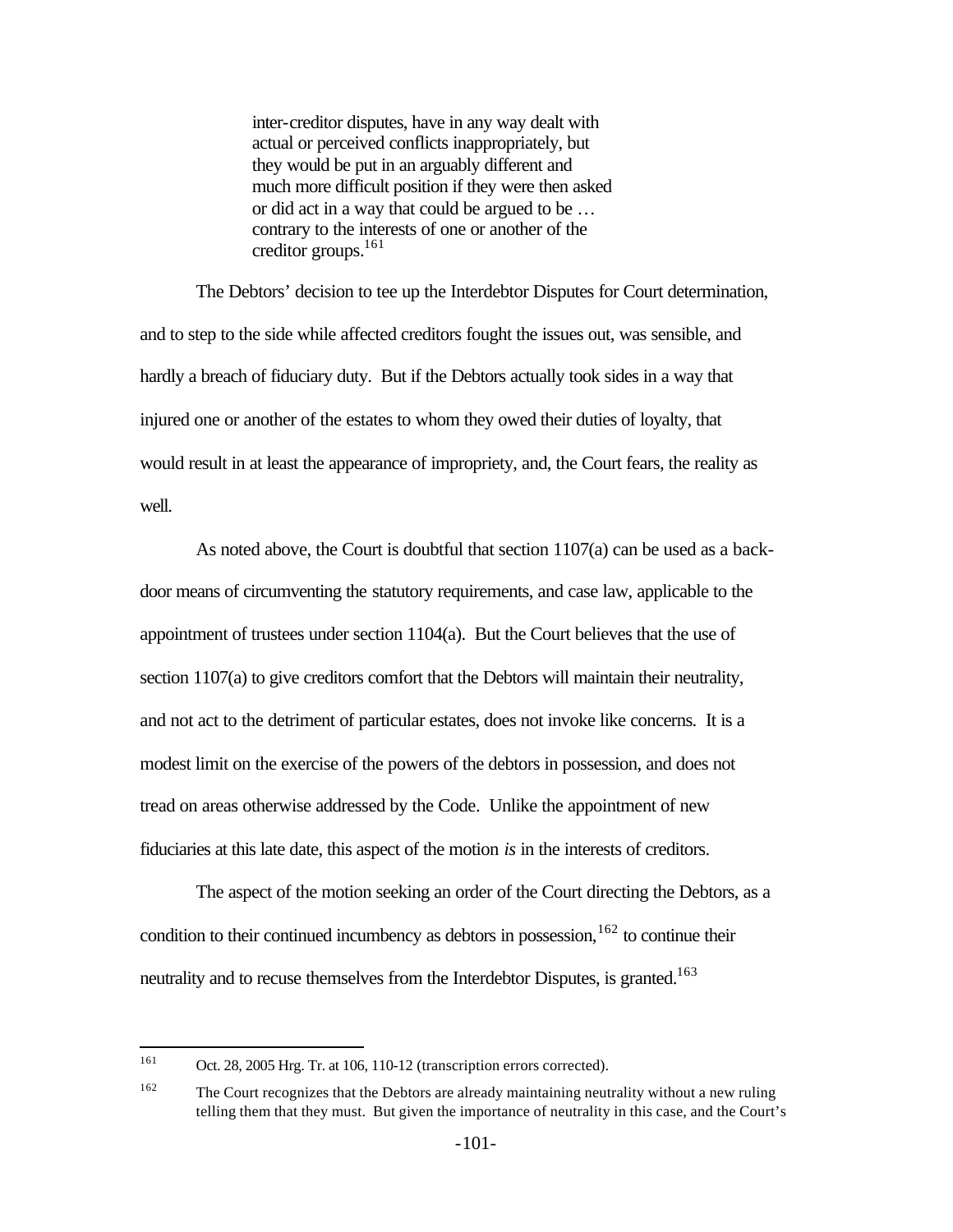#### Disqualification of WF&G

II.

In the second of its motions, as narrowed, the Arahova Noteholders Committee

seeks to disqualify WF&G from representing (a) the Arahova Debtors, and (b) any of the

other debtors, in the Interdebtor Disputes. For essentially the same reasons that the Court

has granted the similar relief with respect to the Debtors themselves, this motion is

granted.<sup>164</sup>

 $\overline{a}$ 

earlier pronouncements in *Hampton Hotel*, the Court grants this relief, as a prophylactic measure, in what some might regard as an excess of caution.

- <sup>163</sup> The Court emphasizes that it is not ruling that a debtor's board or management can never take sides in an intercreditor, as contrasted to interdebtor, dispute. It is only because the debtor's board and management have duties of loyalty to each of the debtors, and cannot take actions to harm any of them, that the issue arises. There are many cases in which creditors in different classes of the same debtor have different perceptions as to the way by which the value in an estate should be allocated. The natural conflict between senior debt and subordinated debt is one such example. It is at least arguable that the bankruptcy system could not function, or at least function efficiently, if debtors or creditors' committees (who would be subject to analogous obligations) could not make proposals for allocating value, and proposing the currency by which that value will be provided. If a debtor's taking sides in an intercreditor dispute within a single debtor is in the debtor's best interests, the Court sees no reason why that would be improper.
- <sup>164</sup> However, the Arahova Noteholders' Committee's apparent additional desire, that WF&G be disqualified from prosecuting any substantive consolidation request in connection with the Debtors' reorganization plan (Jan. 6, 2006 Hrg. Tr. at 79), is denied without prejudice. It has not been adequately briefed, and more importantly, is not ripe for decision. *See Bank of New York v. Adelphia Communications Corp. (In re Adelphia Communications Corp.)*, 307 B.R. 432 (Bankr. S.D.N.Y. 2004) (declining to decide "X-Clause" controversy between senior and subordinated debt creditors at the time, because controversy was then not yet ripe for review).

To be sure, this Court is unaware of any instance in which counsel for a debtor proponent of a plan has been disqualified, as an ethical matter, from proposing substantive consolidation of the debtors in a multi-debtor case. And that is so even though, at least seemingly, every plan that employs substantive consolidation, if it is to be meaningful at all, tends to help or hurt creditors of the various individual debtors whose estates are being substantively consolidated—and, at least arguably, the debtors themselves.

But exactly what remains as the substantive consolidation proposal may change, and it may be that litigants in the Motion in Aid may not care about substantive consolidation, or may care only in the event of certain outcomes in the Motion in Aid. (The Court notes that the Debtors have not proposed, by way of example, substantively consolidating the Arahova Debtors with Adelphia Parent, which would raise much more confrontational substantive consolidation issues.) At such time, if any, that anyone wants to disqualify WF&G from acting on the substantive consolidation aspects of its effort to secure confirmation of the Debtors' Present Plan, the Court will need the parties to address the effect of Motion in Aid decisions that by then may have been determined;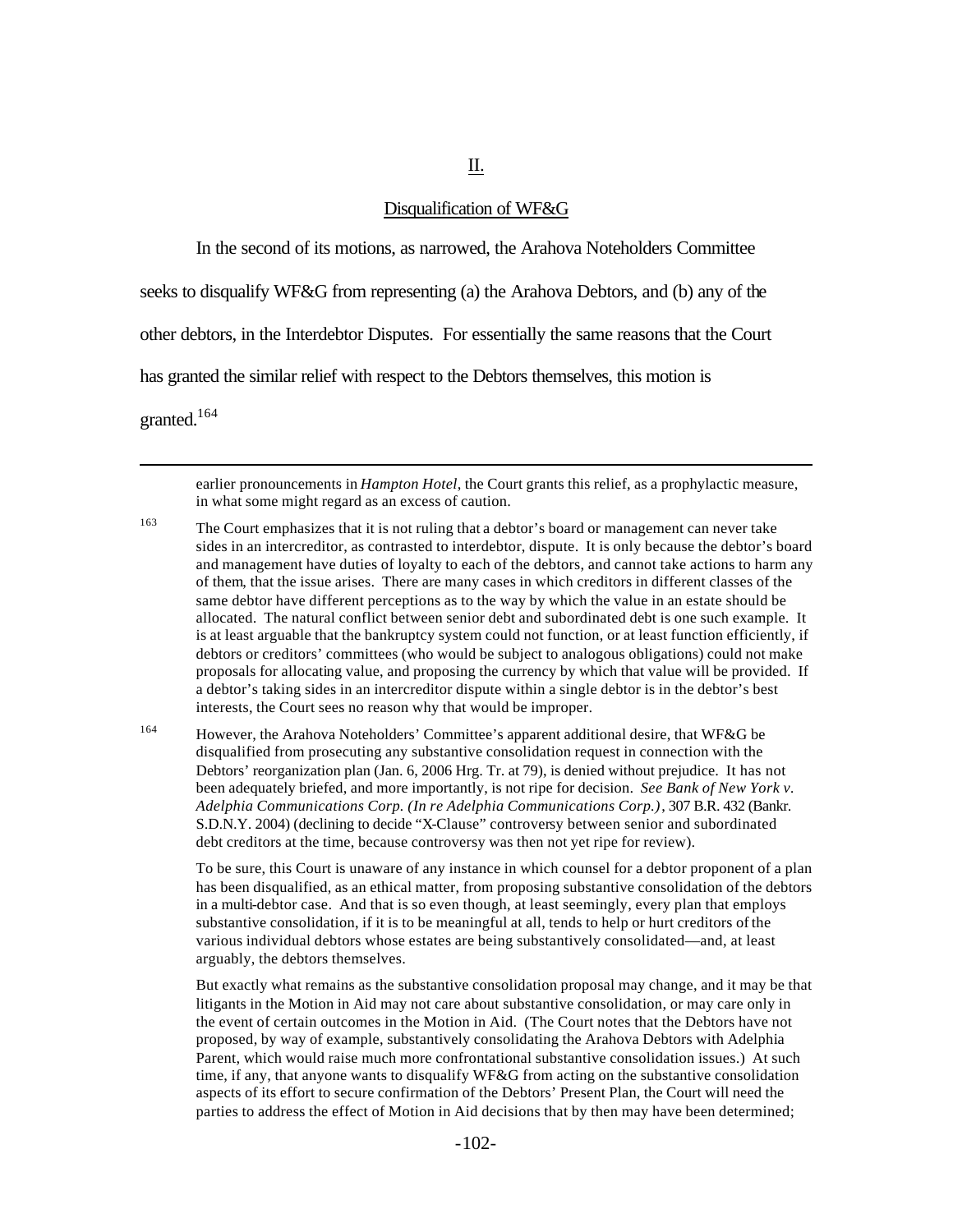Though at the outset of these cases, and for most their 3-1/2 year duration to date, no one suggested that interdebtor issues made WF&G conflicted in any way, it now appears that intercreditor issues have expanded to the point that they are now a prominent feature of these chapter 11 cases. Because the parties to the Intercreditor Disputes hold debt of different debtors in the Adelphia overall corporate structure, the Arahova Noteholders can accurately say, even if driven by a tactical agenda, that these cases also present interdebtor disputes. WF&G, which represented all of the Debtors without complaint before the intercreditor issues blew up,<sup>165</sup> must, under the rules applicable to any law firm, now respond to that new circumstance.

At the outset, the Court notes that this plainly is a case involving changed circumstances, in contrast to a case where counsel was conflicted at the outset. "'[I]nterests are not considered "adverse" merely because it is possible to conceive a set of circumstances under which they might clash.'"<sup>166</sup> As the Arahova Noteholders

 $\overline{a}$ 

<sup>165</sup> WF&G, or any other law firm that was the subject of the innuendo in the Disqualification Motion, would be justifiably offended. And it might wonder why, if the supposed conflicts were as bad as argued, the Arahova Noteholders' Committee (and before it was formed, Appaloosa) never bothered to complain at an earlier time. While the Court respects (and indeed agrees with) the Adelphia Parent Noteholders' point that the disqualification motion is simply another tactical measure (Adelphia Parent Noteholders Comm. Obj. at 19), and should indeed be wary of disqualification motions filed for tactical purposes, *Universal City Studios, Inc. v. Reimerdes,* 98 F. Supp. 2d 449, 455 (S.D.N.Y. 2000) (Kaplan, J.), the Court nevertheless feels that the importance of neutrality, and applicable ethical rules, compels the Court to grant the motion in its now-narrower form.

<sup>166</sup> *In re Caldor, Inc.*, 193 B.R. 165, 172 (Bankr. S.D.N.Y. 1996) (Garrity, J.), quoting *In re Leslie Fay Companies, Inc.*, 175 B.R. 525, 532 (Bankr. S.D.N.Y. 1994).

the extent (if any) to which the substantive consolidation of individual debtors in the Arahova Debtors group into a larger Arahova Debtors group is objected to; the extent (if any) to which it is proposed that the assets of the Arahova Debtors will be substantively consolidated with those of other Debtors; and last, but not least, the extent to which the proposed plan then is or is not the same as it is now. Also, the Court will need the parties to brief the extent to which Debtors' counsel have or have not ever been disqualified from litigating the desirability of substantive consolidation (at confirmation or otherwise) by reason of asserted conflicts.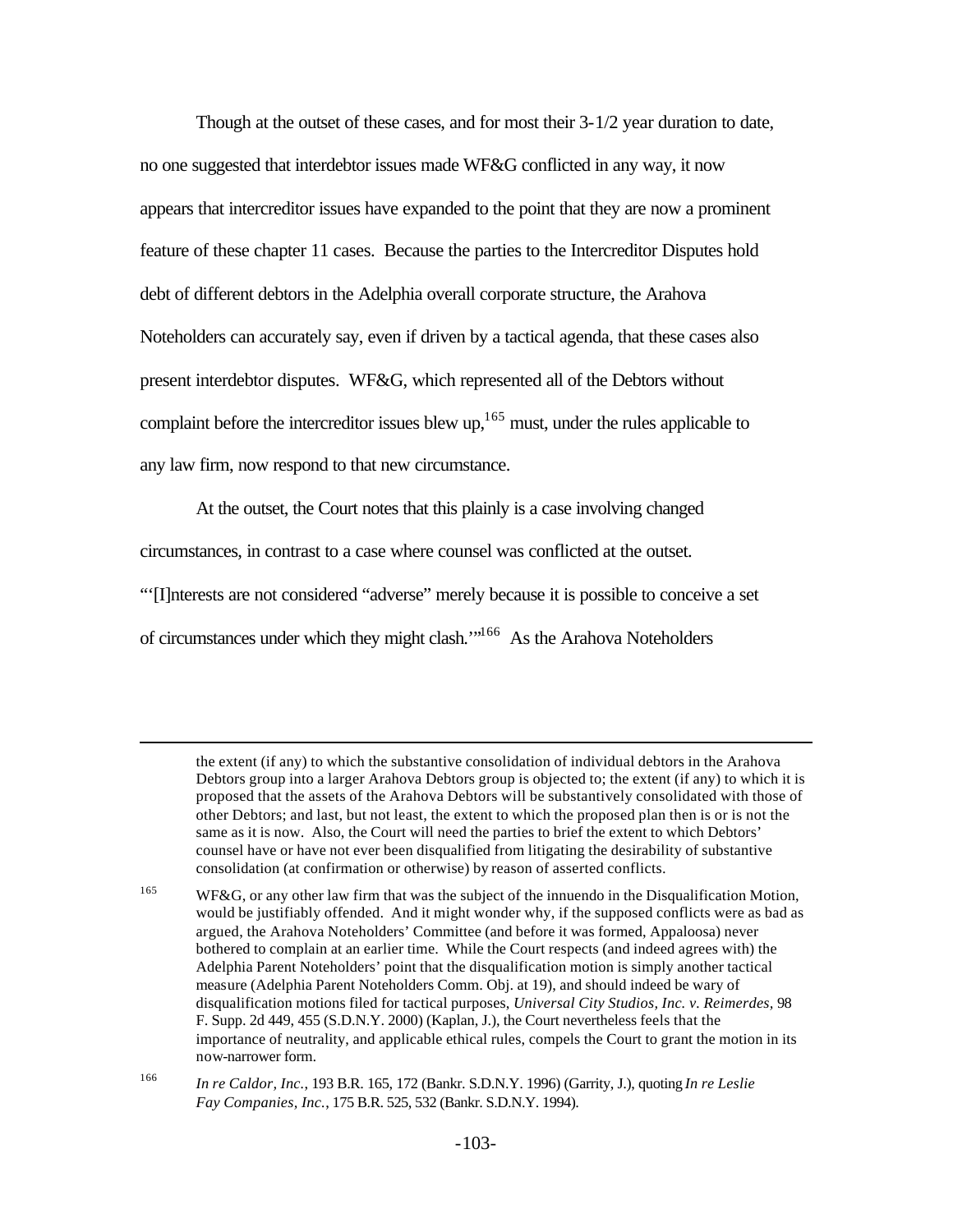Committee acknowledges, $167$  recognizing the two decisions of the Second Circuit on point,<sup>168</sup> the presence of intercompany claims between debtors represented by the same counsel does not automatically warrant the disqualification of that counsel. Rather, the Second Circuit<sup>169</sup> and the lower courts,<sup>170</sup> recognizing the substantial cost of requiring additional trustees or counsel in cases where individual debtors have claims against each other, have taken a "wait and see," fact-driven, approach, to determine the extent to which such is necessary. As *Collier* observes:

> The case law suggests that, rather than disapproving of multi-debtor representation as a *per se* conflict, courts generally examine the factual circumstances

<sup>169</sup> As the Second Circuit, speaking through Judge Friendly, held in *Katz*, a case under Chapter X of the former Bankruptcy Act:

> We can appreciate that to read [former Act §] 158(4) as meaning that any substantial assertion of a claim by a subsidiary or its security holders against the parent or with respect to the parent's claims against or interests in the subsidiary would automatically require separate trustees and counsel might cause serious additional expense in the already expensive process of reorganization under Chapter X. Although such a construction may indeed be required, we would not wish to adopt it without more opportunity for briefing and consideration than the parties and we will have before the hearing on February 5. On the other hand, as the SEC readily agreed, it is easy to think of situations where the conflict between parent and subsidiary may be so intense and important that sound discretion would demand separate representation or, at the very least, the appointment of special counsel, . . . even if the statute does not make this mandatory.

327 F.2d at 635-36 (citation omitted).

<sup>167</sup> Arahova Noteholders Comm. Disqual. Motion at ¶ 29.

<sup>168</sup> *See Katz*, (*supra* n.121 and discussed at greater length in n.169 *infra*) and *International Oil,supra* n.121 (the existence of intercompany claims by itself was not a basis "to saddle these estates with the expense of separate trustees and trustees' attorneys"). Lower court decisions, in this district and elsewhere, hold similarly; *see Hassett v. McColley (In re O.P.M. Leasing Services)* 16 B.R. 932 (Bankr. S.D.N.Y. 1982) (Lifland, C.J.) ("*O.P.M. Leasing*"); *In re Mulberry Phosphates, Inc.,* 142 B.R. 997, 998 (Bankr. M.D. Fla. 1992) (Paskay, C.J.) ("In fact, it is quite common for a single law firm to represent a parent company and all its subsidiaries either when they are all debtors or when only the parent is a debtor.").

<sup>170</sup> *See O.P.M. Leasing*, 16 B.R. at 939; *In re Guy Apple Masonry Contractor*, 45 B.R. 160, 166 (Bankr. D. Ariz. 1984).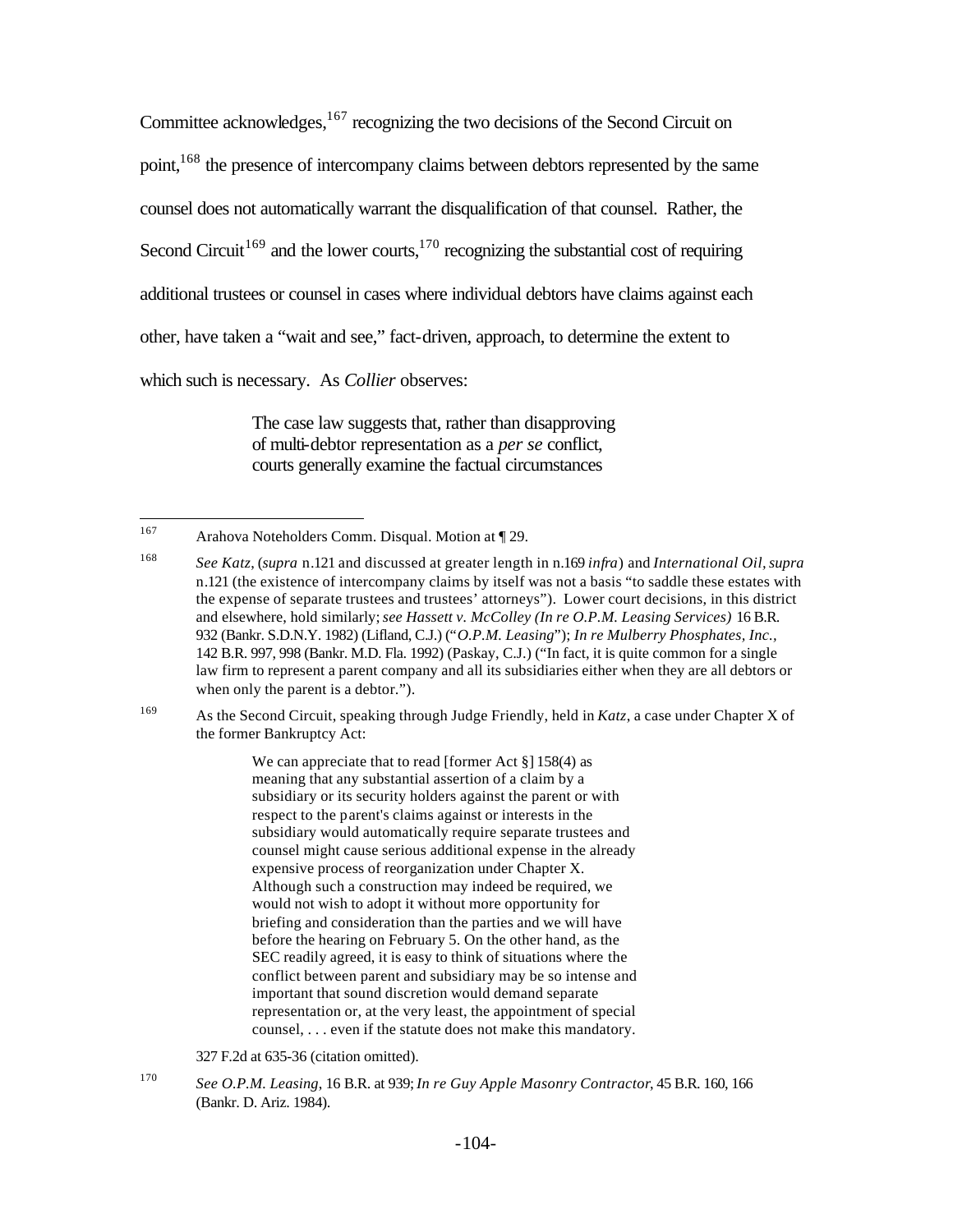surrounding the representation to determine whether it is appropriate. $171$ 

The caselaw above, with its fact-driven approach, makes it clear that no relief beyond requiring neutrality on the Interdebtor Disputes themselves is warranted especially since the Court has no basis for a conclusion that WF&G has acted wrongfully in any way. But now that the Interdebtor Disputes are in litigation, WF&G cannot, under a variety of disciplinary pronouncements, $1^{172}$  act on both sides of the litigated controversy.<sup>173</sup> It must withdraw from acting against, or for, the Arahova Debtors in those disputes. $174$ 

# III.

## Termination of Exclusivity

In the third of their motions, the Arahova Noteholders Committee seeks to

terminate the Arahova Debtors' plan exclusivity. This motion too is denied.

By reason of the series of requests to extend exclusivity applicable to all of the

Debtors in this case, the Arahova Debtors continue to have exclusivity. Now, however,

the Arahova Noteholders Committee seeks to terminate the exclusivity now held by the

<sup>171</sup> <sup>171</sup> 3 *Collier on Bankruptcy* ¶ 327.04[5][a] (Matthew Bender 15th Ed. Rev.)

<sup>172</sup> *See*, *e.g.*, 22 N.Y. Comp. Codes R. & Regs. §§ 1200.24(b) ("A lawyer shall not continue multiple employment if the exercise of independent professional judgment in behalf of a client will be or is likely to be adversely affected by the lawyer's representation of another client, or if it would be likely to involve the lawyer in representing differing interests, except to the extent permitted under subdivision (c) of this section.").

<sup>&</sup>lt;sup>173</sup> The Court continues to believe, as it has stated previously, that WF&G can continue to act as a facilitator to privately try to assist the creditor groups whose money is at stake to reach a settlement. But now that the controversy has come to this point, WF&G will have to refrain from "going public"; from being an advocate for either side; and from taking any steps that might be regarded by any of the feuding parties as tilting the playing field.

<sup>&</sup>lt;sup>174</sup> The Debtors argue (Debtors Obj. at ¶ 130) that under several possible outcomes of the Interdebtor Disputes, no conflict would exist. That may be true, but the Court is not comfortable that the Debtors have accounted for all of the possibilities. And in any event, it will take a litigation for the parties to know the answers. In the meantime, WF&G needs to stay out of the battle. If it is important enough to the Debtors, they may revisit this determination after the Interdebtor Disputes have been resolved.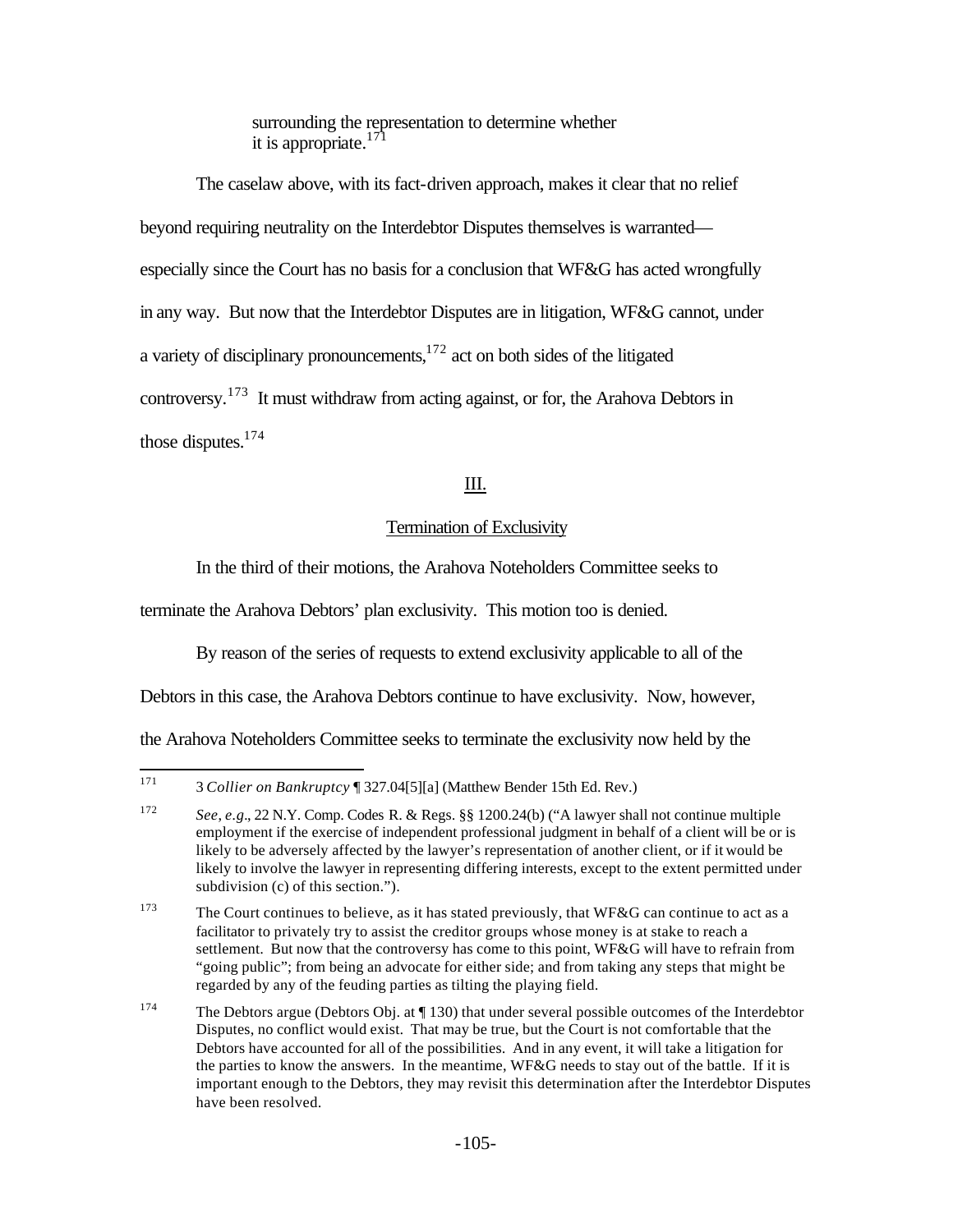Arahova Debtors.<sup>175</sup> While the Code permits a bankruptcy court to shorten or end a debtor's exclusivity period for cause, here that cause is entirely lacking, and the facts instead favor the continuation of exclusivity for the Arahova Debtors, along with all of the others.

In addition to providing for a debtor's exclusive periods, section 1121(d) of the Code enables a bankruptcy court to extend or reduce such periods for cause.<sup>176</sup> A decision to extend or terminate exclusivity is within the discretion of the bankruptcy court.<sup>177</sup> While the elements that constitute "cause" for termination of the exclusive periods are not stated in the Code, courts have held that certain factors should be considered when determining whether "cause" exists to, "on the one hand, extend, or on the other, terminate, a debtor's statutory period of exclusivity."<sup>178</sup>

Those factors include:

(a) the size and complexity of the case;

(b) the necessity of sufficient time to permit the debtor to negotiate a plan

of reorganization and prepare adequate information to allow a creditor to

determine whether to accept such plan;

(c) the existence of good faith progress towards reorganization;

"[o]n request of a party in interest made within the respective periods specified in subsections (b) and (c) of this section and after notice and a hearing, the court may for cause reduce or increase the 120-day period or the 180-day period referred to in this section."

<sup>175</sup> The Court emphasizes, in this connection, that the request is not to terminate exclusivity for all of the Debtors in this case, but just the Arahova Debtors—who, it is to be believed, would somehow be able to timely confirm a plan of their own.

<sup>&</sup>lt;sup>176</sup> As applicable to these cases, section  $1121(d)$  provides:

<sup>177</sup> *See In re Gibson & Cushman Dredging Corp.*, 101 B.R. 405, 409 (E.D.N.Y. 1989) (citation omitted).

<sup>178</sup> *In re Dow Corning Corp*., 208 B.R. 661, 664 (Bankr. E.D. Mich. 1997).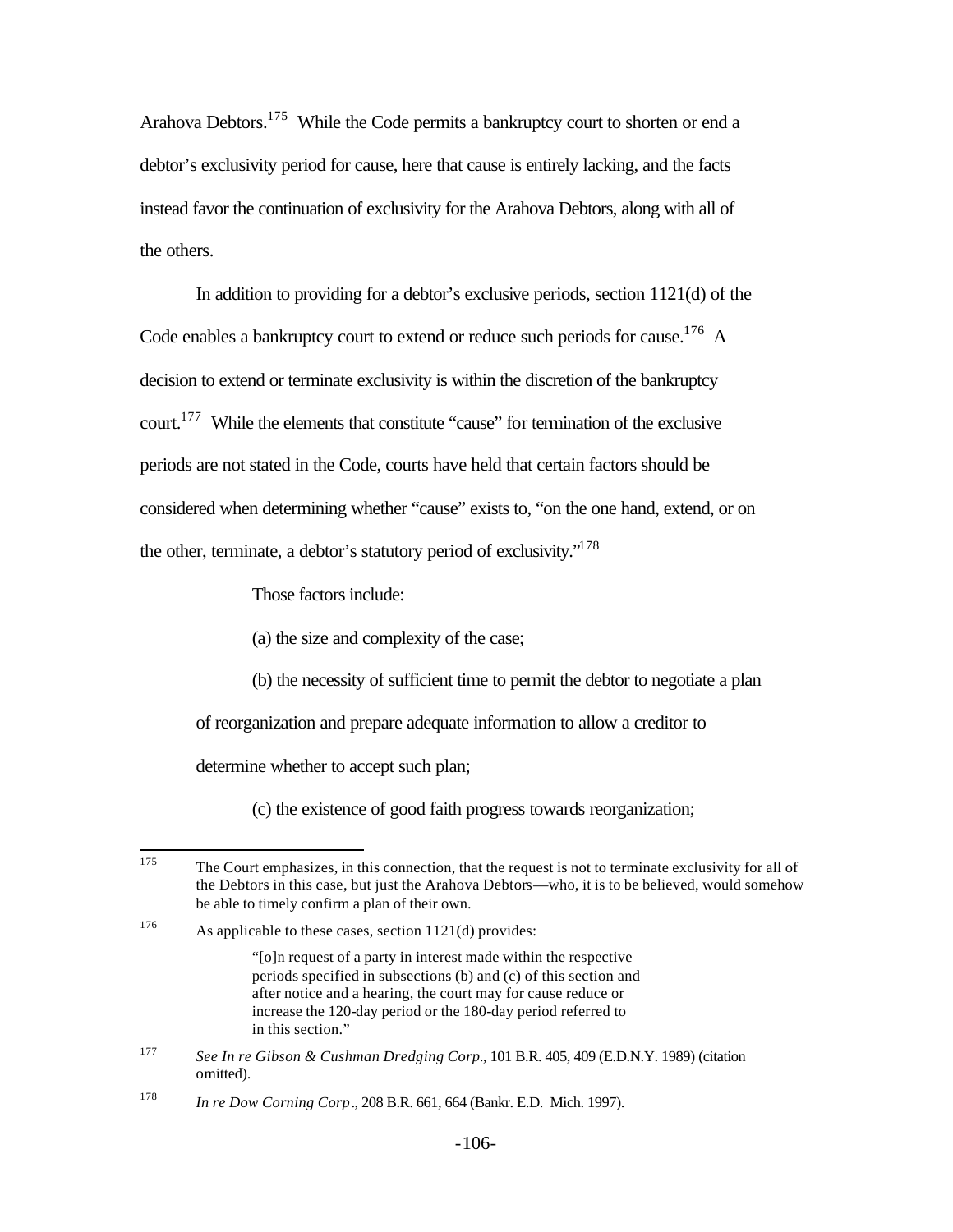(d) the fact that the debtor is paying its bills as they become due;

(e) whether the debtor has demonstrated reasonable prospects for filing a viable plan;

(f) whether the debtor has made progress in negotiations with its creditors;

(g) the amount of time which has elapsed in the case;

(h) whether the debtor is seeking an extension of exclusivity in order to pressure creditors to submit to the debtor's reorganization demands; and

(i) whether an unresolved contingency exists. $179$ 

When applied to these cases, none of the factors support the termination of the exclusive periods. The overwhelming size and complexity of the Debtors' cases has been evident from their inception, and is confirmed by the complexity of the Present Plan and the resolution process that the court has established to resolve the Intercreditor Disputes. The Debtors' management has been praised repeatedly for its progress with respect to the Debtors' operations.<sup>180</sup> The Debtors' directors and management have been working cooperatively with their stakeholder constituencies, and have demonstrated good faith in their efforts to achieve emergence.

Indeed, in the face of significant challenges, $181$  the Debtors have used the exclusive periods to develop a plan that will result in a sale of the Company that will

<sup>179</sup> <sup>179</sup> *See id.* at 664; *In re Express One International, Inc.,* 194 B.R. 98, 100 (Bankr. E.D. Tex. 1996).

<sup>180</sup> *See* Creditors' Committee Statement in Support of Debtors' Motion for Extension of Exclusive Periods, Netzer Decl. Exh. 19 at 2 (noting that the exclusive periods should be extended because the Debtors have overwhelmingly demonstrated good faith progress, and indicating that the Creditors' Committee "applauds the Debtors' efforts and accomplishments during these large, complex, and litigious Chapter 11 cases").

<sup>&</sup>lt;sup>181</sup> The Debtors' cases involve 231 debtors, 6 different prepetition credit facilities, approximately 30 issuances of outstanding public indebtedness at different levels of a complex capital structure, numerous and exceedingly complex Intercreditor Dispute issues, SEC and DoJ investigations and settlements, massive ongoing litigation among stakeholders, the wholesale departure of Rigas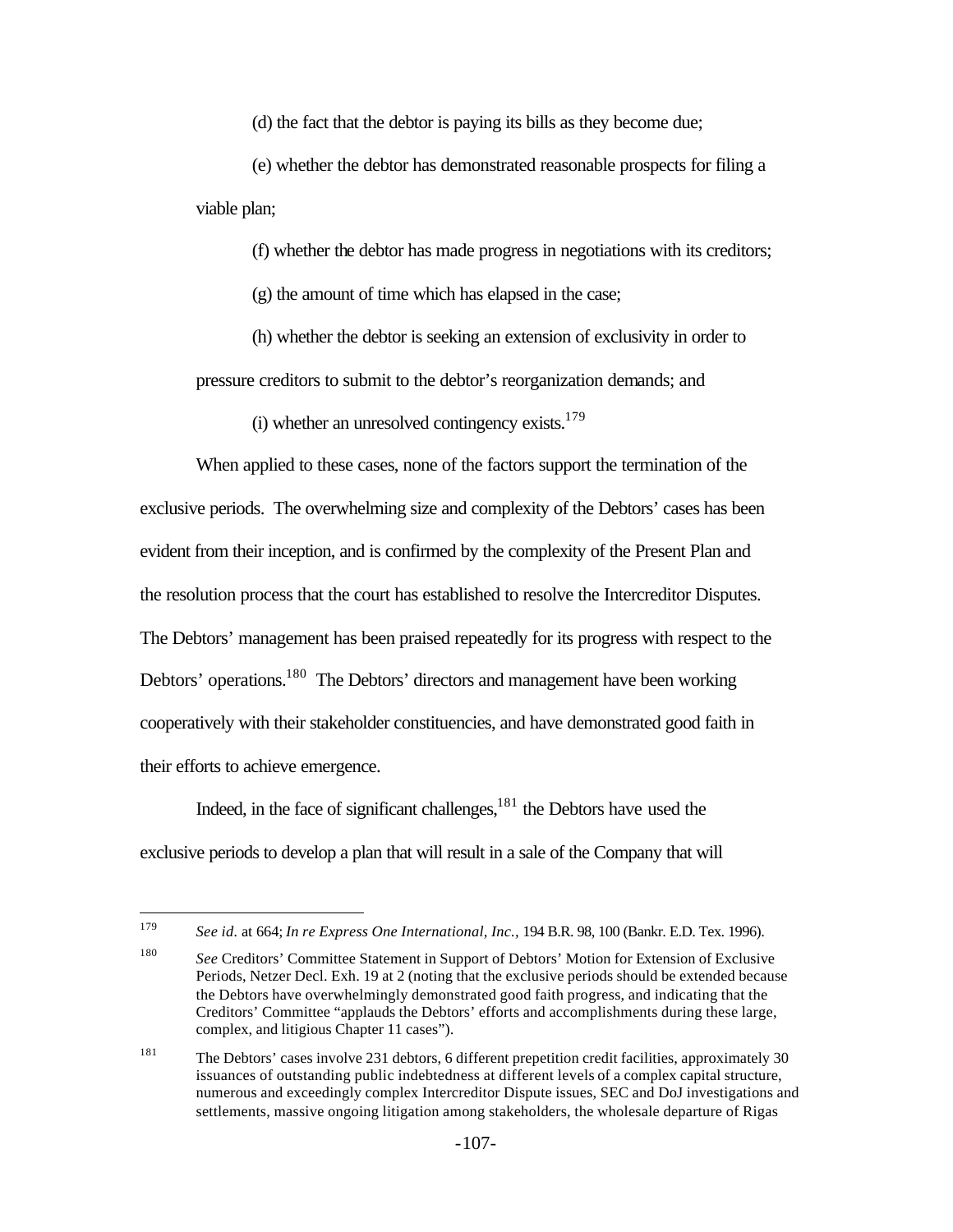bring in \$17.6 billion in value, and distribute that value in accordance with statutory priorities. There is no indication of any efforts to play games with the absolute priority rule. There is no indication that the Debtors are trying to give creditors anything other than their legal entitlements—as evidenced by the Debtors' efforts to create a framework for the efficient resolution of disputes that could otherwise forestall emergence under this or any other plan. The Debtors are perfectly willing to give creditors (and, if value permits, equity holders) recoveries based on the rulings of this and higher courts on the disputed issues of law and fact that will determine the assets and liabilities that each individual debtor has to work with, and will hold aside the funds to do it.<sup>182</sup>

In light of the considerable burdens that the Debtors inherited, their filing of the Present Plan cannot fairly be characterized as "delayed." Given the complexity of these cases, the Debtors' progress has warranted the prior exclusivity extensions, and warrants a continuation of exclusivity now that the Disclosure Statement has been approved and a plan is being balloted under which the Arahova Noteholders have the opportunity to obtain payment in full. A hearing to consider confirmation of the Present Plan is scheduled to begin in March.

To be sure, other creditor constituencies, and not just the Arahova Noteholders Committee, have threatened to vote against the Present Plan. Whether creditors will turn their backs on \$17.6 billion in value to achieve such incremental recoveries is yet to be determined. But the Court notes a critical point. The Arahova Noteholders Committee's

 $\overline{a}$ 

Family management, the effects of the massive prepetition fraud of Rigas Family management, an approximately \$17.6 billion sale transaction of unprecedented size and scope in a chapter 11 proceeding, and numerous other complicated matters and issues.

<sup>182</sup> Indeed, the Present Plan provides the Arahova Noteholders Committee with a recovery of the full "par plus accrued" they are demanding if the Court's rulings in the Interdebtor Disputes support that entitlement. But because the Plan provides such a recovery *only* if the Court's rulings support that entitlement, the Arahova Noteholders Committee has expressed its dissatisfaction.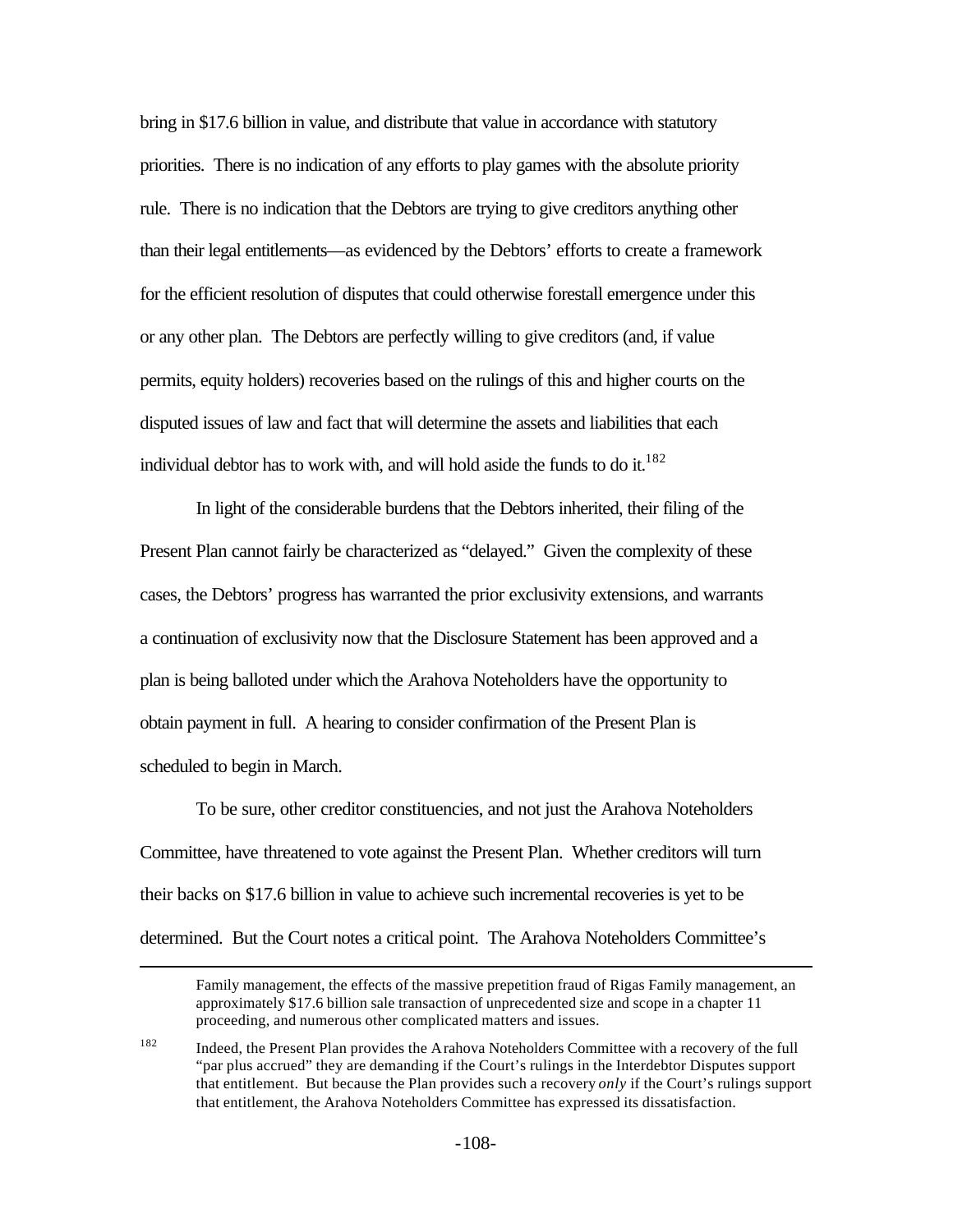motion is not to terminate exclusivity with respect to *all* Debtors, to address any concerns of other creditors. A motion of that character is not on the table.

Frequently, a creditor constituency will not be happy with a debtor's plan. Though the Arahova Noteholders Committee's exclusivity submissions lack focus in many respects, its dissatisfaction is clear. But the notion that creditor constituency unhappiness, without more, constitutes cause to undermine the debtor's chances of winning final confirmation of its plan during the exclusivity period has been judicially rejected.<sup>183</sup>

That is particularly so where the unhappy creditor constituency has been saying inconsistent things, and has not given the Court comfort that there is an objective other than disrupting things. Here the Arahova Noteholders Committee variously supported the sale;<sup>184</sup> criticized it;<sup>185</sup> said the sale would be supported if it got its desired allocation of the proceeds;<sup>186</sup> and now professes not to want to interfere with it.<sup>187</sup> Even with all of the Arahova Noteholders Committee's submissions, the Court does not know what the Arahova Noteholders Committee would do if exclusivity were terminated in terms of a sale, or even with continued operations as a standalone entity, once shorn of the linkage with the other Adelphia Debtors that provide the Arahova Debtors, along with all of the

<sup>183</sup> <sup>183</sup> *See In re Geriatrics Nursing Home, Inc.,* 187 B.R. 128, 134 (D.N.J. 1995).

<sup>184</sup> *See* Schleyer Decl. at ¶ 37 (During the sale process, Ronald Goldstein, Appaloosa's Chief Financial Officer, told Schleyer "we've got to get this deal done."); Goldstein Dep. Tr. at 74:20- 23, Netzer Decl. Exh. 1.

<sup>185</sup> *See* Arahova Noteholders Comm. Exclusivity Motion at ¶¶ 2, 4, 7, 36, 37, 38, 45, 46, 49, 50, 55, 56 and 61.

<sup>186</sup> *See* Goldstein Dep. Tr. at 121-122 (supporting all aspects of sale unless allocation is not "proper"), Netzer Decl. Exh. 1.

<sup>187</sup> *See* Jan. 4, 2006 Hrg. Tr. at 113.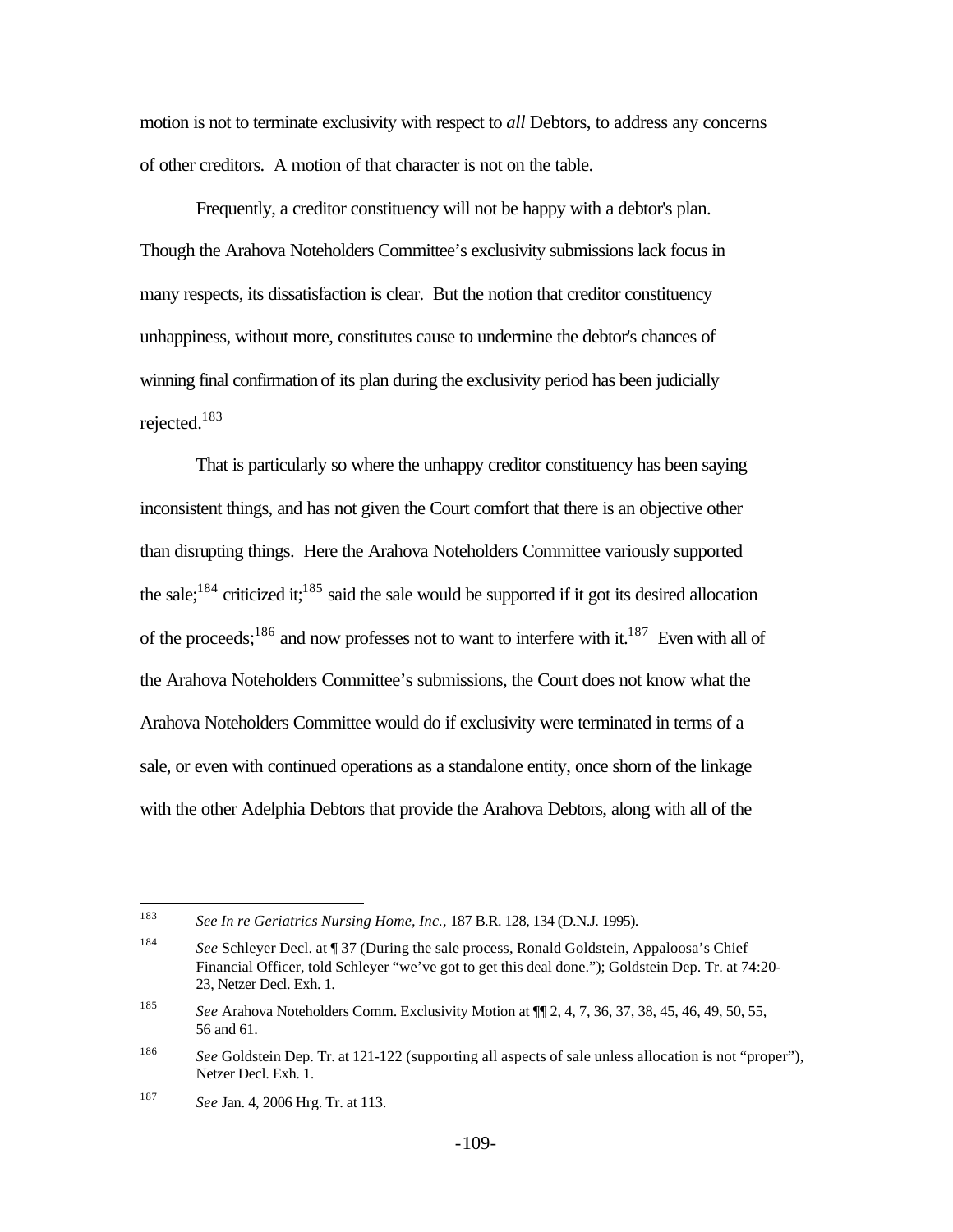other Debtors, with shared programming, facilities and services.<sup>188</sup> The Arahova Noteholders Committee's various exclusivity points fail to express a common theme other than the common denominators that it does not want to subject the Interdebtor Disputes to Court scrutiny, and wants to use the plan process to have its way instead. But the interdebtor issues will not go away—if, as the Court assumes, other creditor constituencies care equally as to the needs and concerns of their own debtors. And the interdebtor issues—*e.g.*, of sale proceeds allocation, settlement expense allocation, intercompany liabilities and avoidable transfers—will all have to be addressed one way or another, and if not agreed to, litigated.

Before the Court embarks on a course that could be disastrous to the Arahova Debtors, it needs some confidence that it is being presented with an exit strategy. If the Arahova Noteholders Committee has alternatives that have a business, and not just rhetorical, underpinning, it has not shared them with the Court.

<sup>188</sup> The Arahova Noteholders Committee also makes a legal contention, which the Court has considered but rejects. The Arahova Noteholders Committee argues that the Supreme Court's decision in *Bank of America National Trust & Savings Ass'n v. 203 N. LaSalle St. Partnership*, 526 U.S. 434 (1999) ("*LaSalle*") requires termination of exclusivity, by reason of the argued failure of the Arahova Debtors to market test their proposed plan. The Court does not agree. The *LaSalle* court held that, despite the new value exception to the absolute priority rule, a plan may violate absolute priority if "old equity acquire[s] or retain[s] the property interest without paying full value." *LaSalle*, 526 U.S. at 457. There, the only way to ensure that old equity had paid full value was to subject the sale to a market test, which did not occur because the debtor had the exclusive right to file a plan.

The Debtors note that this is not a new value case, and of course they are right in that regard. To the extent Adelphia Parent obtains any value from the Arahova Debtors (a matter yet to be decided, as it is one of the issues to be litigated in the Interdebtor Disputes), it will be because the Arahova Debtors *owe* the money to Adelphia Parent, and not on account of Adelphia Parent's equity interest.

The Court regards *LaSalle* as an absolute priority rule case, and is doubtful that *LaSalle* requires *any* plan be market tested, even if that plan does not provide for a distribution to old equity, or otherwise raise fairly debatable issues as to compliance with the absolute priority rule. But that issue is academic here, because the Arahova Debtors' plan *was* market tested. It was that market testing that led to the Time Warner/Comcast sale. The Court heard no evidence suggesting that a more attractive sale opportunity for the Arahova Debtors was turned down in order to secure a recovery from the sale for Adelphia Parent, or, for that matter, any of the other Debtors.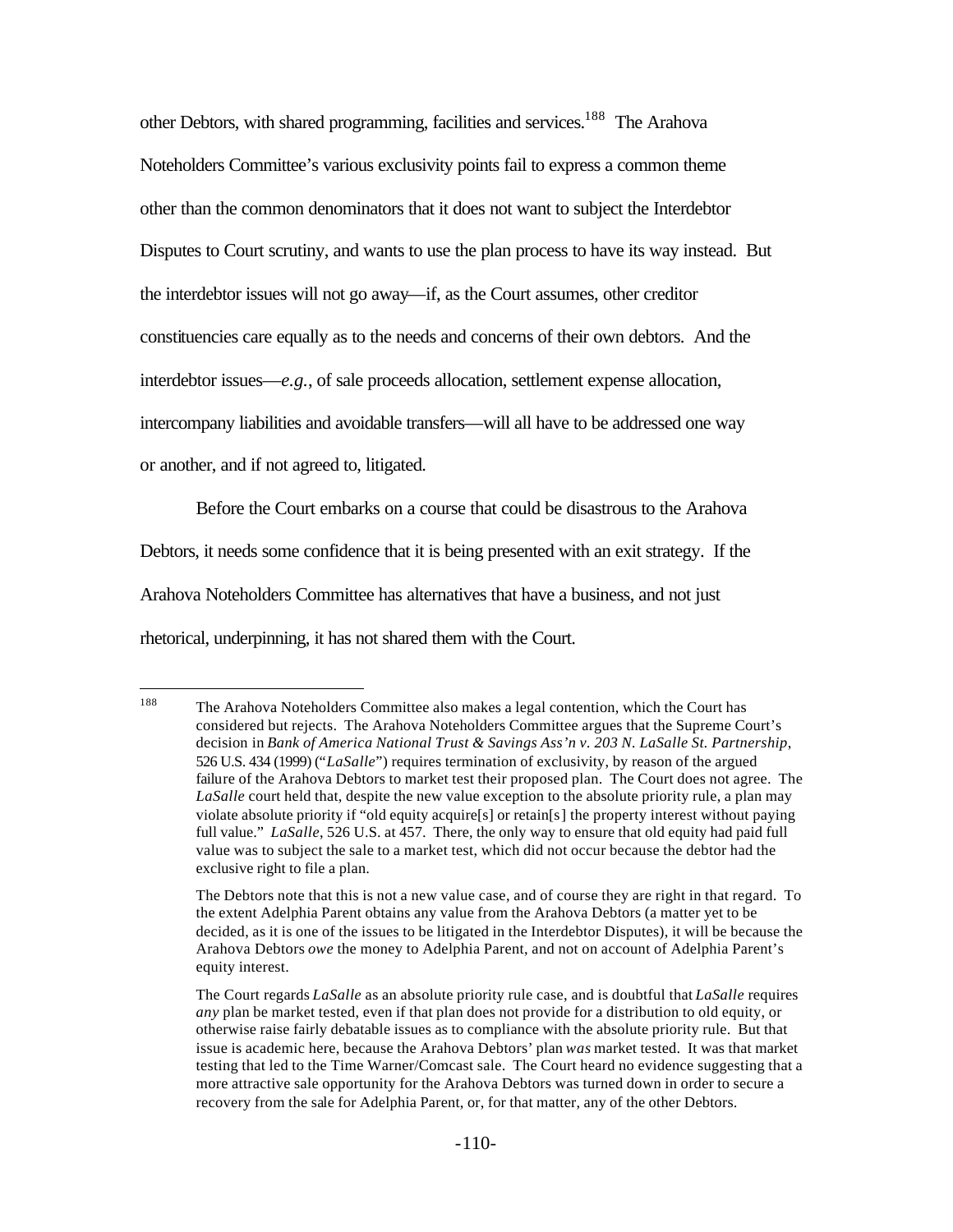This Court, like other bankruptcy courts, has been quite willing to terminate exclusivity where a debtor has been unduly intransigent in dealing with its creditors; has inappropriately sought to favor equity or another stakeholder group; has sought to feather the nest of incumbent management; or has caused the Court to lose confidence that it could ever come up with a confirmable plan. However, this case presents none of those scenarios. Instead, the Court concludes that the Arahova Noteholders Committee's wish to terminate exclusivity is still another tactical measure, to muddy the waters and complicate the Debtors' presently pending plan efforts, with no corresponding ability to propose a plan that would work for the Arahova Debtors, much less one that would give the Arahova Debtors' creditors more value.

Given the lack of meaningful alternatives and the dire consequences associated with imperiling the Plan and its sale to Time Warner and Comcast, a balancing test tilts decidedly in favor of continuing exclusivity. The Court declines to terminate it.

## IV.

## The Arahova Noteholders Committee's Delay

Finally, the Court has noted the considerable evidence of delay on the part of the Arahova Noteholders Committee in bringing these motions. But ultimately the Court considers an award of the relief sought inappropriate for the much more fundamental reasons discussed above. It does not need to determine whether the Arahova Noteholders Committee, or its prominent member Appaloosa (which noticed transfers that would suggest possible interdebtor claims from Adelphia SEC filings, before these cases were even filed), should be denied relief by reason of waiver, estoppel, or laches.

As previously noted, however, the Court considers the delay highly relevant to the bona fides of the motions. It is highly relevant, in the Court's view, that the supposed

-111-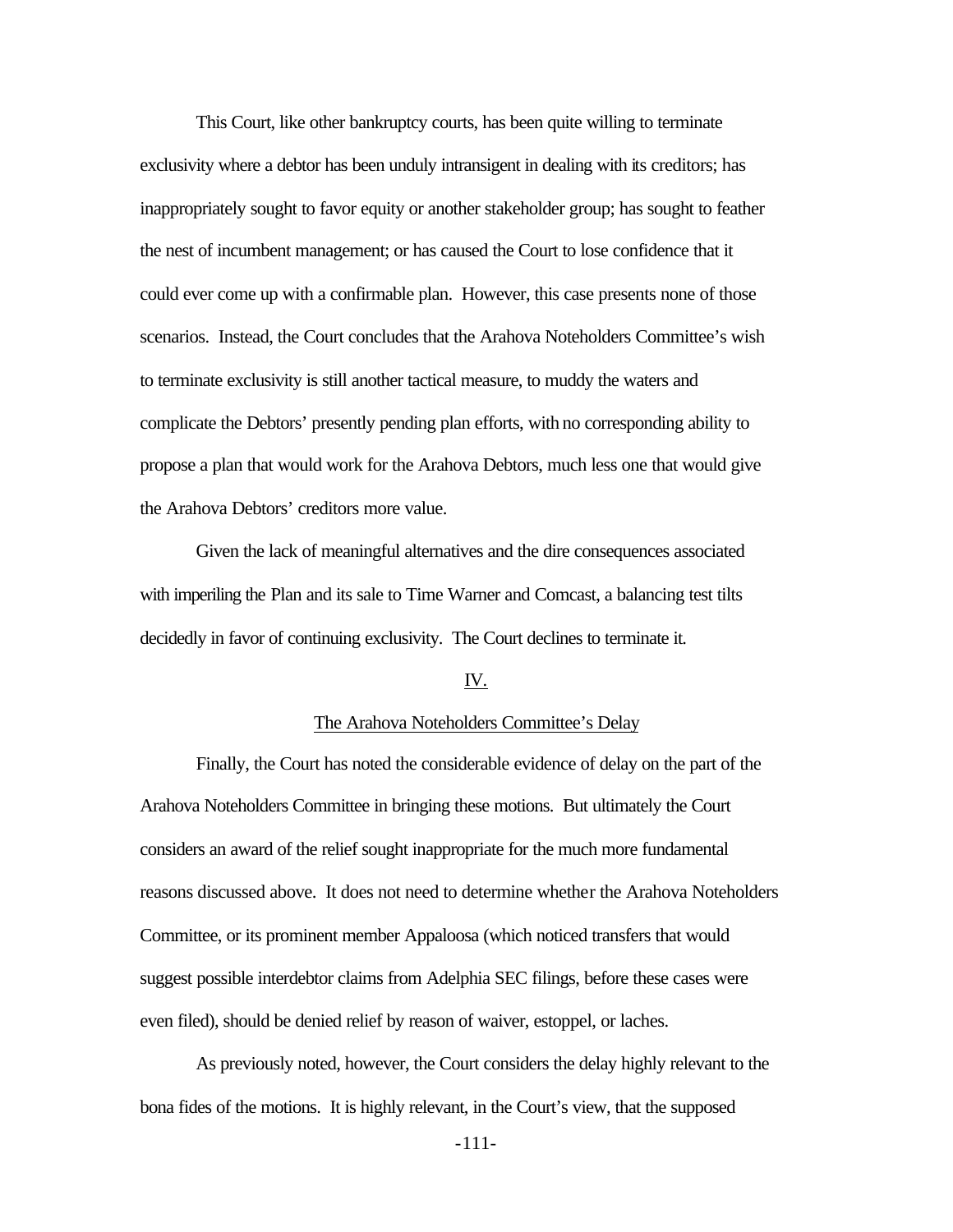institutional concerns that the motions purport to vindicate never were of sufficient importance to raise until this late in the case, when the Arahova Noteholders Committee became unhappy with its plan treatment; that it raised these issues as "the last step in a failed negotiation  $\dots$ ;<sup>189</sup> and was willing to put them to the side, with its Standstill Agreement, while it negotiated for better plan treatment.

## **Conclusion**

The bringing of motions like these is not unethical, or sanctionable, but neither should it be encouraged, or rewarded. Motions that would bring on intolerable consequences for an estate should not be used as a tactic to augment a particular constituency's recovery.

Except for the aspects of this ruling that require the Debtors and their counsel to act as they have already committed to do, these motions are wholly without merit. The presence of interdebtor conflicts, which is characteristic of nearly every large multidebtor chapter 11 case, does not by itself require the appointment of trustees or nonstatutory fiduciaries for each of the affected debtors. If there ever were such a rule, it would paralyze chapter 11 practice, and result in untold damage to the recoveries of creditors. As the Second Circuit indicated in *Katz* and *International Oil,* interdebtor issues cannot be swept under the rug, but they need to be addressed in the most sensible, and least destructive, way possible.

For the reasons set forth at length above, the motions to appoint trustees or nonstatutory fiduciaries for the Arahova Debtors are denied. The motions to require the debtors to recuse themselves in the Interdebtor Disputes, and to disqualify WF&G from

<sup>189</sup> <sup>189</sup> *See* n.95, *supra*.